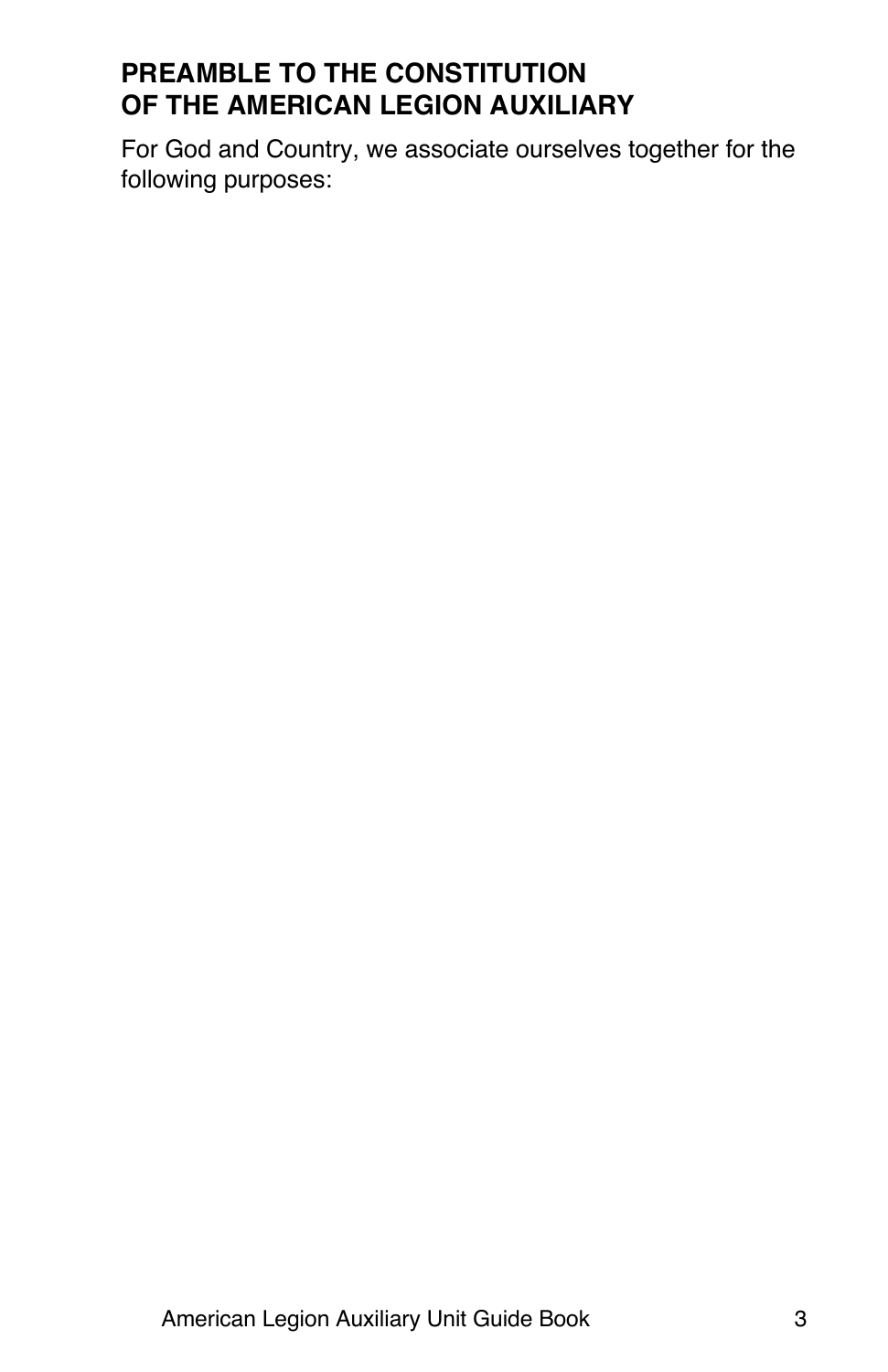American Legion Auxiliary Unit Guide Book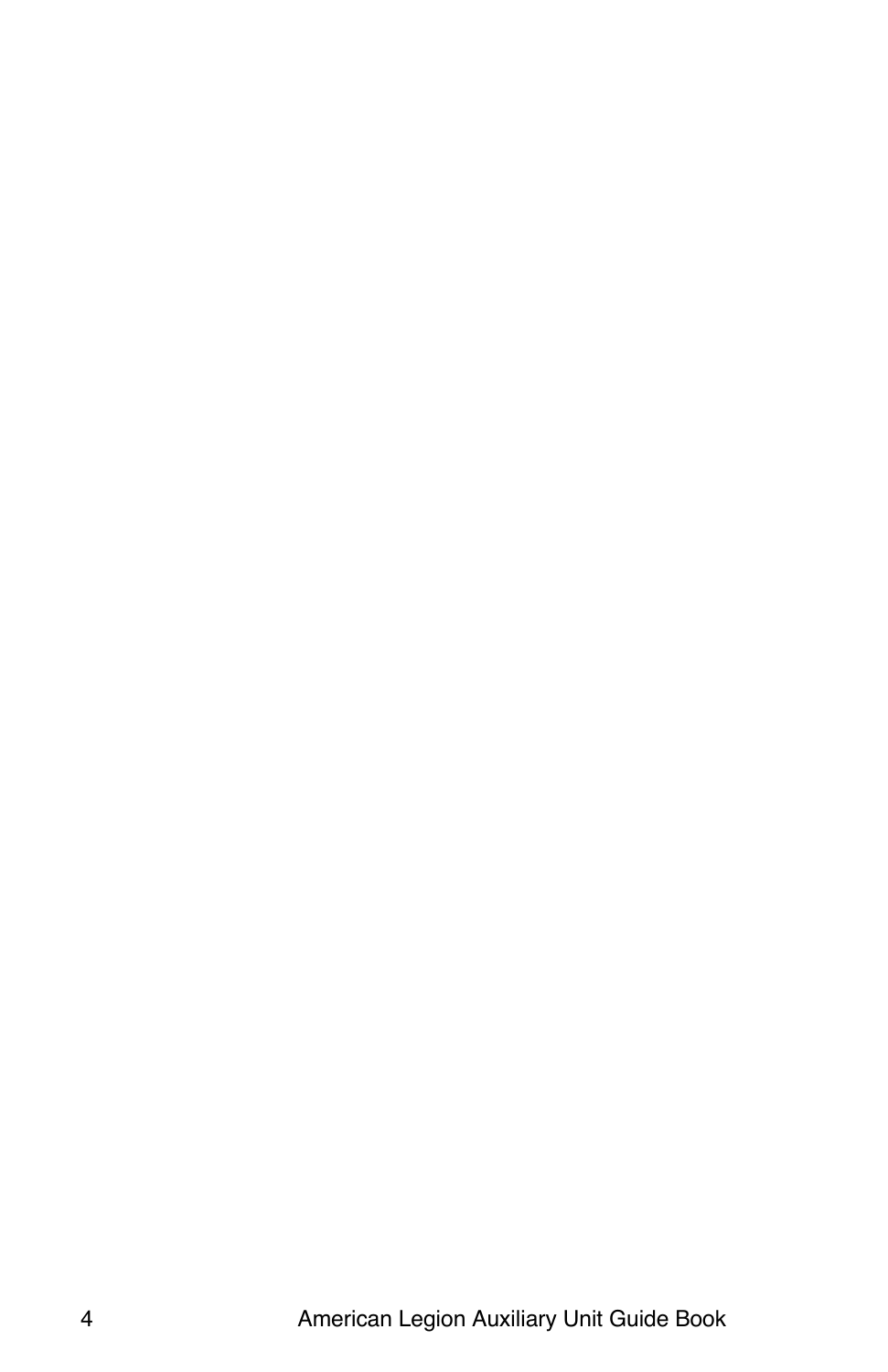# **TABLE OF CONTENTS**

#### **CHAPTER 1: AMERICAN LEGION AUXILIARY HISTORY, MISSION, AND PURPOSE**

### **CHAPTER 2: ELIGIBILITY AND MEMBERSHIP**

#### **CHAPTER 3: THE UNIT**

| Cancellation, Suspension, and Revocation of Charter 23 |  |
|--------------------------------------------------------|--|
|                                                        |  |
|                                                        |  |
|                                                        |  |
|                                                        |  |
|                                                        |  |
|                                                        |  |
|                                                        |  |
|                                                        |  |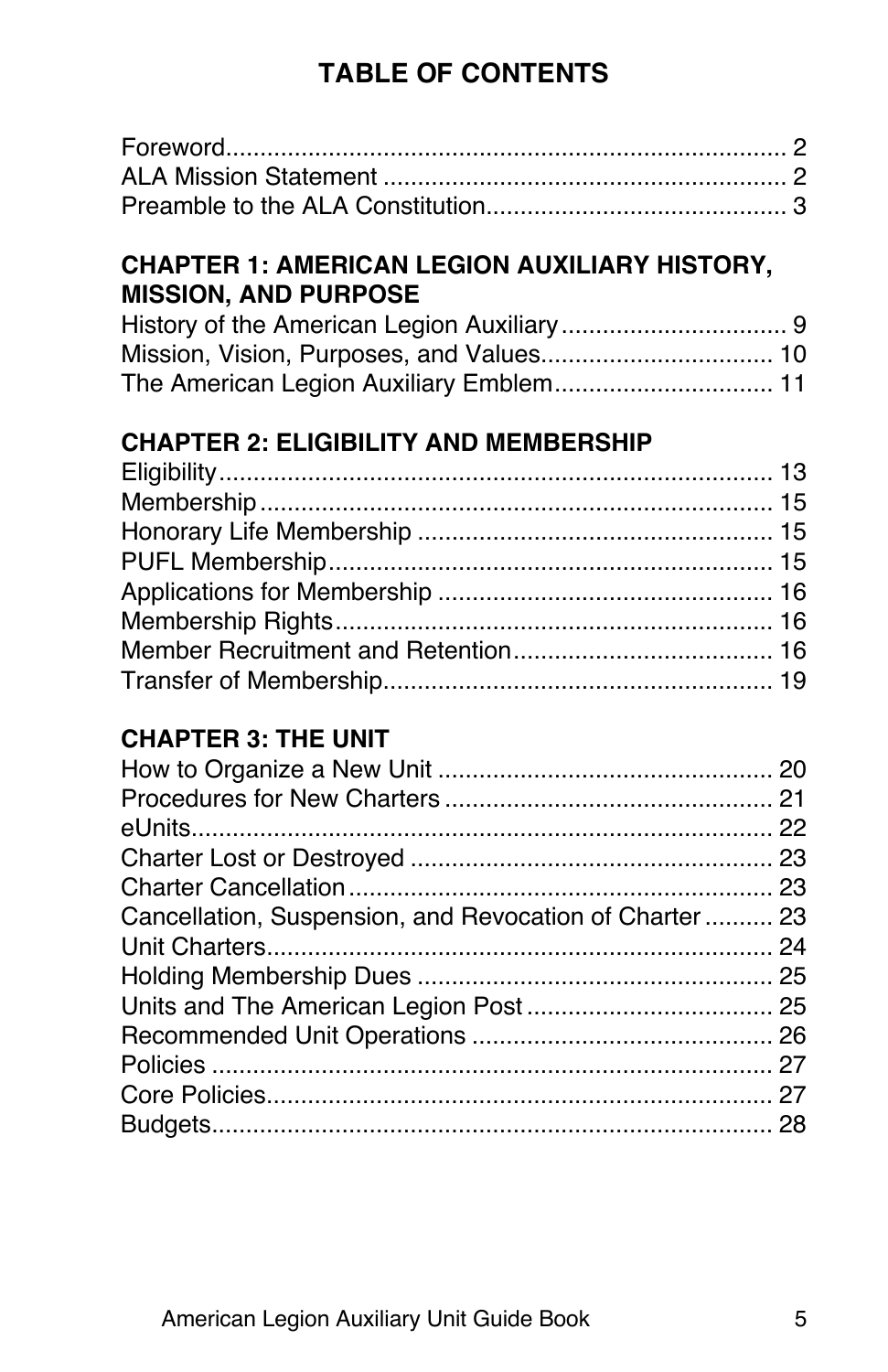#### **CHAPTER 4: ORGANIZATION INFORMATION, COMPLIANCE, AND PRACTICES**

| Federal Tax Identification Number (TIN)/Employer |  |
|--------------------------------------------------|--|
|                                                  |  |

# **CHAPTER 5: UNIT OFFICERS**

# **CHAPTER 6: UNIT MEETING**

# **CHAPTER 7: CODE OF ETHICS** ......................................... 52

# **CHAPTER 8: RESOLVING CONFLICT**

| Procedures for Expulsion of a Member from the ALA  59 |  |
|-------------------------------------------------------|--|

# **CHAPTER 9: CEREMONIAL UNIT PROTOCOL**

| Wearing of the American Legion Auxiliary Pin  64 |  |
|--------------------------------------------------|--|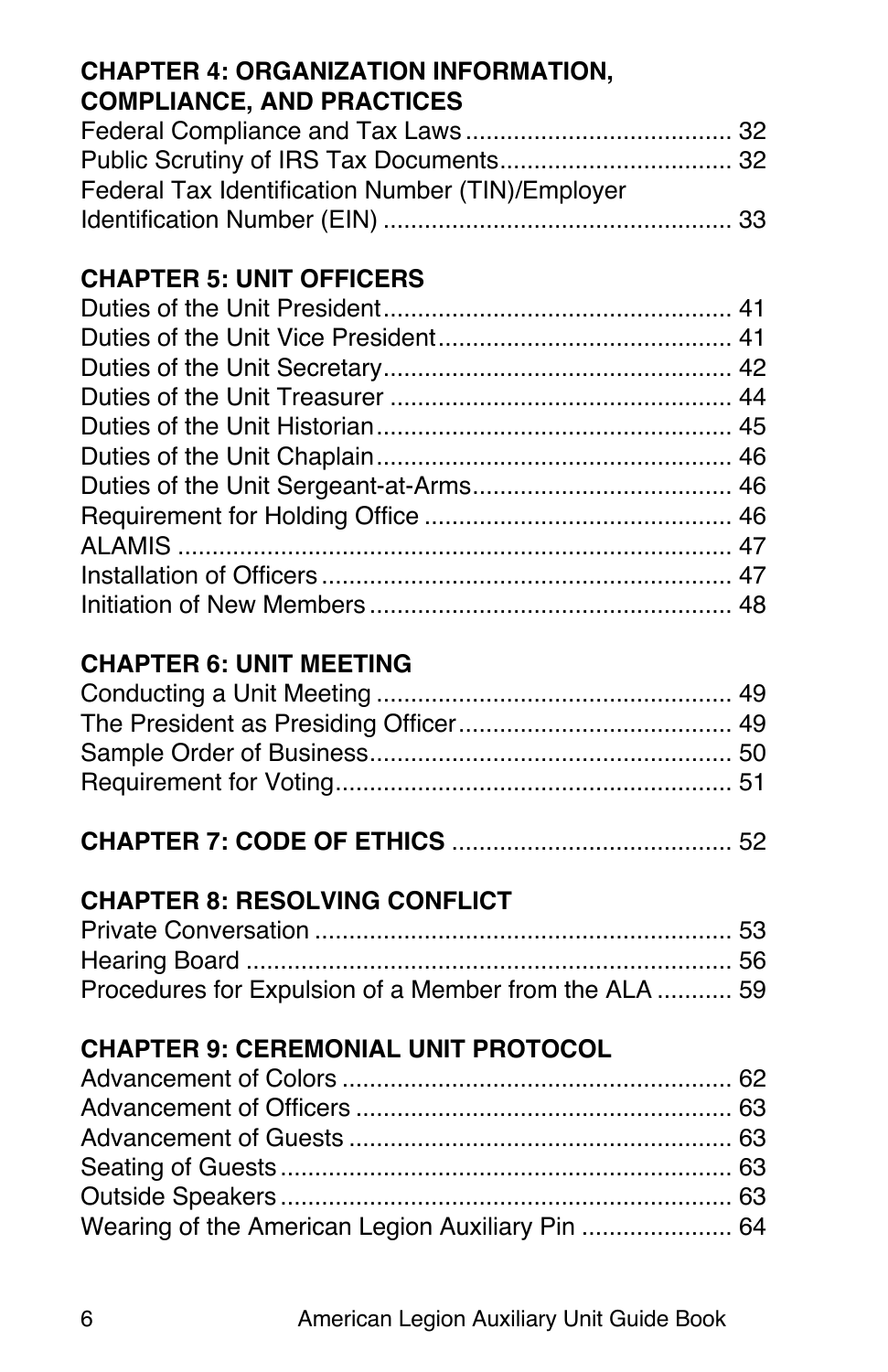| Function of National Executive Committeewoman  64 |  |
|---------------------------------------------------|--|
| Relationship Between Unit and Department 64       |  |

### **CHAPTER 10: UNIT COMMITTEES/PROGRAMS OF THE AMERICAN LEGION AUXILIARY**

| 65 |
|----|
|    |
|    |
|    |
|    |
|    |
|    |
|    |
|    |
|    |
|    |
|    |
|    |
|    |
|    |
|    |
|    |
|    |
|    |
|    |

# **CHAPTER 11: AMERICAN LEGION AUXILIARY FOUNDATION**

#### **CHAPTER 12: NATIONAL DIVISIONS OF THE AMERICAN LEGION AUXILIARY** ........................................ 96

#### **APPENDIX**

| APPENDIX A: Unit Constitution and Bylaws  98          |  |
|-------------------------------------------------------|--|
| <b>APPENDIX B: American Legion Auxiliary National</b> |  |
|                                                       |  |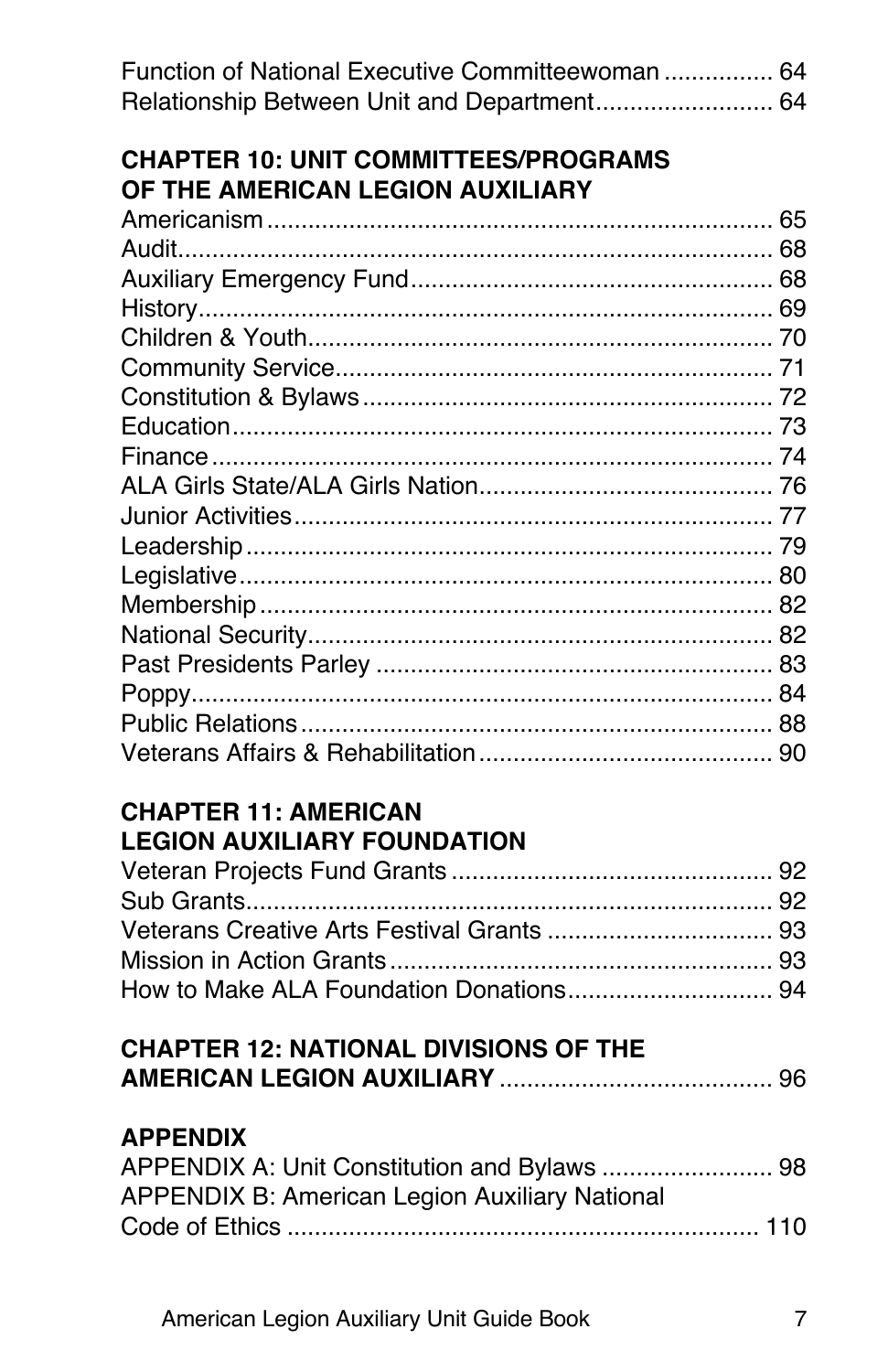| APPENDIX C: Proper Parliamentary Points 115     |  |
|-------------------------------------------------|--|
|                                                 |  |
| APPENDIX E: Conducting Electronic Meetings  123 |  |
| APPENDIX F: Honorary Junior Officers  125       |  |
|                                                 |  |
| <b>APPENDIX H: American Legion Auxiliary</b>    |  |
|                                                 |  |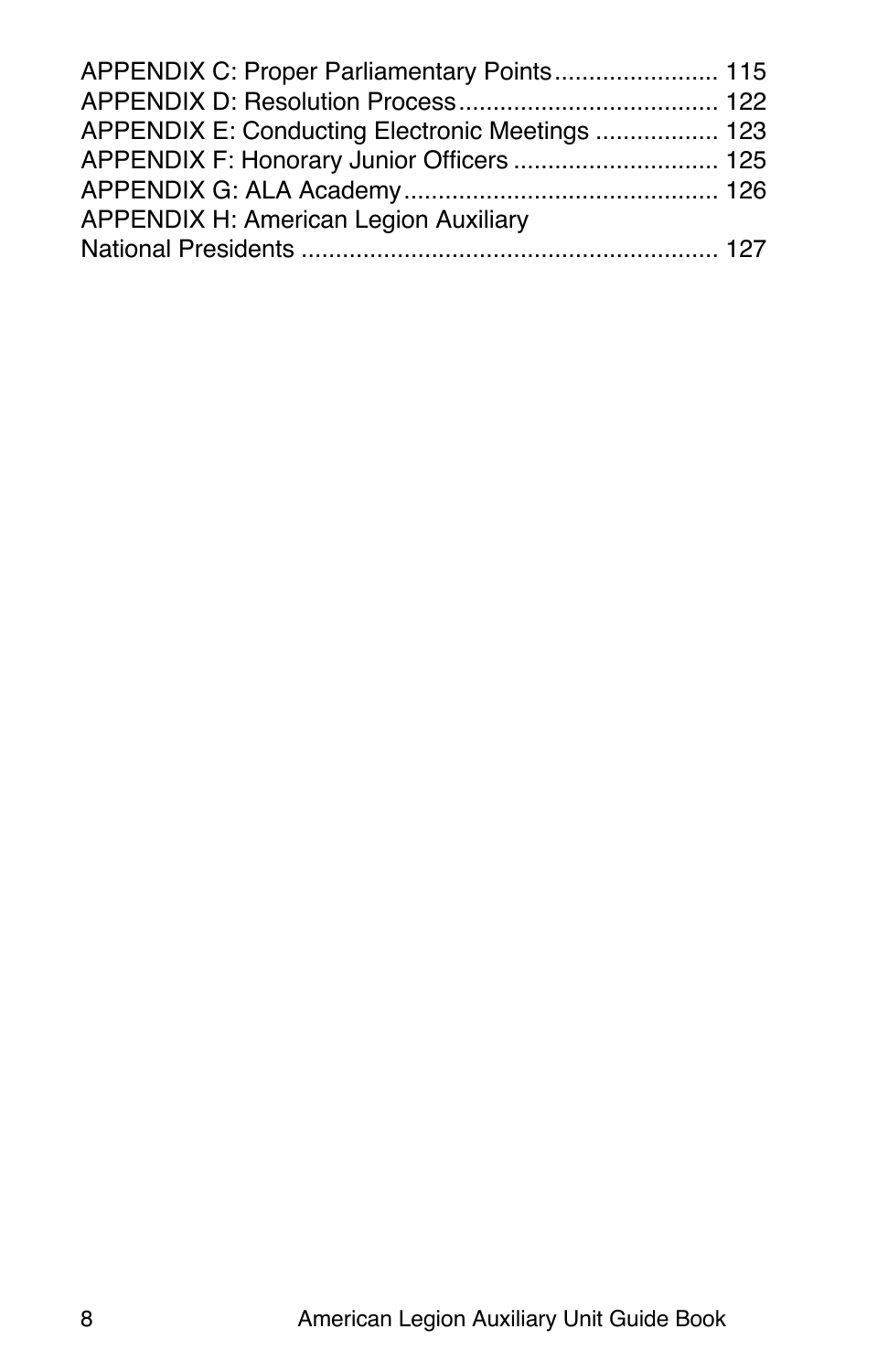# **CHAPTER 1 AMERICAN LEGION AUXILIARY HISTORY, MISSION, AND PURPOSE**

# **HISTORY OF THE AMERICAN LEGION AUXILIARY**

With the cessation of World War I, the Great War, the men and women of the armed forces banded together in The American Legion to carry forward their services to the country in peacetime. It was only natural that the women of their families should desire to continue to serve with them. The result was the American Legion Auxiliary, the world's largest women's patriotic service organization.

The establishment of an Auxiliary to The American Legion was provided for by the first National Convention of The American Legion in 1919. By the time of the 1920 National Convention, 1,342 local units of this Auxiliary had been formed; intensive organizational efforts were authorized. The first National Convention of the Auxiliary was held in Kansas City, Missouri, in 1921. At that time, the name "American Legion Auxiliary" was adopted and the first national officers elected.

The Auxiliary grew from a first-year enrollment of 121,000 to approximately 500,000 at the beginning of WWII. After the women of WWII families became eligible, enrollment rose rapidly to a record of 1,001,545 in 1955.

The American Legion Auxiliary is incorporated in and headquartered in the state of Indiana as a nonprofit organization classified by the Internal Revenue Service (IRS) as a 501(c)(19) Veterans Service Organization (VSO) because our purpose as an organization is to serve veterans, servicemembers, and their families.

The founding purposes of the Auxiliary encompassed rehabilitation of veterans, children & youth activities, community service, disaster relief, peace, and security, which continue today.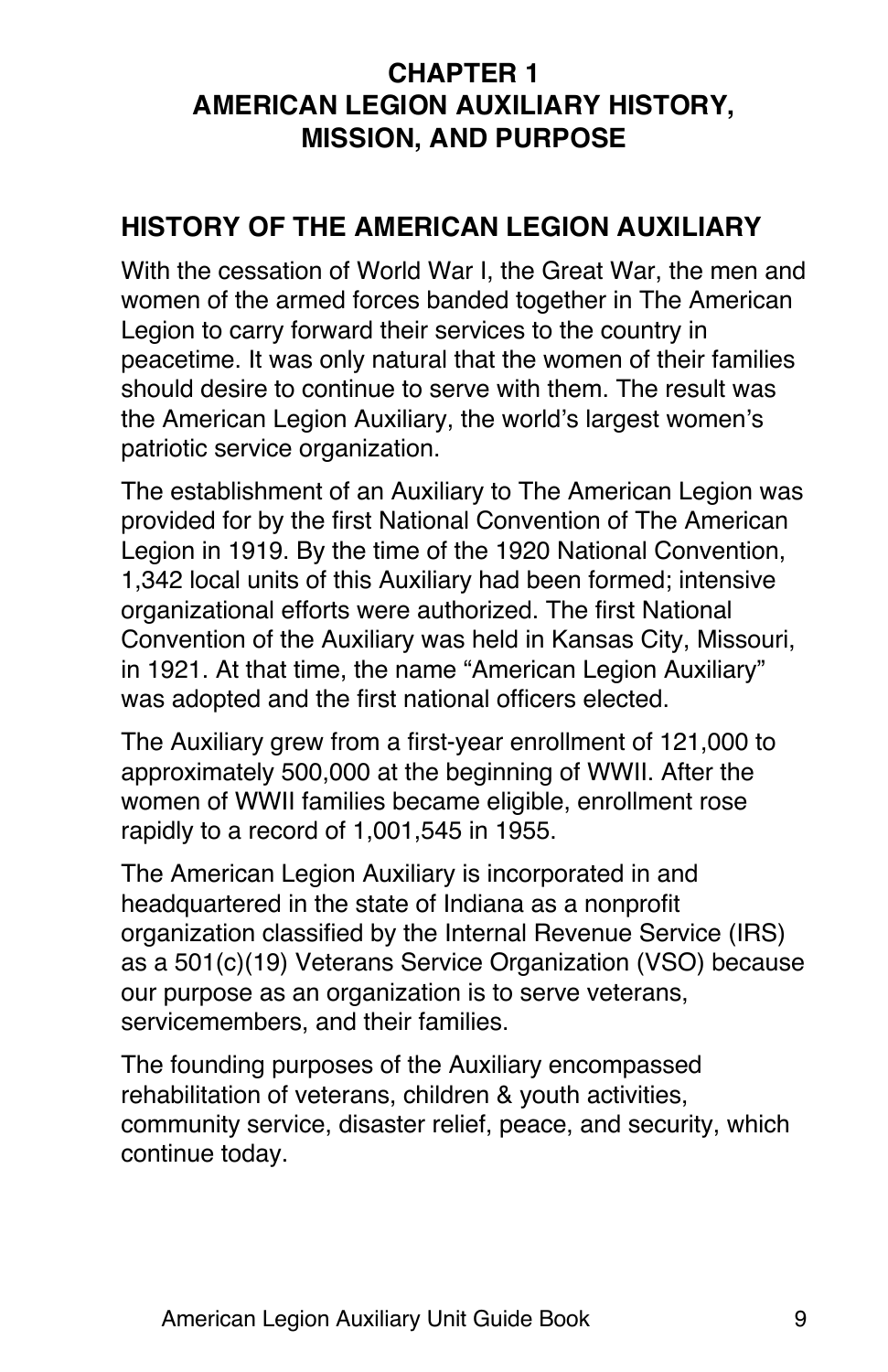The Auxiliary organization (i.e., local, state, and national) parallels that of The American Legion. Auxiliary National Headquarters is located in Indianapolis, Indiana.

# **MISSION, VISION, PURPOSES, AND VALUES**

#### **Mission Statement**

In the spirit of *Service Not Self*, the mission of the American Legion Auxiliary is to support The American Legion and honor the sacrifice of those who serve by enhancing the lives of our veterans, military, and their families, both at home and abroad. For God and Country, we advocate for veterans, educate our citizens, mentor youth, and promote patriotism, good citizenship, peace, and security.

### **Vision Statement**

The vision of the American Legion Auxiliary is to support The American Legion while becoming the premier service organization and foundation of every community providing support for our veterans, our military, and their families by shaping a positive future in an atmosphere of fellowship, patriotism, peace, and security.

#### **Purposes**

In fulfillment of our mission, the American Legion Auxiliary adheres to the following purposes:

- To support and advocate for veterans, military, and their families.
- To support the initiatives and programs of The American Legion.
- To foster patriotism and responsible citizenship.
- To award scholarships and promote quality education and literacy.
- To provide educational and leadership opportunities that uphold the ideals of freedom and democracy and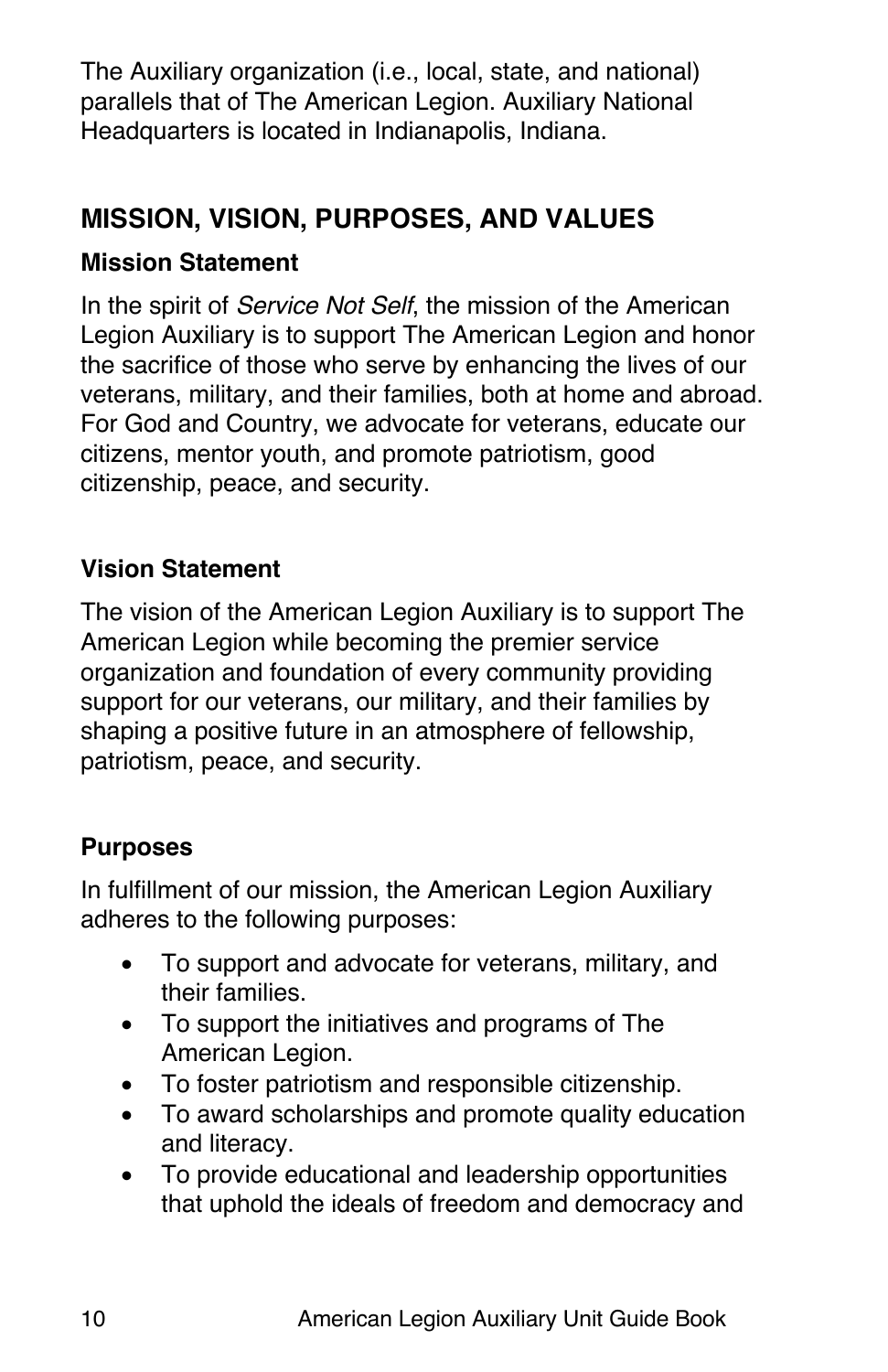encourage good citizenship and patriotism in government.

- To increase our capacity to deliver our mission by providing volunteer opportunities within our communities.
- To empower our membership to achieve personal fulfillment through *Service Not Self*.

### **Values**

Our statement of values is predicated on the founding purposes:

- Commitment to the four founding principles: justice, freedom, democracy, loyalty.
- Service to God, our country, its veterans, and their families.
- Tradition of patriotism and citizenship.
- Personal integrity and family values.
- Respect for the uniqueness of individual members.
- Truthful, open communication in dealing with the public and our members.
- Adherence to the adopted policies and rules.

# **THE AMERICAN LEGION AUXILIARY EMBLEM**

The emblem of the American Legion Auxiliary is our badge of distinction and honor. It stands for God and Country and the highest rights of man. It consists of several parts, and each part has a meaning. The rays of the sun that form the background stand for the American Legion Auxiliary principles of loyalty, justice, freedom, and democracy, and dispelling the darkness of violence, strife, and evil. The unbroken circle of blue represents unity and loyalty. The field of white exemplifies the hope of Freedom. The star of blue is the emblem of service in war; it is no less the emblem of service in time of peace.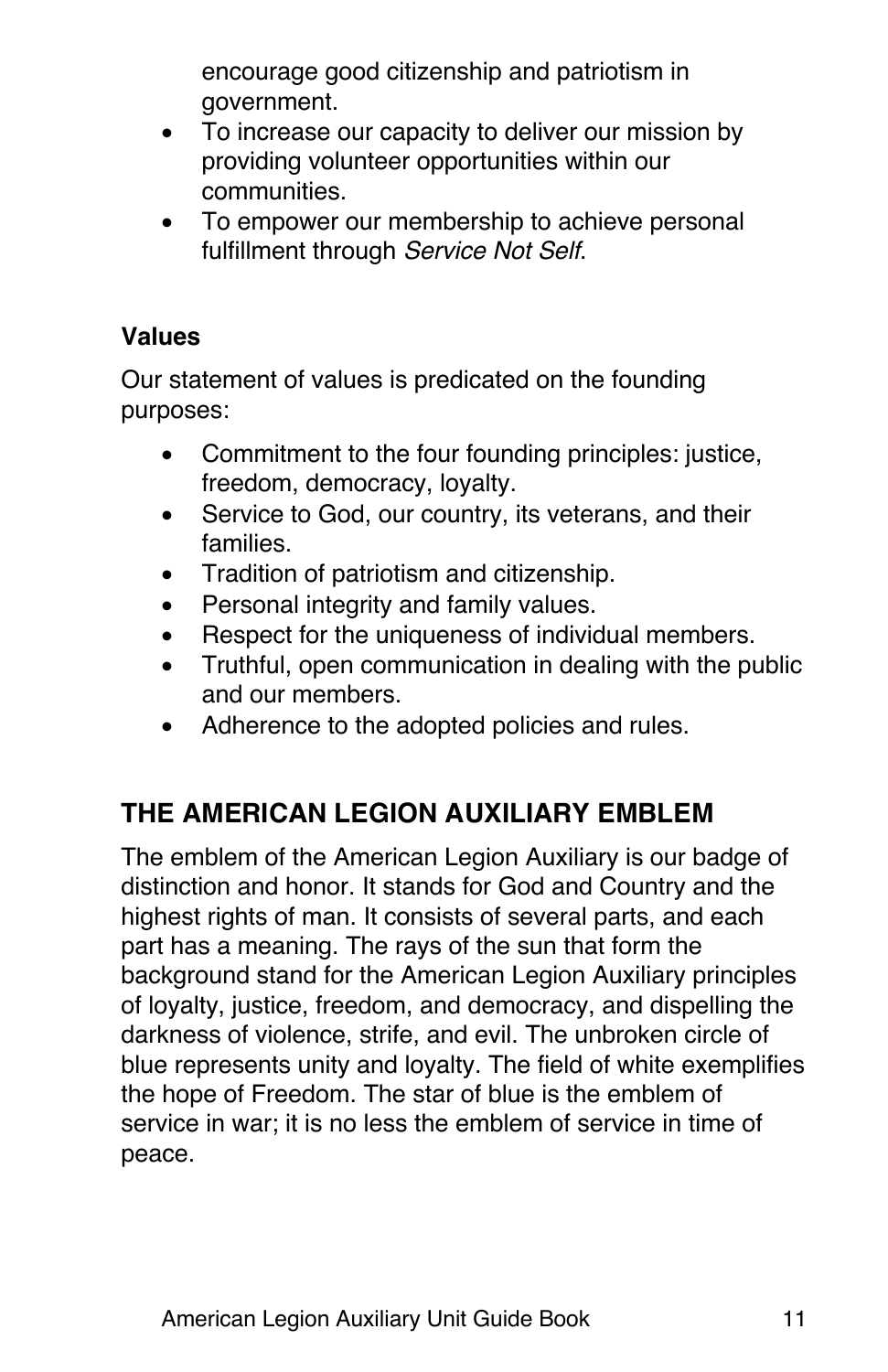### **Rules Governing Use**

A written request for permission to use any American Legion Auxiliary trademark needs to be submitted to the ALA national secretary at emblem@ALAforVeterans.org for any merchandise intended to bear the name or emblem that is not ordered from American Legion Flag & Emblem Sales. Visit www.ALAforVeterans.org/resources to download the ALA Branding Guide and the ALA Emblem Use Approval Request Form.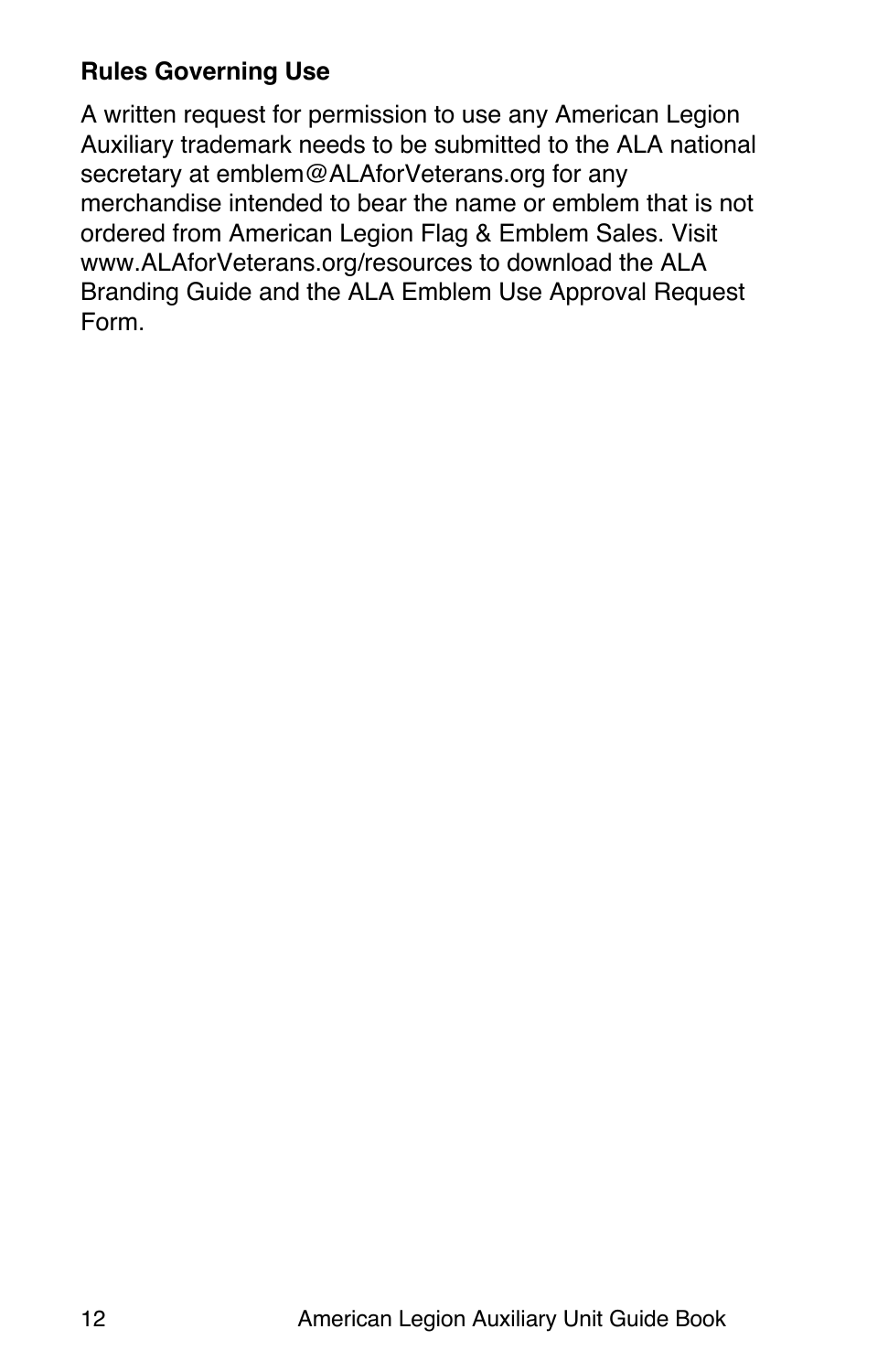# **CHAPTER 2 ELIGIBILITY AND MEMBERSHIP**

# **ELIGIBILITY**

Membership in the American Legion Auxiliary is defined in the National Constitution under Article III, Section 1. Further explanation on eligibility is found the *ALA Department Operations Guide*, Chapter 8: www.ALAforVeterans.org/members.

Membership in the American Legion Auxiliary shall be limited to the grandmothers, mothers, sisters, wives, and direct and adopted female descendants of members of The American Legion, and to the grandmothers, mothers, sisters, wives, and direct and adopted female descendants of all men and women who were in the armed forces of the United States during any of the following periods and died in the line of duty during such service, or who, having received an Honorable Discharge, died after service:

| Gulf War/War on Terrorism | August 2, 1990 to date of<br>cessation  |
|---------------------------|-----------------------------------------|
| Panama                    | December 20, 1989 -<br>January 31, 1990 |
| Lebanon and Grenada       | August 24, 1982 - July 31, 1984         |
| Vietnam War               | February 28, 1961 - May 7, 1975         |
| Korean War                | June 25, 1950 -<br>January 31, 1955     |
| WW II                     | December 7, 1941 -<br>December 31, 1946 |
| WW I                      | April 6, 1917 -<br>November 11, 1918    |

A woman who is eligible for American Legion membership is eligible to join the American Legion Auxiliary regardless of whether or not she is a member of The American Legion. However, eligibility of her female relatives (sister, mother,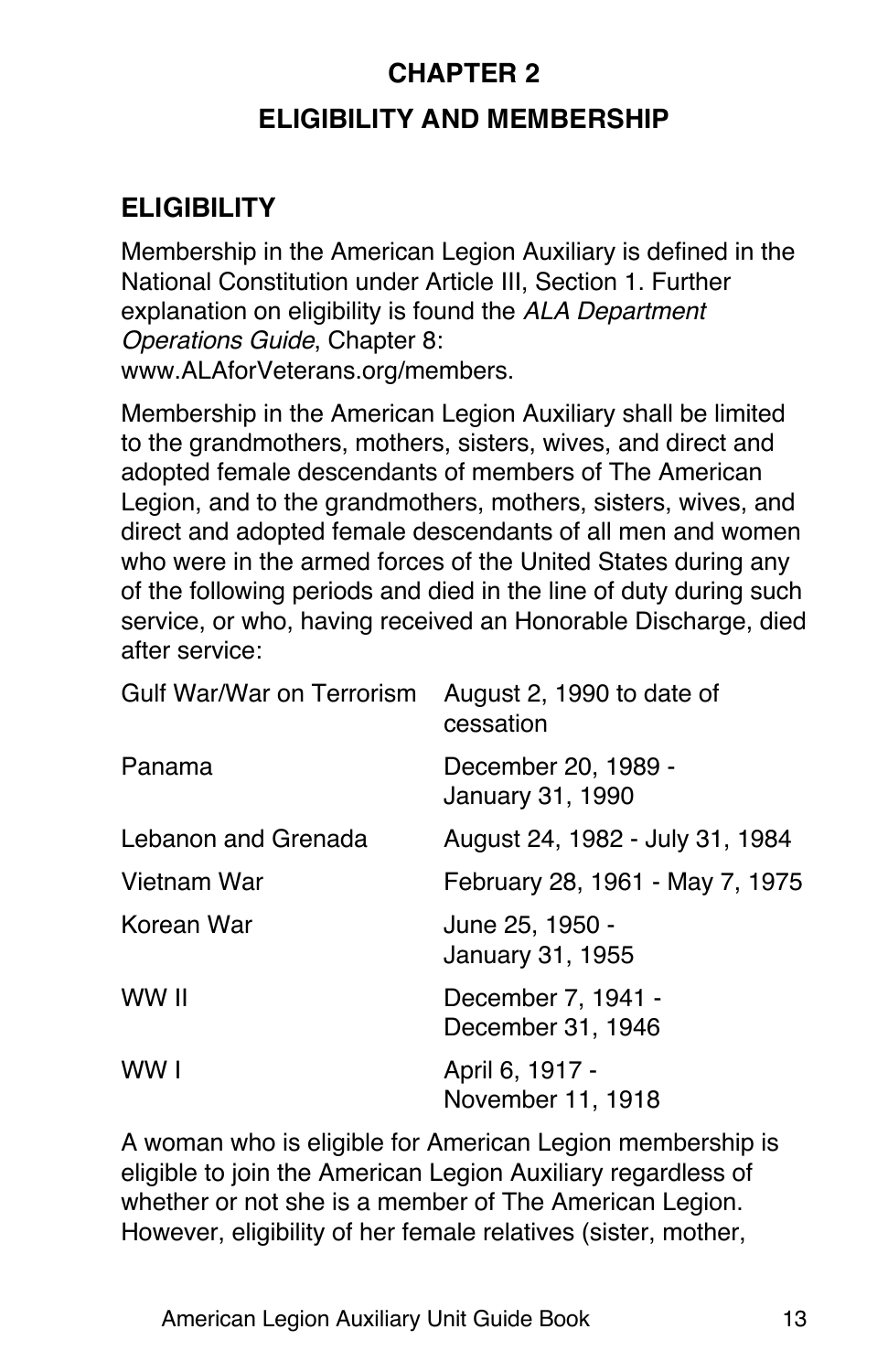direct decedents) depends upon her membership in The American Legion.

Each unit of the ALA is responsible for verifying eligibility and deciding its membership, as provided in the national bylaws. However, this responsibility is subject to the restrictions of the national governing documents.

Once eligibility is established, female applicants who meet the eligibility requirements may become members of an Auxiliary unit. A member of a unit is also a member of the department and the national organization.

By payment of dues to the unit, a member also contributes to the support of her department (state) and the national organization.

On June 26, 2015, the United States Supreme Court ruled (Obergefell v. Hodges) in a landmark civil rights case in which the Supreme Court of the United States ruled that the fundamental right to marry is guaranteed to same-sex couples by both the Due Process Clause and the Equal Protection Clause of the Fourteenth Amendment to the United States Constitution. The 5-4 ruling requires all 50 states, the District of Columbia, and the Insular Areas to perform and recognize the marriages of same-sex couples on the same terms and conditions as the marriages of opposite-sex couples, with all the accompanying rights and responsibilities. In a female same-gender marriage, if one of the female spouses is a member of The American Legion, then the other female spouse is eligible for membership in the Auxiliary. The American Legion and the American Legion Auxiliary will continue to accept into membership those individuals who meet membership eligibility criteria regardless of the gender of their spouses.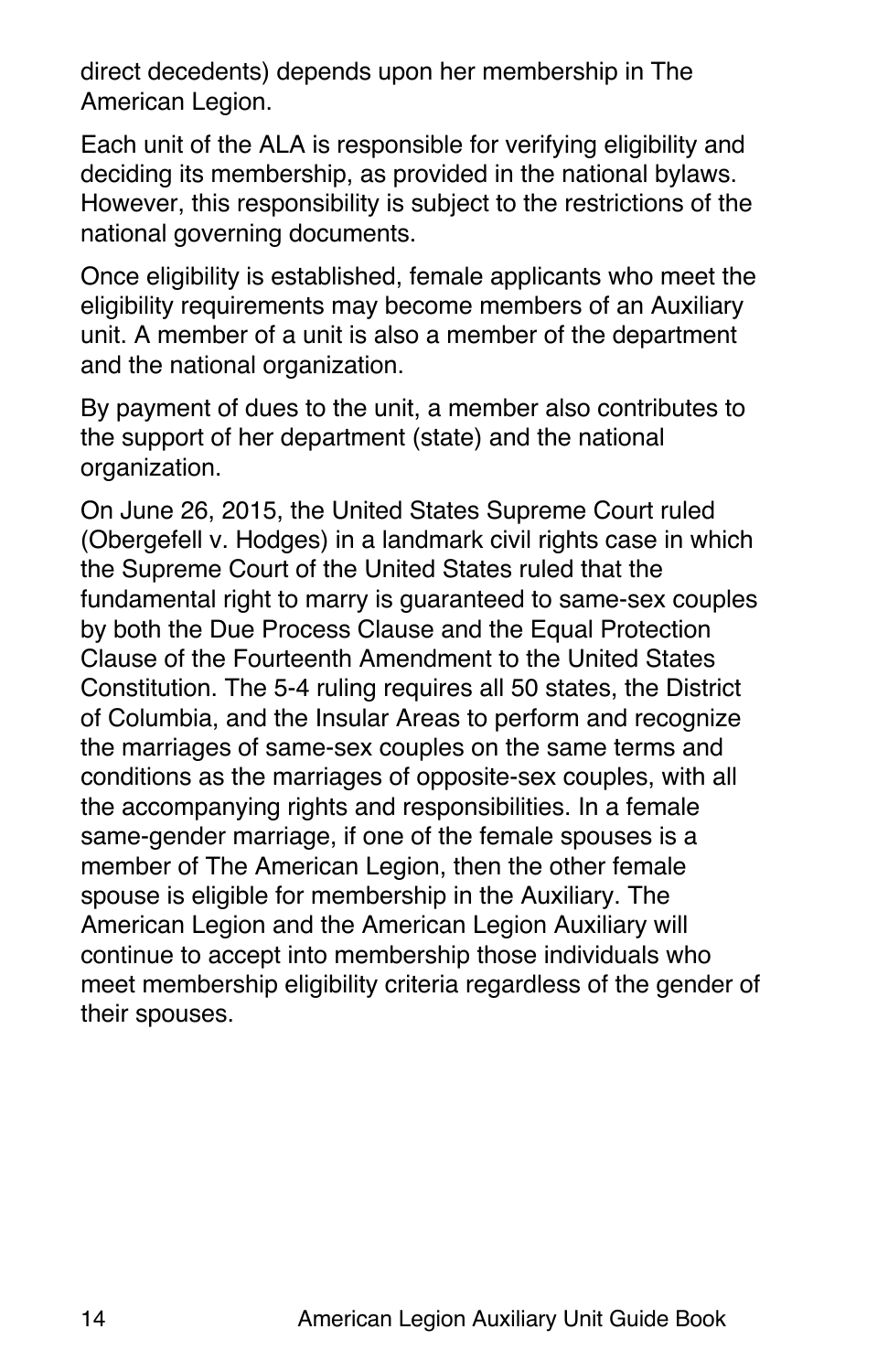# **MEMBERSHIP**

For more information on types of membership, refer to Chapter 8 of the *ALA Department Operations Guide* at www.ALAforVeterans.org.

The only authorized form of membership is active membership, of which there are two classes: Senior and Junior. Granting special or honorary membership to any woman not eligible for any purpose or reason whatsoever is prohibited. Units can give Honorary Life Membership in their units to those eligible.

Senior members are those who are age 18 or older and those under the age of 18 years and married.

Junior members are defined in the National Constitution: "Junior membership shall consist of that group under the age of 18 years, whose activities shall be supervised by the Senior membership. Upon reaching the age of 18 years, Junior members shall automatically be admitted into active membership with full privileges." The voting age of 18 years for members of the American Legion Auxiliary was adopted at the National Convention in Boston in October 1930.

#### **Honorary Life Membership**

This distinction was created for units that confer Honorary Life Membership on outstanding members. Each department shall establish its own rules for conferring Honorary Life Membership and certification of these memberships. NOTE: Honorary Life Membership may not be transferred from unit to unit, nor department to department.

#### **Paid Up For Life (PUFL) Membership**

Any member in good standing whose membership dues are paid for the current year may become a Paid Up For Life member (PUFL). The unit secretary on the application must verify the membership status. PUFL applications are available at www.ALAforVeterans.org.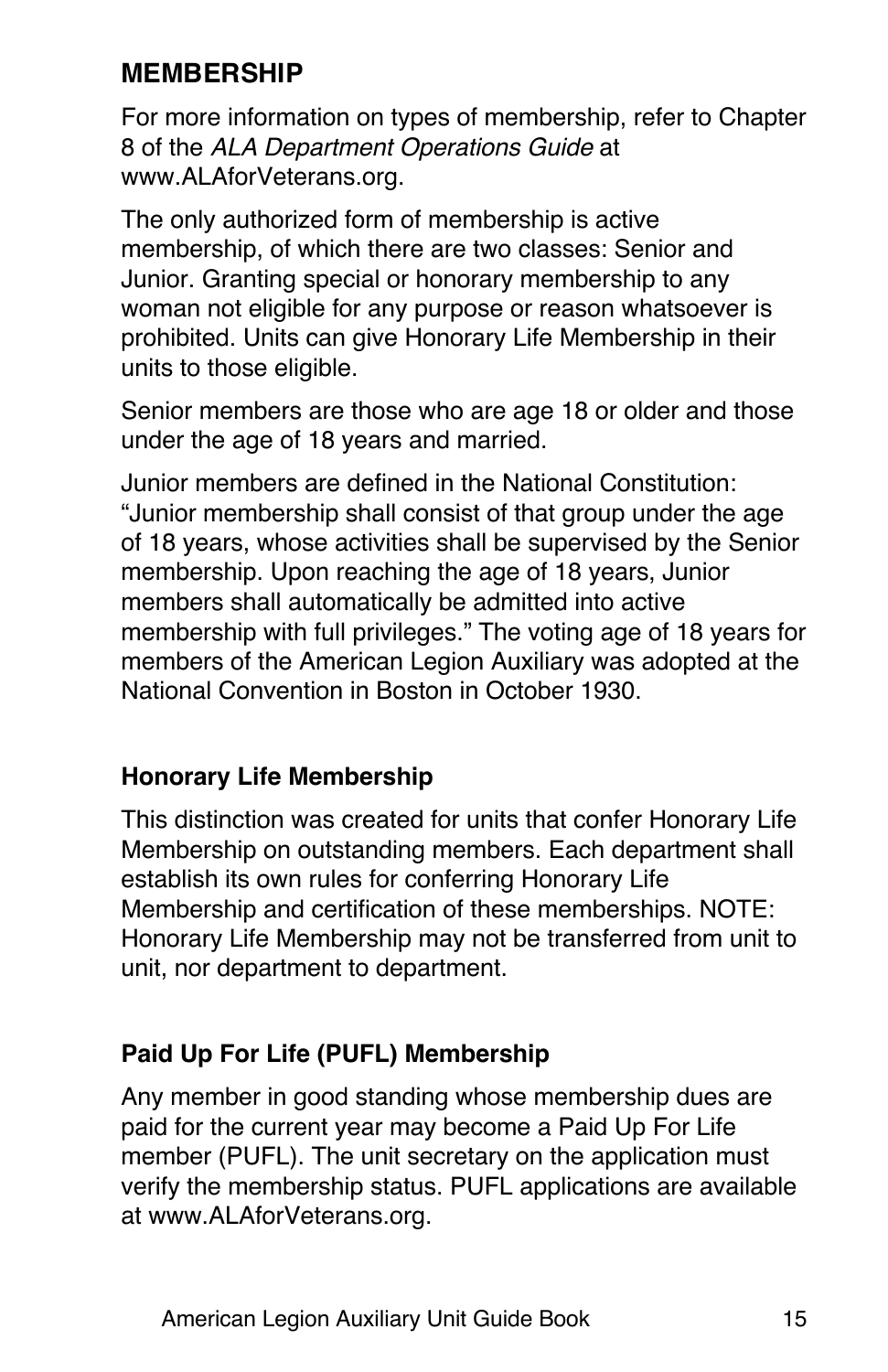# **Applications for Membership**

Every applicant for membership in the Auxiliary must complete an individual membership application as proof of her eligibility. Membership applications may be completed in paper form or online.

To join online: www.ALAforVeterans.org.

When a member joins online, she is automatically placed into the Department Headquarters unit of the state she designates on her mailing address. Departments are encouraged to reach out to these new members to welcome them and assist should they wish to transfer to a unit in their area.

#### **Membership Rights**

A new member joining the American Legion Auxiliary prior to the annual National Convention must pay full current annual dues to be eligible for full membership rights, privileges, and benefits.

A new member joining after National Convention may be given her unit full membership rights, privileges, and benefits from the date the dues are received through December 31 of the following year. (National Executive Committee, March 25, 2000)

# **MEMBER RECRUITMENT AND RETENTION**

Recruiting and retaining a diverse, active membership is critical to the American Legion Auxiliary's mission. Recruitment and retention ensure the Auxiliary continues to exist for a future of serving our veterans, military, and their families.

The fundamentals of a membership recruitment campaign are proper preparation and promoting membership to potential members through social media and your local media. The national Membership Committee has developed several tools that can be used to develop a membership recruitment and retention campaign. That information can be found at www.ALAforVeterans.org/members.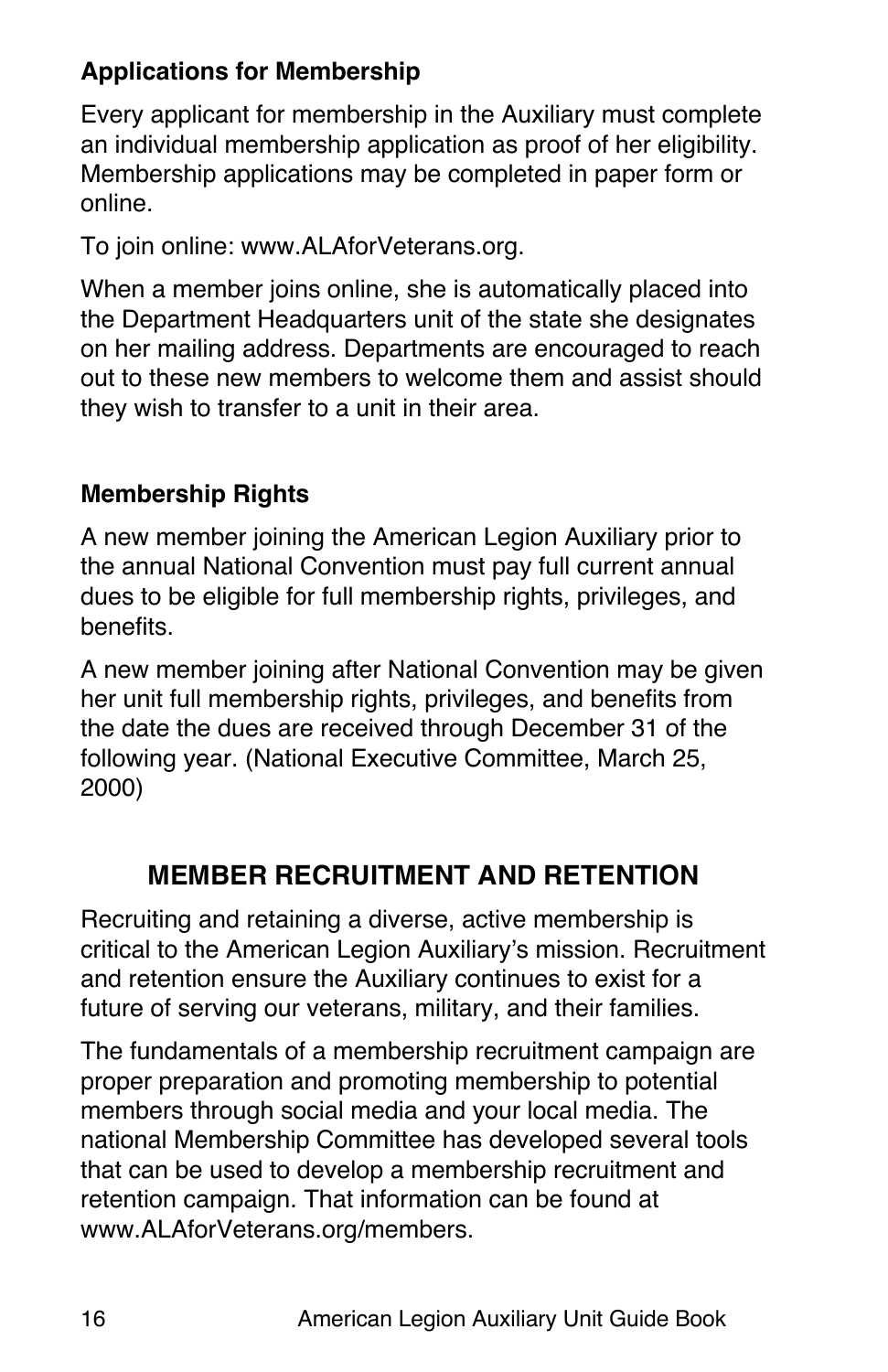#### **Membership Promotion**

Through working our mission of serving veterans, military, and their families, we can show the community the important work of the American Legion Auxiliary and entice others to join us.

It's important for our organization to visibly be a part of our communities as well as reach out to news outlets and other organizations that can help spotlight our mission in our communities for members both now and in the future.

To promote membership, start a recruitment campaign using social media and local media outlets.

### **One-on-One Promotion for Recruitment and Retention**

Simple social media recruitment can start with social media followers on sites such as Facebook, Twitter, or Instagram. Focus on women who you know are eligible but have not yet joined. Reach out to potential new members personally – either virtually or through a phone call -- and invite them to a mission-related event so they can experience the ALA mission firsthand. After the event, follow up and see if there is an interest to learn more.

Be sure to promote Auxiliary events on personal social media accounts -- a great way to promote potential membership by using technology. And be sure to share the quarterly national Auxiliary magazine link online.

#### **Local Mission Events Promotion for Recruitment and Retention**

To help our organization recruit and retain new members, public relations is a great tool that all members can use. By reporting to the public through various local media outlets, this publicity will go a long way to gain recognition from our communities on who we are, what we do, and why we matter, which in turn, will help with recruiting and retaining efforts.

Working public relations through various methods can be simple — it can be sending a press release to a newspaper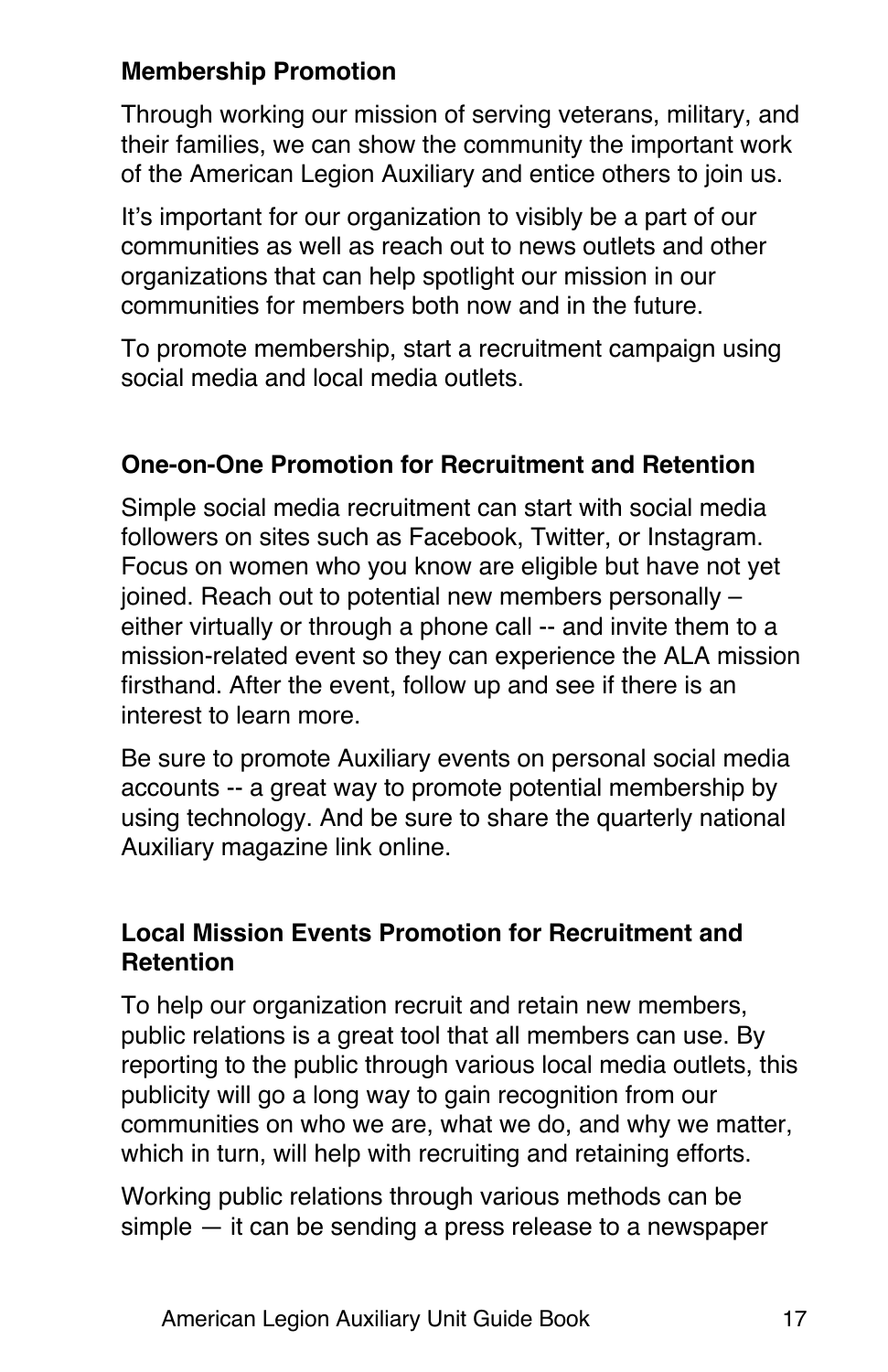explaining who the ALA is, it can be reaching out to a TV station for coverage of an upcoming event, and it can be wearing branded ALA attire in public.

Use local media to recruit new members. Write a letter to the editor and send press releases with photos to local newspapers and radio/TV stations for publication before and after the event to gain interest. However, remember that newspaper editors and media personnel are overwhelmed with requests, so be sure to follow up prior to your event. Just one contact will probably not attract much attention.

Publishing a letter to the editor surrounding patriotic holidays might entice a potential member to reach out and learn more about joining the American Legion Auxiliary because she wants to seek details on the mission-related work the unit is doing.

Remember: Just because a TV station may not make it to your event, it doesn't mean they can't still help spread the word. Most local media have websites and social media too and are always looking for great stories. Utilize media to help tell the story of who we are, what we do, and why we matter. Being in the public eye will help units gain members.

Need help with a press release? Templates can be found in the PR/marketing resources of the Members Only section at www.ALAforVeterans.org.

### **Tools Available to Assist in Member Retention, Recruitment**

It is important for membership and leaders at all levels to become familiar with the resources available. Letting members know that their contributions are valued, along with welcoming, respectful treatment goes a long way toward creating a positive experience for both current members and potential members.

Check out www.ALAforVeterans.org/members for a number of helpful membership resources.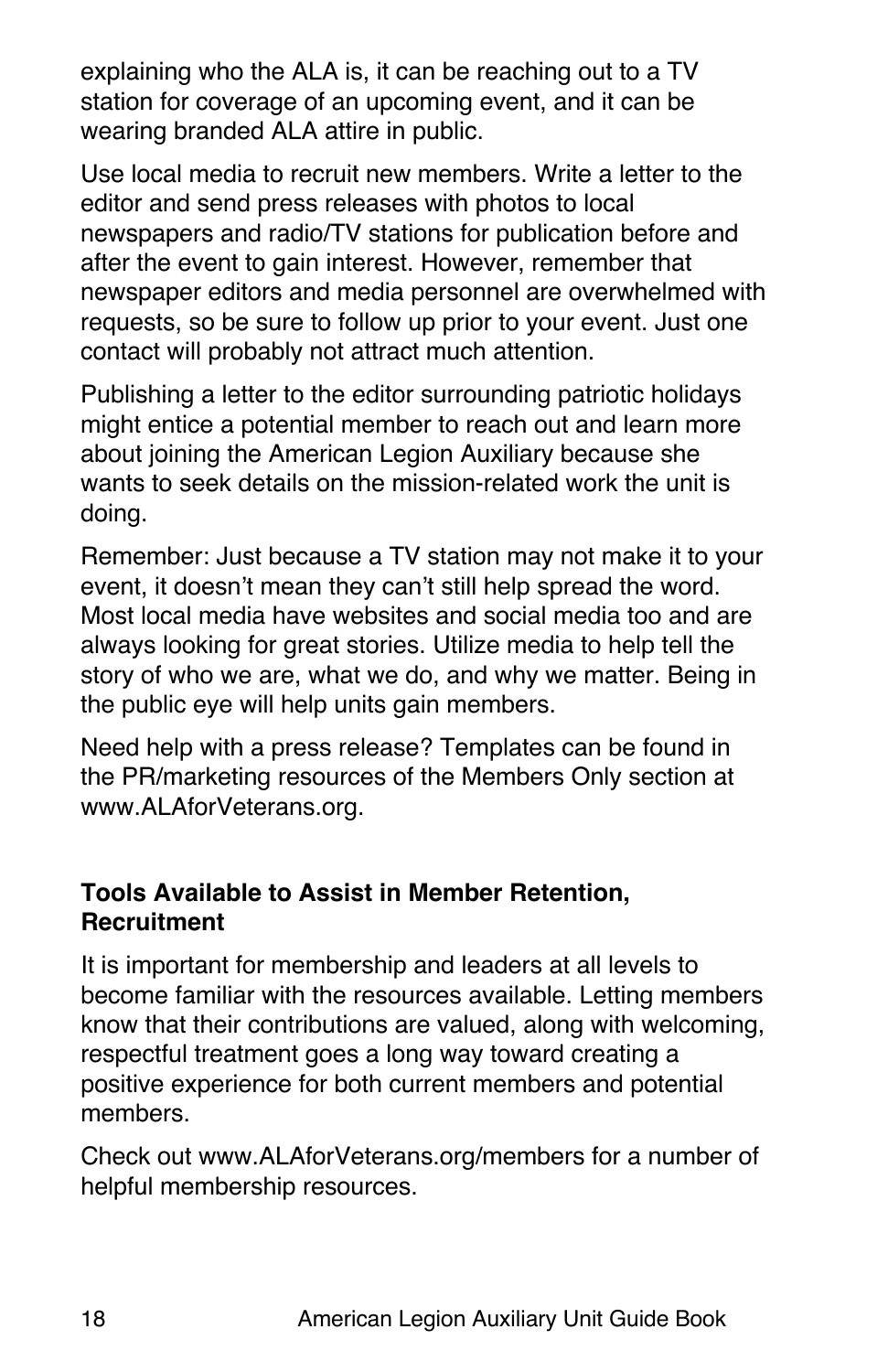# **TRANSFER OF MEMBERSHIP**

A member who is not subject to suspension or membership revocation under due process is eligible to transfer her membership to another unit if she has paid her membership dues to her current unit for either the current year or immediate past membership year. A member transferring to a new unit must pay current year dues to either her current unit or the unit into which she wishes to transfer.

Transfer is final upon verification of eligibility, evidence of paid membership, and acceptance of the transferee by the new unit.

Evidence of paid membership:

- American Legion Auxiliary membership card
- verification of membership by ALA Department or National Headquarters membership records
- other documentation verifying payment of current or immediate past year membership dues, such as a canceled check or receipt; or
- when verifying documentation is not available, a sworn statement that the member's membership dues payment was tendered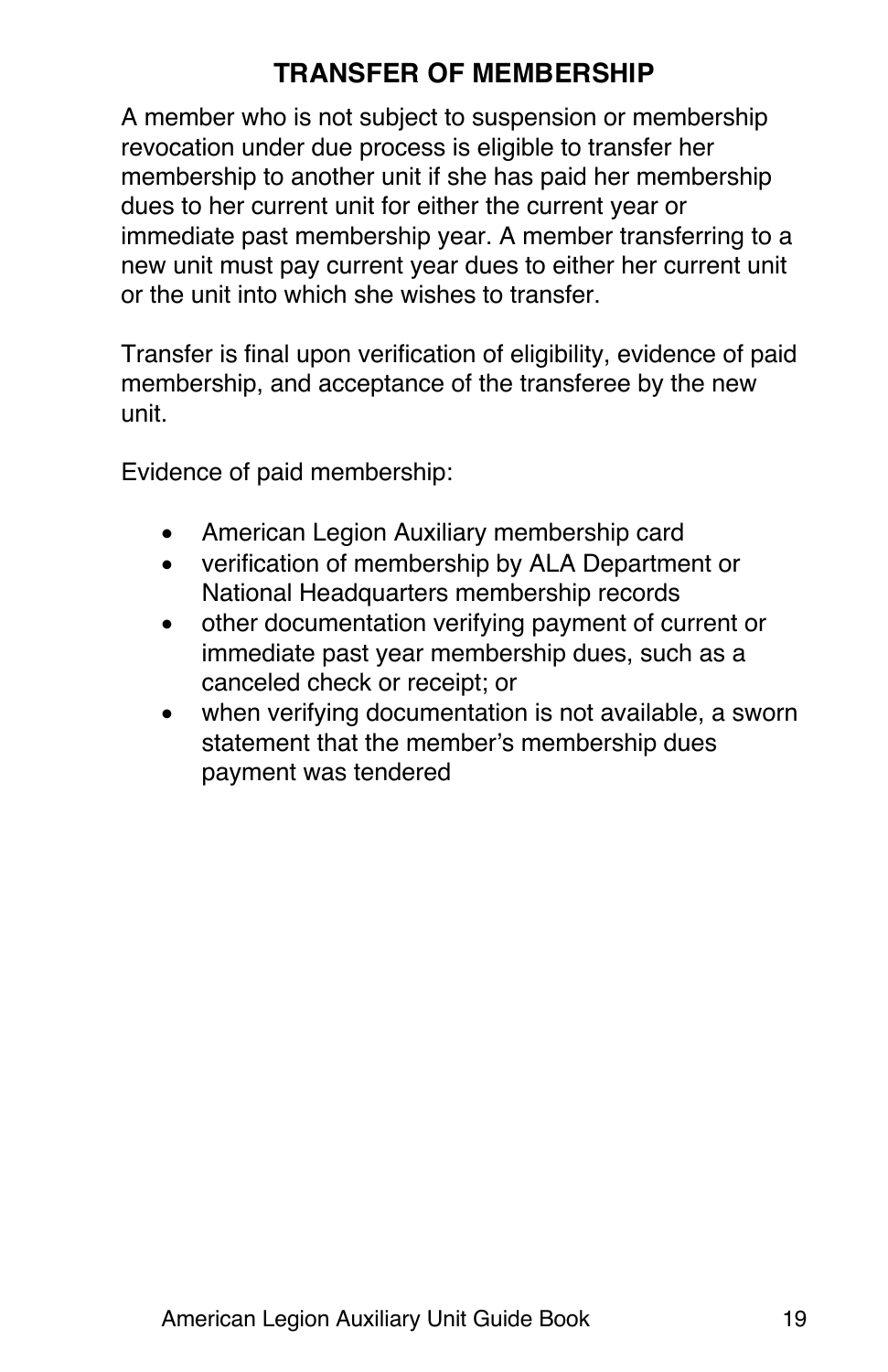# **CHAPTER 3 THE UNIT**

The basic organization of the American Legion Auxiliary is the local unit. All Auxiliary members must hold membership in a unit. Units implement the mission of the department and national programs. As stated in Bylaws Article VIII, the unit shall be given name, location, and number of The American Legion post to which it is attached.

If a post is no longer active, a unit may continue to function as a "widow unit" and in such instances the department adjutant of The American Legion should make certification (does not apply to online applications), which would otherwise be made by a post officer.

The unit is a professional charitable non-profit organization allied to the American Legions Congressionally chartered nonprofit.

# **How to Organize a New Unit**

Organization of an Auxiliary unit requires a group of at least 10 senior members interested in forming a unit. Units must secure authorization for the formation of an Auxiliary unit from the post. Charter application forms, individual membership applications, suggested Constitution & Bylaws, and any other needed supplies or information may be obtained from your Department Headquarters. Further information is available at www.ALAforVeterans.org/resources.

The post commander and department Auxiliary officers should attend the organizational meeting to outline the nature and purposes of the Auxiliary. The following procedure is suggested protocol for the meeting:

- Elect a temporary chairman and secretary to preside over the meeting.
- Adopt a temporary unit constitution. (Please see the Appendix for an example of unit constitution and bylaws).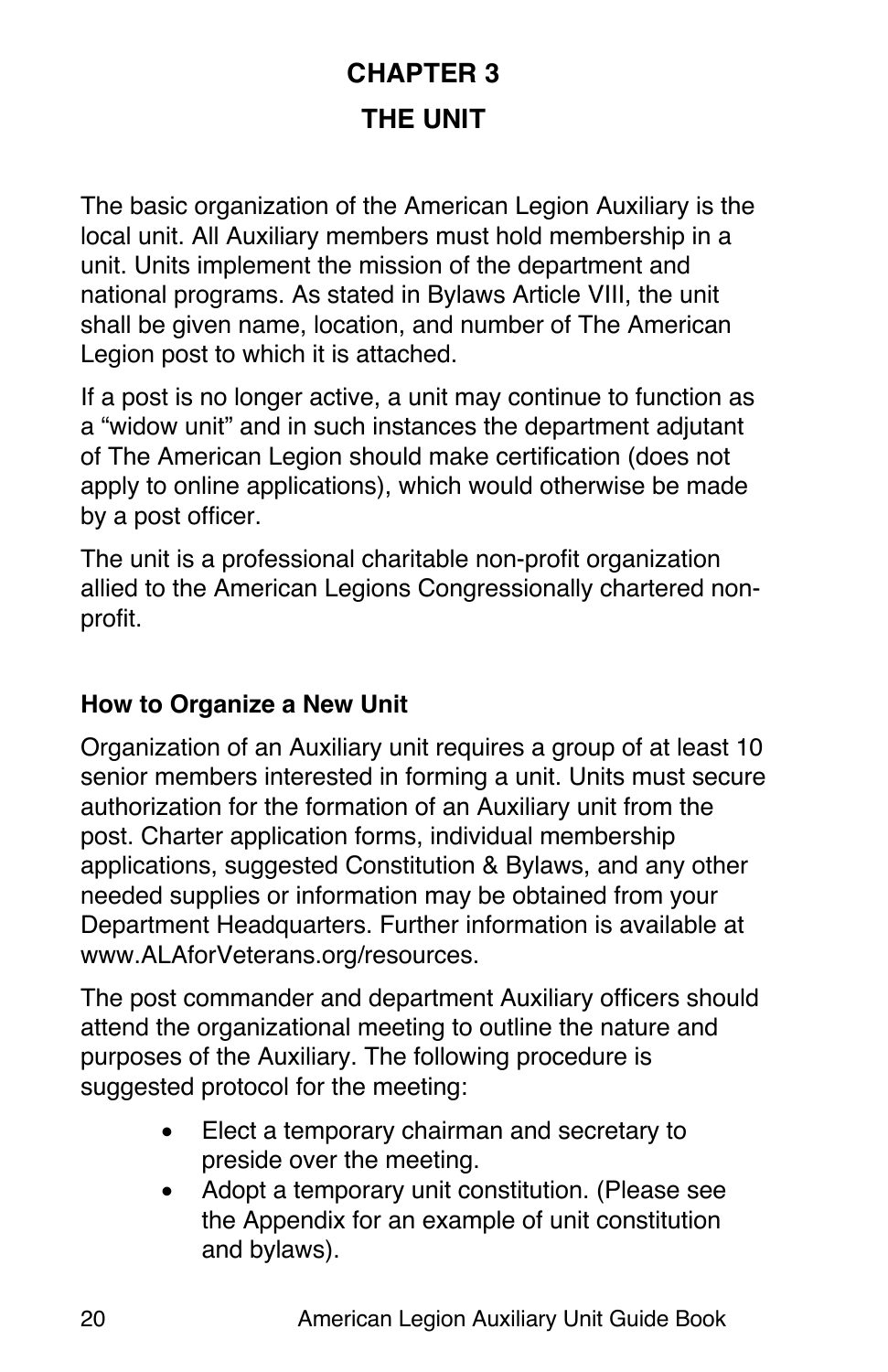- Establish a dues amount enough to cover unit administrative expenses plus assessment amounts due to national, department, and, on occasion, district or county.
- The temporary chairman asks for nominations for the following officers: president, one or more vice presidents, chaplain, historian, secretary, treasurer, and sergeant-at-arms.

Following election, the newly elected officers will assume their duties. The president should act to establish unit committees that parallel those standing committees in the national constitution and bylaws as soon as possible.

#### **Procedures for New Charters**

- 1. Print the full name and address for each charter member, along with the unit number, on the charter application and on membership cards.
	- A minimum of 10 Senior members is required to form a unit.
	- Transferred members may be designated as charter members.
	- Junior members currently cannot be counted in the original 10 applicants for unit charter but can be charter members.
	- All new members must file individual membership applications as proof of eligibility.
	- Distribute signed cards to all paid-up members after national ALA Headquarters approves charter.
	- Retain a listing of all charter members for unit records.
- 2. Prepare a list with the total dues amount for Seniors and Juniors and who will receive the dues at the unit.
- 3. Prepare the "Application for Unit Charter of the American Legion Auxiliary." Obtain charter applications from your Department Headquarters. Forward the following to your Department Headquarters: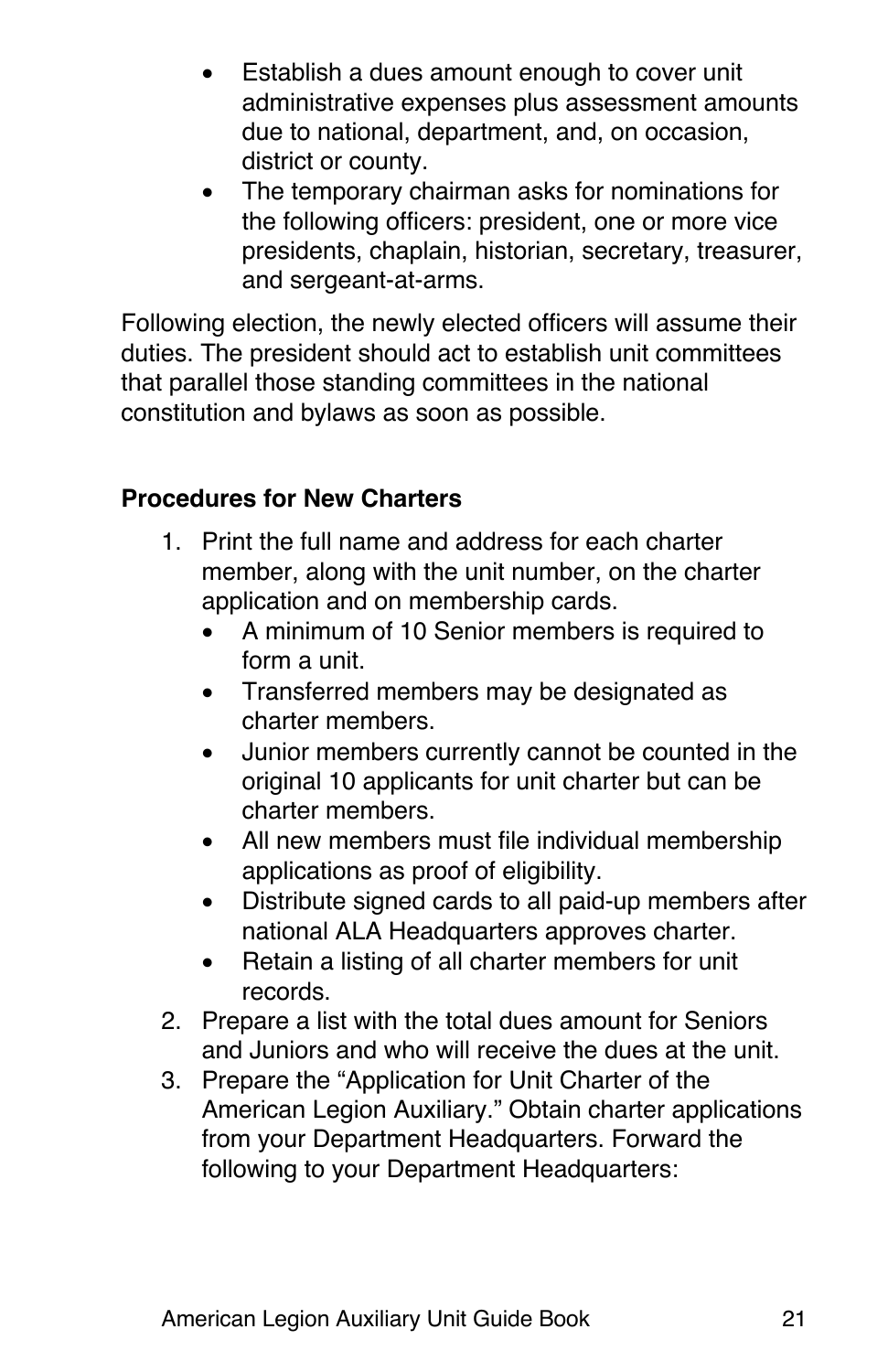- All three copies of the signed charter application. (All copies must be signed by the post commander and attested by the post adjutant.)
- Name, number, and location of unit must be identical to the post.
- Completed information on the amount of the dues and members who should receive the renewal notices.
- Payment for the charter and the charter roll "based on current costs" be submitted.
- A typed list of names as they are to appear on the charter roll, if an inscribed roll is requested.

NOTE: The department must verify that all required information, forms, and payments are correct before forwarding items listed above to:

> American Legion Auxiliary National Headquarters ATTN: Membership Division 3450 Founders Road Indianapolis, IN 46268

Each completed charter will be forwarded from National Headquarters to the appropriate Department Headquarters office.

# **eUnits**

Electronic units (eUnits) allow members to communicate and conduct meetings via teleconferencing, email, and in virtual groups. There is no difference in how an eUnit would charter or operate, except for how they choose to meet. Starting an eUnit involves the same procedure for a traditional unit with one exception: Check your state's laws on voting electronically. In addition to electronic communication, eUnit members may meet in person as required by their unit constitution and bylaws.

Some traditional brick-and-mortar American Legion Auxiliary units may choose to utilize an eUnit/hybrid meeting structure in which members sometimes meet in person and sometimes online. Or, the in-person meetings are held in a physical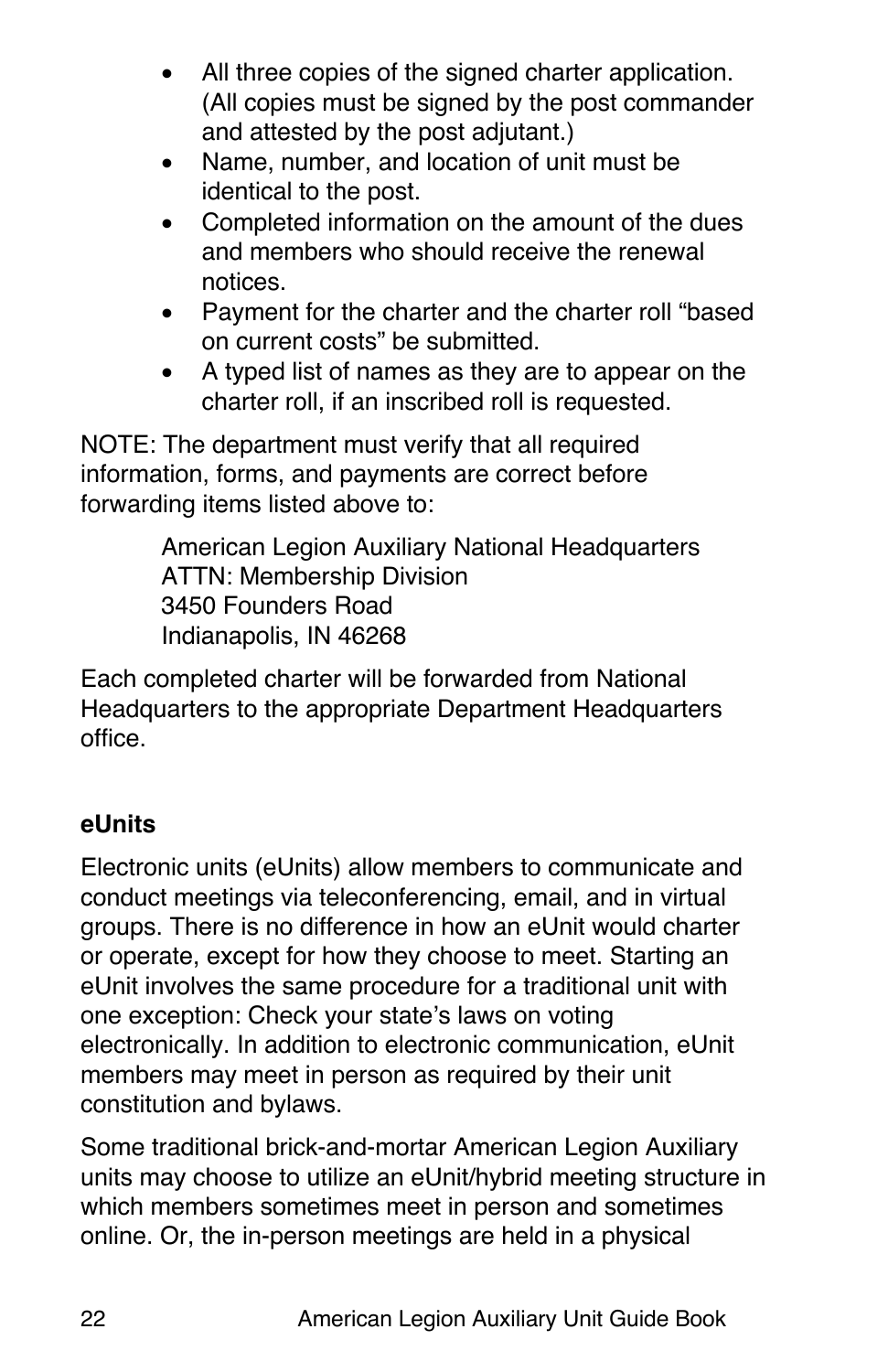location, but some members Skype or FaceTime into the meeting, or votes are taken outside of the in-person meetings via an emailed poll.

Examples of virtual meeting platforms might be via email to allow members to vote by using a site like Doodle, or members remoting in live via FaceTime or Skype types of apps, or conducting meetings via online platforms like Google Hangouts.

#### **Charter Lost or Destroyed**

If a charter has been lost or destroyed, a duplicate can be requested by the department secretary with the payment of the charter fee. Duplicate charter rolls can also be obtained by the same procedure.

#### **Charter Cancellation**

A vote for the unit to cancel a charter should be conducted at a meeting, with advance written notice to the membership. The Department Executive Committee will vote on the cancellation and then forward to National Headquarters for vote by the National Executive Committee.

NOTE: Please check with your department to see what process they have in place.

#### **Cancellation, Suspension, and Revocation of Charter**

Under the National Constitution Article X, unit charters may be cancelled, suspended, or revoked. Cancellation is in order when two or more units merge or when a unit voluntarily ceases to function.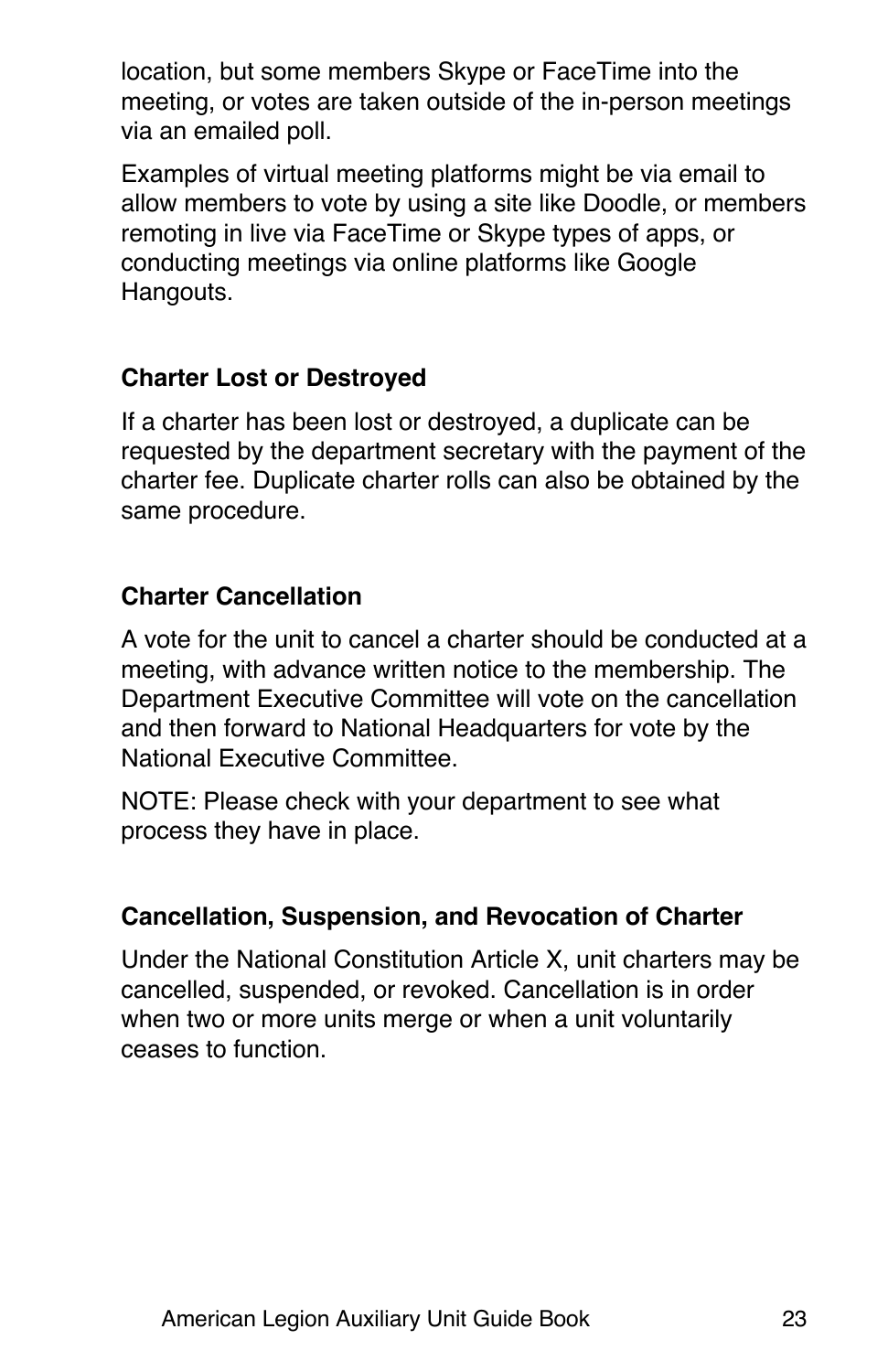### **Unit Charters**

**Section 1.** The Department Executive Committee may suspend, cancel, or revoke unit charters for good cause to it appearing.

**Section 2.** Any unit that a) fails to meet the obligations imposed upon it by the governing documents, policies, or requirements of the National Organization or department, or b) ceases to function as an American Legion Auxiliary unit from one department convention to the next, shall surrender its charter at the direction of the department president. When a unit so directed to surrender its charter fails to do so, the Department Executive Committee may take immediate steps to revoke the charter.

**Section 3.** An American Legion Auxiliary unit whose charter has been suspended, cancelled, or revoked by the department may appeal the decision of the Department Executive Committee to the National Executive Committee, as provided in the Standing Rules.

**Section 4.** Upon suspension of an American Legion Auxiliary unit charter, the Department Executive Committee is authorized, empowered, and directed, by and through its duly authorized agents, to take possession, custody, and control of all records, assets, property, and belongings of the unit and to provide for the governance and administration of the unit during said suspension.

**Section 5.** With regard to suspensions, cancellations, and revocations of unit charters, in no event shall the department organization be required to assume any financial obligation with regard to records, assets, property, and belongings.

**Section 6.** Cancellation of a unit charter shall be in order when two or more units merge, when a unit ceases to function, or under such other conditions as might make such action necessary within a department. In the event a unit charter is canceled or revoked without the consent of such unit, it shall have the right of appeal to the National Executive Committee as provided in the Standing Rules.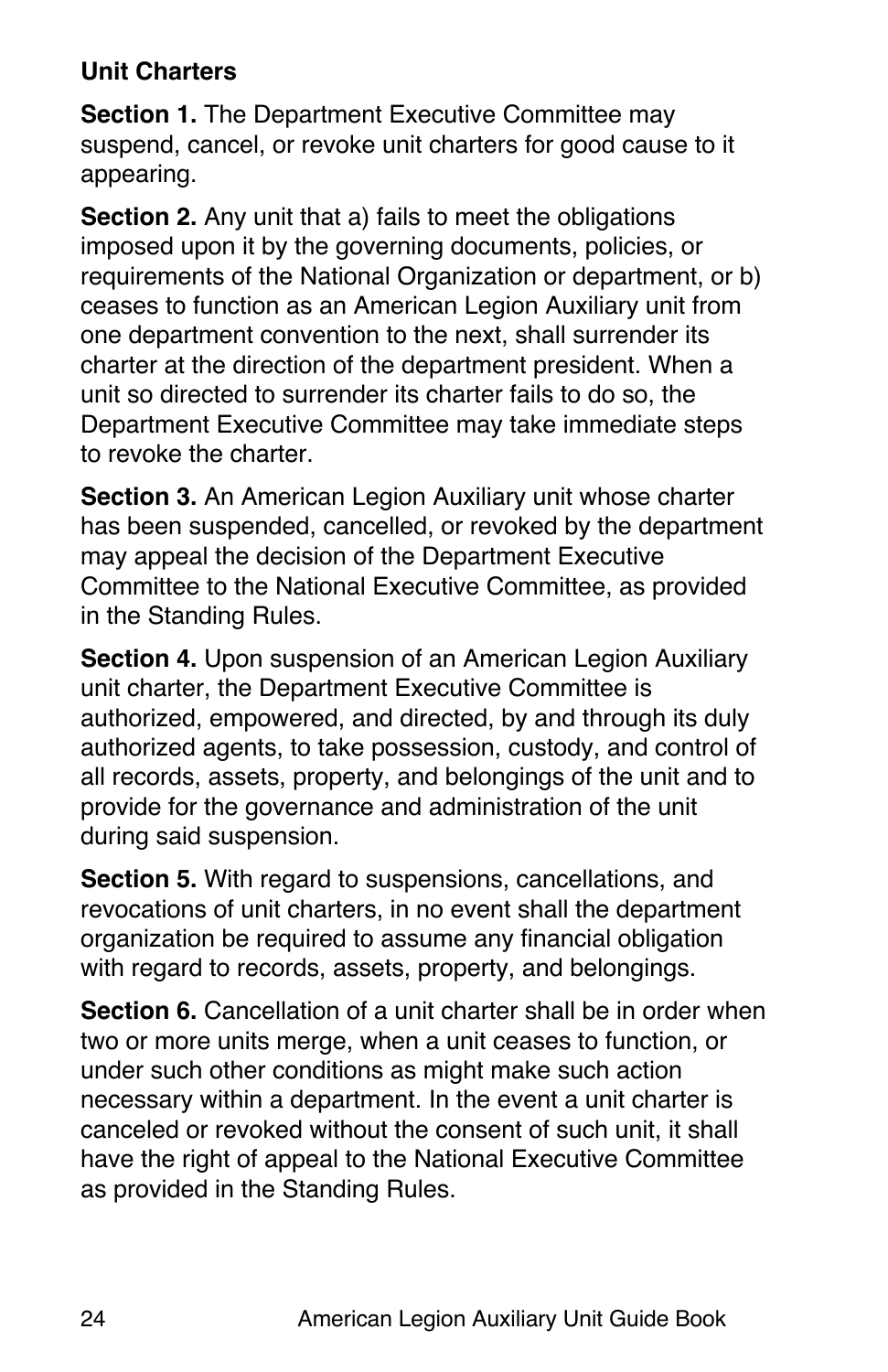**Section 7.** The National Executive Committee may prescribe rules of procedures to be followed in the revocation, suspension, or cancellation of unit charters, with full power from time to time to revise or amend such rules, provided, however, that until such rules have been adopted, the procedure currently in existence shall be applicable. All rules and procedures shall be in accordance with the principles of due process of law.

# **Holding Membership Dues**

Unit officers submit dues in a timely manner and should not hold collected membership dues for an extended amount of time. The dues are not considered "paid" until they have been received by National Headquarters.

Article X, Units, Section 2 of the Standing Rules of the American Legion Auxiliary states, "Units have the authority to establish annual unit dues. Annual dues collected by the unit shall include department and national dues. Units shall remit department and national dues according to the policies adopted by the National Executive Committee." Article XII, Dues and Assessments, Section 1 of the Standing Rules states, "...Each department shall remit the national per capita dues promptly to the national treasurer via National Headquarters at least monthly."

# **Units and The American Legion Post**

The unit must take the exact same name, number, and location of The American Legion post to which it is attached, and these appear on its charter. If the post to which an Auxiliary unit is attached changes its name, location, or number, it is mandatory that the unit take the same action and forward the change to department secretary.

The cancellation or revocation of a post charter does not invalidate the charter of its Auxiliary unit. The unit may continue to operate, bearing the name, location, and number of the post to which it was attached. The number of such post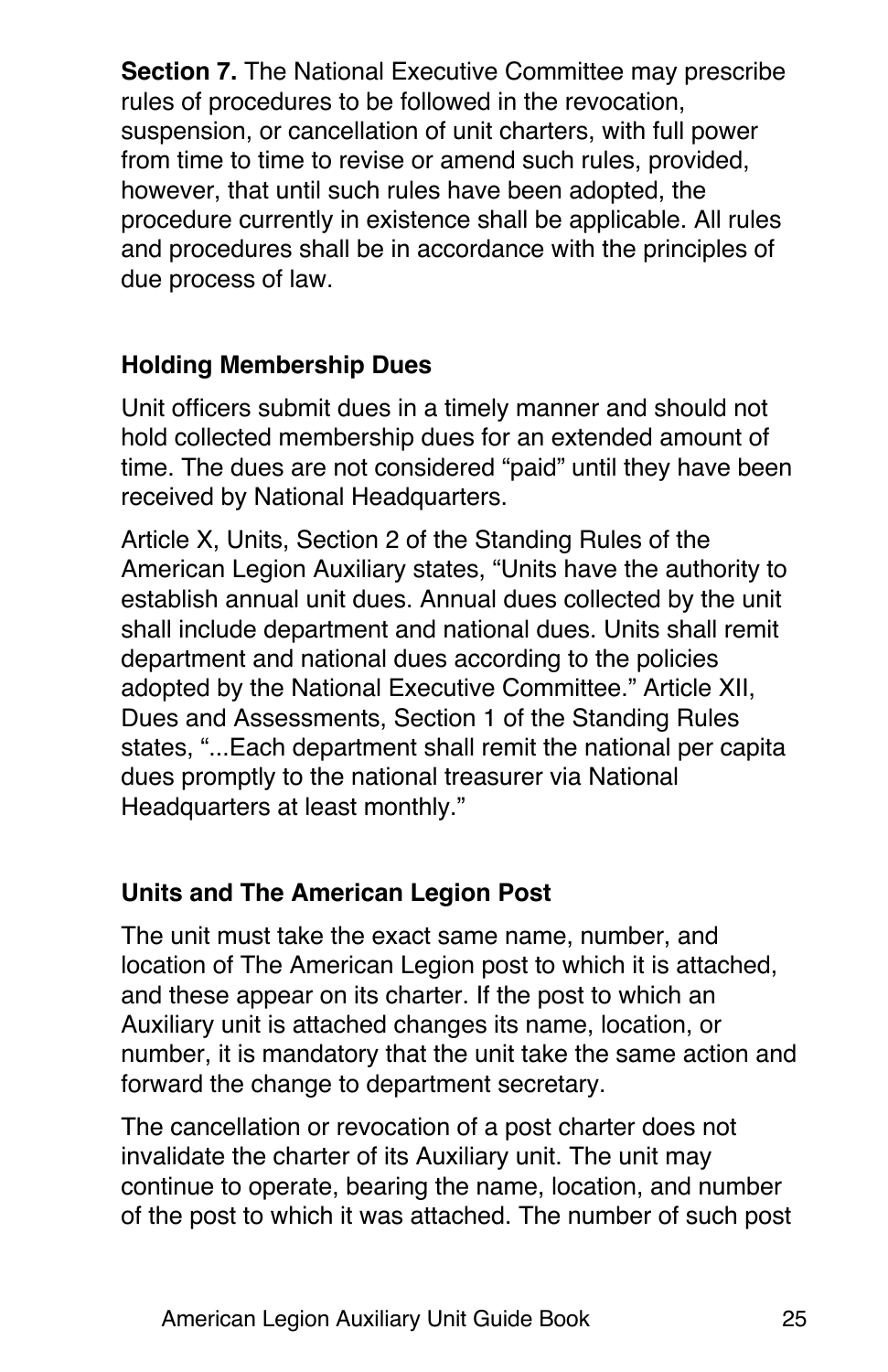shall not be reassigned so long as the Auxiliary unit continues to be active.

When two or more American Legion posts surrender their charters and consolidate into a new post, the Auxiliary units have options. The unit may continue as a "widow unit" under the original charters where the department adjutant certifies the members, or the unit can choose to surrender the charters for cancellation and consolidate as an Auxiliary unit to the new post. Another option is to surrender the original charter and secure a new charter to a post. The last option is to surrender the charter and disband.

### **Recommended Unit Operations**

In order for ALA units to manage the operations of their separate entities, there are general practices that each entity should follow. This section provides guidance that will be helpful for developing good standards of practice in managing an ALA unit.

- Advance preparation of a budget for the next administrative year for review and approval by the governing body.
- Annual membership analysis: Much of the unit income depends dues revenue. When developing budget, units should use a realistic expectation of anticipated members paying their dues for budget planning.
- Governing body and committee meeting schedules; set standards of reporting and accountability.
- Governing and committee meeting minutes: Review, approve, distribute, and retention.
- Distribution of funds requires two signatures.
- Independent review of bank, investment, and credit card statements.
- Reserves plan: Develop a plan for reserves to equal three times the annual budgeted amount.
- Cross training and succession planning.
- Confidentiality and member list protection agreements with service providers.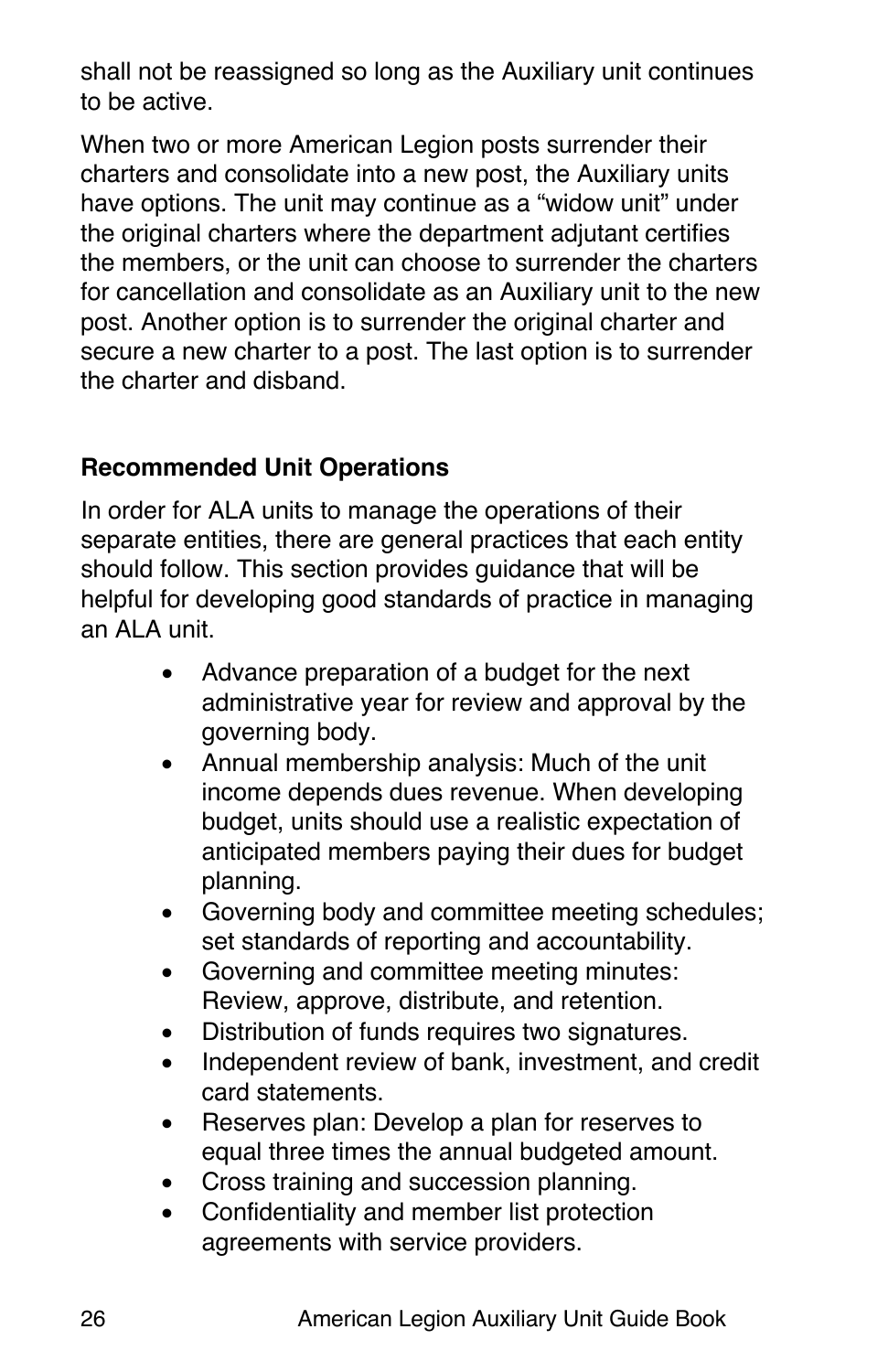- Preparation and presentation of monthly financial statements: current month to budget; year-to-date to budget to Finance Committee for review; standard of reporting and accountability.
- Preparation and presentation of quarterly financial statements: quarter to budget; year-to-date to budget to Finance Committee and unit members for review and acceptance; standard of reporting and accountability.
- Engagement of audit firm by the Audit Committee: review and acceptance for public disclosure.
- Annual engagement of tax preparer by Audit Committee (management) and reporting all federal, state, and local compliance requirements fulfilled.

# **POLICIES**

A policy sets the rules and standards; the process defines what, who, and when the policy will be enforced, and the procedure is the how and where the policy is implemented. All of these statements and actions, properly designed, will ensure the mission and purpose of the organization's goals.

#### **Core Policies**

- Code of Ethics
- Conflict of Interest and Confidentiality Agreement
- Whistleblower Policy
- Document Retention and Destruction Policy
- Travel and Expense Reimbursement Policy
- Gift and Grant Acceptance Policy
- Review Policy of Audited Financial Statements and Annual Reports
- Endowment Spending Policy
- Fundraising Policy
- Public Scrutiny (Federal) Policy
- Minutes of Governing and Committee Meetings Policy
- Check Signing Policy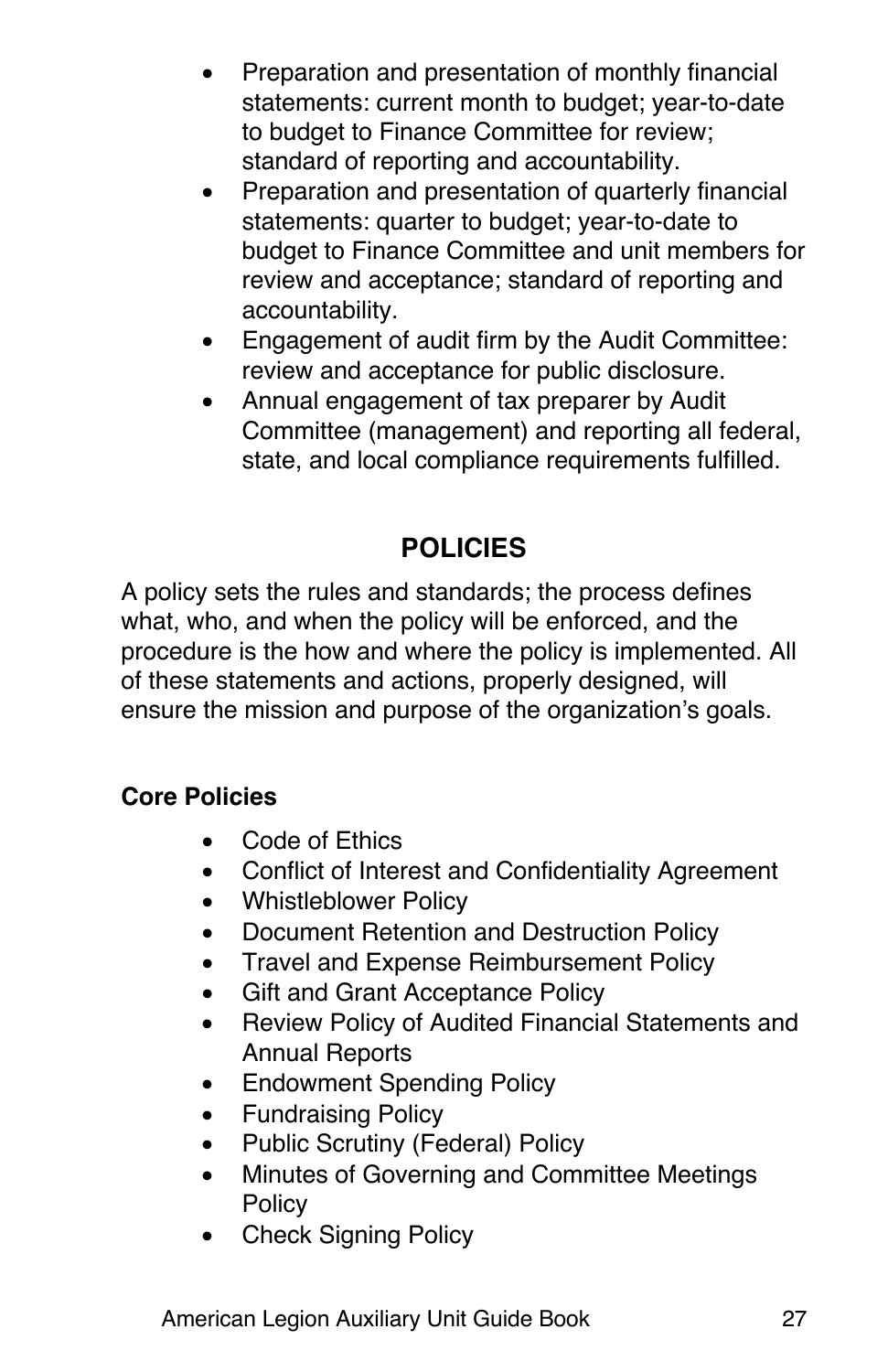- Business Credit Card Policy
- Reserve Funds (Surplus) Policy
- Purchasing Policy
- Emergency Response and Disaster Recovery **Policy**
- IT Emergency and Disaster Recovery
- Social Media Policy

All policies should be presented to and approved by the governing body. Policies should be reviewed annually if there have been changes in federal and state requirements, operations, and programs.

A procedure is a way of accomplishing something. It should be designed as a series of steps to be followed as a consistent and repetitive approach or cycle to accomplish an end result. Once complete, you will have a set of established methods for conducting the business of your organization, which will come in handy for training, process auditing, process improvement, or compliance initiatives.

# **BUDGETS**

Budgets provide for financial stability by setting goals through the annual budget process.

Step-by-Step Instructions:

- Create a three-member Finance Committee for your unit.
- Conduct a budget planning meeting of the Finance Committee prior to the start of your fiscal year; make sure to invite unit officers at which time the agenda should include, but not limited to, the following:
	- o Review your current financials in comparison to the IRS and nonprofit watchdog organizations benchmarks of Programs & Services 65-75 percent target, Management and General 5-10 percent target, and Fundraising 10-20 percent target. All categories should reflect a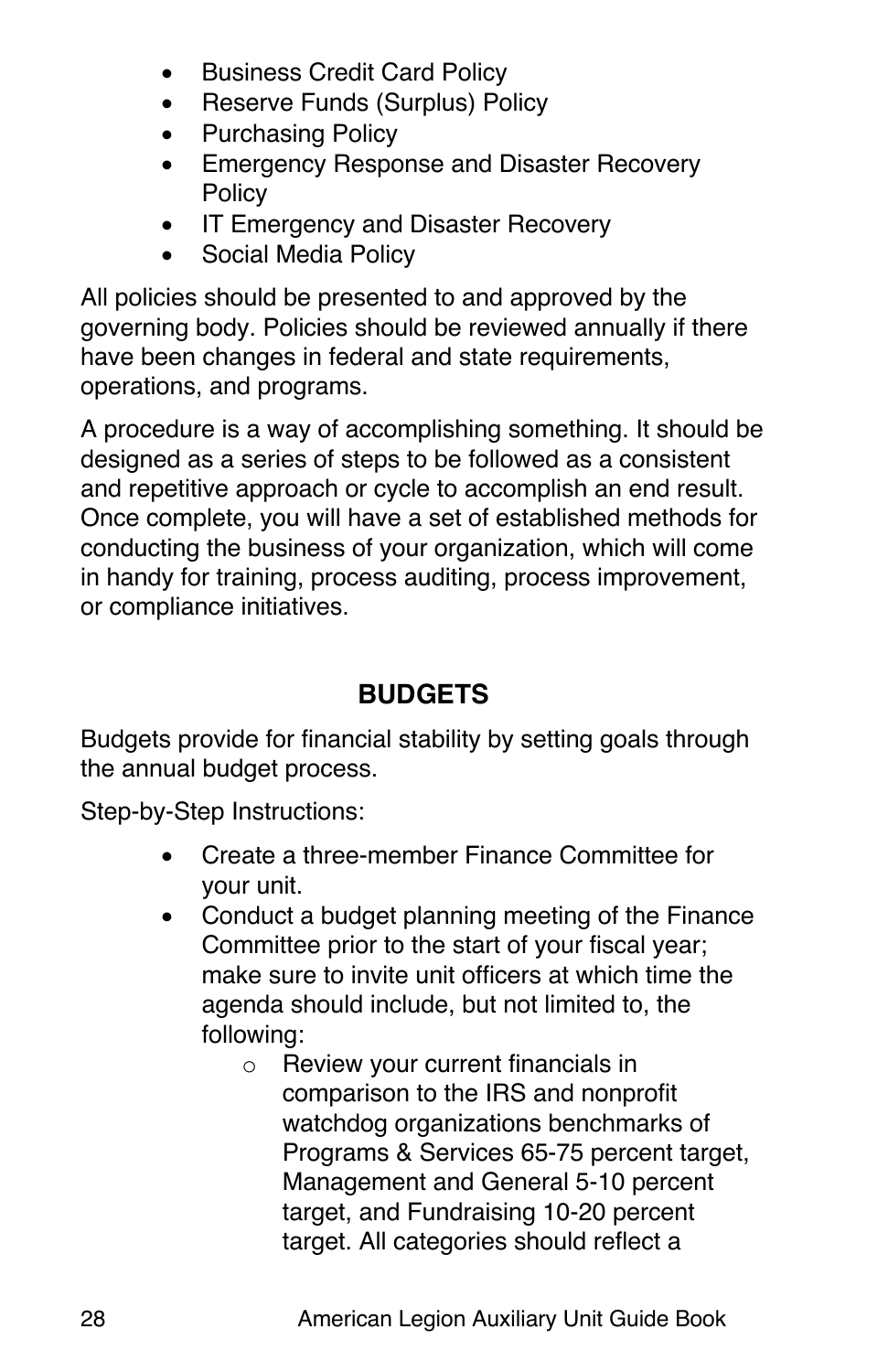percentage. These will change from year to year, dependent upon the activities of the programs or the focus of resources for fundraising. Management and General will always have expenses associated with the general operations of the organization.

- o Review your progress status of your longrange goals (i.e., fundraising for new building, equipment).
- o Review your annual ALA obligations (Veterans Affairs & Rehabilitation, poppy promotion, ALA Girls State, etc.). These are programs and services.
- o Review your annual operating expenses (i.e., rent, heat, bank fees, conference registrations, etc.).
- o Review your membership numbers and the related dues income.
- o Review other sources of revenue (donations, events, bequests, etc.).
- o On a 12-month calendar, plot out when you anticipate your revenue and expenditures will occur relative to the activities of the organization.
- o Compare your total estimated revenue versus your total estimated expenses. Also compare the estimated allocations of these expenses and their overall impact to the mission.
- o Determine what areas need further consideration to accomplish your long-range goals and meet the IRS and nonprofit watchdog organizations expense benchmarks:
	- § Program Services (expenditures related to the organization's primary mission and purpose): the target should be 65-75 percent.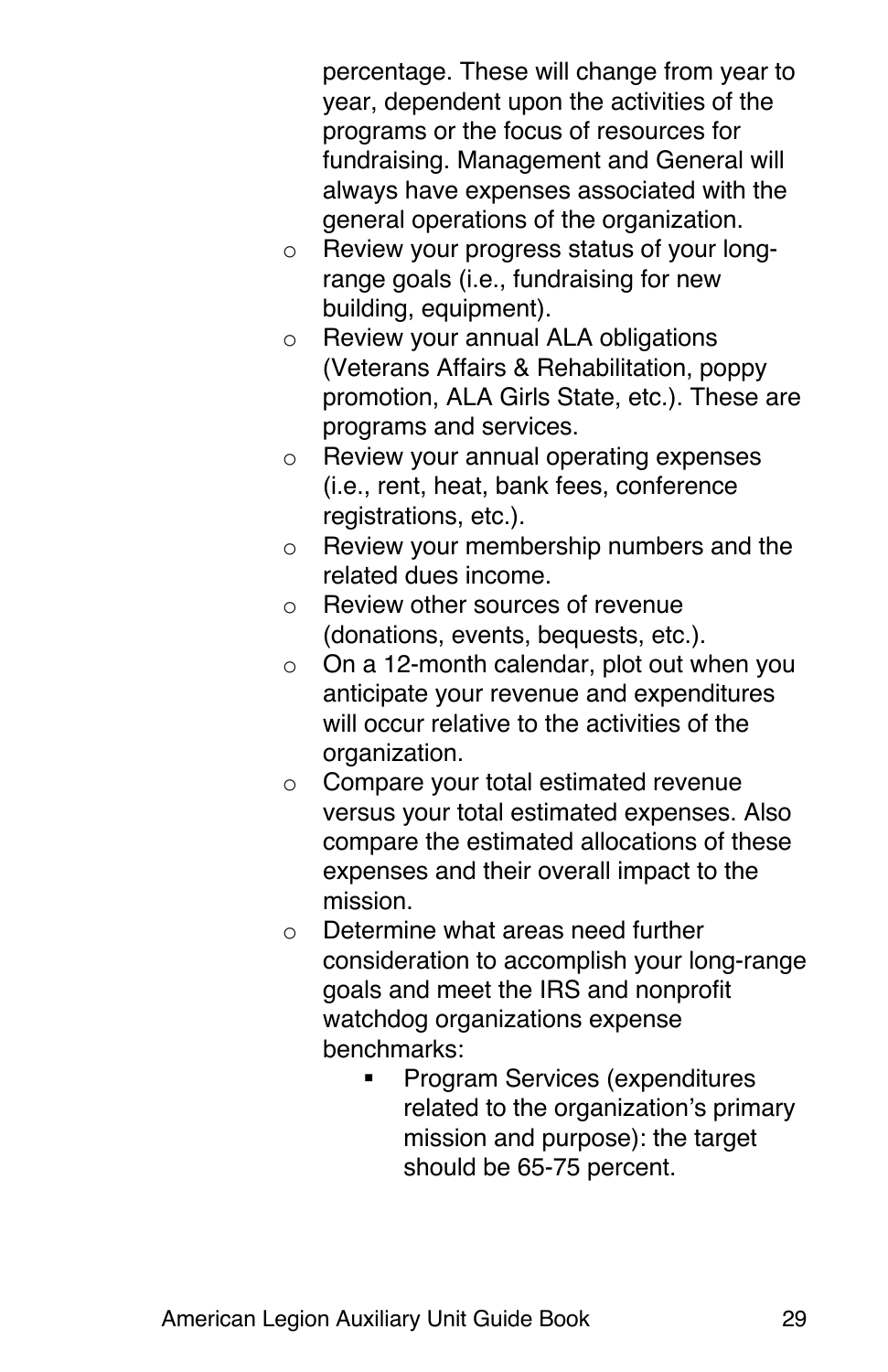- Management and General Administrative (expenditures spent on managing the operations of the organization): The target should be 5-10 percent.
- **•** Fundraising (expenditures spent on raising additional funds for the organization's purpose and mission expenses — i.e., grants, planned giving, endowments, direct mail campaigns, etc.): The target should be 10-20 percent.
- Try to create a positive bottom line. Remember: Budgets are just a guide. And when change happens or is needed, the unit should have a procedure for how those overages get authorized.
- Have the Finance Committee vote to approve the budget and forward onto unit membership.
- Have unit membership vote on the adoption of the annual budget.

# **Privacy Protection for Unit Members**

Officers and members of the American Legion Auxiliary are not allowed by National Convention resolution to distribute the names and addresses of any units or members of the Auxiliary, except in carrying out the duties of their offices.

# **Legal Opinions/Rulings**

The American Legion Judge Advocate serves as the Counsel General to the American Legion Auxiliary. This person's relationship to the national officers is a legal advisory capacity. All requests for information from and/or rulings by the Counsel General must come through the department president or secretary and onto the national secretary. Requests for such information and any rulings received shall be sent via email and copied to the appropriate people.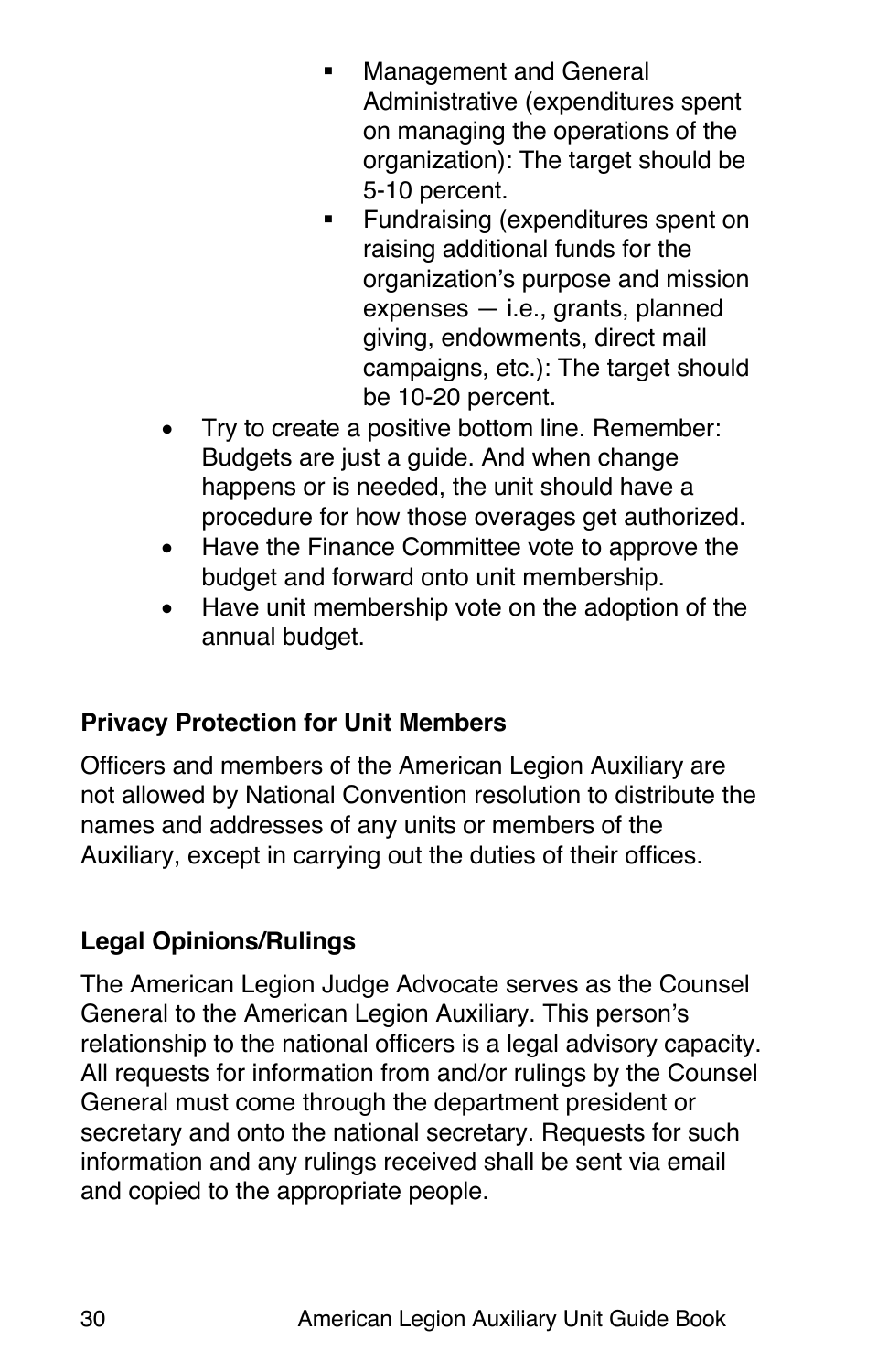# **CHAPTER 4**

# **ORGANIZATION INFORMATION, COMPLIANCE, AND PRACTICES**

American Legion Auxiliary units are separate entities that operate independently as affiliates of the ALA National Organization.

All chartered ALA units are permitted by the National Organization to use the name and trademarks of the American Legion Auxiliary and must comply with the national legal requirements for use of same. As independently operating notfor-profit organizations, units must duly report to their respective state governments and to the federal government.

Units that maintain their exempt status by complying with IRS requirements and are in good standing can be tax-exempt under the ALA National Organization Group Exemption ruling or can be tax-exempt in their own right.

Units that have had their tax-exempt status revoked by the Internal Revenue Service (IRS) for failure to file the annual required return for three consecutive years will need to initiate appropriate steps to regain the unit's federal tax-exempt status, and any state and local exempt statuses.

Unit leaders should be knowledgeable about the following information, which is intended to guide units in understanding their obligations for:

- Operating as a tax-exempt nonprofit corporation or tax-exempt unincorporated association permitted to use the name and trademarks of the American Legion Auxiliary.
- Federal requirements of filing an annual IRS Form 990 Series and meeting any state and local requirements.
- Taking appropriate steps for addressing the IRS' revocation of the tax-exempt status of an ALA unit.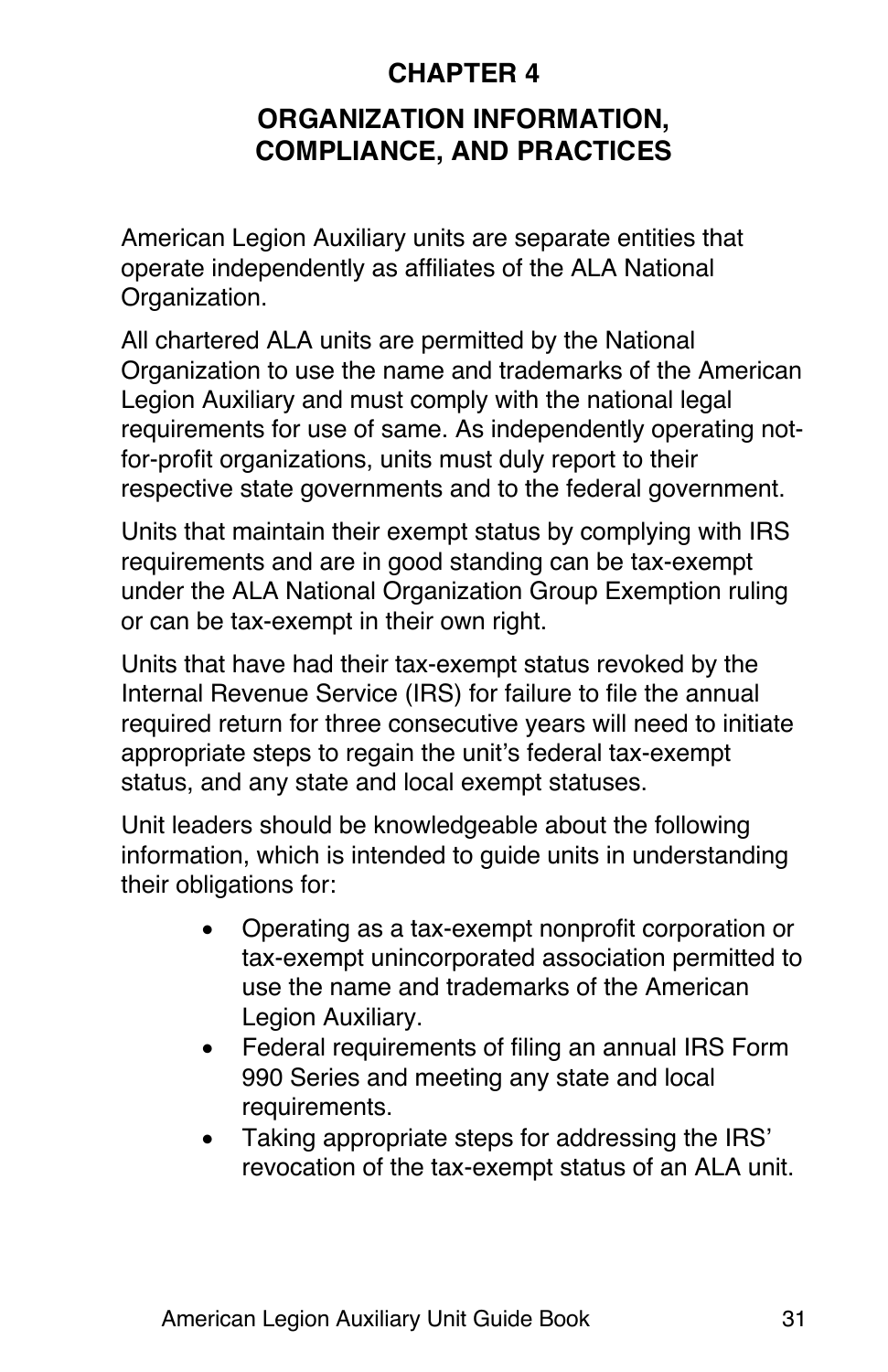# **Federal Compliance and Tax Laws**

Prior to reporting annually as a not-for-profit and being recognized as a federally tax-exempt organization, a unit will be required to seek formal recognition via IRS Form 1024 or by making a request for inclusion under the American Legion Auxiliary National Group Exemption Ruling. In order to be included under the ALA National Group Exemption ruling, the unit must be recognized as a  $501(c)(19) -$  Veterans' Organization.

Steps to take in order to conduct business and report annually to the federal government:

- Obtain an Tax Identification Number (TIN)/ Employer Identification Number (EIN).
- Request Inclusion Under American Legion Auxiliary Group Exemption ruling (GEN-0964) by submission of a letter and provide IRS verification of TIN/EIN assignment.
- File annually a 990 series of return (see instructions for 990, 990EZ and 990-N).
- File annual requirements at state and local levels.
- Reporting and filing annually 1099s nonincorporated vendors and services providers.
- Reporting change of address or responsible party (annually, if applicable).
- When applicable, filing all employment tax returns.

# **Public Scrutiny of IRS Tax Documents**

Organizations that file IRS Form 990 and 990-EZ must make their annual returns available for public inspection or copying, excluding certain documents that are not available to the public for inspection, such as Schedule B – List of Contributors.

The IRS provides access to filings of all versions of the IRS Form 990 available online to charity rating and watchdog organizations, and to the news media following the same public inspection and protection regulations. To view the Exempt Organization Public Disclosure and Availability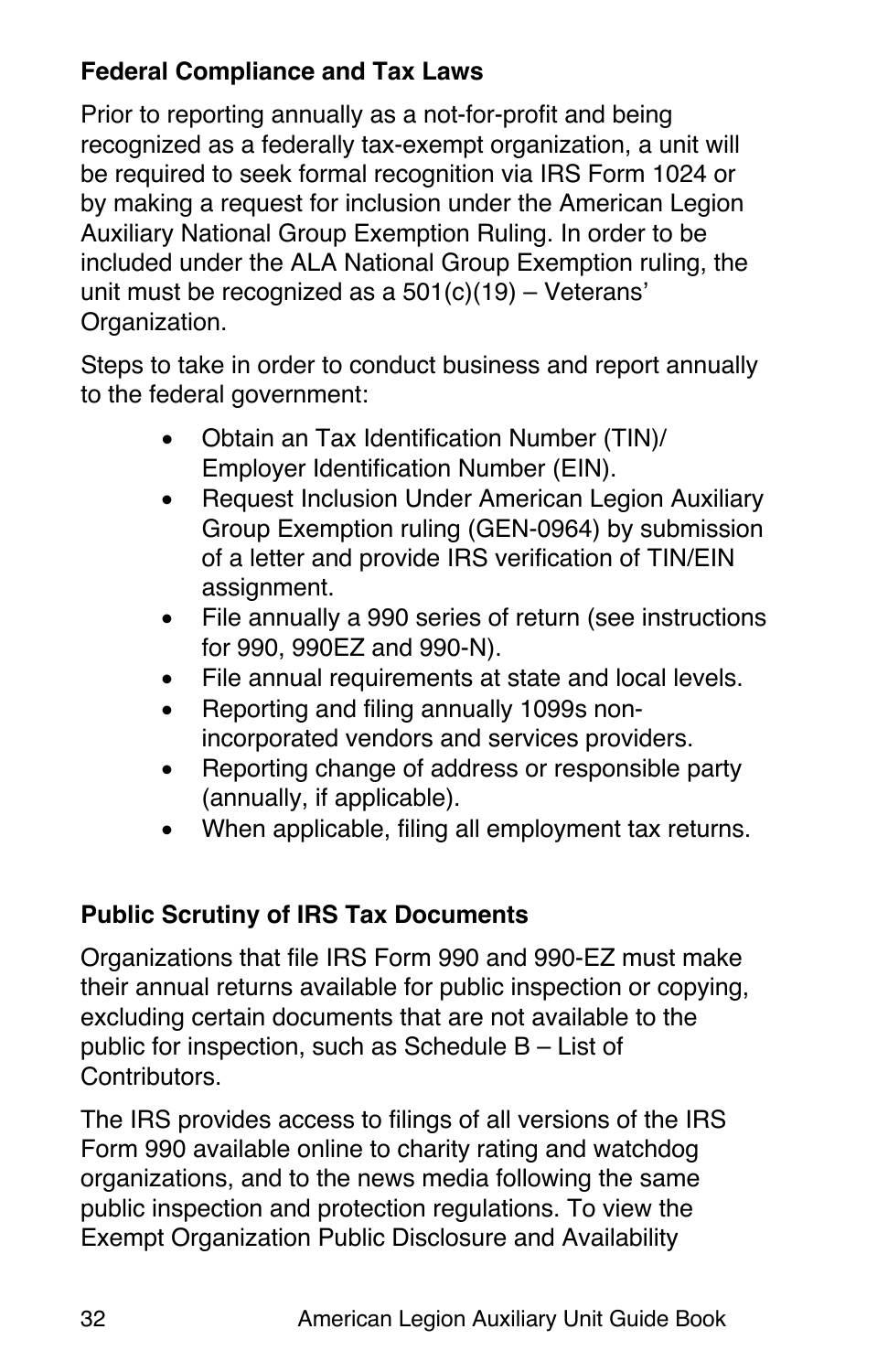Requirements, visit www.irs.gov/Charities-&-Non-Profits/Exempt-Organization-Public-Disclosure-and-Availability-Requirements.

#### **Federal Tax Identification Number (TIN)/Employer Identification Number (EIN)**

The federal TIN or the federal EIN (both terms are used by the IRS interchangeably) is a unique nine-digit identification number assigned to your organization by completing IRS Form SS-4. Each TIN/EIN assigned is on file with the IRS and should be used on all tax returns and correspondence, and a copy of the letter confirming the TIN/EIN assignment should be retained permanently in the records of the organization.

The American Legion Auxiliary Constitution, Bylaws and Standing Rules as adopted, revised and updated, provides guidance as to the expectation that units will operate as independent, separate entities as affiliates of the ALA National Organization.

If an ALA unit discovers they are currently operating with their American Legion post as one entity, the ALA unit needs to establish separate operations to conduct business. The organization can obtain a TIN/EIN by completing and submitting IRS Form SS-4 to the IRS. This form is where you initiate the entity type and structure of the classification as a 501(c)(19) – Veterans' Organization.

An additional step is required for formal recognition in seeking exemption from federal taxation and the ability to receive taxdeductible donations by choosing to make and seek a unique determination from the IRS by submitting IRS Form 1024 or by requesting inclusion under the ALA National Group Exemption ruling.

#### **How to Obtain a TIN/EIN**

Complete and submit an SS-4 to the IRS. You can apply for a TIN/EIN via mail, fax, or online by visiting www.IRS.gov (type SS4 in the search box on the homepage). Once the TIN/EIN is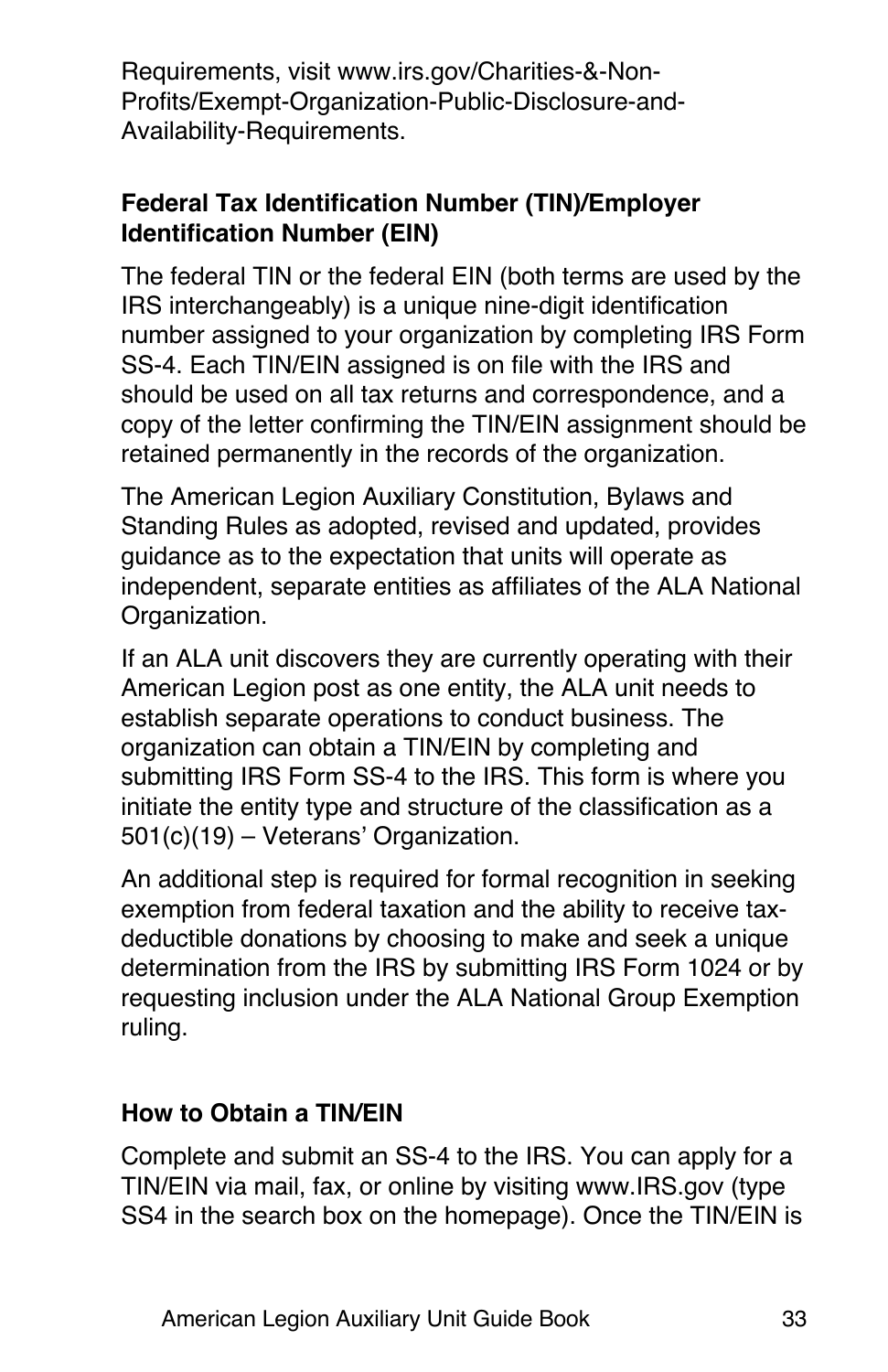assigned, please retain the letter you receive from the IRS as a permanent record.

### **Request Inclusion Under American Legion Auxiliary Group Exemption Ruling**

Compose a letter from the ALA unit to the ALA National Organization requesting formal inclusion to the Group Exemption ruling. Send a signed copy of the letter together with a copy of the IRS verification letter assigning the new TIN/EIN to the legal name of the organization to:

> American Legion Auxiliary National Headquarters ATTN: Compliance 3450 Founders Road Indianapolis, IN 46268

Once ALA National Headquarters receives the request, correspondence will then be sent to the IRS from the ALA National Organization (as the "central" or "parent") on behalf of the ALA unit to be included under the ALA National Group ruling. It typically takes the IRS six to eight weeks to update their records. Most likely there will be no notification from the IRS when the unit has been added to the group ruling roster. Six to eight weeks after submitting the initial inclusion request, please contact the ALA National Headquarters Compliance Team at compliance@ALAforVeterans.org. The team will be able to help verify if the IRS has included the unit TIN/EIN to the group exemption roster through the IRS Business Master File (www.irs.gov/charities-non-profits/exempt-organizationsbusiness-master-file-extract-eo-bmf).

# **Nonprofit Organization Classification 501(c)(19)**

The American Legion Auxiliary National Organization is recognized as a 501(c)(19) – Veterans' Organization classification for federal tax-exempt purposes and is able to receive tax-deductible donations per the Internal Revenue Code (IRC) Title 26 §170(c)(3). In October 1946, the individual ruling letter for the American Legion Auxiliary National Organization was changed to include the recognition of the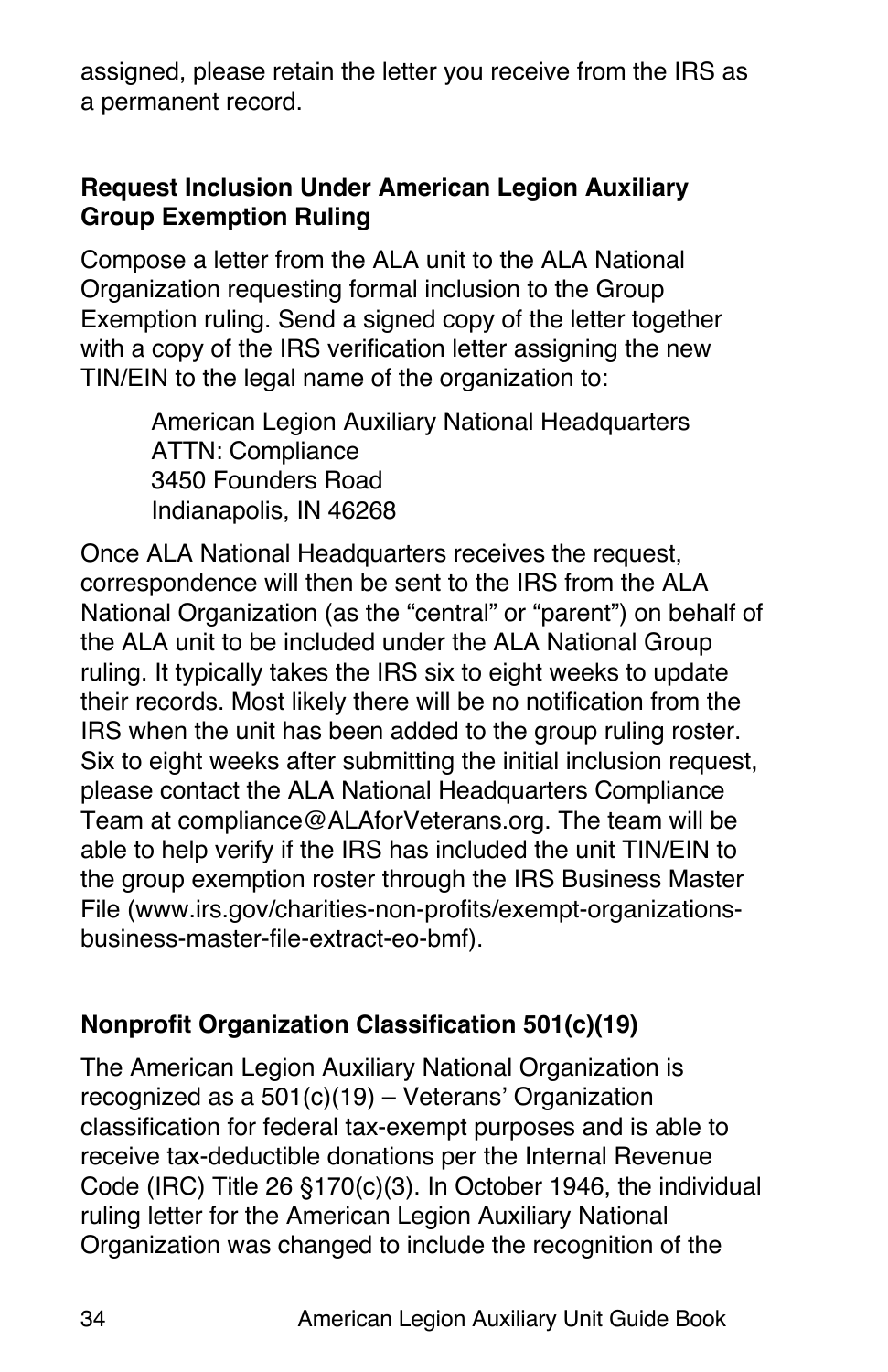subordinate ALA entities as being classified as 501(c)(19) organizations that meet the following criteria:

- Organized in the United States or any of its possessions.
- Seventy-five percent of members are spouses of or within two degrees of kinship related to past or present members who served in the U.S. armed forces.
- No personal inurement (private) benefit is received by an individual.
- Affiliated and organized in accordance with the bylaws and regulations formulated by the parent organization.

See IRS Publication 557 and Publication 3386 for more detailed information.

The IRS affirmed the ALA National Organization's federal taxexempt status and its ability to receive tax-deductible donations of the group ruling via its IRS Letter of Determination to the American Legion Auxiliary National Secretary dated March 26, 1973.

# **Tax-Exempt and Deductibility Status Are Not Automatic**

An organization can be established as a nonprofit and have the required TIN/EIN but still NOT be tax-exempt or able to receive tax-deductible donations. It is at the discretion of the IRS to grant exemption from paying federal income taxes and the ability to receive tax-deductible donations – this is an entirely separate federal filing and determination process. For ALA entities, the ALA National Organization Group Exemption ruling provides federal tax-exemption and deductibility of donations unless the IRS has specifically revoked an ALA unit's status. See more details about tax-exempt status revocation within this document.

Newly chartered ALA entities that have obtained a TIN/EIN to conduct business and operate, can easily seek federal taxexempt recognition as a 501(c)(19) and the ability to receive tax-deductible donations per IRC § 170(c) by requesting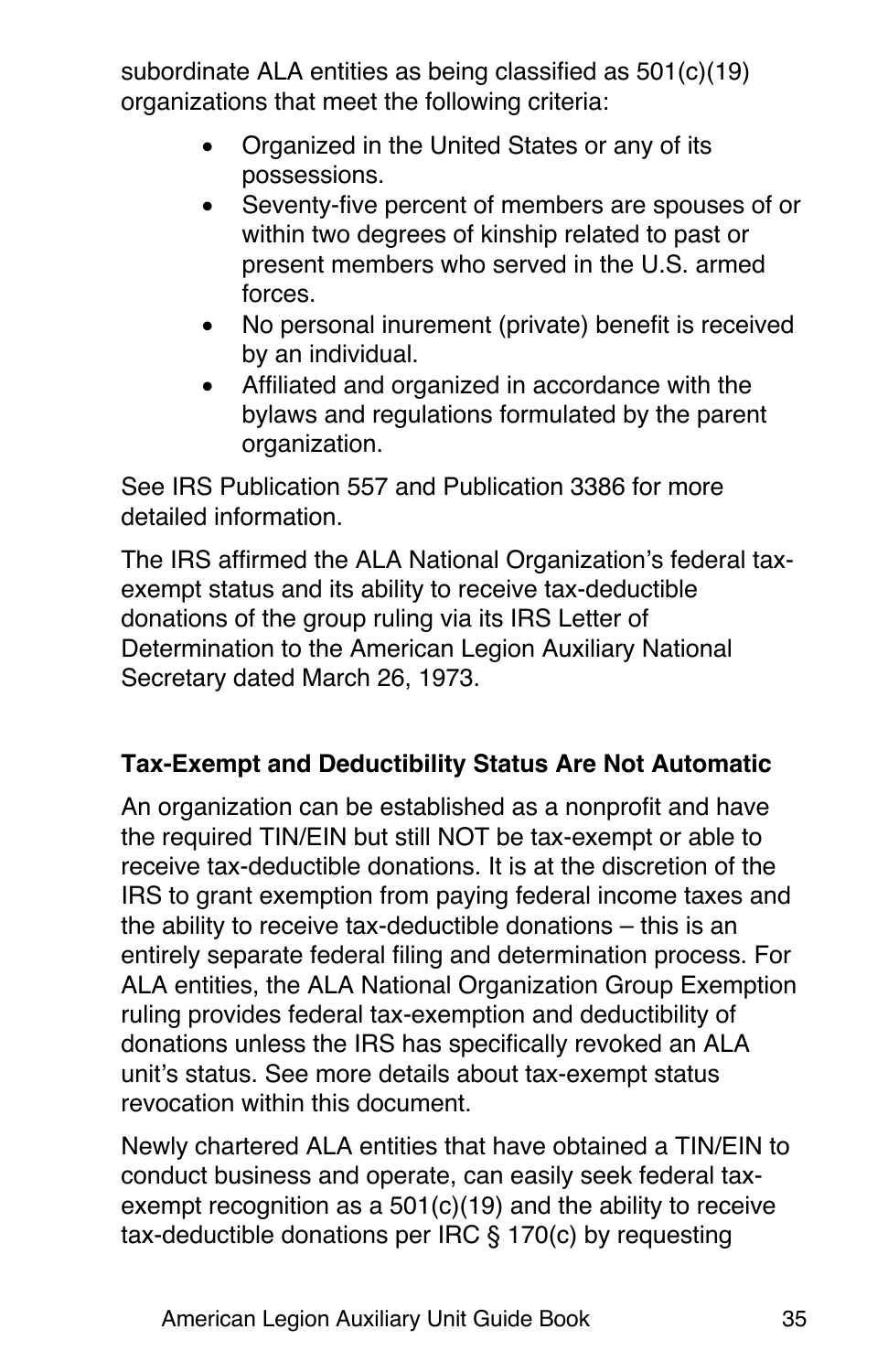inclusion under the ALA National Group Ruling. ALA units seeking group ruling inclusion will need to complete an Inclusion Letter and provide verification of their TIN/EIN in the form of a copy of the IRS letter confirming the assignment of their TIN/EIN. A template of the Inclusion Request letter can be obtained by contacting ALA National Headquarters at compliance@ALAforVeterans.org.

ALA entities have the option to seek their own unique taxexempt and deductibility status by completing IRS Form 1024 and paying applicable fees.

NOTE: Inclusion under the ALA National Group Ruling is strongly recommended.

# **ALA Federal Group Exemption Number (GEN) GEN 0964**

On Oct. 31, 1946, the IRS granted a group ruling to the American Legion Auxiliary National Organization that allows the inclusion of ALA entities, by request, to be recognized as 501(c)(19) organizations for exemption from federal taxes and with the ability to receive tax-deductible donations, as subordinates of a group exemption ruling.

The IRS does not require separate applications of recognition from each individual subordinate for organizations with like mission and purpose as the ALA National Organization. However, the ALA National Organization does not file an annual group return for those ALA entities that are identified as subordinates to the Group Exemption ruling. Subordinates of the group ruling are responsible for filing the appropriate 990 series of annual return for their ALA unit.

The American Legion Auxiliary National Organization's group ruling is identified by the IRS Group Exemption Number (GEN) 0964. When proof of federal tax-exemption or the ability to receive tax-deductible donations is requested, a photocopy of the 1973 IRS Letter of Determination for ALA National Group Exemption ruling is generally sufficient.

ALA units requesting a copy of the IRS Letter of Determination for the ALA National Group Exemption Ruling can contact the American Legion Auxiliary National Headquarters Compliance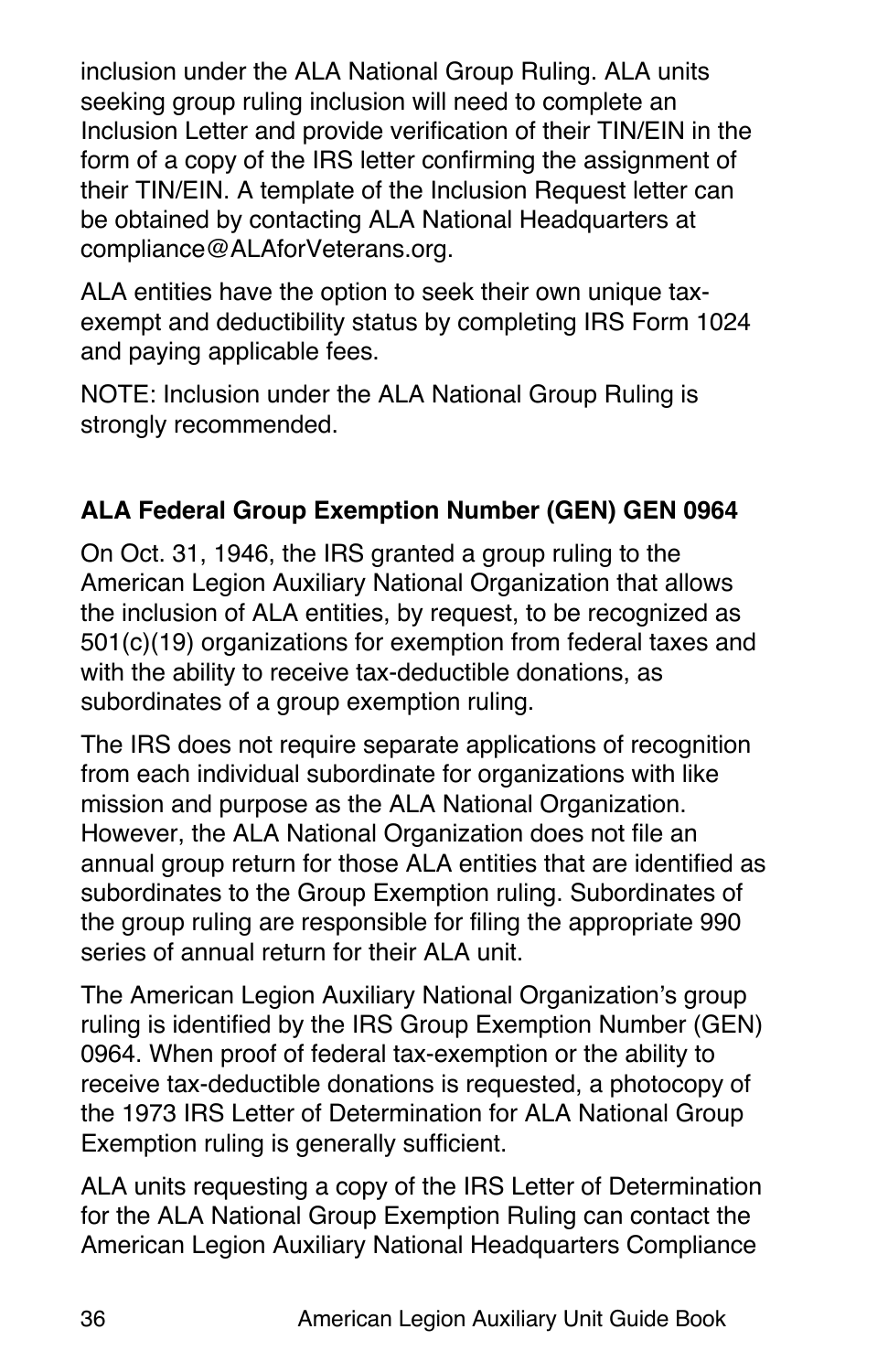Team at compliance@ALAforVeterans.org. Verification that the unit is currently included under the Group Exemption ruling and compliant (in good standing) will be confirmed prior to sending a copy of the IRS determination letter.

NOTE: The purpose of the IRS federal group exemption ruling is to exempt the American Legion Auxiliary National Organization and its ALA entities (subordinates) under the ALA's National Group Exemption ruling (GEN 0964) from federal income tax and with the ability to receive tax-deductible contributions. The Auxiliary at all levels is otherwise subject to other federal taxes such as payroll taxes and tax on unrelated business income. ALA entities may also be subject to certain state and local taxes, including hotel, hospitality, service, and sales taxes. Nonprofit tax requirements differ by state and locality; be sure to consult with a tax adviser knowledgeable about your state's nonprofit tax requirements to determine if nonprofit organizations in your state are afforded any state tax exemptions.

#### **Tax-Deductible Donations and Gifts**

Per the IRS Determination Letter for the ALA National Group Ruling, donations and contributions to organizations included under/in the group ruling are tax deductible per Internal Revenue Code Section 170(c)(3).

NOTE: ALA entities that have their own unique determination letter issued from the IRS are able to verify the deductibility status of donations and contributions via the IRS Business Master file accessible through the IRS website (Column H – Deductibility; coded as  $1 =$  able to receive tax deductible donations; coded as  $2 = not$  able to receive tax-deductible donations) or by calling the IRS Exempt Organization (EO) Division at 1-877-829-5500. If the organization is coded as 2= unable to receive tax deductible donations, verify with the IRS the process for reconsideration. Entities will want to take special care describing the mission and purpose of the organization when completing IRS Form 1024.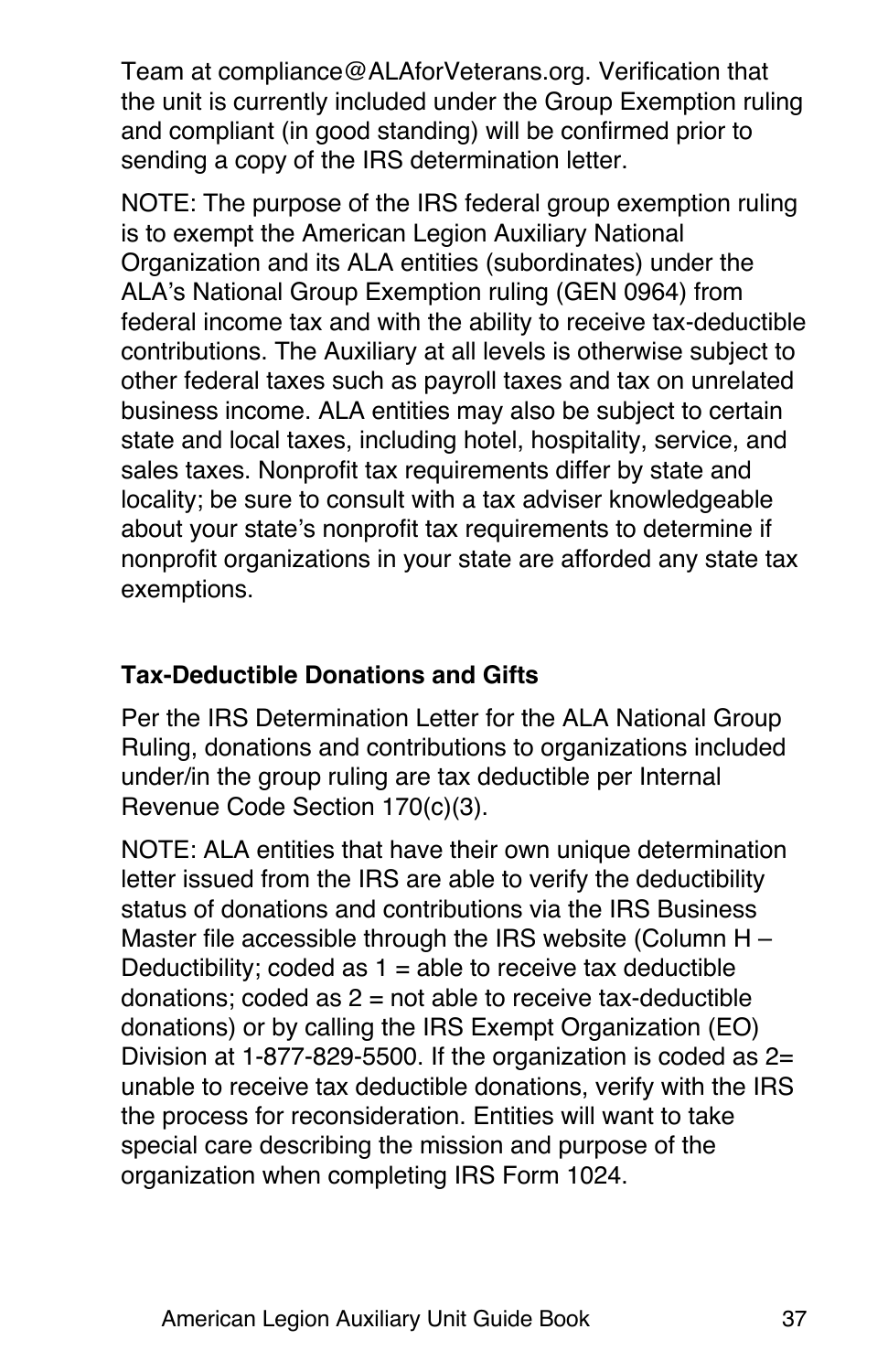#### **ALA Unit Structure: Nonprofit Corporation or Association (Unincorporated)**

Incorporation is a legal process used to form a corporate legal entity. A corporation is a separate legal entity from its organizers (members) that has its own rights and obligations and provides legal protection for an organization by limiting the liability of the individual members of the organization. A nonprofit corporation is a special type of corporation that has been organized to meet specific tax-exempt purposes. Incorporation involves jurisdiction (state) specific registration information and fees. The American Legion Auxiliary's Counsel General strongly recommends incorporation.

NOTE: The act of incorporating as a nonprofit corporation does not automatically grant federal tax-exempt status and the ability to receive tax-deductible donations.

A nonprofit association (unincorporated) forms whenever at least two people agree to pursue a common lawful purpose that is not for profit. In general, an association is a group of persons banded together for a specific mission and purpose. Historically, a majority of ALA units were formed with this entity structure and continue in existence. The definition of a nonprofit association can vary under state law. You may wish to consult the law of the state in which the organization exits. The nonprofit association may be subject to certain legal requirements, even though it hasn't filed for incorporation under its state's incorporation laws. There may also be multiple state and local registration requirements no different from a similar nonprofit corporation.

#### **State & Local Requirement – Tax and Charity Registration**

Federal tax exemption does not automatically grant exemption from state and local taxation. Each state and local municipality has its own tax laws and rulings regarding tax exemptions, including sales tax. State tax exemptions may only be granted by the state in which your ALA unit is located. Sales tax exemption is only recognized in the state where it is granted.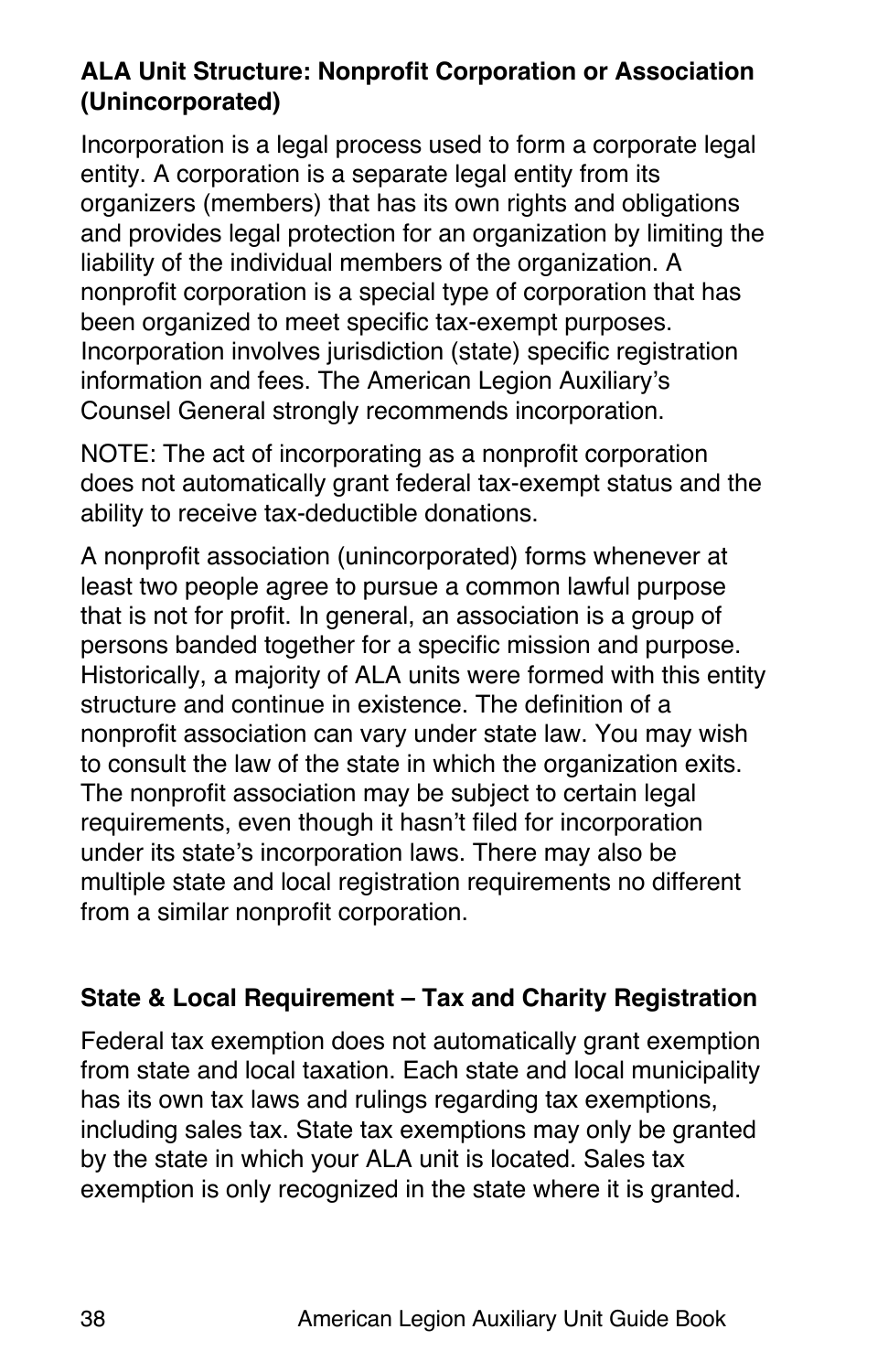Most states require a specific nonprofit status tax return form be filed annually. State tax returns for a nonprofit organization may be required to maintain state and local tax-exempt status.

Some states regulate charitable organizations' solicitations to the public and fundraising activities. States may require an additional annual filing to verify these activities. Be sure to consult with your state's agencies and/or a knowledgeable legal/tax professional in your state to ensure you are meeting all the requirements for filing, and for maintaining any state and local charitable regulations that have been mandated to ensure compliance. State and Local Charity compliance may include doing the following:

- Business entity reports annual and biennial (corporate).
- State tax-exempt annual returns.
- When applicable, state employment returns.
- Renew or update sales tax-exemption certificates.
- Charity registrations, reporting, and licensing:
	- o State statutes usually require organizations to register with the state before they solicit or conduct fundraising activities asking the state's residents for contributions.

# **Tax-Exempt Status Revocation**

The Pension Protection Act of 2006 (Title XII; Subtitle B; Part I Sec. 1223) imposed certain reporting requirements on exempt organizations that were not previously required to file. These requirements were implemented in the 2007 tax year.

Additionally, organizations that fail to file the required IRS Form 990 Series for three consecutive years automatically have their federal tax-exempt status and their ability to receive tax-deductible donations revoked.

Consequences of losing your federal tax-exemption may include, but are not limited to, the following:

1. Your ALA unit is no longer exempt from federal income tax, does not have the ability to receive tax-deductible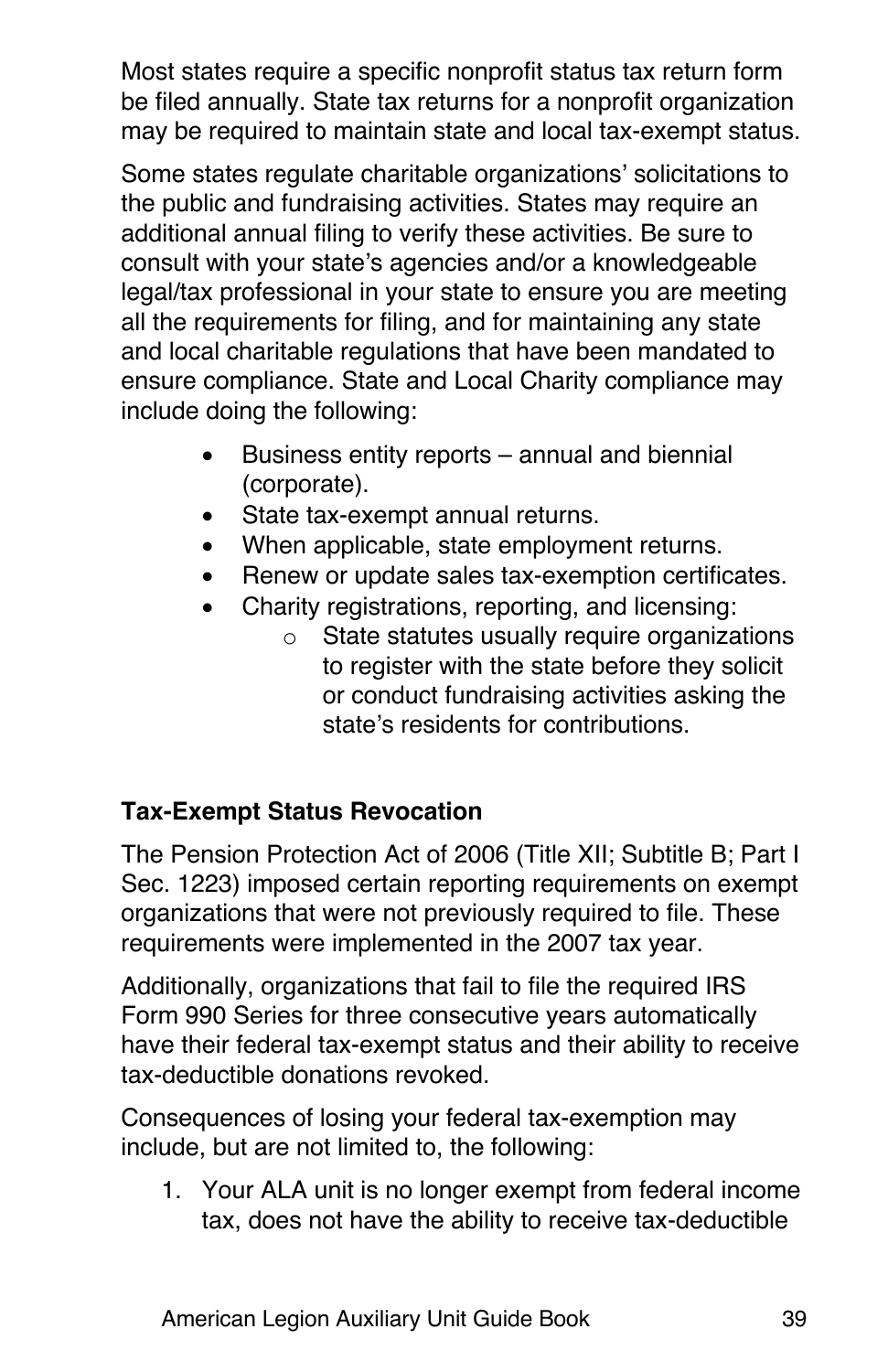donations, and will be subject to corporate income tax on annual revenue.

NOTE: Your ALA unit should proactively communicate with your donors explaining that the organization's taxexempt status has been revoked. You should communicate the reason for the revocation, consequences of the revocation, and that all steps are being taken to have the organization's tax-exempt status reinstated.

- 2. State and local tax exemptions, dependent on the organizations' federal tax-exempt status, may also be revoked. Please consult with the state and local regulatory agencies and/or a tax professional.
- 3. ALA entities that have had their tax-exempt status revoked are unlikely to be considered for grants.

NOTE: ALA entities that have lost federal (and/or state, local) tax-exempt status may still remain chartered entities with the American Legion Auxiliary. The ALA National Organization does not require chartered entities to be tax-exempt.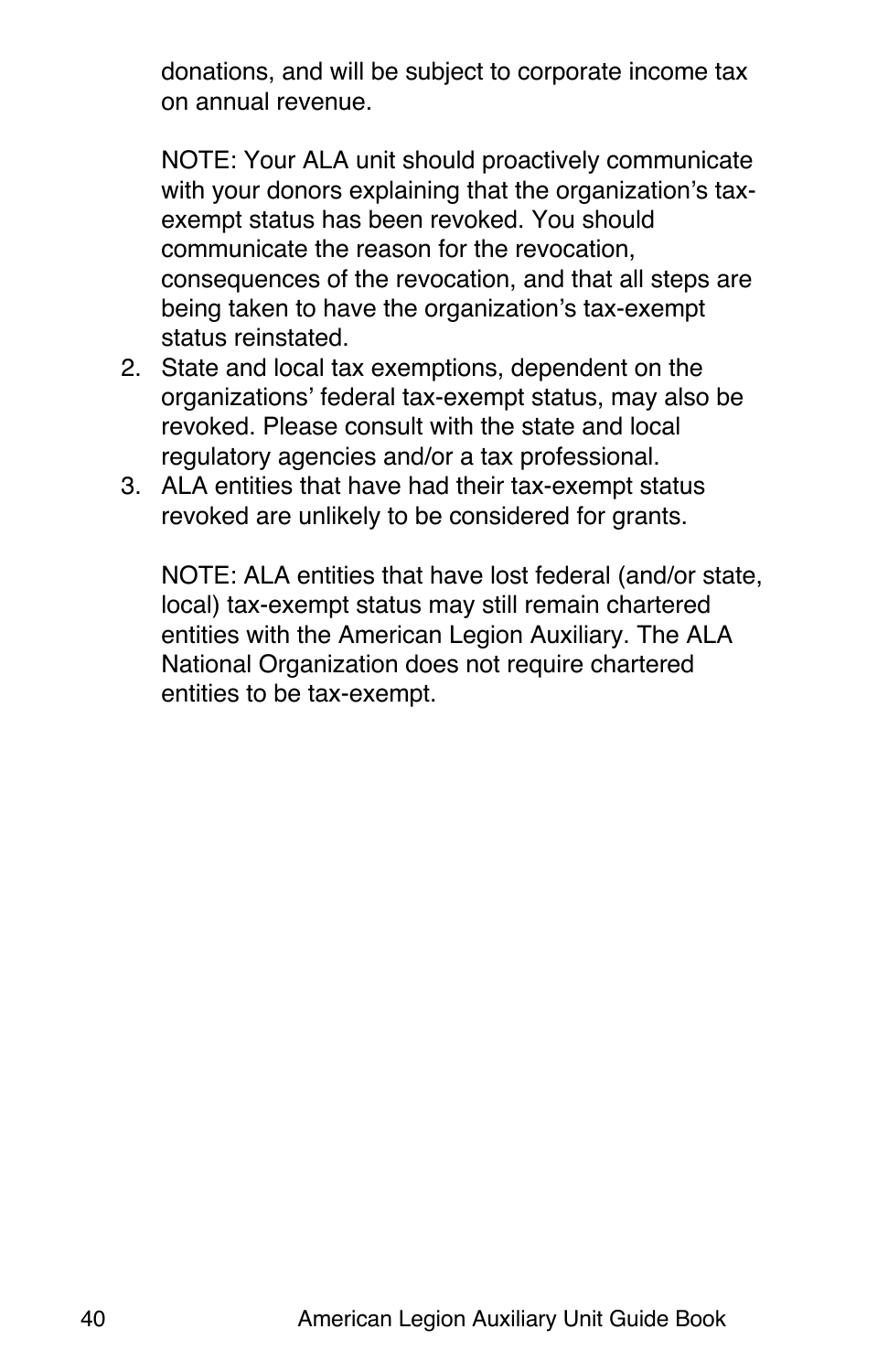# **CHAPTER 5 UNIT OFFICERS**

Unit officers and committee chairmen share in the responsibility of the success of their unit. Each should familiarize herself with the duties of her office and fulfill such obligation to the best of her ability.

#### **Duties of the Unit President**

The unit president should be an able and qualified leader. She should be familiar with the duties of all officers and committee chairmen and encourage and inspire them in their work. It is the responsibility of the president to see that all officers are supplied with all available information and material from department and National Headquarters for efficient promotion of their various activities.

- The unit president should preside at all meetings of the unit and the Unit Executive Committee.
- Require adherence to the Constitution and Bylaws, and rules and regulations established by the National and Department Convention, National and Department Executive Committees, and the unit itself.
- Appoint members of standing committees and create other committees as necessary.
- Appoint all non-elected officers and perform all duties which are assigned to her office.

#### **Duties of the Unit Vice President**

The vice president is given the responsibility, with the president, for complete development of the unit program. The vice president should be prepared to preside at meetings in the absence of the president.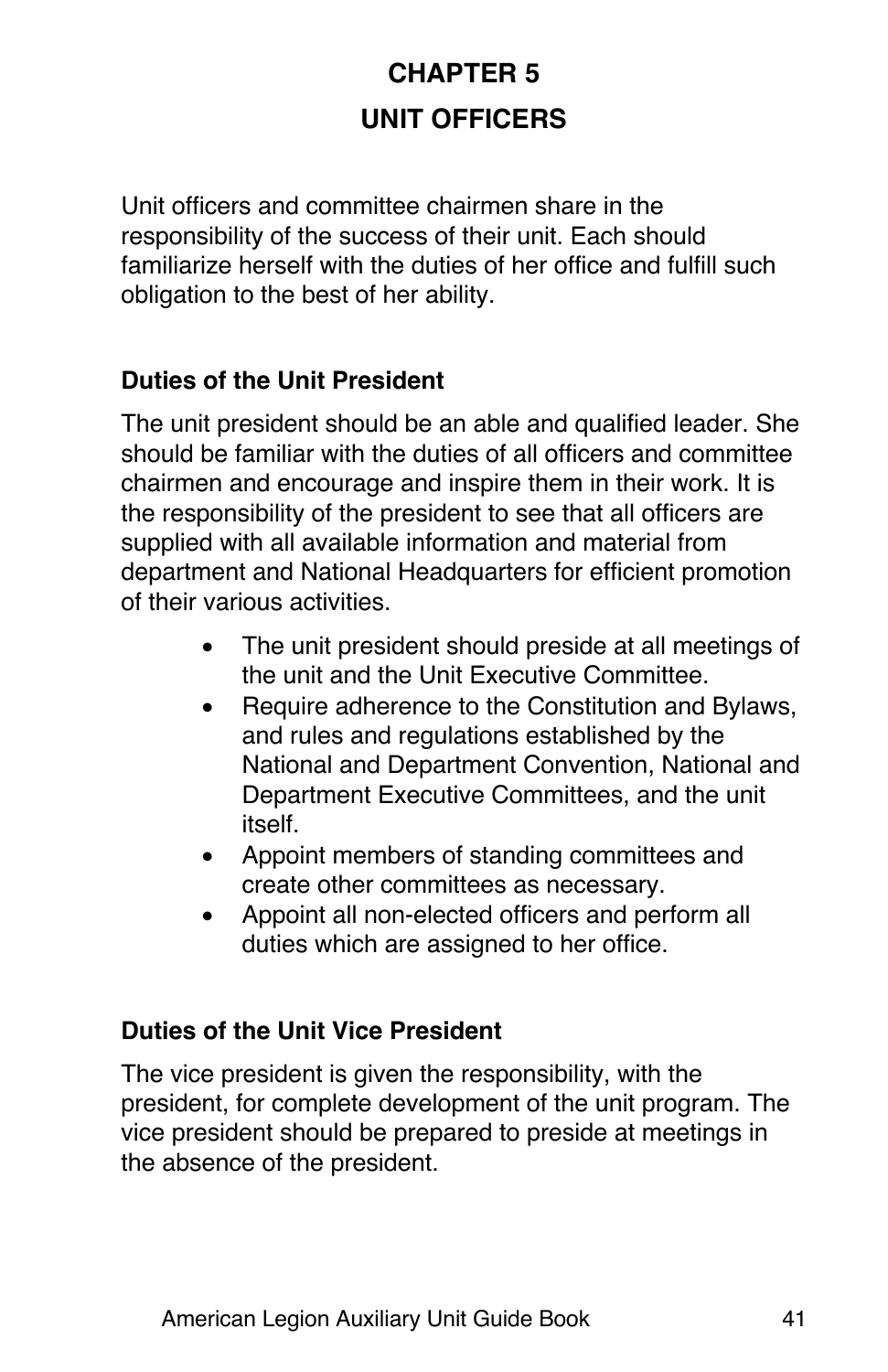# **Duties of the Unit Secretary**

The duties of the unit secretary are administrative. She should be efficient and well informed on all phases of unit, department, and national activities and requirements and be capable of giving information on organization matters. The unit secretary:

- Makes a record of all business transacted at each meeting, and of the executive board and presents her minutes for approval at the next meeting.
- Counts a rising vote when requested by the president.
- Prepares for the use of the presiding officer a statement of unfinished business to come before the meeting.
- Has on hand for reference at each meeting a list of the names of members of all standing committees, a copy of the local bylaws, and correspondence sorted for reading.
- Responsible for forwarding all name and address changes to Department Headquarters.

# **Minutes**

Minutes should record what was done at the meeting, not what was said by the members. The minutes should never reflect the secretary's opinion, favorable or otherwise.

The first paragraph of the minutes should contain the following information:

- The kind of meeting (regular, special, adjourned regular, or adjourned special).
- The name of the unit.
- The date and time of the meeting, and the place, if it is not always the same.
- The name of the presiding officer, officer, committee chairmen, and those absent.
- Whether the minutes of the previous meeting were read and approved, as read or as corrected.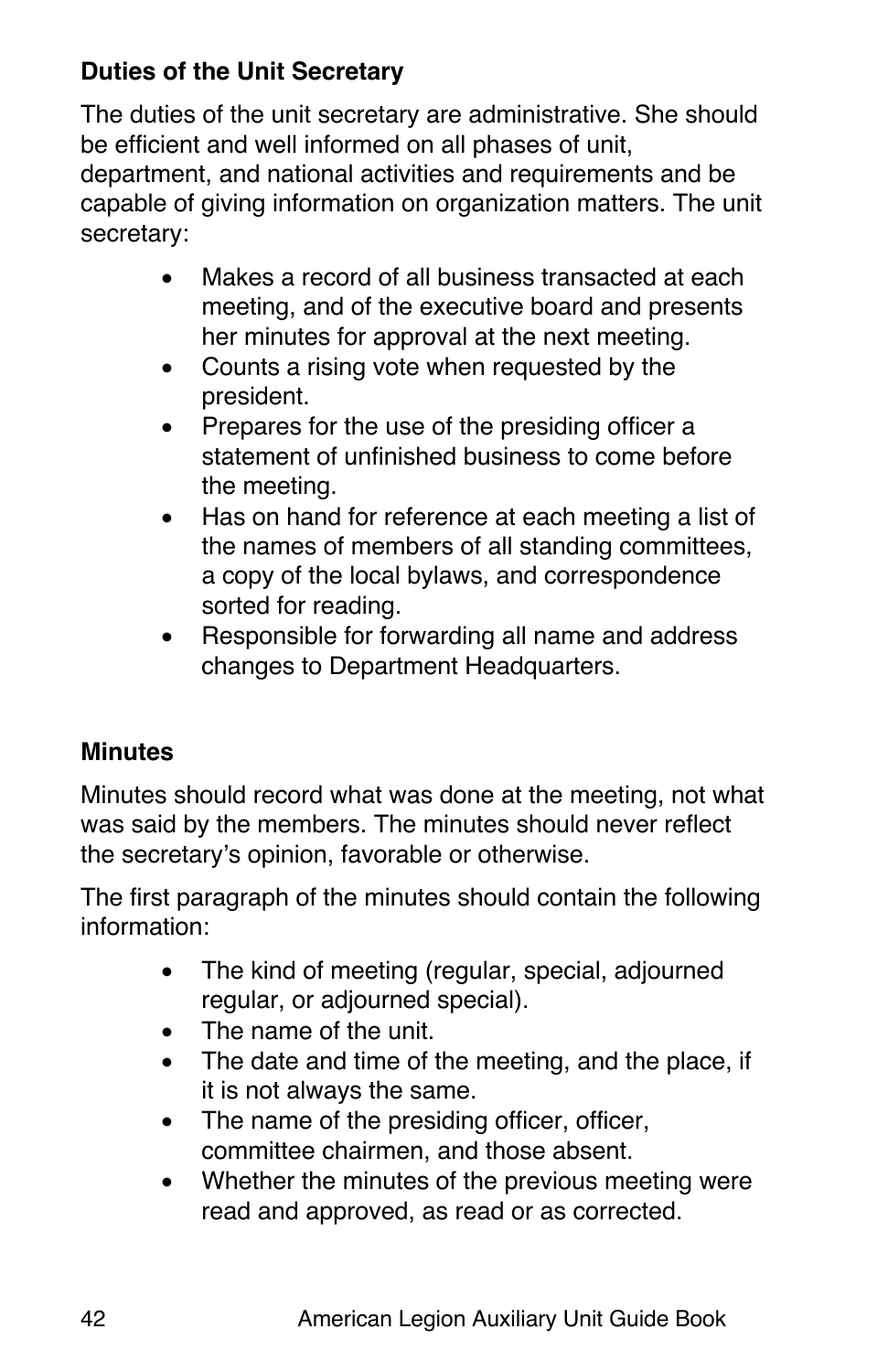The body of the minutes should contain a separate paragraph for each subject matter, giving, in the case of all-important motions, the name of the mover, and should show:

- The wording in which each motion was adopted or otherwise disposed of (this needs to be specific; what was the assembly voting for or against?).
- The disposition of the motion (adopted or rejected). Example: "Mary Smith moved that the unit spend \$200 for landscaping plants. The motion was adopted."
- Secondary motions that were lost or withdrawn.
- All notices of motions (i.e., changes to constitution and bylaws which require prior notice before actual voting can occur).
- All points of order and appeals, whether sustained or lost, together with the reasons given by the chair for their ruling.

The last paragraph should state the hour of adjournment.

Additional rules and practices relating to the content of the minutes:

- The name of the seconder of a motion should not be entered in the minutes unless ordered by the assembly.
- When a count has been ordered or the vote by ballot, the number of votes on each side should be entered; and when the voting is by roll call, the names of those voting on each side and those answering "present" should be entered. If members fail to respond on a roll call vote, enough of their names should be recorded as present to reflect that a quorum was present at the time of the vote. If the chair voted, no special mention of this fact is made in the minutes.
- The proceedings of a committee should not be entered in the minutes.
- When a question is considered informally, the same information should be recorded as under the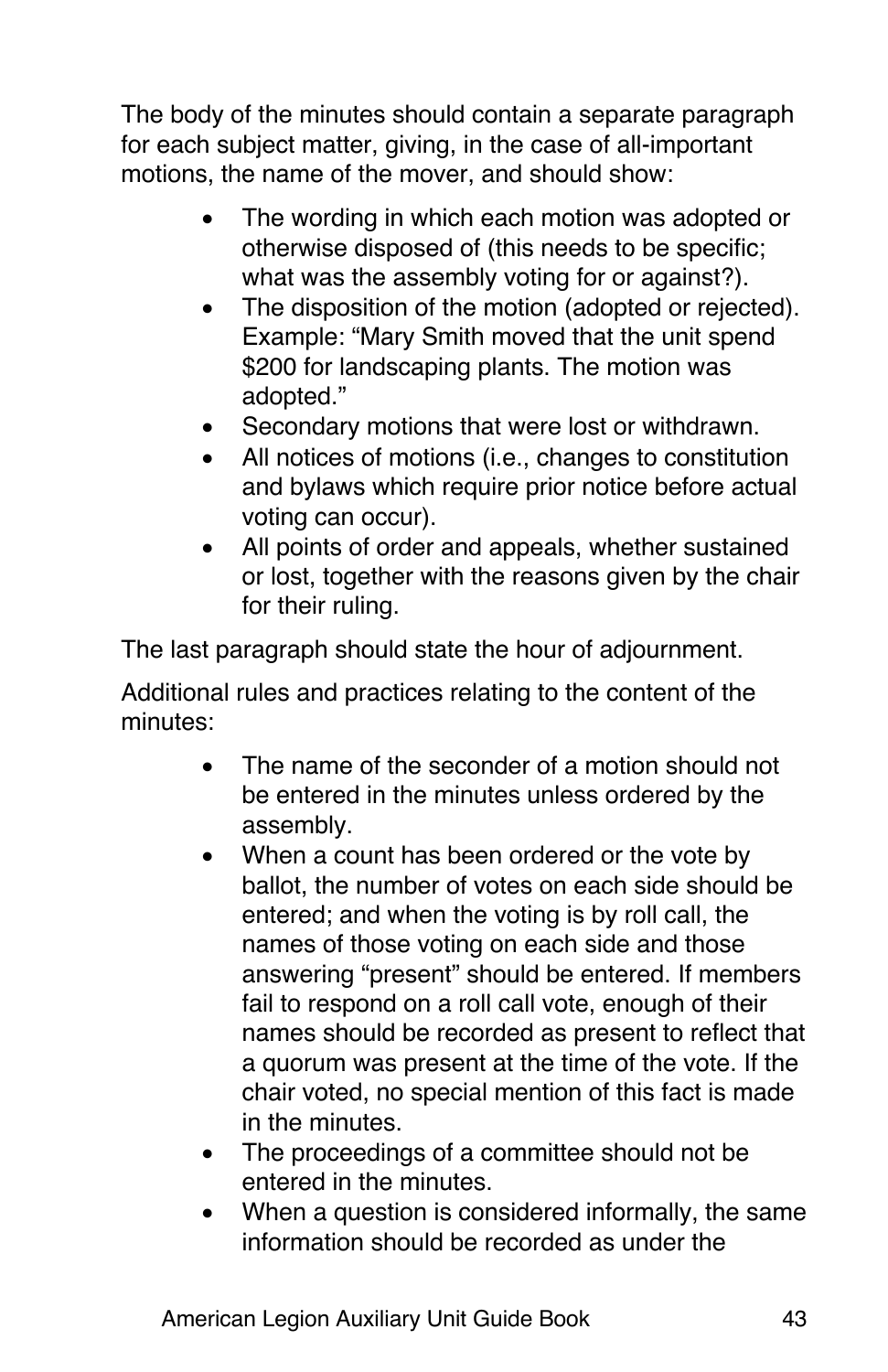regular rules, since the only informality in the proceedings is in the debate.

- When a committee report is of great importance or should be recorded to show the legislative history of a measure, the assembly can order it "to be entered in the minutes," in which case the secretary copies it in full in the minutes.
- The name and subject of a quest speaker can be given, but no effort should be made to summarize their remarks.

# **Unit Permanent Records**

It is the responsibility of the secretary to maintain a permanent file whether by paper or electronically for the unit, which should include the following:

- The unit charter and charter roll.
- Complete membership lists for every year.
- Individual membership applications, filed alphabetically, for everyone who is or has ever been a member of the unit.
- Complete record of members lost by death, transfer, nonpayment of dues, resignation or expulsion.
- Record of individual member identification numbers.
- Complete file of the local post and unit's publications should be saved for history purposes.
- Complete file of department's current year bulletins.
- Unit, department, and national constitutions of both Legion and Auxiliary.
- Minutes of the meetings and officers' reports.
- Correspondence file.

# **Duties of the Unit Treasurer**

An efficient unit treasurer is essential to the unit and to ensure that proper accounting practices and internal controls are maintained.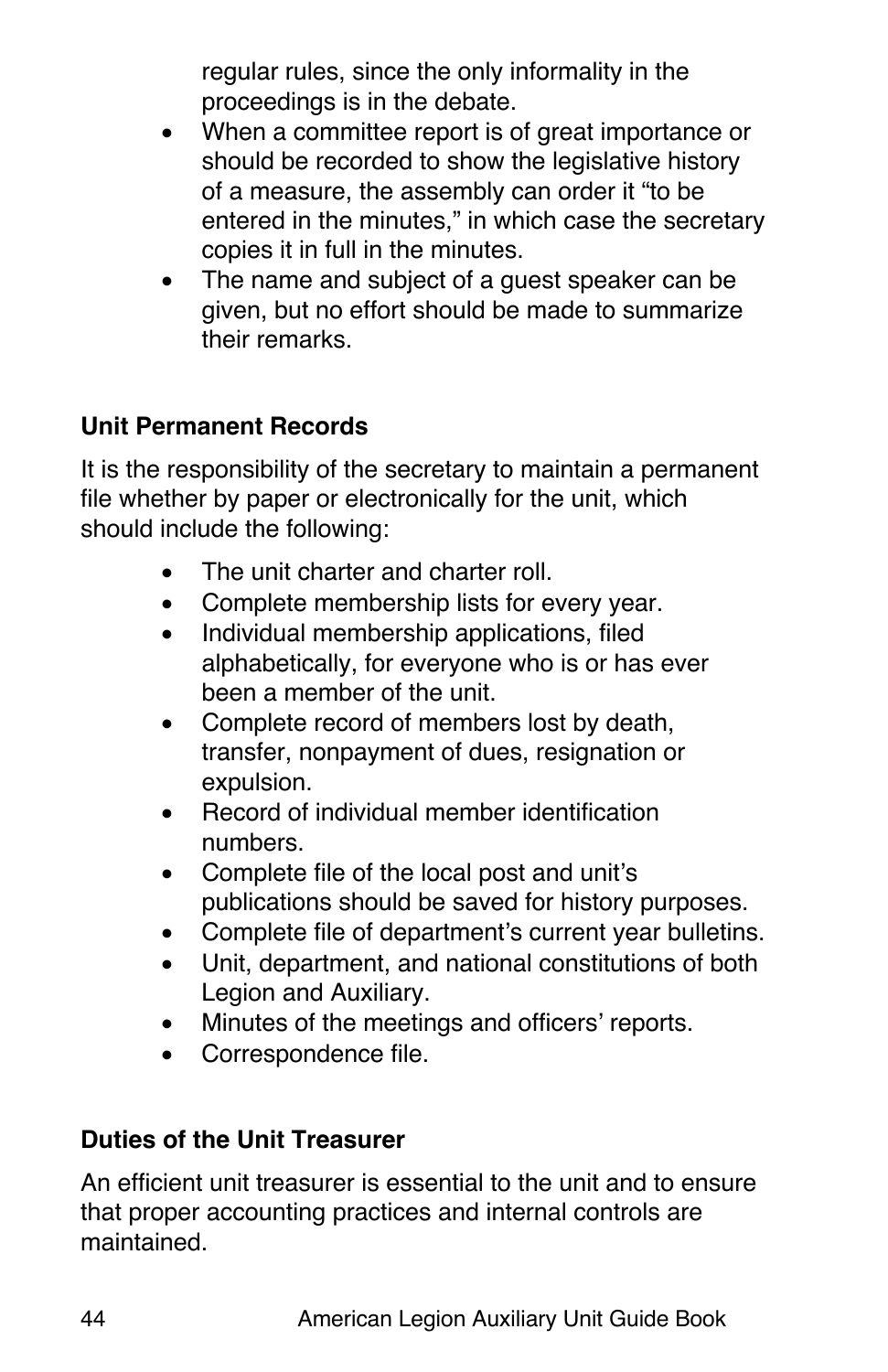- The unit treasurer is responsible for handling all unit funds.
- The collection of dues from members and donations to special funds.
- The collections and sending of the department and national dues, as well as special fund donations to Department Headquarters monthly.
- The treasurer is responsible for providing a monthly financial statement to the unit, Finance Committee, and others as required by the unit constitution and bylaws.
- The unit treasurer should be present to facilitate an audit. If the bylaws do not state how the audit is to be conducted, the unit may hire an outside auditor or appoint an audit committee of two or more persons.
- The unit treasurer should provide a report after an annual audit of the treasurer's books. Once the audited report has been adopted, it becomes part of the unit's permanent record.

#### **Dues**

The membership year is based on a calendar year: Jan. 1 – Dec. 31. ALA National Headquarters begins taking dues in July for the upcoming Auxiliary year. (Example: In July 2019, ALA National Headquarters started taking dues for the 2020 Auxiliary year).

ALA National Headquarters sends the first renewal notice to members in mid-September. All current year dues should be collected and sent to departments by Dec. 31 each year.

Units are encouraged to find their own ways to contact their members about the importance of renewing.

# **Duties of the Unit Historian**

The unit historian is charged with the responsibility of recording the activities and accomplishments of her unit.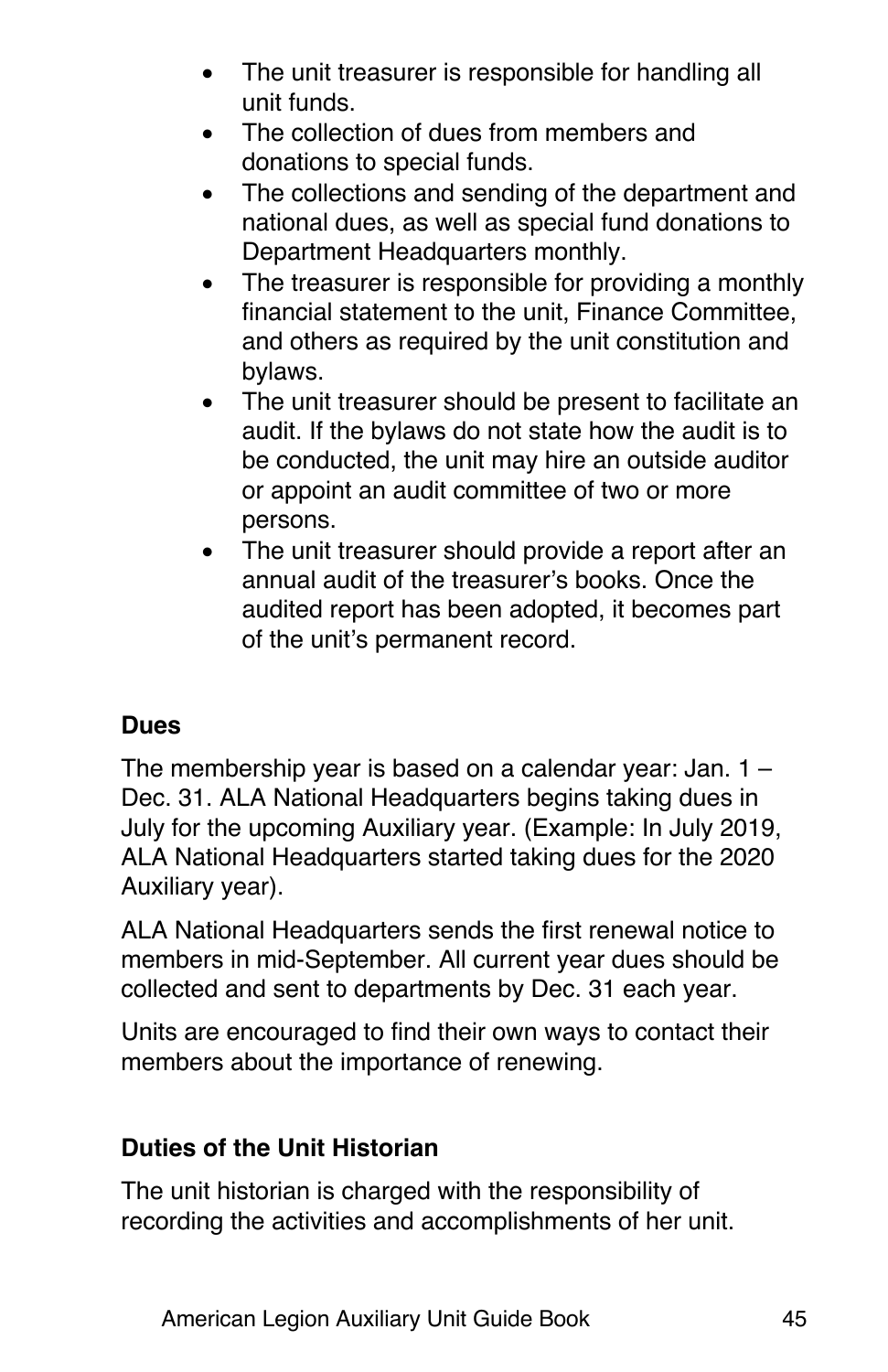Unit historians are encouraged to maintain a factual continuing story of the accomplishments in each program in the unit.

# **Duties of the Unit Chaplain**

The unit chaplain will express, by word and action, our founding principle of service to God and Country.

- The unit chaplain will encourage the unit to celebrate the diversity amongst its members and their faiths.
- The unit chaplain will provide spiritual and emotional guidance to members and their families, as needed while maintaining confidentiality.
- The unit chaplain is responsible for presenting the invocation and benediction at Auxiliary meetings.
- The unit chaplain will participate as needed in installations; initiations of new members; dedication of halls, monuments, or colors; Four Chaplains services; POW/MIA recognition programs; and the memorial service of a member, always lending dignity and respect to the occasion.
- The chaplain should stay in close contact with the president and other officers of the unit and should attend all meetings of the unit and the Unit Executive Committee.

# **Duties of the Sergeant-at-Arms**

The sergeant-at-arms is responsible for keeping order at unit meetings, for the advancement and retirement of the unit colors and their proper care, and for such other duties as may be assigned to her by the unit president.

# **Requirement for Holding Office**

Units cannot require meeting attendance or membership for a specified length of time before a member is eligible to run for office.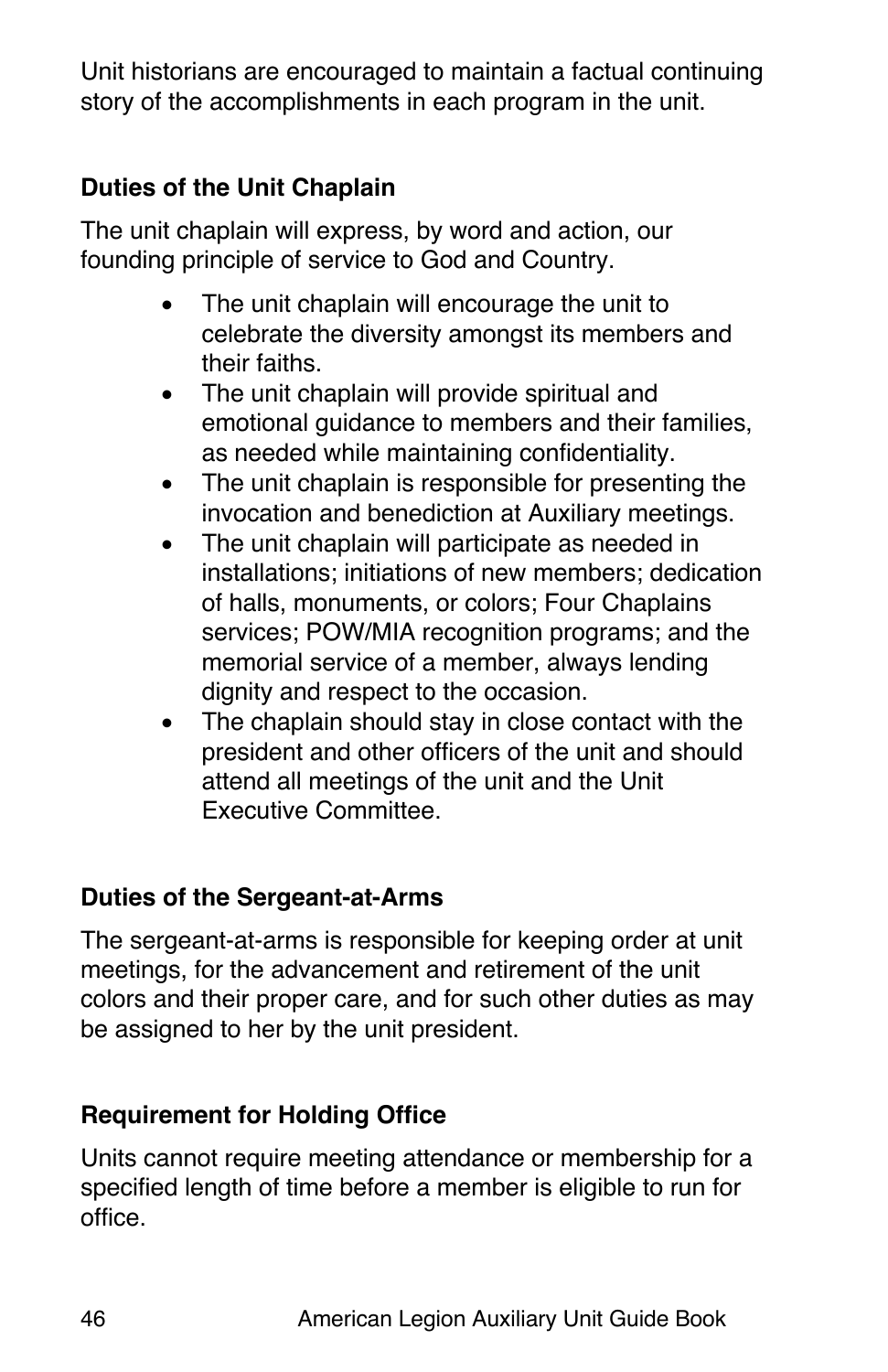The Counsel General has stated there cannot be any condition precedent attached to the right to aspire to and hold office. Once a member has been accepted for membership, that individual becomes a member in good standing with all the rights and privileges connected with that membership, not the least of which is the right to aspire to and hold office.

# **ALAMIS**

The American Legion Auxiliary Management Information System (ALAMIS) can be used by units to manage members and leadership information. Units can stay informed of important reminders from National Headquarters by viewing the announcements on ALAMIS. Units are also able to make updates (depending on access level), perform searches, and view unit reports. Units are allowed to designate up to two users for login access.

There is a yearly login fee per user to be collected through the department and transmitted to National Headquarters. The Department Headquarters authorizes who has access. Units must contact their department with the name of the member who should have access to ALAMIS, along with the member's email address, member ID number, and phone number for the person at the unit who will be using the account. All users must be current in dues before requesting access. Training videos are available at

www.ALAforVeterans.org/resources/ALAMIS.

#### **Installation of Officers**

Unit officers can be installed immediately following their election or as soon thereafter as possible, but it is not mandatory.

An officer takes possession of her office immediately upon her election unless the bylaws or other rules specify a later time.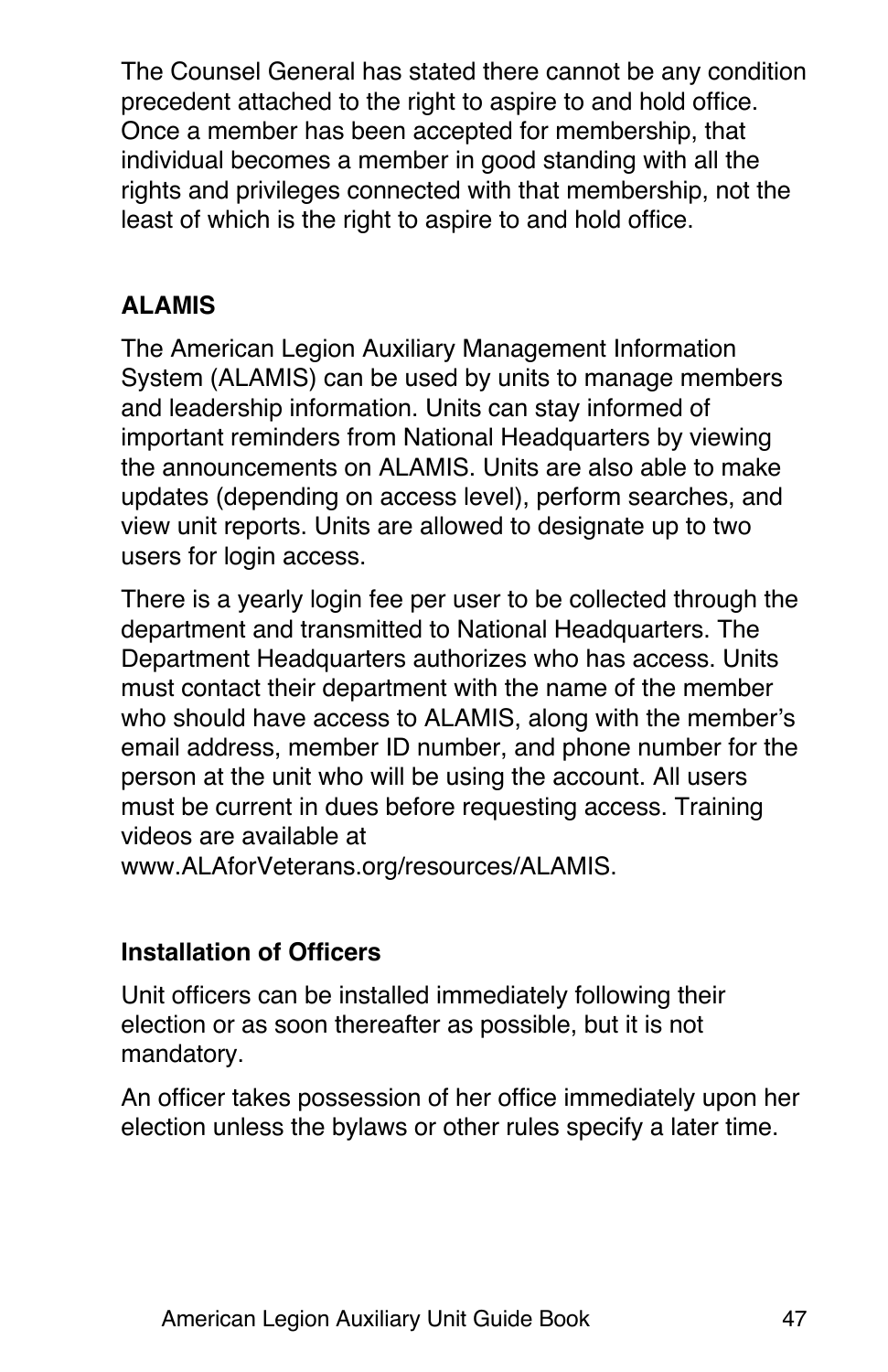#### **Initiation of New Members**

Initiation of new members is not mandatory. If conducted, every new member should be invited and encouraged to participate in the ceremony.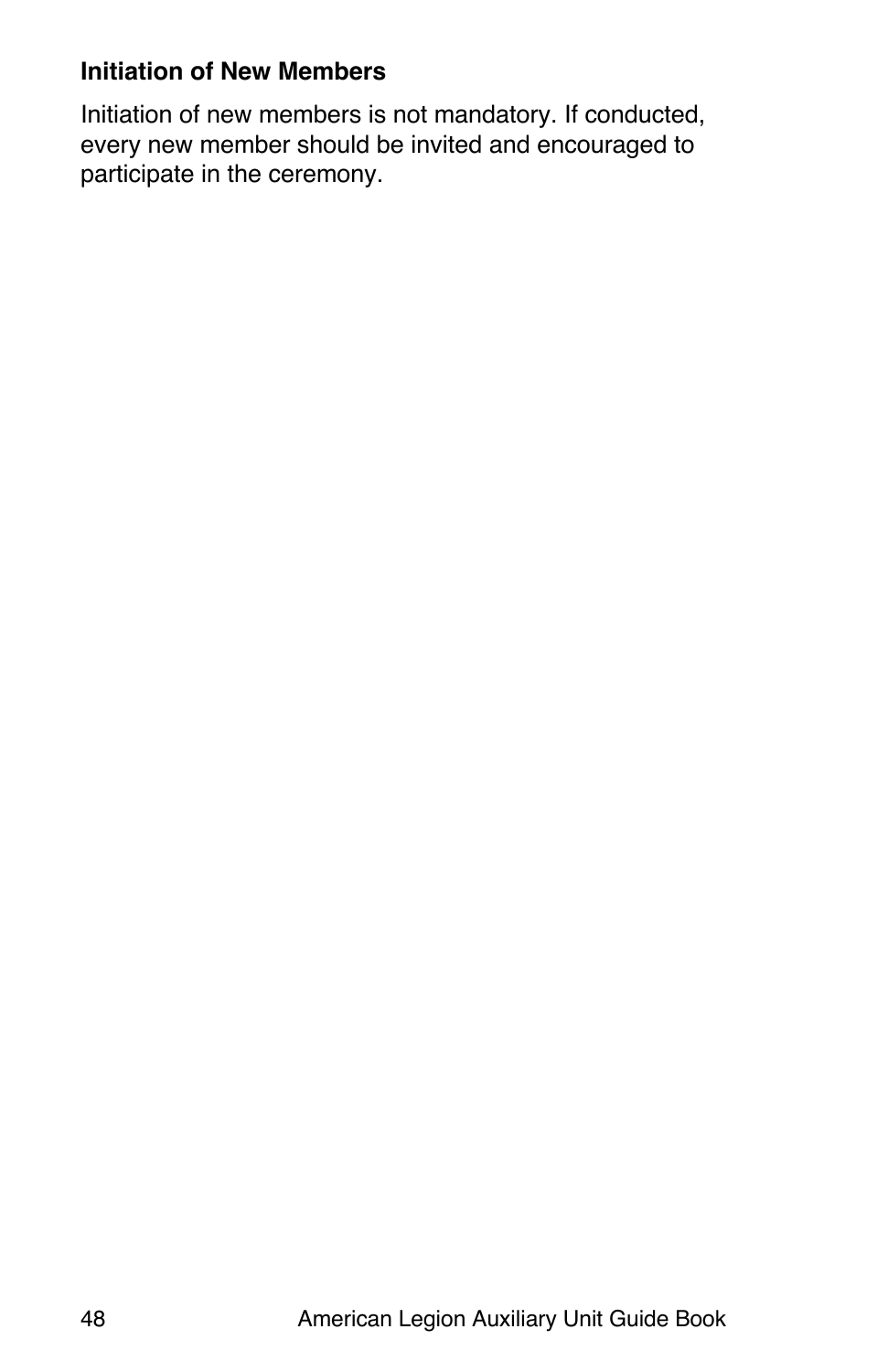# **CHAPTER 6 UNIT MEETING**

#### **Conducting a Unit Meeting**

To be successful as a volunteer organization in today's busy world, unit meetings need to be planned to best honor the volunteers' time. Plan your agenda in advance, keeping in mind your unit's bylaws, and publicize it to your members so that they can plan their time accordingly. The sample meeting agenda that follows shows the order of a variety of activities like officer installation. It is not necessary that every one of the examples be on the agenda at every meeting. Units may find that their members prefer a more abbreviated agenda. Committee chairs should only bring important matters before the unit for decision.

Unit elections and all unit business must be conducted in accordance with unit bylaws. Unit bylaws cannot conflict with department and national constitution and bylaws.

Unit presidents should be impartial while presiding and not participate in discussion. The majority vote rules, but the minority has the right to be heard. For more information, refer to the Appendix. The proper parliamentary points describe the roles and responsibilities of everyone participating in the unit meeting.

#### **The President as Presiding Officer**

Calls the meeting to order. If a quorum is present, proceeds with necessary business.

- Preserves order throughout the meeting.
- Follows the published agenda.
- Refers to herself as "the Chair."
- Follows parliamentary procedures. For example, the president states the motion clearly after it has been seconded and before allowing discussion.
- While presiding, takes no part in any discussion and refrains from expressing personal opinions.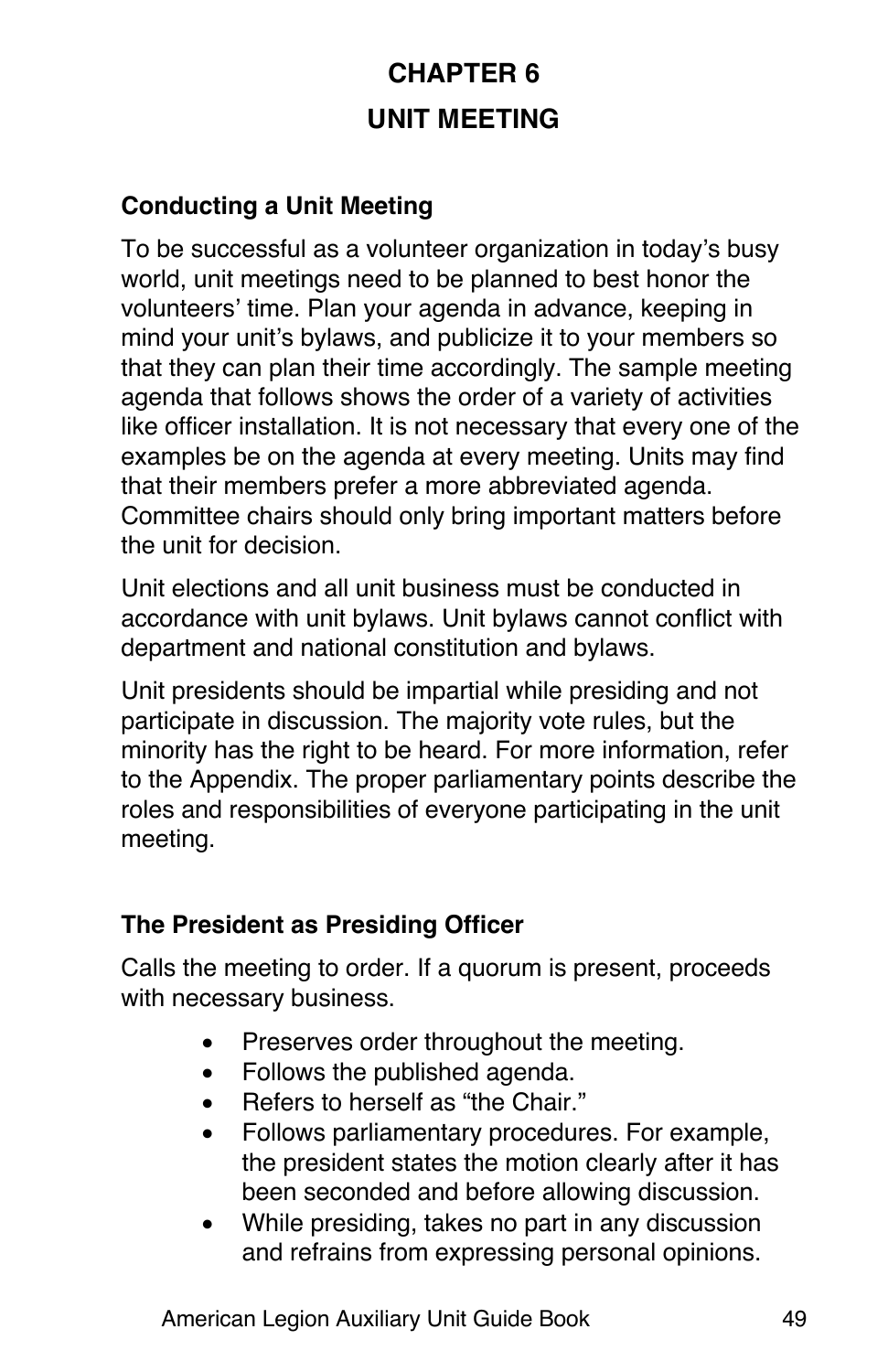- Calls upon the vice president to preside if she wishes to speak on a motion or leave the chair. Remains out of chair until the vote on the pending motion is taken.
- Depending on bylaws, may vote.

#### **Sample of Order of Business**

Not every item will be used at every meeting throughout the year. The order should be modified to fit the type of meeting being held.

- 1. Call to Order
- 2. Advancement of colors (optional). Salute the colors if colors are not advanced.
- 3. Prayer.
- 4. Pledge of Allegiance.
- 5. National Anthem or other patriotic song.
- 6. Preamble to the Constitution of the American Legion Auxiliary.
- 7. Roll call of officers.
- 8. Reading and approval of minutes of previous meeting.
- 9. Treasurer's financial report.
- 10. Initiation of candidates (quarterly, biannually, or annually, as is the unit custom).
- 11. Reports of: president, secretary, unit officers, Executive Committee, Membership Committee, standing committees, and special committees.
- 12. Reading of communications, including those from national, department, and district officers (email these to members if possible).
- 13. Unfinished business.
- 14. New business.
- 15. Election and installation of officers.
- 16. Announcements.
- 17. Program service project (mission) or educational and entertaining (optional).
- 18. Closing prayer.
- 19. Adjournment of business meeting.
- 20. Retirement of colors (optional). NOTE: The American flag and a miniature banner of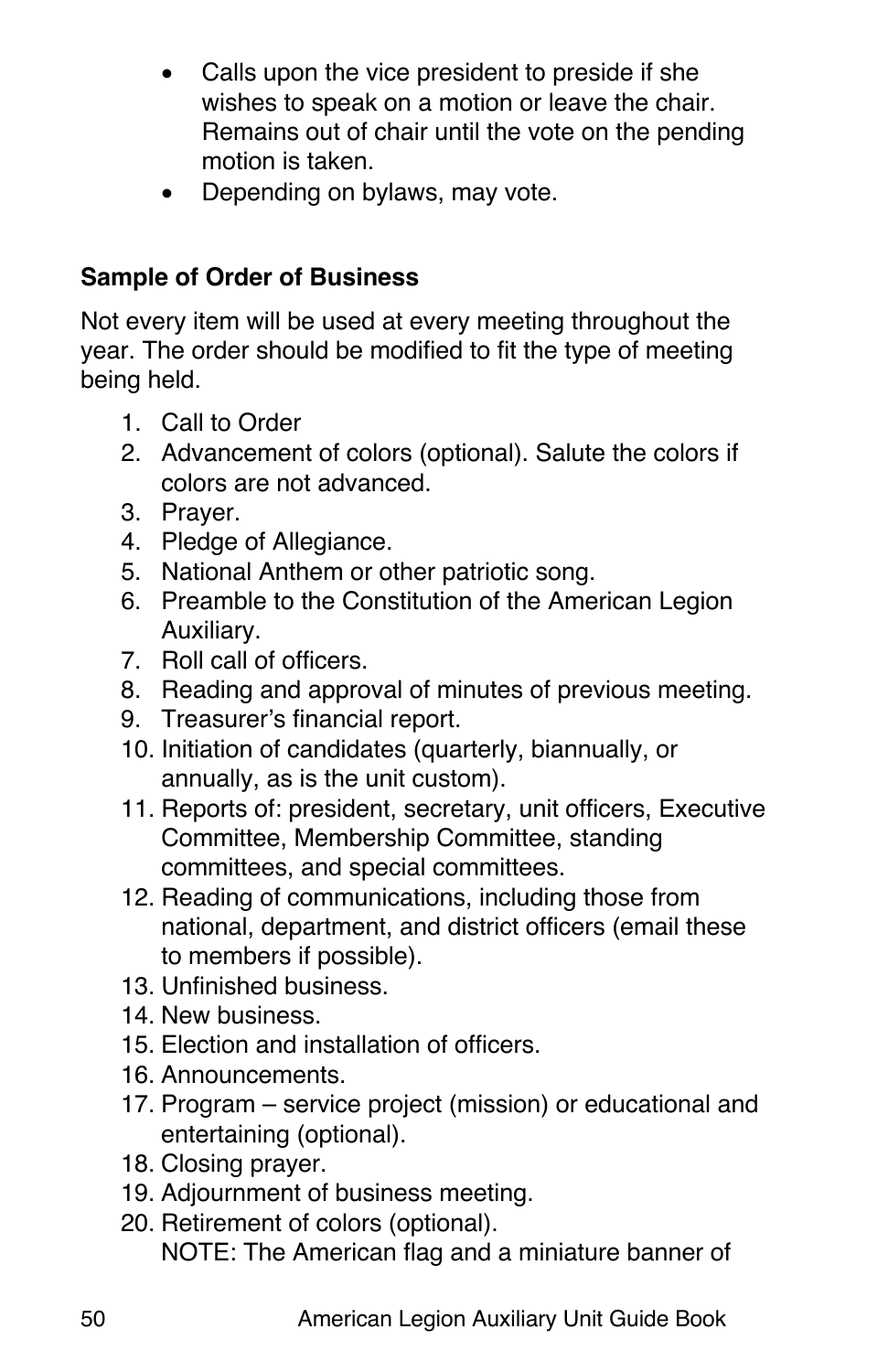the American Legion Auxiliary flag in a small stand should not be used for the advancement or retirement of colors.

#### **Requirement for Voting**

A unit cannot require that a member attend a certain number of meetings to vote. The Counsel General has ruled that the right to vote and the right to hold office are clear privileges of membership.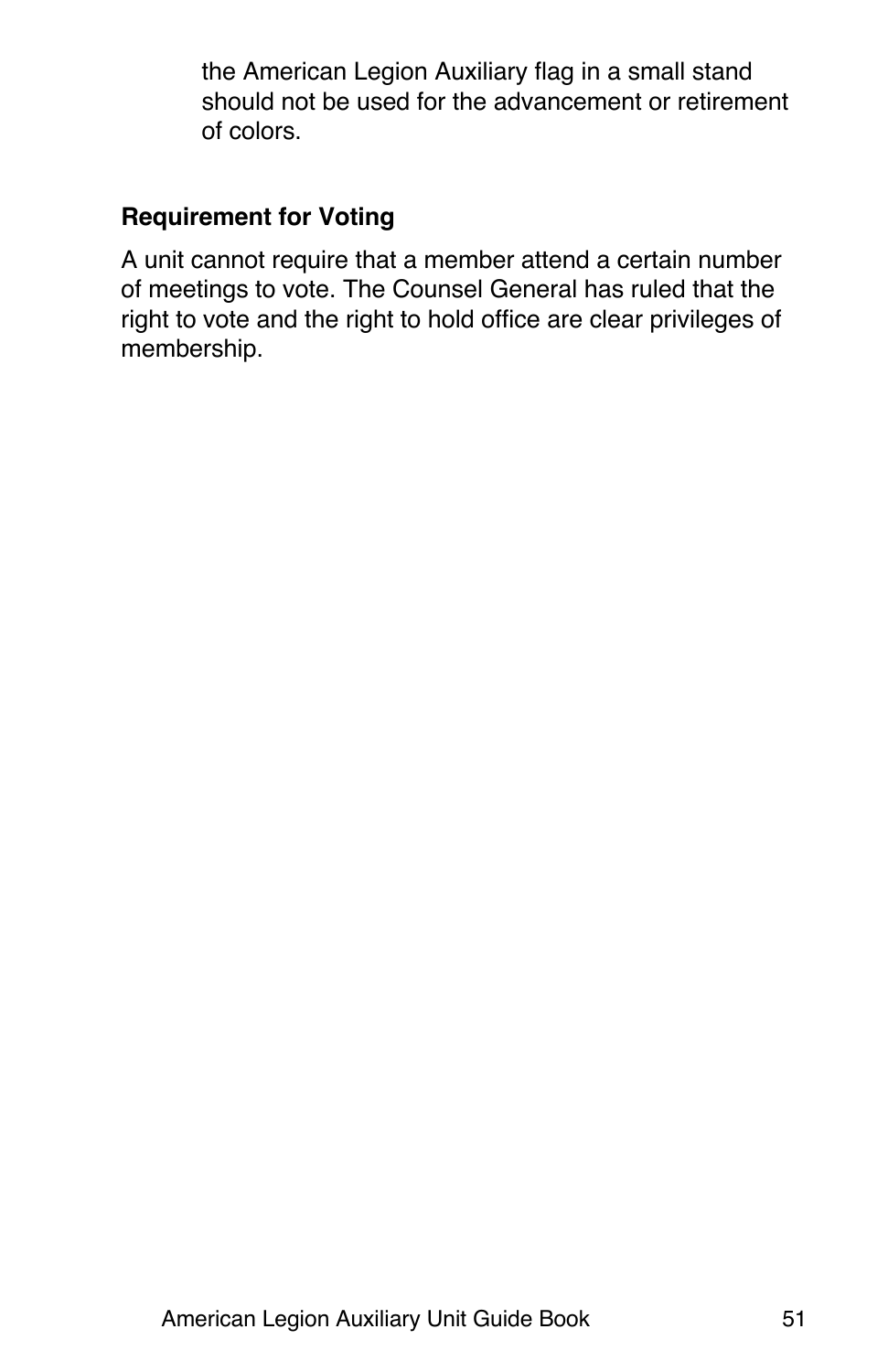# **CHAPTER 7 CODE OF ETHICS**

A unit is a professional nonprofit organization. It is the expectation of the American Legion Auxiliary that national, departments, and units adhere to the highest ethical standards to earn and protect the public's trust in our business standards, operations, and mission.

The American Legion Auxiliary strongly recommends that all chartered entities and affiliated units adopt a Code of Ethics that complies with the organization's governing documents and conduct themselves accordingly.

The National Executive Committee has adopted a national Code of Ethics. Units may use the national Code of Ethics as a sample for establishing their own code of ethics.

The national Code of Ethics is in the appendix and also available at www.ALAforVeterans.org/resources.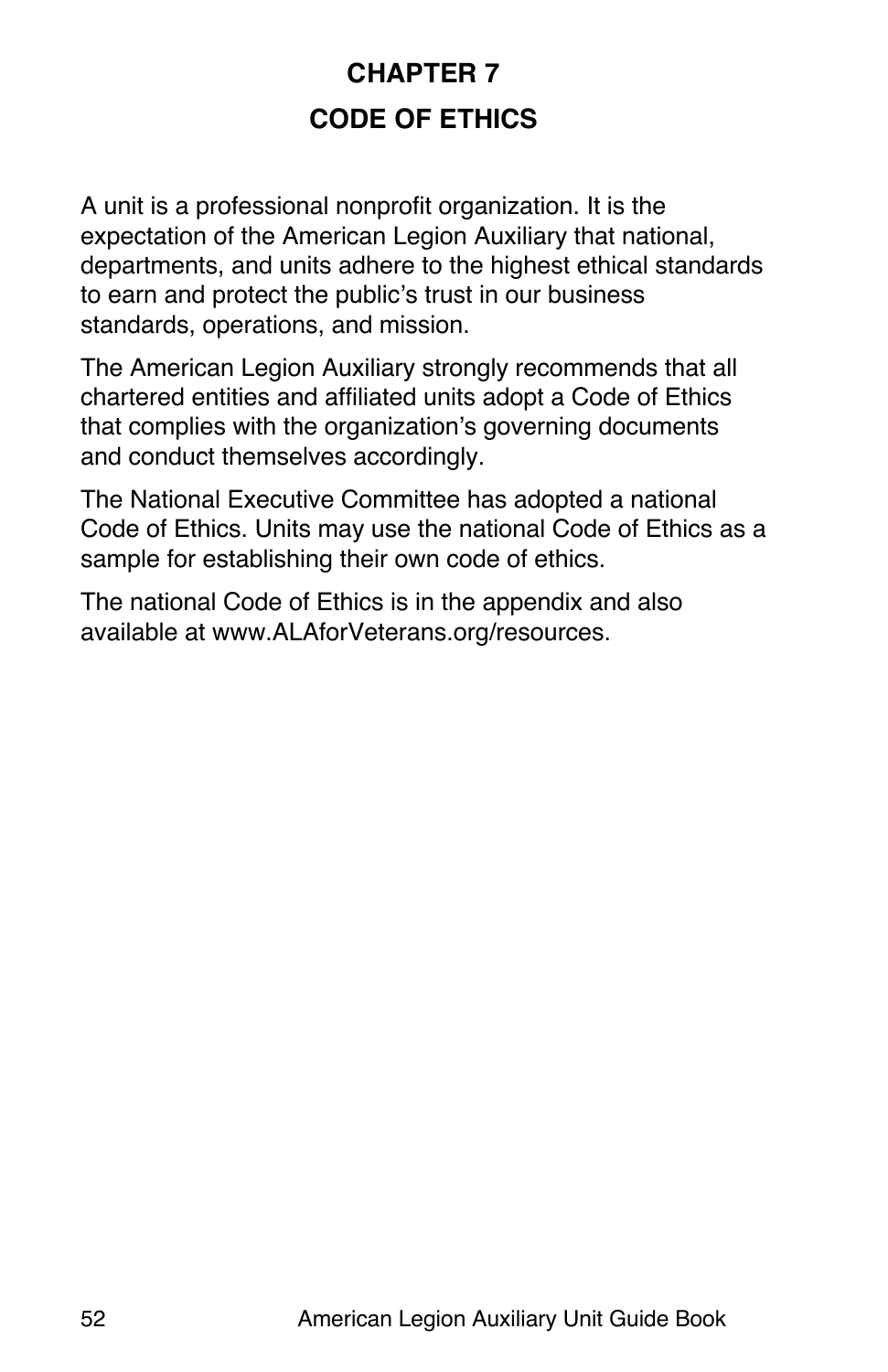# **CHAPTER 8 RESOLVING CONFLICT**

As a professional nonprofit organization, respect for individuals should guide how we conduct ourselves within the unit and how we represent ourselves to the community. Remember that your conduct should honor the sacrifice of our veterans and their families.

# **PRIVATE CONVERSATION**

Resolving conflict within your unit and the ALA and is dependent upon confidentiality and respect and goodwill of both parties. Have a private conversation to address the conflict, not a public one. Having uncomfortable conversations is never easy. This is especially true for people who are afraid of conflict and would do anything possible to avoid it.

However, avoiding difficult conversations can lead to dysfunction and lack of performance, which can ultimately have a negative impact on your unit as a whole. Many times, a member might not be aware of the issue, and a conversation may be enlightening and all that is needed for the member to improve her conduct.

# **Five Tips for Engaging in a Private Conversation**

It is important to realize that conflict is a part of life, and the ability to address conflict is a desirable life skill.

Here are five steps to help you address conflict in a private conversation:

1. Identify the source of the conflict.

Take a step back from your frustration for a moment and try to assess exactly what you find inappropriate or irritating. Sometimes the source of irritation is easy to identify, but, in other situations, it may take some thoughtful consideration for you to figure out just what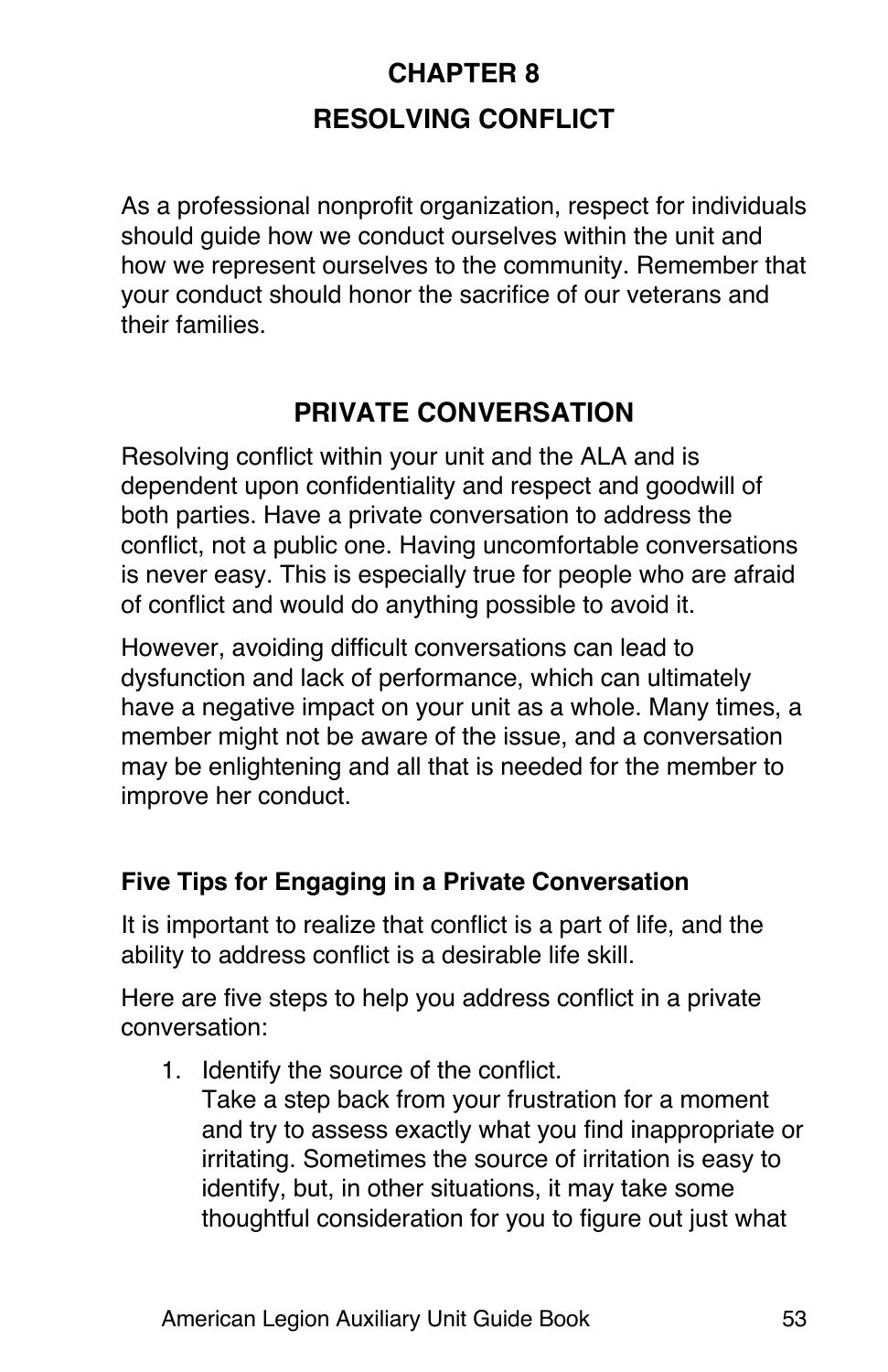is bothering you. It is important not to jump to conclusions.

2. Find an appropriate time and place for your private discussion.

This step may be the most important. You need to determine when and where the discussion of the conflict would best take place. Don't choose a time when you and the other party may be tired or rushed to do other things. Make sure the place is a neutral setting that allows for a quiet conversation.

- 3. Use a good-natured approach. You want the member to listen to you, so start in a positive manner, such as, "Thank you for agreeing to meet with me. I know we both are interested in the good work our unit is doing to help so many veterans."
- 4. Identify the member's behavior and your emotion. Specifically identify the behavior that is the problem for you. Don't generalize. Identifying the other person's inappropriate behavior and identifying your emotions is a two-step process.
	- a. Be specific about when and where the behavior happened. Numbers often help. You can say things like, "Last week in our unit meeting, you interrupted me four times." Remember: The member may not be aware she interrupted you at all.
	- b. Next, be sure to express the emotion you felt in reaction to the behavior. Use a phrase like, "I felt disrespected" or "I felt like you didn't value my opinion" or "That made me feel angry." This part of the conversation is about you, not the other member.

So, putting it together, here is what you might say to the other member: "You might not have realized it, but last week in our unit meeting, you interrupted me four times. I felt disrespected; I felt like you didn't value my opinion."

5. Build an agreement that works. At this point, make sure to focus on the present and future and not on the past. Determine what you want to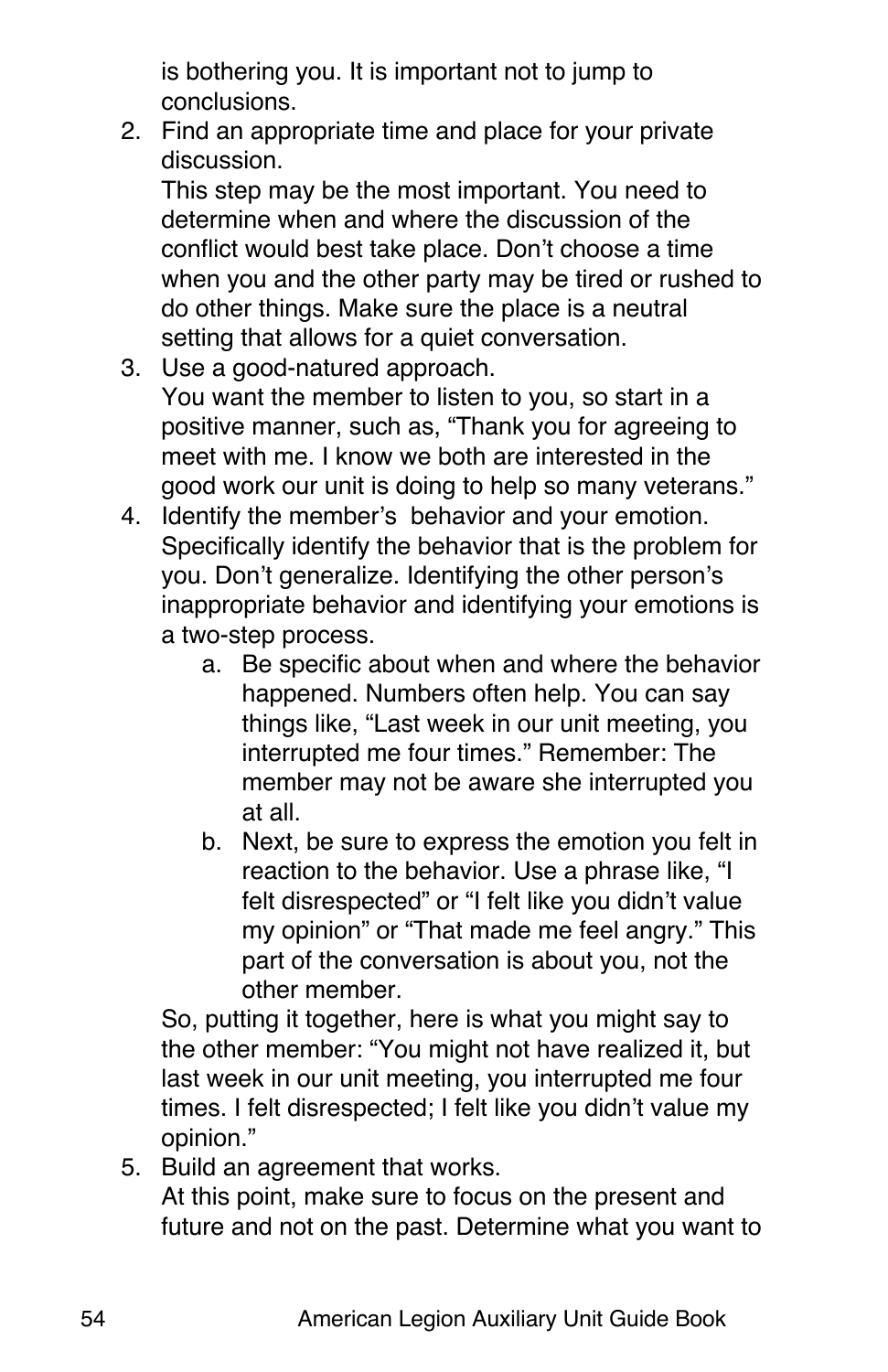accomplish when you are finished with the conversation. Ask yourself: "What will make me feel like the conflict is resolved?" You may propose a solution and ask for the other person's agreement, or you may want to brainstorm together until you find a mutually agreeable outcome to resolve the conflict.

Have an idea before you start the conversation: Do you want only an apology, or are you looking for something specific to change? By figuring out your desired outcome to resolve the conflict before having the conversation, you will make this step of the conversation much easier.

Be willing to be open-minded and flexible. You may learn information during the conversation that changes your entire perspective. For example, you felt like a member was ignoring you, yet you learned in your discussion with her that she has a significant hearing loss and often cannot hear others speaking.

Remember...

A private conversation to address behavior does not have to be long. You should spend more time planning the conversation than having the conversation. It is much easier to have a positive outcome when you have a plan. Even if the other member does not respond at the time how you would have liked, she will have heard your concerns, which is a critical first step toward improving relationships with anyone. Hopefully, having a private, candid conversation leads to a better understanding and a more harmonious relationship.

# **Some helpful phrases in conflict resolution:**

- Help me understand...
- I need your help (to understand…)
- I want to understand your point of view.
- Let's…(talk, discuss, and help each other understand…)
- Could you please…
- What are the options?
- How can we make this work?
- How can we resolve this?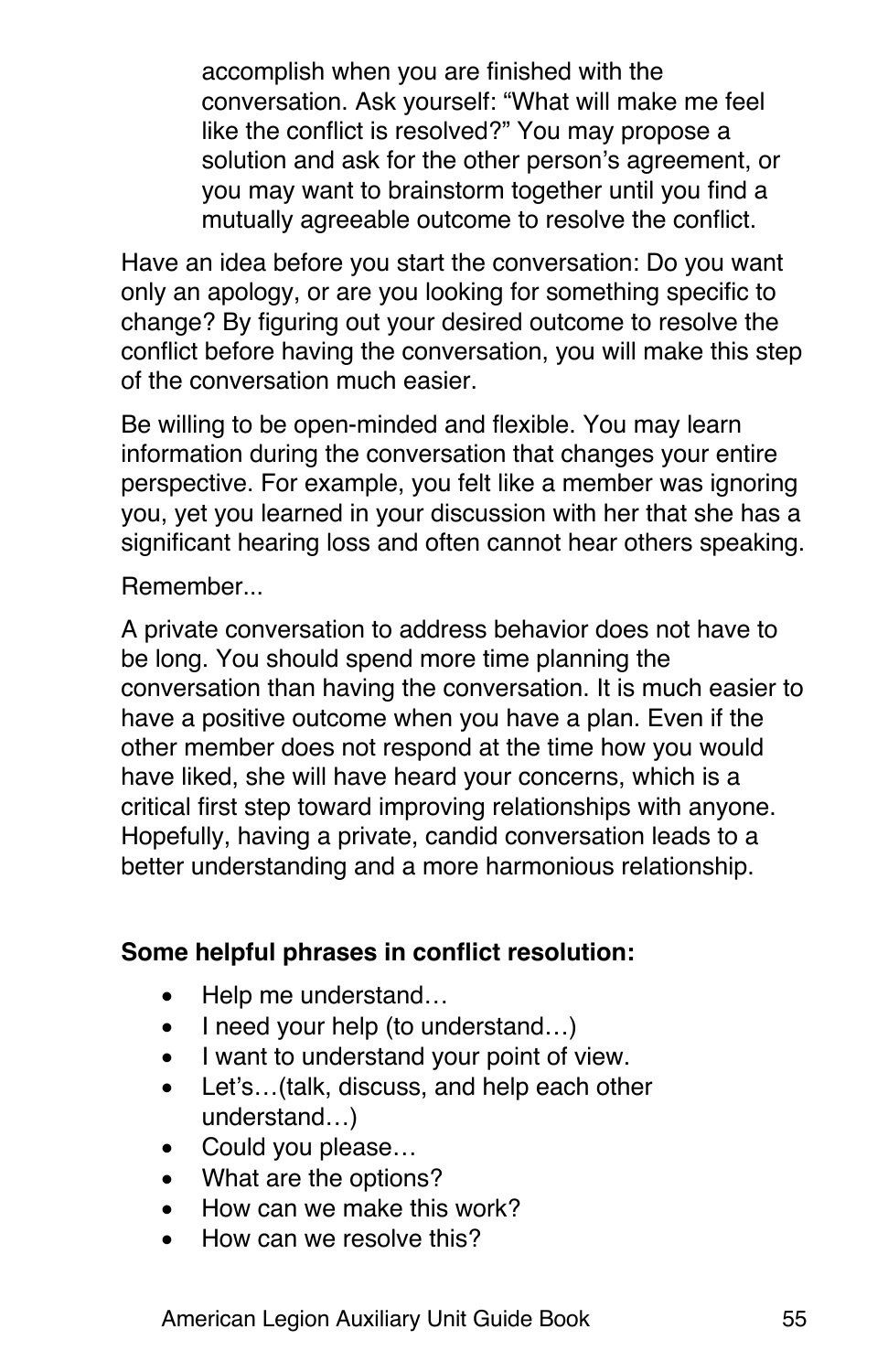- So what you're saying is...
- I'd like to make sure we're on the same page.
- I feel that
- When you say\_\_\_\_\_, I feel \_\_\_\_\_\_\_.
- When you do\_\_\_\_\_, the way it affects me is\_\_\_\_\_\_\_.
- I noticed\_\_\_\_\_\_, and I'm wondering and I'm wondering
- I'm concerned…
- I would appreciate...
- What will it take?
- Would you consider…
- Would you be willing to...
- I'd like your thoughts on...
- Could you live with it if we...?
- How might I gain your cooperation?
- What do you think about...?
- Would you be open to...
- Would you be OK with...
- I would like your support.
- Please be more specific.
- What do you need from me (to help resolve, improve, better understand…?)
- Tell me more.
- What do you suggest?
- I would prefer...
- I appreciate your letting me know
- Fantastic!
- Thank you!

# **HEARING BOARD**

Should the individuals and unit exhaust all other avenues of conflict resolution and conversations, the unit, department and/or district may choose to hold a hearing to discipline, expel, or suspend the membership of a member in good standing. The next few pages are a sample process a unit or department may follow.

A disciplinary hearing before a Hearing Board is to be convened when a mutually agreeable resolution of a member's violation of the American Legion Auxiliary Code of Conduct.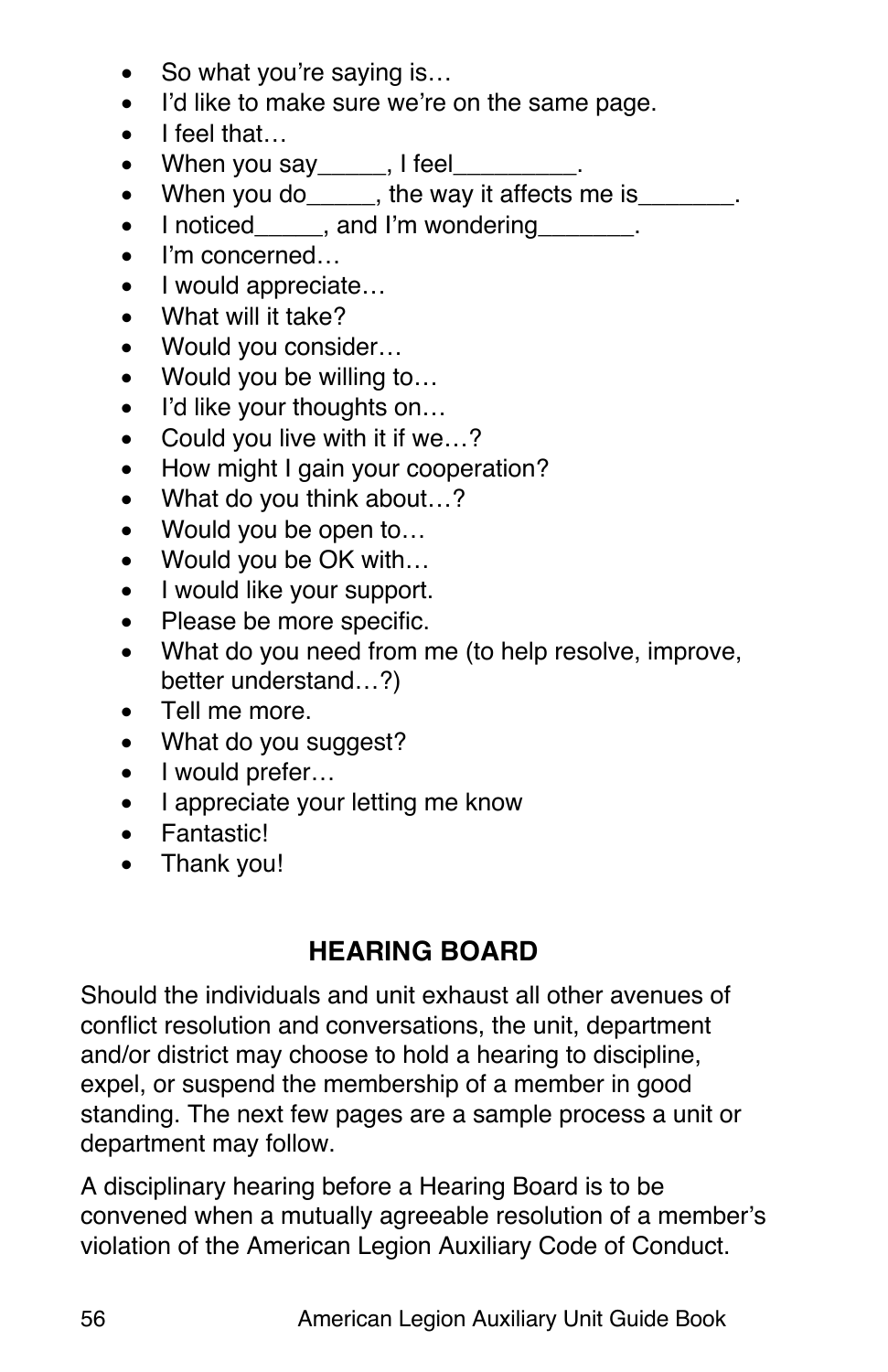Departments and units, and districts when appropriate, are each encouraged to establish a Hearing Board and determine the composition of its own Hearing Board.

The Hearing Board is strongly advised to consult legal counsel to ensure the principles of due process under state law are being followed. Members of the Hearing Board have the authority to decide whether legal counsel may attend the hearing; both the accusing party and the accused member shall be treated uniformly in that regard.

#### **Sample notice and hearing process:**

- 1. Filing of grievances/charges to the Hearing Board (or unit secretary).
- 2. Notice of charges to the accused member: Written notice of the charges, and written notice to appear at a hearing at a specific time and place, should be given to the accused member via registered or certified mail at least 20 days in advance of the scheduled hearing.

If the accused member fails to attend the hearing at the appointed time as directed, the hearing proceeds without her. If the accusing party fails to attend at the appointed time as directed, the charges against the accused member will be dropped.

- 3. Order of events at the Hearing Board: The hearing and proceedings must ensure confidentiality is maintained throughout and after the entire process. Records of the proceedings are kept.
	- a) The presiding officer calls the hearing to order and reminds everyone that proceedings are strictly confidential.
	- b) Everyone at the hearing introduces themselves.
	- c) The presiding officer reads the accusations as presented to the member. No other accusations can be considered at this hearing.
	- d) The presiding officer asks the accused member if she is or is not responsible for the accusations as presented.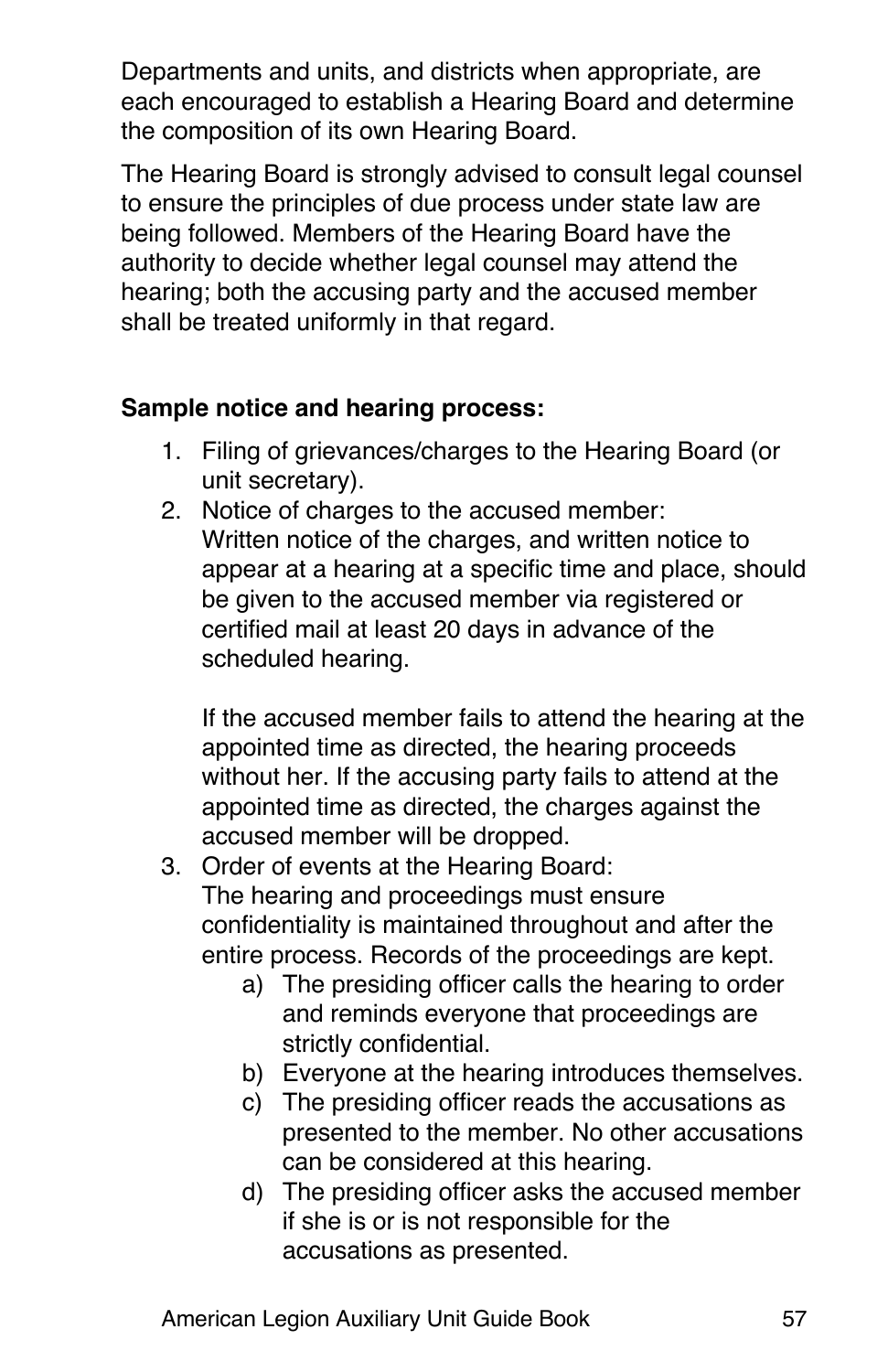- e) Both the accusing party and accused members present their cases and any witnesses to support their side.
- f) Both the accuser(s) and the accused member are each given time, separately and individually, to present closing remarks. Then they will be asked to leave the room prior to the deliberations of the Hearing Board. Only the members of the Hearing Board may participate in the deliberations. After discussion of the testimony and evidence, the Hearing Board votes by paper ballot yes or no on whether the accused member is responsible for the accusation(s) brought against her. The presiding officer puts the motion before the Hearing Board as follows: "The motion before the Hearing Board: Is (name) responsible for the accusation? [Read the accusation aloud. If there are several, distinct accusations, then each is voted on individually in separate motions.]
- g) The ballots are tabulated and the outcome(s) is/are recorded in the proceedings.

If it is determined that the accused member is not responsible, the member is informed that the accusations are dismissed.

If by a majority vote the Hearing Board finds the accused member to be responsible for any of the accusation(s) brought against her, the Hearing Board must select at least one of the first three disciplinary actions allowed (see list below).

Disciplinary options for a Hearing Board to issue to a member or impose on a member:

- Letter of Reprimand. A letter of reprimand from the Hearing Board may be issued to the member responsible for the accusation(s) brought against her.
- Corrective Actions. The member responsible for the accusation(s) may be presented detailed sanctions by the Hearing Board to make amends for the wrongdoing. The Hearing Board monitors completion of the sanctions. Failure to complete sanctions within the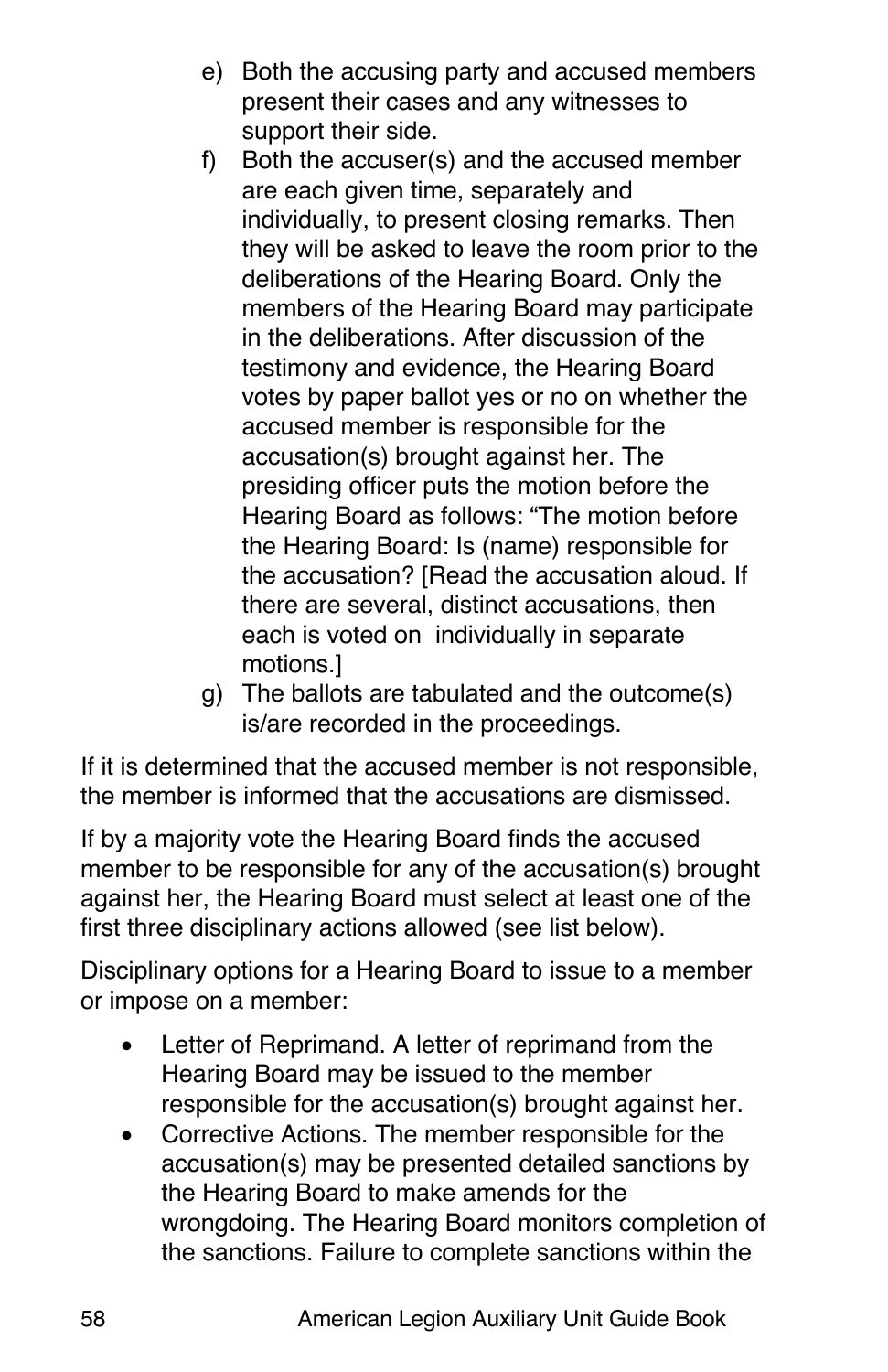specified timeframe will require the Hearing Board to hold an additional hearing to determine further disciplinary action against the member.

- Suspension. The member responsible for the accusation(s) will be suspended from all privileges of the American Legion Auxiliary for no more than 12 months from the date of the hearing. (NOTE: The reason suspension cannot exceed 12 months is because the term of an ALA administrative year is 12 months. A Hearing Board or governing board can reissue a suspension of a member for an endless number of 12 month segments of time.)
- Expulsion. In addition to the Hearing Board voting for one of the disciplinary actions above, the Hearing Board, by a two-thirds vote, may also recommend expulsion of the member to that member's unit. If any of the above disciplinary actions are deemed insufficient, expulsion may be the most appropriate option for addressing the unacceptability of a member to retain her membership in the American Legion Auxiliary. Remember: Membership in the ALA is a privilege, not a right.

# **PROCEDURES FOR EXPULSION OF A MEMBER FROM THE ALA**

If expulsion of membership in the American Legion Auxiliary is recommended, the member shall be suspended from all privileges of the American Legion Auxiliary until her unit votes on the Hearing Board's recommendation of her expulsion. Under no circumstances shall the suspension last for a period of time longer than 12 months from the date of the hearing.

Expulsion of a member from the American Legion Auxiliary must be determined at a meeting of the unit:

• Provided that 20 days' advance notice is sent to all unit members informing them that the recommended expulsion will be considered at the specified unit meeting.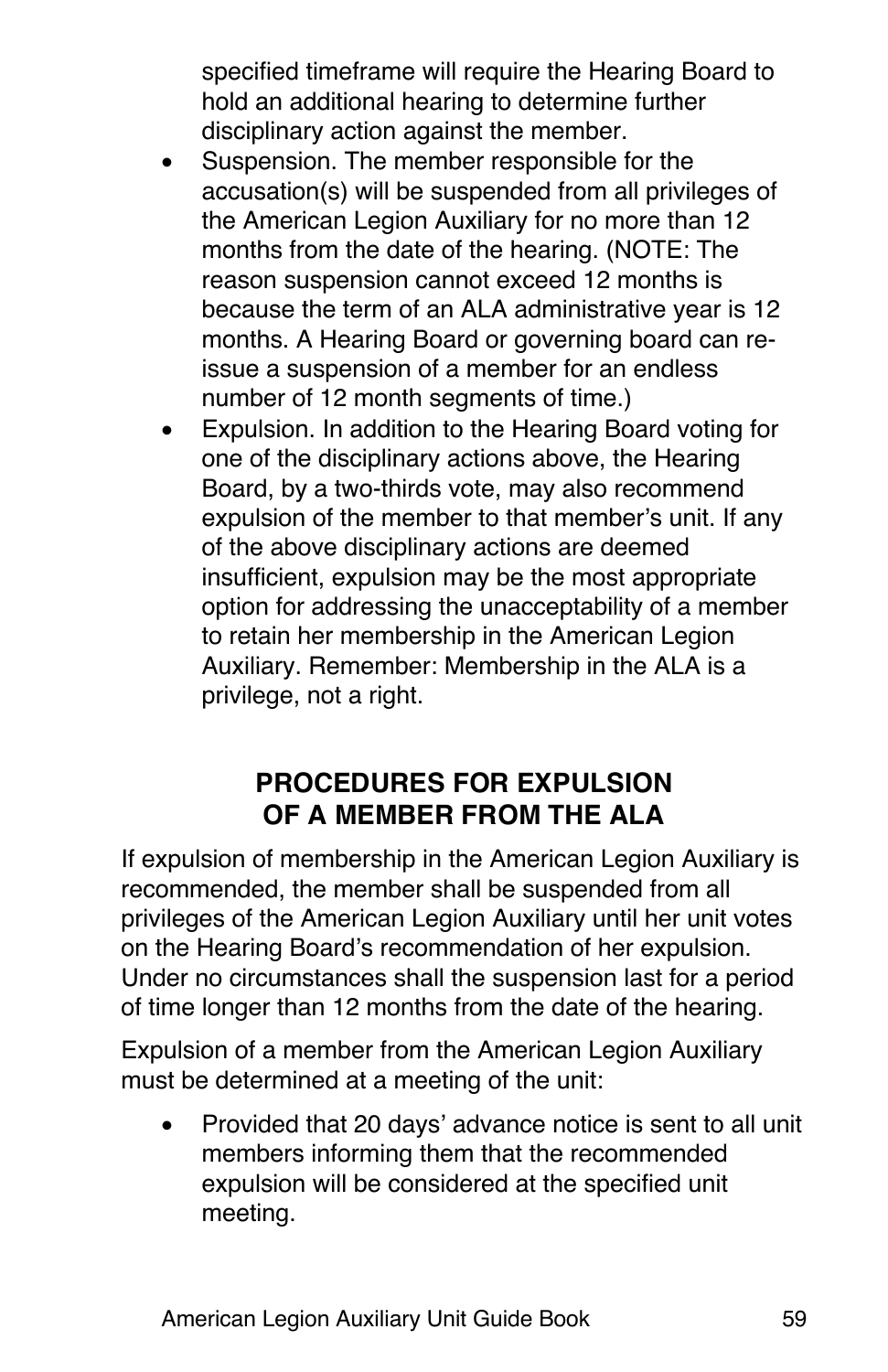- The unit must take action to accept or deny the expulsion at the scheduled meeting within 60 days of providing notice to all unit members of the meeting scheduled to consider the Hearing Board's recommendation for expulsion.
- The member for whom expulsion is recommended has the right to appear at the unit meeting on her own behalf.
- No further evidence shall be taken at that unit meeting.
- The Hearing Board, in fulfilling its designated responsibilities and authority, has already held the hearing; heard and reviewed the comments, testimony, and evidence of both the member and her accuser(s); and rendered its decision(s) and recommendation.

NOTE: The unit's responsibility is solely to vote to accept or reject the recommendation provided by the Hearing Board to the unit for the expulsion of the member.

At the unit meeting held to vote on the expulsion of the member:

- The unit president shall read the accusations and the Hearing Board's recommendation for expulsion.
- The unit shall invite the member recommended for expulsion, if present, to speak on her own behalf.
- The unit members shall then vote by paper ballot on the proposed expulsion of the member.
- A two-thirds vote of the unit members present and voting is required for expulsion of a member from the American Legion Auxiliary.
- If the unit votes to not expel the member, all other disciplinary action imposed by the Hearing Board shall stand.
- If the unit votes to expel the member, that member has the right to appeal the expulsion decision to the department governing board.
- The decision of the department governing board is final; the department's decision is not appealable to the national organization.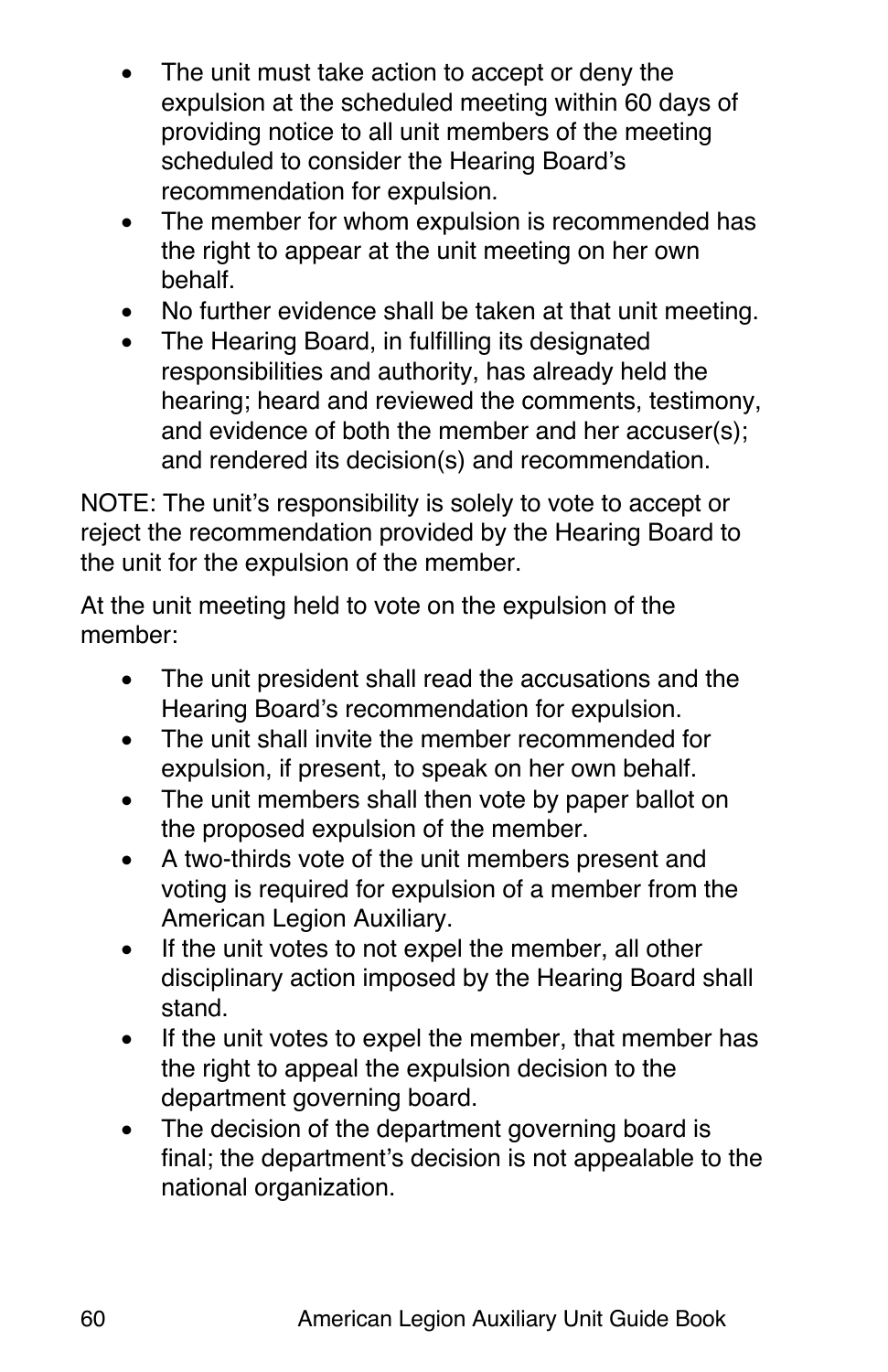After completing a procedure for expulsion or suspension of a member of the American Legion Auxiliary, as set forth in this Unit Guide Book, National Headquarters will require the guidelines listed below to be followed:

- 1. All department requests to ALA National Headquarters for canceling a member must come in writing from the department secretary. In the event the member being expelled is the department secretary, the request must come from the department president.
- 2. The written request must contain the following:
	- Name and membership ID number of person being expelled.
	- Reason for being expelled.
	- Effective date of being expelled.
	- A clear statement that all procedures outlined in the American Legion Auxiliary Unit Guide Book have been followed and that the department has written copies of all documentation regarding the expulsion in their files.
- 3. Departments are required to submit documentation to ALA National Headquarters.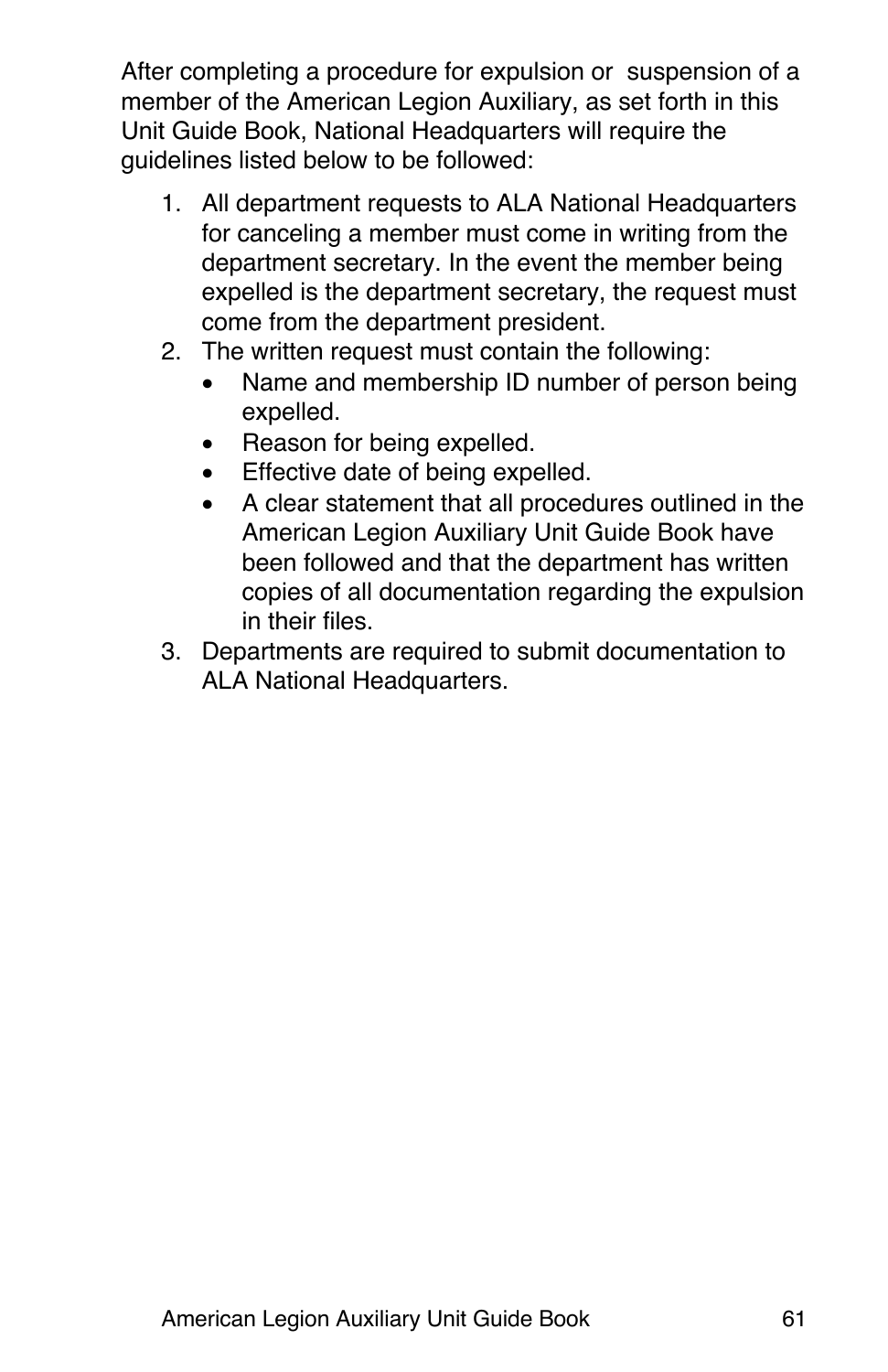# **CHAPTER 9 CEREMONIAL UNIT PROTOCOL**

The *ALA Manual of Ceremonies* may be found at www.ALAforVeterans.org/resources. This publication provides examples of ceremonies for unit meetings and special occasions, such as initiation and installation. These ceremonies are not required by any official action of the American Legion Auxiliary National Organization. They may be modified to match the occasion; however, ensure that no ceremony is offensive to anyone.

#### **Advancement of Colors**

Proper Advancement of Colors

- The flag of the United States is carried on the right and passes in the front.
- The left hand is placed up on the staff, not on the flag.
- The right hand is held down straight at the side, with the hand firmly on the staff.
- The eagle flies forward.
- Cross directly in front of the president's station; the flag of the United States closest to the president's station.
- The colors may all be posted at the same time, but if the color guard chooses to post each color (flag) separately, the United States flag must be released last. When retrieving the colors, the United States flag should be retrieved first.
- The eagle should face the audience fly toward the audience.
- Do not touch the colors (flag or banner) after they are posted. Let them hang free.
- Take one step back from the colors (flag or banner). Face the flag of the United States and salute.
- Return to your seats.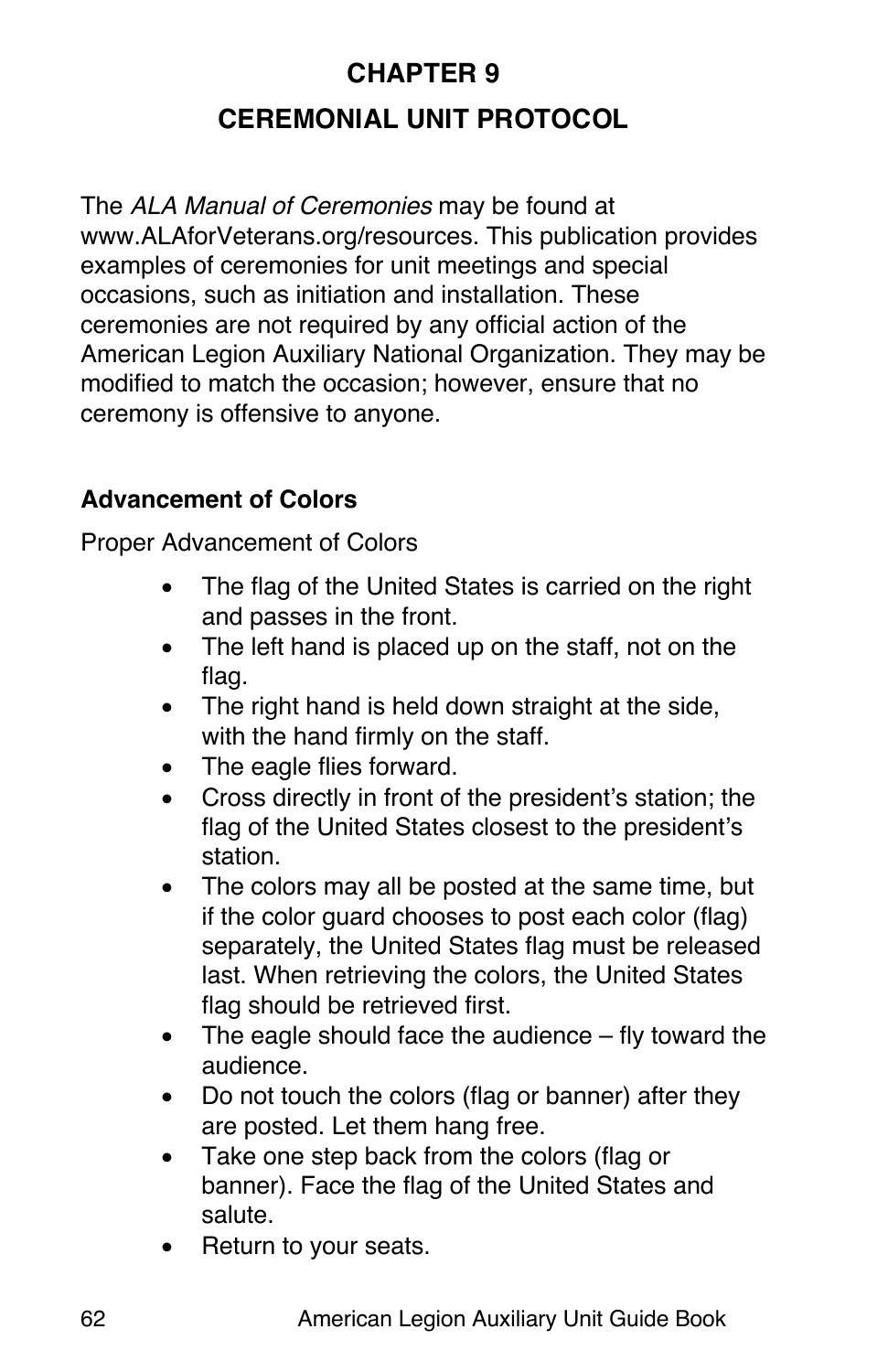Additional information: www.ALAforVeterans.org/Respectingthe-Stars-and-Stripes--American-Flag-Etiquette.

#### **Advancement of Officers**

All Past Department Presidents precede the current officers. The department president, if present, is always last in line. The National Executive Committeewoman precedes the department president. Go to Chapter 13 of the *ALA Department Operations Guide* at www.ALAforVeterans.org/members for more information.

#### **Advancement of Guests**

The Distinguished Guests chairman should meet the guest at the door of the meeting room. The guest is then escorted down the aisle on the chairman's right upon receiving a signal from the chair.

The guest should have been notified in advance regarding whether the meeting is formal or informal, the time and place of the meeting, amount of time allocated for speeches/presentations, and whether she is to respond to the introduction.

#### **Seating of Guests**

The guest of honor is always seated at the right of the presiding officer; the second most important guest is placed at left of the presiding officer.

# **Outside Speakers**

As a matter of courtesy, when outside speakers are engaged, they should be given a check for expenses as agreed upon immediately after they leave the platform. A podium should always be provided for outside speakers.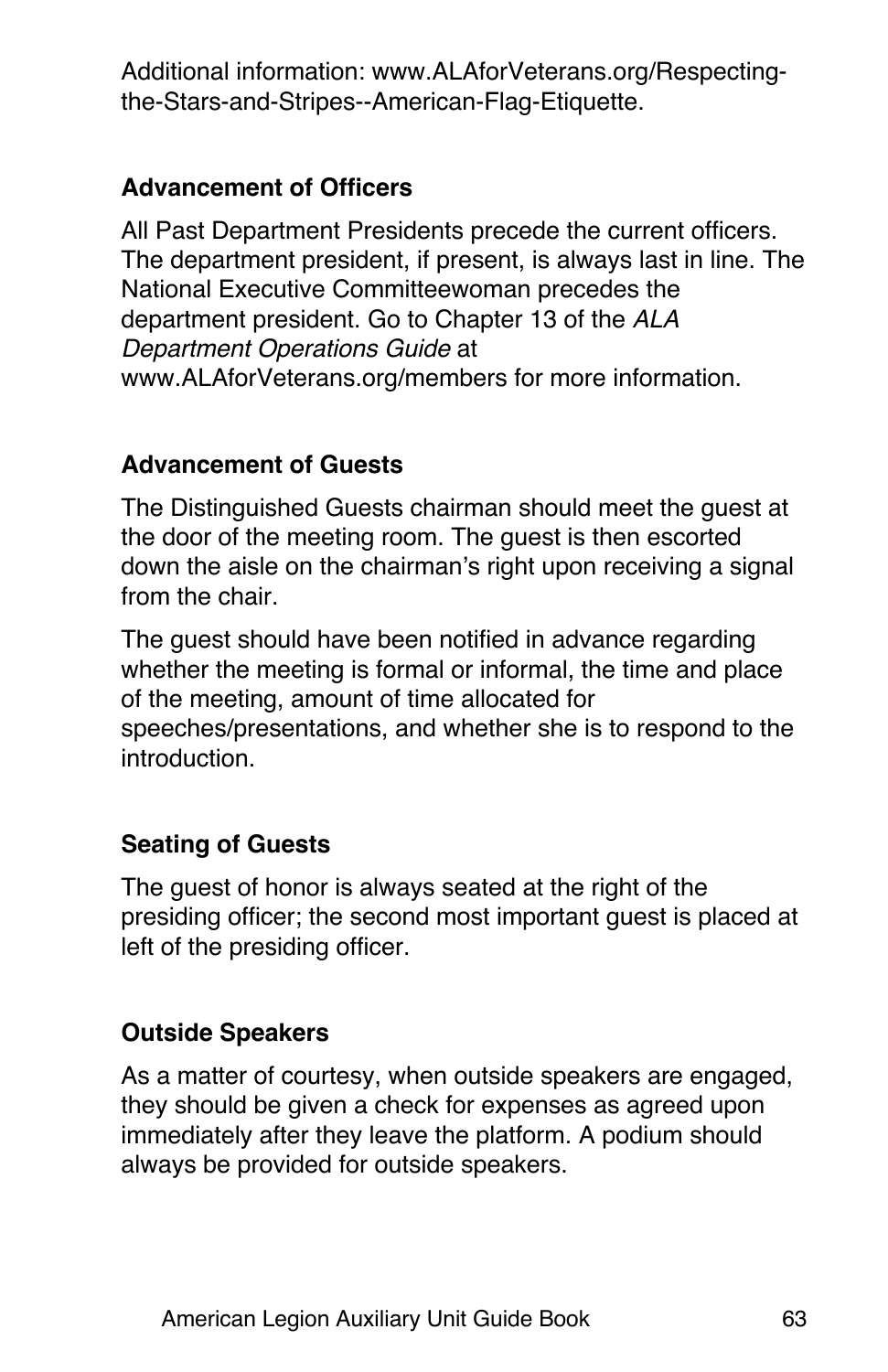#### **Wearing of the American Legion Auxiliary Pin**

The American Legion Auxiliary pin should always be worn over the heart; this is as necessary as the proper display of the flag. If also wearing an American flag pin, the ALA pin should be placed underneath – the flag is always worn above other pins.

#### **Function of National Executive Committeewoman**

The National Executive Committeewoman functions as a national officer representing her department. As such, she is given all the courtesies at meetings and social events that are accorded to a national officer. When a national officer or National Executive Committeewoman pays an official visit to a department or unit, the National Executive Committeewoman often acts as a special hostess along with the department president and/or unit president.

#### **Relationship Between Unit and Department**

The unit is an integral part of the department, and close contact must always be maintained between the unit and Department Headquarters. Immediately following the election or appointment of a unit officer or committee chairman, her name should be reported to Department Headquarters so that she may receive information and guidance in her work from the corresponding department officer or chairman. Dues for membership should be remitted to the department promptly, and reports of activities should be made as requested by the department.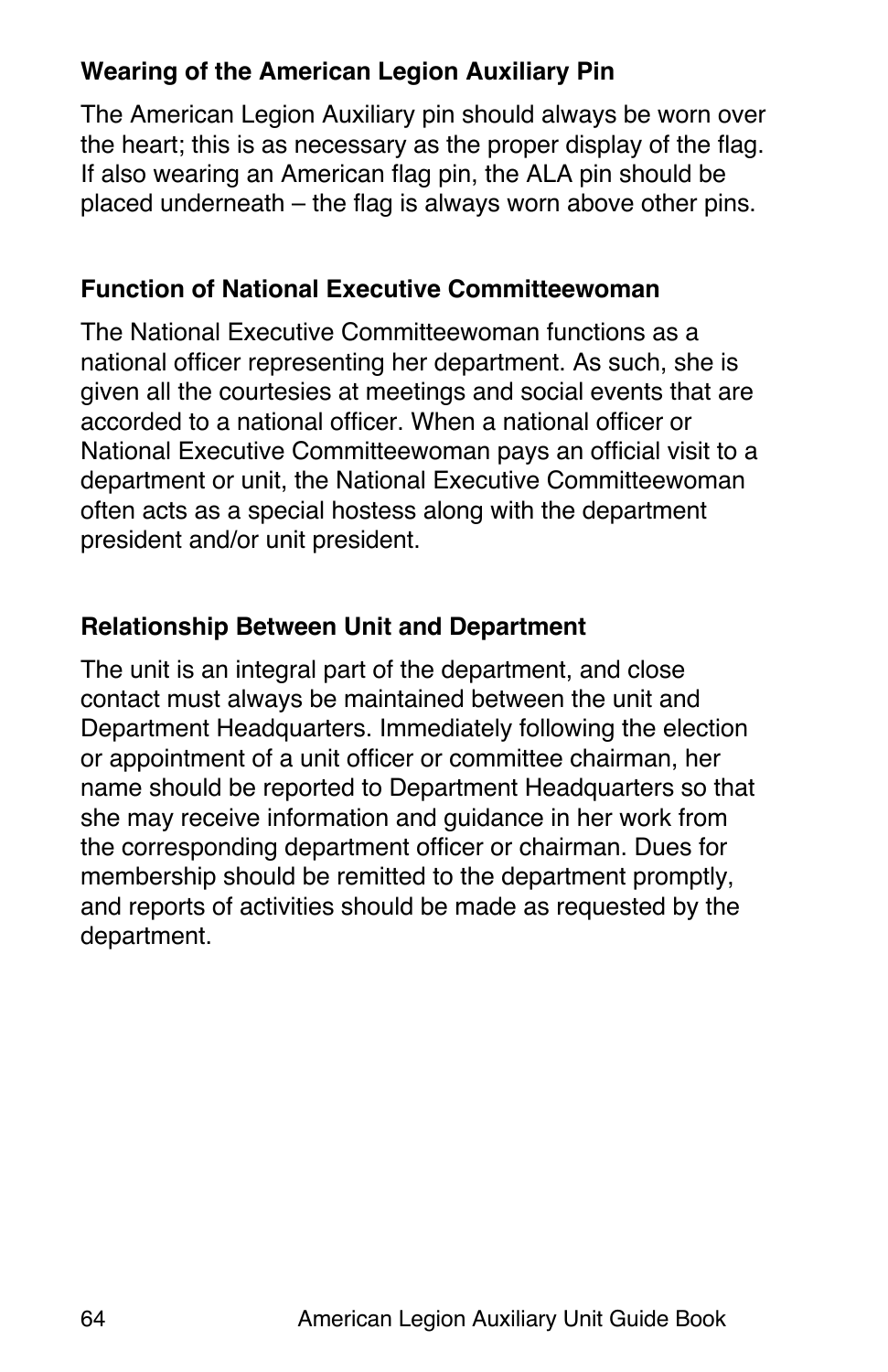# **CHAPTER 10**

# **UNIT COMMITTEES/PROGRAMS OF THE AMERICAN LEGION AUXILIARY**

The National Organization has the following national committees: Americanism; Auxiliary Emergency Fund; History; Children & Youth; Community Service; Constitution & Bylaws; Education; Finance; ALA Girls Nation; Juniors Activities; Leadership; Legislative; Membership; National Security; Past Presidents Parley; Poppy; Public Relations; and Veterans Affairs & Rehabilitation.

Departments usually follow this plan of committee organization. It should also be followed by units to facilitate the coordination of unit programs with department and national programs. Units nor departments have to do everything, but do the best you can and what your resources allow to be done.

An action outlining the purpose, goals, and "best practices" of each program, the national Programs Action Plan, along with the department's plan, should be used as a guideline for the unit. It is available for free download at

www.ALAforVeterans.org/members/programs-action-plan.

# **Duties of Unit Committees**

The unit president appoints a chairman and members for each of these committees. It is the duty of the committee chairman and members to become familiar with their respective program and to encourage unit members to participate in program related activities.

Following is an explanation of the purpose and goals of each national standing committee.

# **AMERICANISM**

The purpose of the Americanism program is to promote patriotism and responsible citizenship. The Americanism work of the Auxiliary includes all activities that strengthen American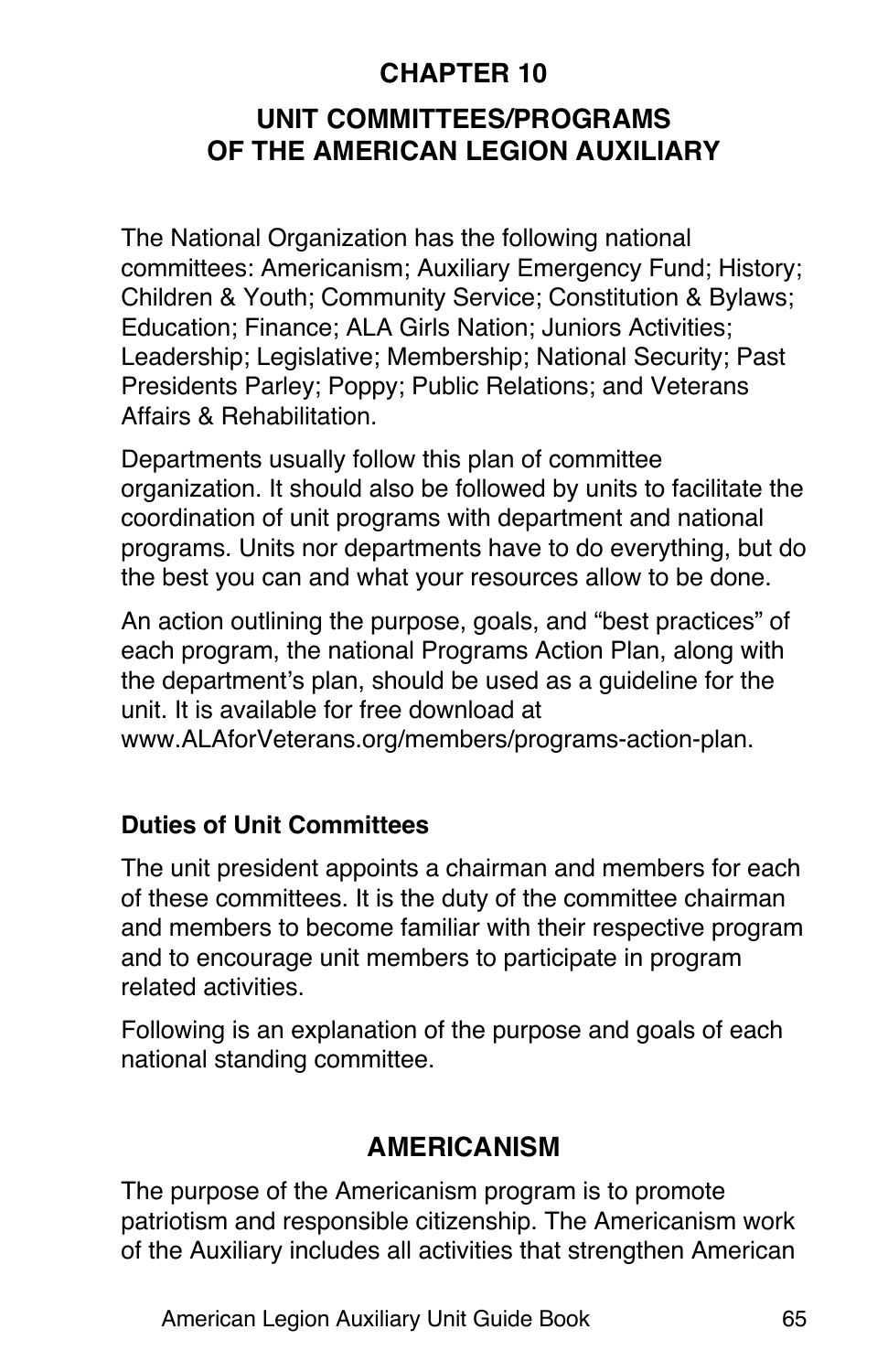ideals and uphold the principles of democracy. The security of America lies in a citizenry who possess a true understanding and love for those ideals and principles upon which the nation was founded; knowledge of the duties of citizenship and a willingness to perform these duties even at great personal sacrifice. The work of the Americanism program is educationally based and divided into three phases: work with the youth, work with the adult, and work within the community. All matters pertaining to the flag or patriotic education are rightly classified as Americanism activities.

# **Patriotic Education**

Every citizen should have a thorough knowledge and understanding of the constitution of the United States. Therefore, the American Legion Auxiliary has a very definite objective in emphasizing through its Americanism program the teachings of good citizenship. Present Americanism awards in schools. Sponsor debates and essay contests. Work with The American Legion to sponsor local Oratorical contests. Present flags to schools and encourage the Pledge of Allegiance to be recited daily. Promote www.legion.org/flag and flag advocacy. Encourage formation of student councils in elementary schools.

#### **Americanism as an Individual**

Be able to answer, "What kind of an American am I?" Take an interest in our country's affairs. Express our belief in our love for America in our words and deeds. Inspire children and young people in our homes and schools to develop fine characters, high ideals, and a sincere appreciation of our heritage. Be tolerant in thought and deeds toward others. Vote intelligently after careful study of candidates and issues. Proudly fly our nation's flag in front of your home on all patriotic holidays.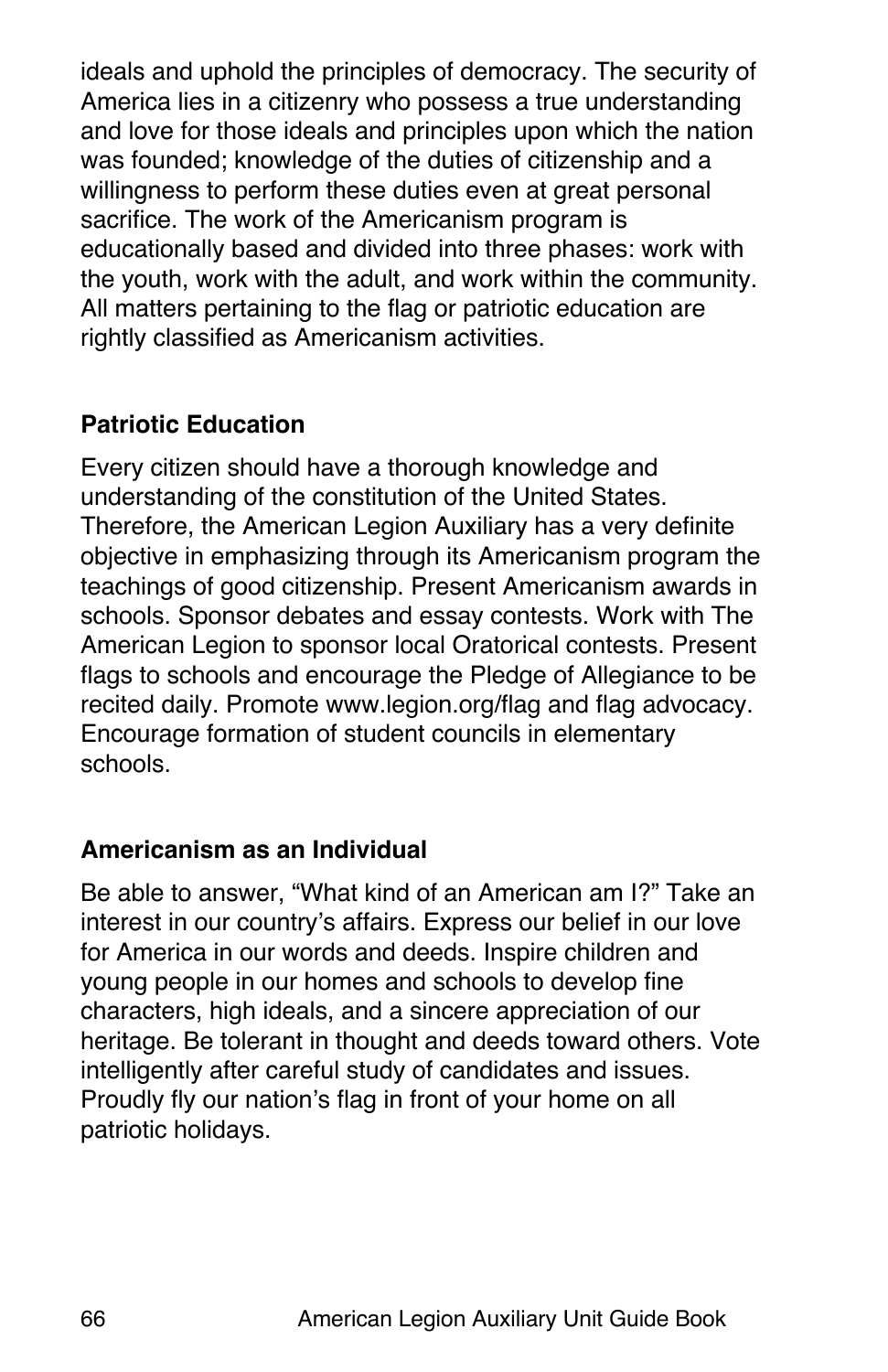# **Unit**

Appoint an active Americanism chairman. Plan a patriotic conference. Observe patriotic holidays. Display the flag, keep it clean, and fold it properly. Promote www.legion.org/flag and flag etiquette. Sponsor citizenship classes and present small American flags to new citizens. Host Americanism meetings and community forums. Instill in members the responsibility of voting, attend local caucuses, and mentor members to be informed voters.

# **Community**

Plan town meetings and other study groups, presenting both sides of a question. Host "Meet the Candidate" nights where all candidates are invited to participate since the American Legion Auxiliary is non-partisan. This encourage citizens to be informed voters. Help with community observance of patriotic holidays; write open forums encouraging citizens to proudly display the flag on all patriotic holidays. Present flags where needed, and send certificates of appreciation to community businesses that fly the American flag. Use both printed and electronic media when presenting Americanism programs. Watch for subversive group activities and report to proper authorities. Visit local government groups in action and show interest in school boards, city councils, county boards, and town meetings.

#### **Cooperative Effort**

The Americanism program of The American Legion embraces a multiplicity of activities. It necessitates real, honest, unselfish effort on the part of all members of The American Legion. American Legion Auxiliary members can effectively make patriotism a personal matter and select and successfully carry out projects adaptable to the needs of their communities. Work as an American Legion Family to promote these activities at home, in your schools, and throughout your communities.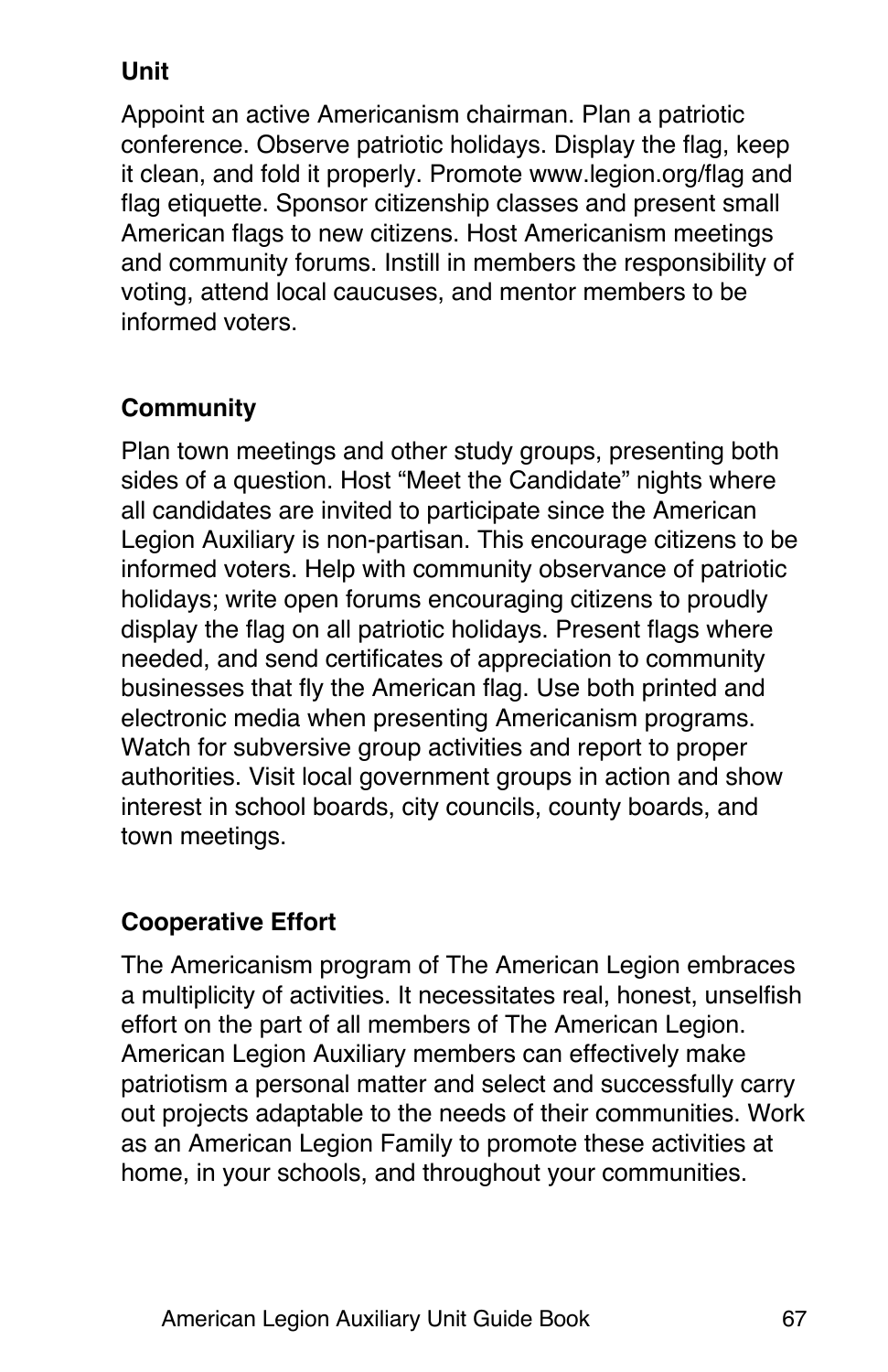# **AUDIT**

The American Legion Auxiliary's national Audit Committee meets the governance expectations of the multifaceted IRS Form 990 for nonprofits. The Audit Committee serves in a risk management role for the national organization. The committee's foremost responsibility is to ensure that the American Legion Auxiliary, as a corporate entity, has appropriate governance policies and internal and financial reporting controls in place that mitigate the organization's exposure to financial reporting risks and other corporate-level risks.

In keeping with the vision, expectations, and requirements of the IRS Form 990, the Audit Committee operates at arm's length from the ALA and reviews, evaluates, and monitors the organization's policies, standards, compliance, and potential for risk. Audit Committee members have a strong background and experience in financial reporting and auditing, risk management, corporate governance or management, and have no conflicts of interest. Audit Committee members must be unbiased and do not currently serve in ALA national leadership positions within the organization or serve on other ALA national committees except for the liaisons from the national Finance Committee and the American Legion Auxiliary Foundation.

# **AUXILIARY EMERGENCY FUND**

The purpose of the Auxiliary Emergency Fund Committee is to raise funds for the Auxiliary Emergency Fund, to promote knowledge about the program, and to disseminate information to members about the application process. The Auxiliary Emergency Fund was created to assist members who have suffered a significant financial setback as the result of an act of nature or other personal crisis when no other source of aid is readily available to pay for shelter, food, and utilities.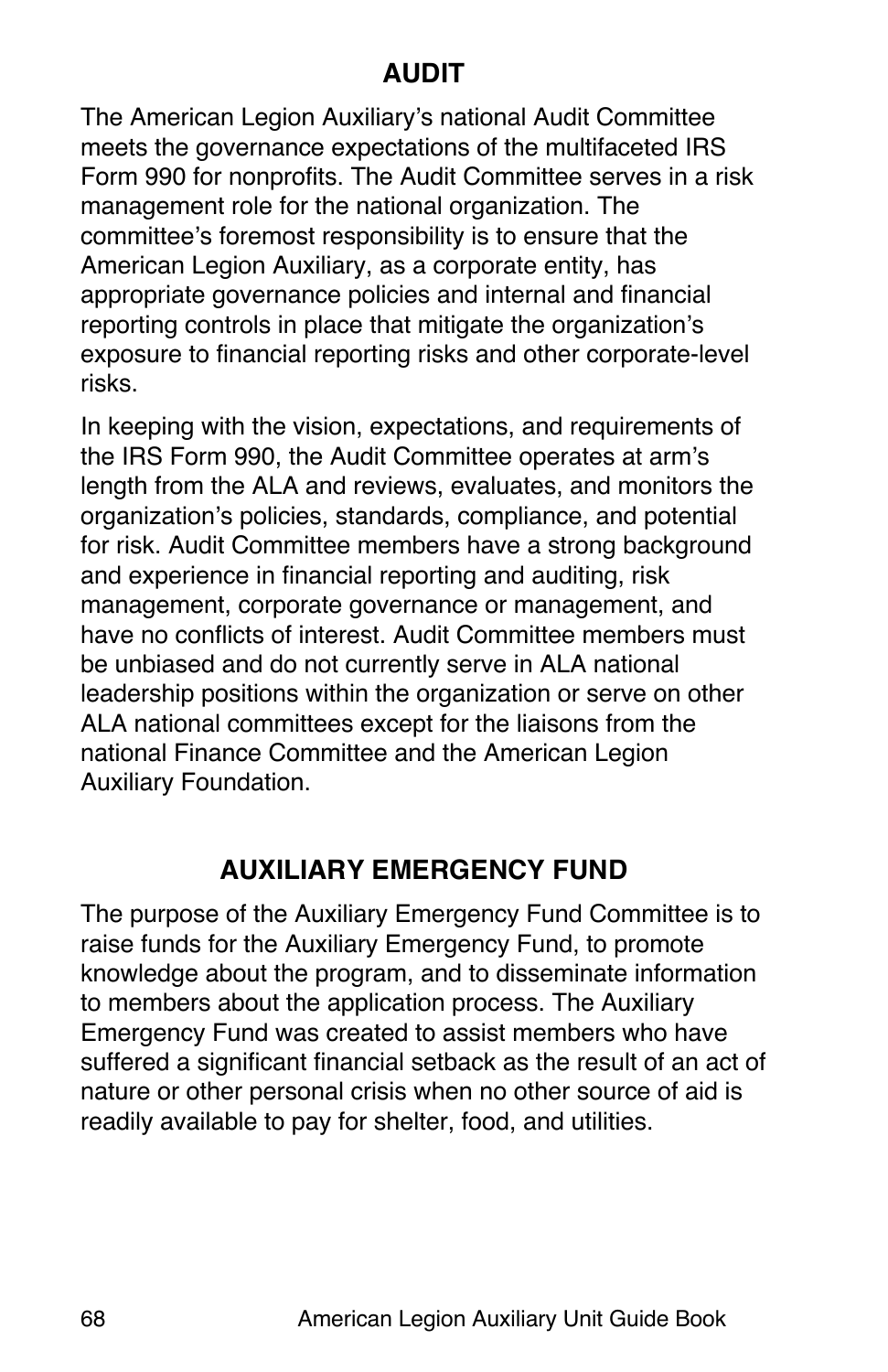#### **AEF Assistance Information**

The Auxiliary Emergency Fund provides eligible members with temporary assistance for:

- 1. Financial crisis: to help pay for shelter and utilities. Funds are not available to settle accumulated debts, or to help with medical expenses.
- 2. Disaster relief: to help pay for food and shelter due to weather-related emergencies and natural disasters.
- 3. Educational training: due to life changes such as death of a spouse, divorce, or separation, necessitating the Auxiliary member to assume the role of primary source of support for her family.

In each case, as a first course of action, applicants are encouraged to make every effort to secure financial assistance through local, state and federal agencies.

# **Who is Eligible?**

Members of the American Legion Auxiliary who have maintained membership for at least the immediate past two years and who have paid their dues for the current year (three consecutive years of membership) are eligible to apply.

#### **How Much Can a Member Receive?**

The maximum amount of any grant is \$2,400 and may be disbursed as determined by the Grant Committee. Payments may be made directly to the member, or at the discretion of the Grant Committee, to the mortgage company, or utility company. In the case of educational grants, payments may be made directly to the educational institution.

# **HISTORY**

The purpose of the ALA History Committee is to collect, chronicle, and preserve the history of the American Legion Auxiliary through photographs, documents, personal mementos, and other artifacts. In 1972, the American Legion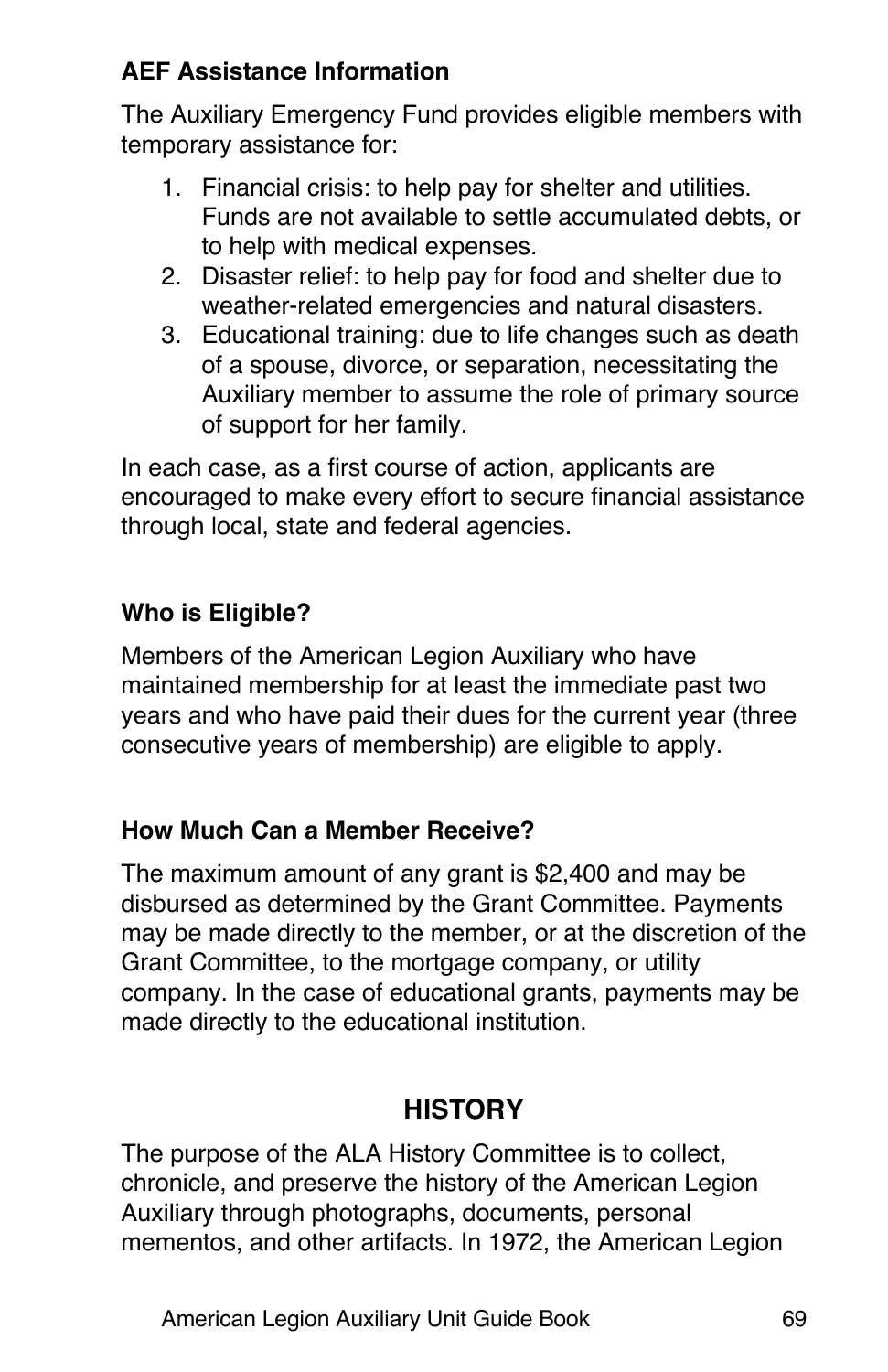Auxiliary established a Cavalcade of Memories museum at National Headquarters to display memorabilia of the Auxiliary's history. Members are invited to tour the Cavalcade when visiting Indianapolis. Please contact the national office regarding guidelines for historical contributions. Each department and unit is encouraged to participate by creating their own Cavalcade of Memories.

# **CHILDREN & YOUTH**

The purposes and principles of the American Legion Auxiliary's Children & Youth program, in general, are the same as those of The American Legion.

The Children & Youth (C&Y) program emphasizes protecting, caring for, and supporting children and youth, particularly those of veterans' and military families.

Every American Legion Auxiliary unit should have a C&Y chairman. Larger units may want to select a C&Y Committee to work with the chairman. Under guidance of the unit president, the C&Y chairman should work within her community to protect, care for, and support children and youth.

Auxiliary C&Y chairmen may want to work together with their American Legion post's C&Y chairman on projects and events in the community.

Duties of the Unit Children & Youth Chairman

- Make sure the pledge of care and protection for children of veterans is carried out through service work, or through direct cash assistance to needy families if necessary.
- Provide leadership for the unit on all matters pertaining to children.
- Cooperate with other responsible organizations and agencies of the community whose work is in the interest of children.
- Submit mid-year and annual reports of C&Y activities and plans, to the membership of the unit, and to the district or department C&Y chairman.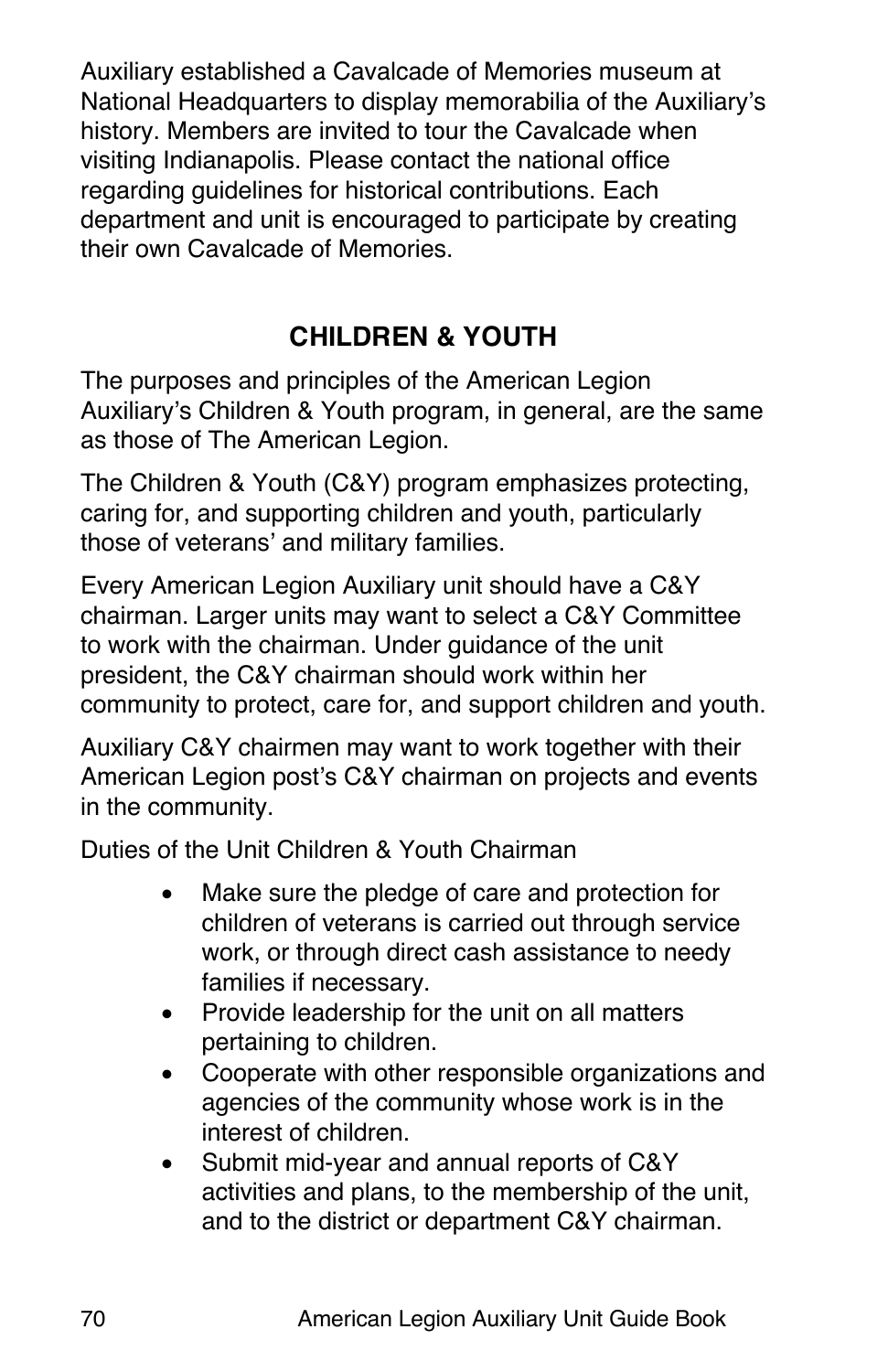# **The American Legion Child Welfare Foundation**

In 1954, The American Legion's National Executive Committee authorized the creation of an American Legion Child Welfare Foundation with broad powers to use such funds as it might receive to benefit the children and youth of America. The Foundation was incorporated under the laws of the State of Indiana.

It is the hope of the founders of this Foundation that, through it, funds may become available to finance research, special projects, demonstrations, and public education regarding children over and above the existing program. Through such activities, it is hoped that solutions may be found to some of the problems of child welfare.

The primary source of funds to the Foundation has been from individual members of The American Legion Family and from investments. In 1956, the board of directors of the Foundation, with the approval of the National Convention, established a memorial fund within the Foundation. Through the memorial fund, a unit or individual may, through a contribution to the Foundation, memorialize a deceased member. A fitting memorial card sent to the family of the deceased acknowledges such memorial contributions.

For more information on the Child Welfare Foundation, visit www.cwf-inc.org.

# **COMMUNITY SERVICE**

The ALA Community Service program promotes the American Legion Auxiliary's visibility within our localities through our commitment to community, state, and nation. Our Community Service program strengthens local communities with uniquely identified opportunities of service by providing volunteer leadership, encouraging the stewardship of its patriotic citizens, acknowledging our country's military history, and supporting families that have sacrificed for our freedom. Community Service has been a major activity of The American Legion and the American Legion Auxiliary since 1926.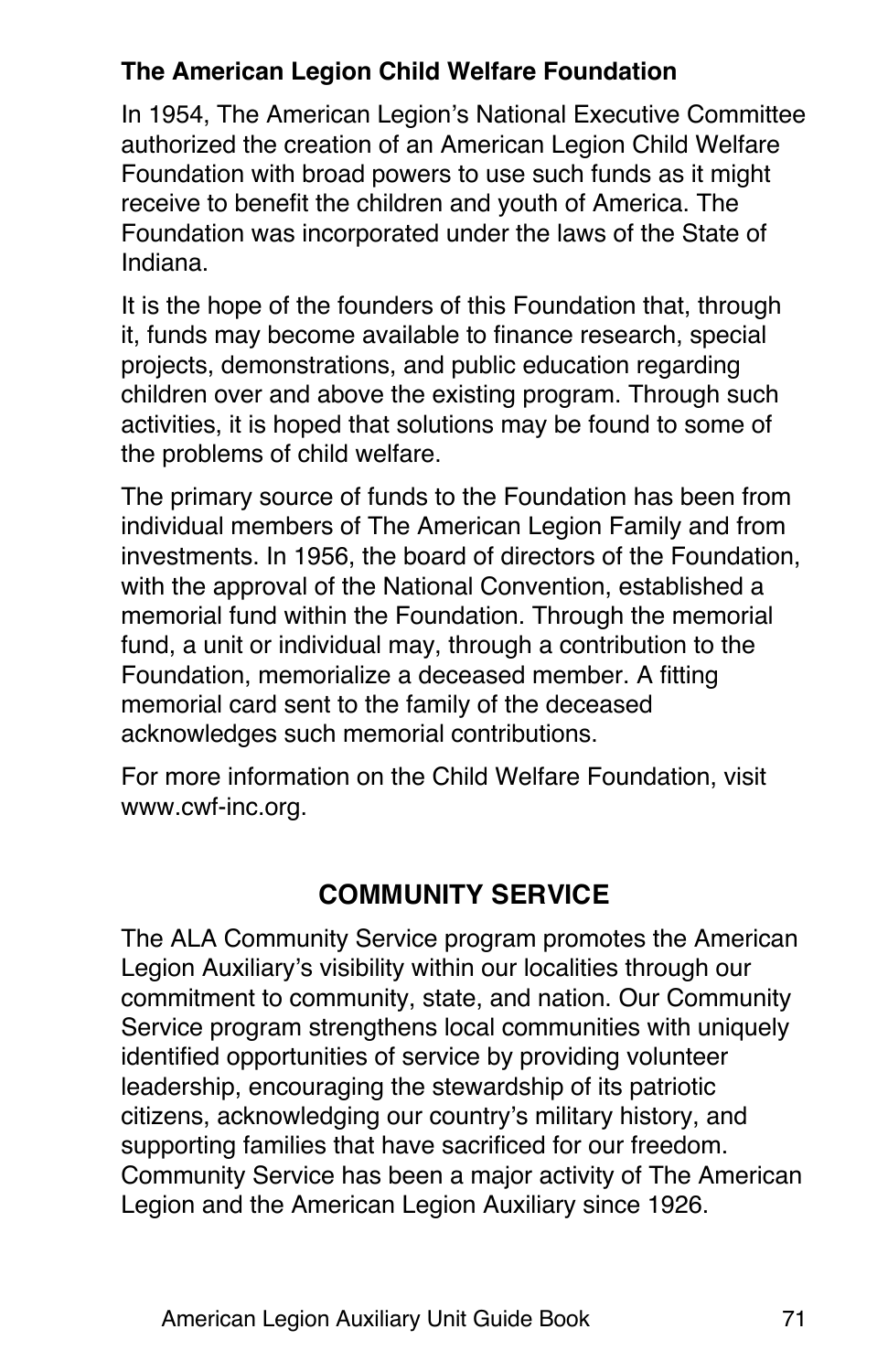Every ALA unit is expected to implement or cooperate in at least one project for community improvement annually. It is the duty of the unit Community Service Committee to study community needs, give careful thought in recommending projects to the unit, take the lead in the accomplishment of the designated projects, and report the work to the department Community Service Committee.

Support of Community Service projects of The American Legion post is a first responsibility of the American Legion Auxiliary unit. In almost every American Legion project, there will be phases in which the post, unit, and squadron can work together as The American Legion Family.

Collaborate with other organizations on practical, worthwhile projects for community improvement, and solicit their cooperation with ALA projects as well. The greatest achievement is made when the interest and efforts of the entire community are enlisted in support of a project.

# **Suggested Projects**

American Legion Auxiliary units nationwide have successfully completed a variety of Community Service projects through the years. Be sure to visit www.ALAforVeterans.org to discover ways your ALA unit and Legion Family can get involved.

# **CONSTITUTION & BYLAWS**

The ALA Constitution & Bylaws Committee informs members about having proper governing documents at all levels. The success of any nonprofit organization depends on a sound governance structure that relies on efficient governance documents to frame the organization's fundamental policies for driving its mission. Governing documents must be carefully developed, properly written, and periodically reviewed and updated for an organization to accomplish its goals and objectives. Everything done well, including volunteering and serving the ALA's mission in communities across the reach of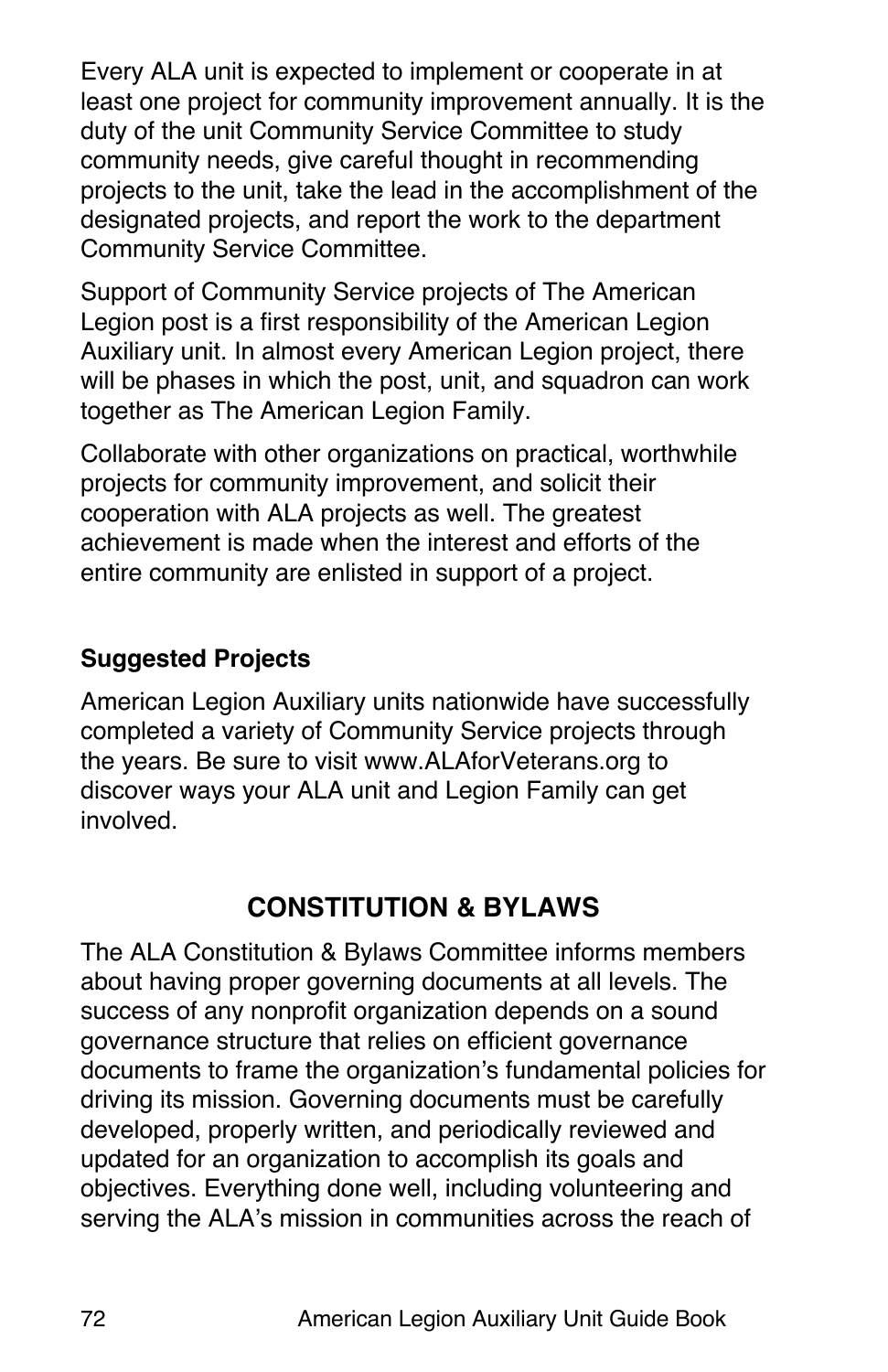the United States, requires written, reasonable parameters for conducting the mission.

Updated documents allow questions about the Auxiliary, its governance, its programs, and eligibility to be answered easily – a benefit to all members. Our constitution, bylaws, and standing rules ensure we are operating according to our agreed-upon rules.

# **EDUCATION**

The purpose of the Education Committee is to promote quality education for children and adults through classroom activities, literacy programs, scholarship promotion, and support of education beyond high school, with a special emphasis on children of veterans and servicemembers.

The education of America's children is essential for the future of our nation. The American Legion Auxiliary joins with The American Legion to aid and support the basic rights of all children to receive an appropriate education.

It is suggested that the unit Education Committee thoroughly familiarize itself with existing sources of scholarships available in their own states and communities.

The American Legion Auxiliary national organization annually awards the following scholarships:

- 1. Children of Warriors National Presidents' Scholarship Fifteen \$5,000 scholarships are given to high school seniors who are direct descendants of U.S. wartime veterans.
- 2. Spirit of Youth Scholarship for Junior Members Five scholarships in the amount of \$5,000 each are awarded annually to Junior members of the American Legion Auxiliary. Current ALA Junior members who are high school seniors and who have been Junior members for the past three years are eligible to apply.
- 3. Non-traditional Student Scholarship This scholarship helps people who are part of The American Legion Family pursue a college degree later in life or allow them to pick up where they left off when their studies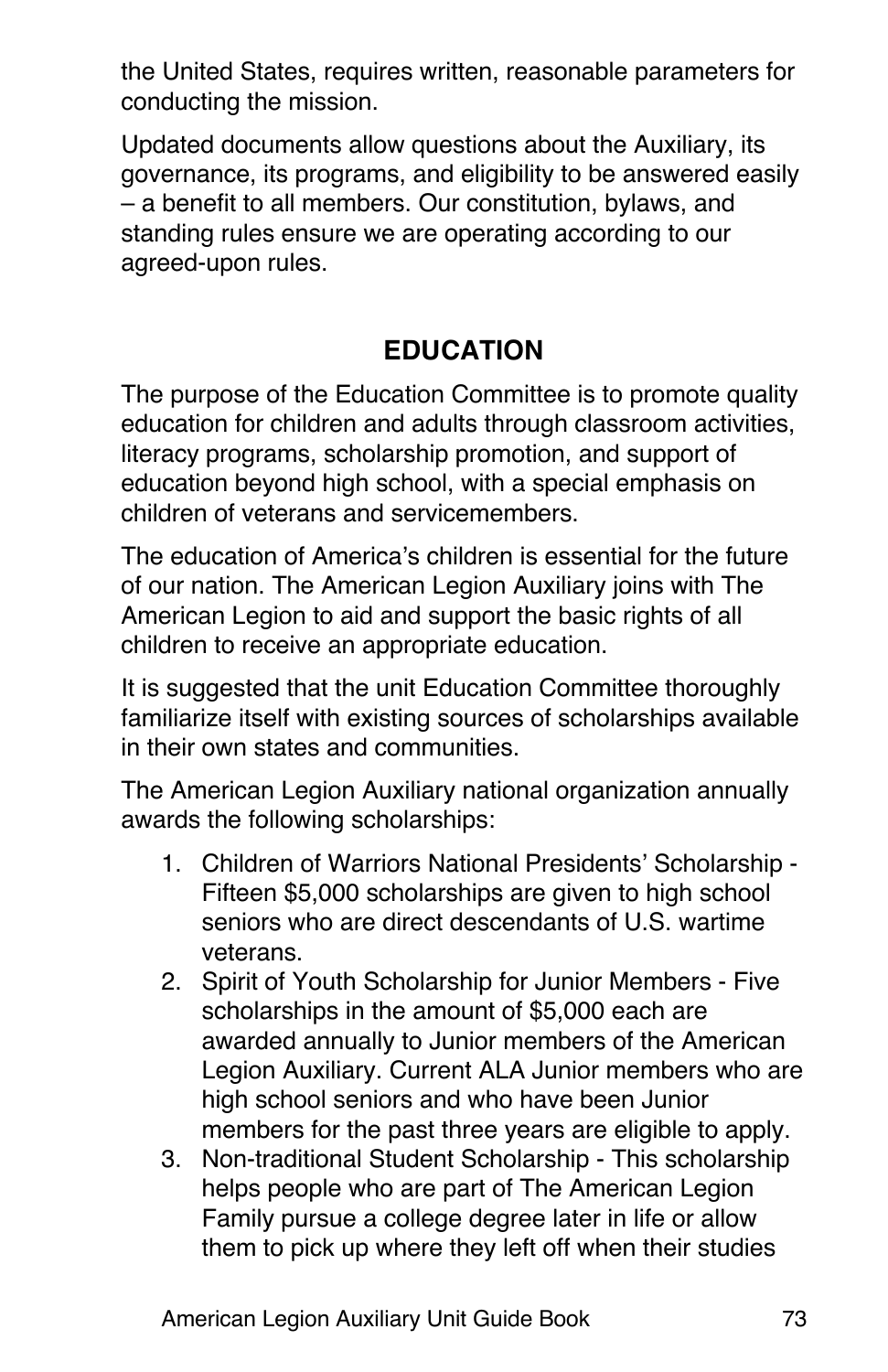were interrupted. Five scholarships in the amount of \$2,000 each are awarded annually.

Members can find more information and the scholarship applications at www.ALAforVeterans.org/scholarships. Be sure to check with your local unit and your state department for any scholarships they may offer.

Units should join with the Education Committee of the local American Legion Post to give cooperation and support to the expansion of legislation or development of legislation, which would establish new scholarship sources for the increasing numbers of students reaching college age.

Units may also want to work with their post on The American Legion's Veterans in Community Schools. This activity brings history to life by connecting military veterans with students in classrooms or at school assemblies in conjunction with history lessons about World War II, the Korean War, Vietnam War, or Operation Enduring Freedom/Operation Iraqi Freedom.

### **FINANCE**

The purpose of the Finance Committee is to oversee the general financial policy of the organization and shall oversee the preparation of and monitor the annual budget and its expenditures. The Finance Committee shall oversee the administration, collection, and disbursement of the financial resources of the organization and shall advise the board with respect to making significant financial decisions.

A successful month-to-month program depends, to a large degree, on the ability to pay the expenses incidental to it. Therefore, it is essential that a well-planned budget be one of the first objectives of the administrative year. An adequate budget ensures there will be funds earmarked for all purposes necessary to participate in the various Auxiliary programs throughout the year. A close review should be made each month to make sure that operating expenses are kept within the budget.

Please note that the revenue from distribution of poppies should be carried as a separate item in the books, as such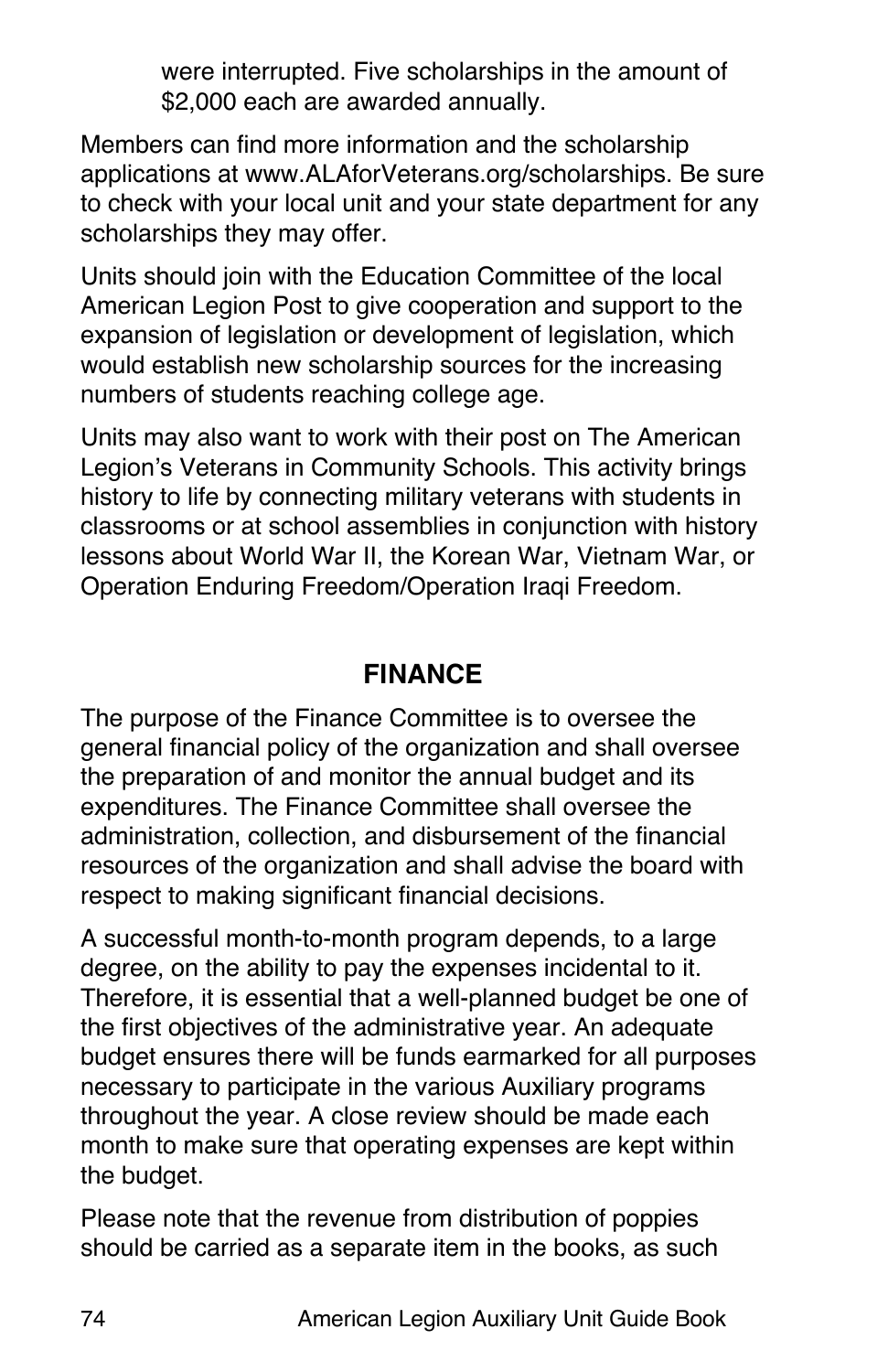revenue is to be used solely for programs benefiting veterans and their families.

The matter of finance is one of great importance to the unit. To that end, it is recommended that the Finance Committee ensure that proper internal controls are designed, implemented, and maintained.

The Audit Committee is authorized to consider matters related to (a) the financial statements of the organization and other official financial information provided to the public; and (b) the systems of internal controls, including overseeing compliance by management with applicable policies and procedures and risk management.

Shared responsibilities of Finance and Audit committees:

The Finance Committee ensures budgets and financial statements are prepared; the Audit Committee has oversight for ensuring reports are received, monitored, and disseminated appropriately. The Finance Committee monitors financial transactions; the Audit Committee makes sure things are done according to policy and with adequate controls. The Finance Committee provides guidance about what can be done; the Audit Committee ensures independent oversight occurs.

Units should have an annual audit, as described in the "Duties of Unit Treasurer" section of this Unit Guide Book, and must file an annual tax return. (See "Federal Compliance and Tax Laws" for further information.) It is recommended that the unit procure a certified public accountant (CPA) or tax professional to assist in financial matters of the Unit. Additionally, units may wish to consult with their Department Headquarters for a recommendation.

By provision of the National Constitution and Bylaws, unit officers having custody of organization funds shall be bonded. The National Organization maintains a blanket position bond whereby all unit officers are bonded. Departments reimburse National for this coverage based upon the number of units in the department. Contact your department secretary for more information about bond coverage and instructions on filing a claim.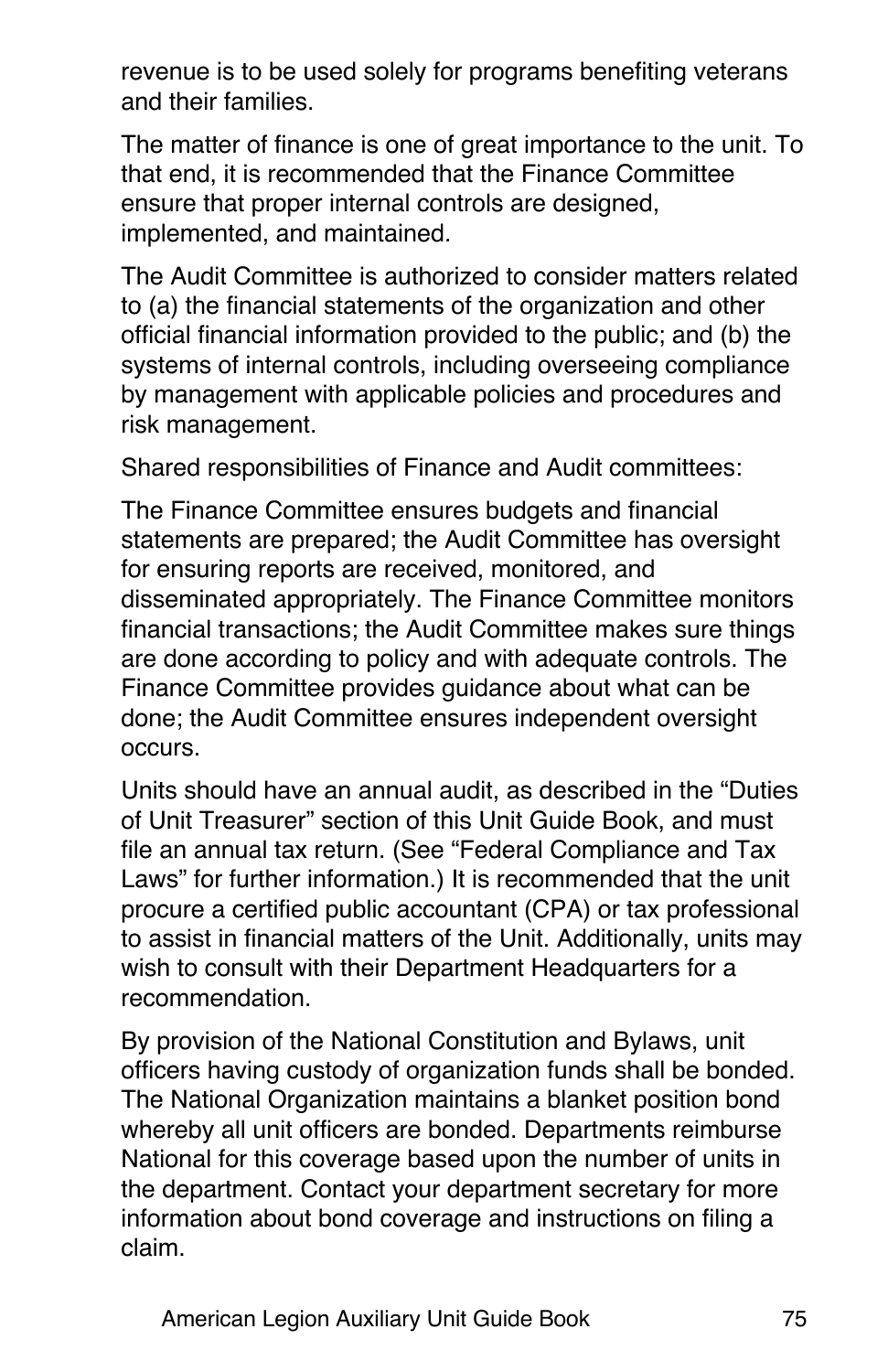It is important that the Finance Committee is familiar with the Federal

Compliance and Tax Laws. (See Chapter 4 of this Unit Guide Book.)

## **ALA GIRLS STATE/ALA GIRLS NATION**

The purpose of ALA Girls State/Girls Nation is to provide an outstanding, unique, and coveted educational opportunity for the young women of our nation and instills the basic ideals and principles of American government through the American Legion Auxiliary Girls State and American Legion Auxiliary Girls Nation citizenship training programs.

American Legion Auxiliary Girls Nation has provided aspiring young women leaders firsthand experience with practical insight into how the federal government works.

ALA Girls State is a unique and exciting government-in-action learning program in which American Legion Auxiliary members guide young women to become knowledgeable stewards of freedom, democracy, and patriotic citizens.

ALA Girls State is a highly selective program designed for young women with above average academic standing, outstanding character, and exemplary leadership qualities. Administered by the individual states, Units follow the selection and participation guidelines established by their respective departments. Units work with schools to find candidates, but the final decision is up to the unit. It is crucial to continually cultivate the relationship with school personnel to ensure recruitment of qualified candidates.

## **Sponsorship**

Funds for ALA Girls State are raised through unit activities. You can also reach out to the community and local businesses for financial support. The benefits of the program are often the strongest selling point when soliciting additional support. The American Legion Auxiliary remains the sponsor and shall be known as such. Once the young women have attended their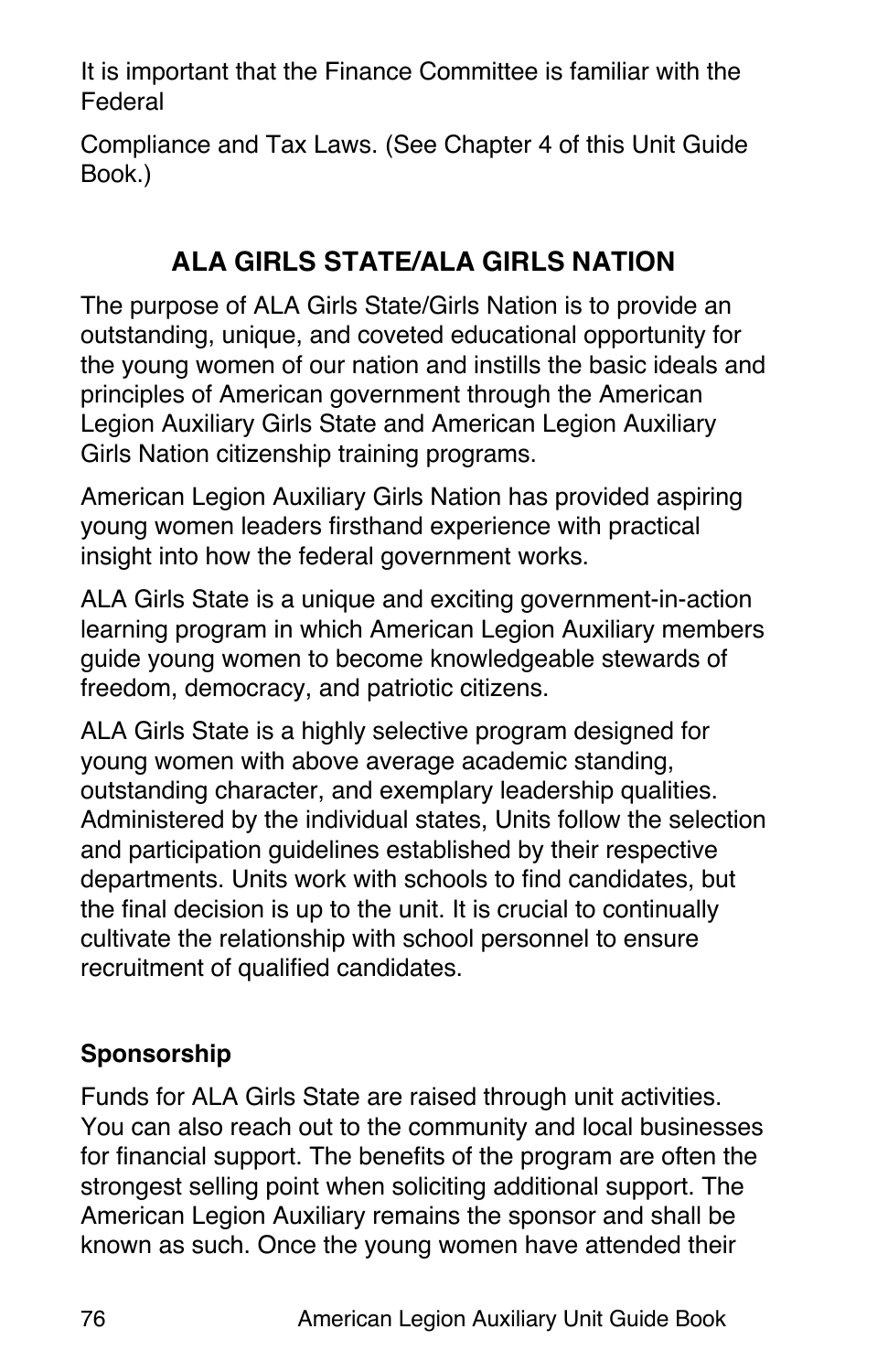ALA Girls State session, each delegate should appear before their local unit, the contributing organizations, and the local high school to present a report on her experience at ALA Girls **State** 

### **ALA Girls Nation**

ALA Girls Nation is a continuation of ALA Girls State that began in 1947 in Washington, D.C., with a focus on national government. Two girls are selected from each ALA Girls State program, and these "senators" meet in Washington, D.C. For seven days, the senators hold mock Senate sessions which require them to write, caucus, and debate bills; campaign for elected office; elect an ALA Girls Nation president and vice president; and work together to pass legislation. The girls participate in a variety of other activities, including daily flag ceremonies and a community service project to benefit veterans. The ALA Girls Nation senators get the unique opportunity to meet with their respective state senators on Capitol Hill. The week is often capped with meeting the President of the United States at The White House.

The national ALA Girls Nation committee supervises the activity of the senators and reports to each department regarding the participation of their senators. Visit www.ALAforVeterans.org/ALA-Girls-Nation for more information.

# **JUNIOR ACTIVITIES**

The ALA Junior Activities inspires active participation in American Legion Auxiliary members age 17 and under so that they will become engaging, productive members who will want to continue their ALA membership into adulthood. Enrollment in the Auxiliary of many daughters of American Legion members prompted the formation of Junior groups within many units.

Junior members do not form a separate organization but are members of the American Legion Auxiliary, grouped separately so they may be given a program within the scope of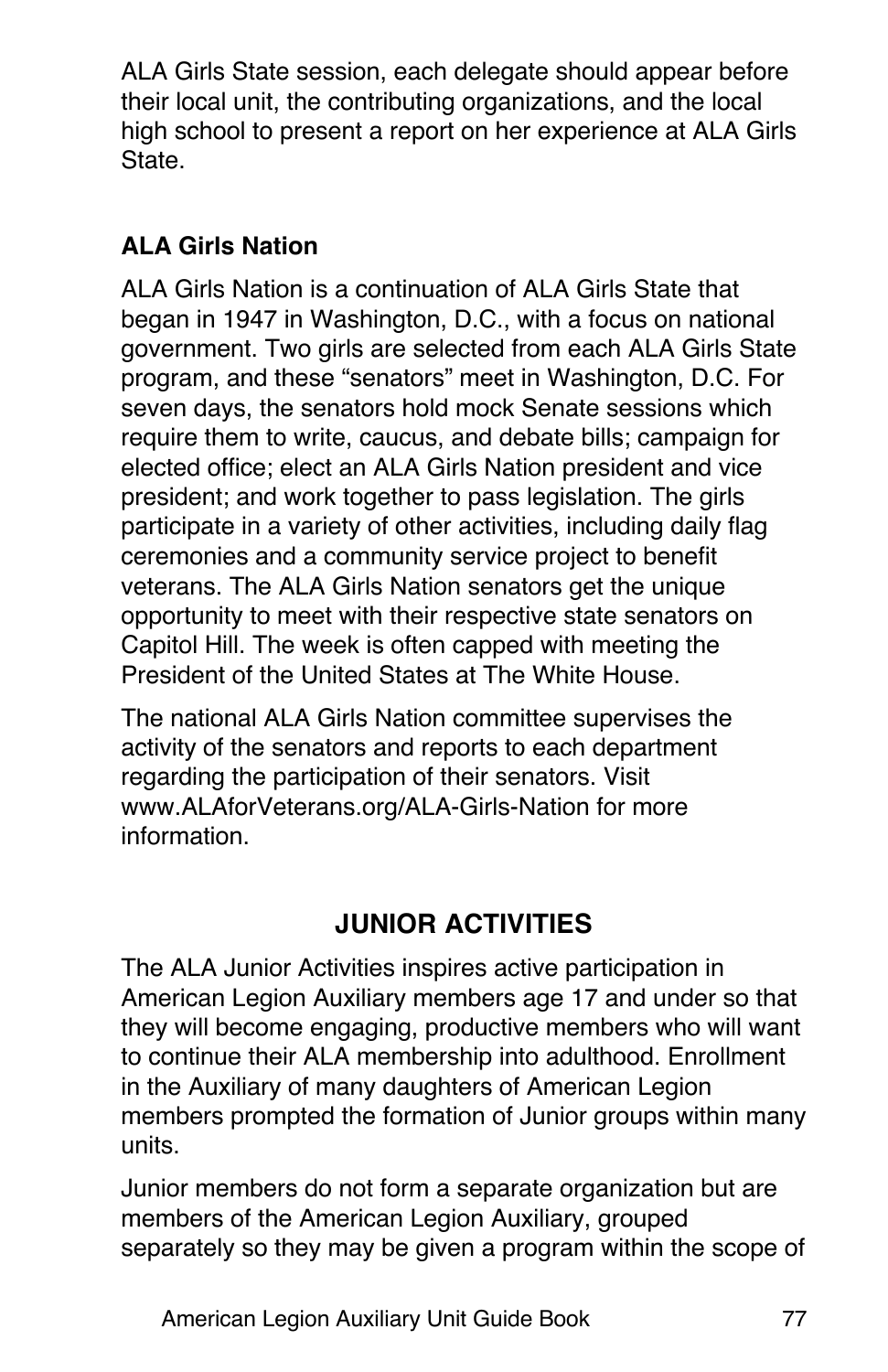their years and understanding. Junior membership is the training ground for active Auxiliary membership. When properly implemented, Junior Activities instill in Junior members the ideals of the Auxiliary and present opportunities to teach the ALA's founding principles of justice, freedom, loyalty, and democracy.

Junior groups function under the guidance of an advisor and committee from the Senior ALA members. Organized as a committee of the unit, Juniors conduct their own meetings and carry out their own activities. The Junior officers shall be known as honorary Junior officers. Their work should be coordinated with the work of the Senior group, and they should have a role in regular unit activities whenever possible so they will feel they are truly a part of the Auxiliary.

Americanism should be a major focus for Juniors and presented in such a manner that they are taught patriotism, citizenship, and loyalty to American ideals and principles. Most Auxiliary activities can be adapted to allow Juniors some level of participation in all phases of the year's program. The Juniors should be kept active and interested.

Success of the Junior group is largely dependent on leadership provided by the unit. The unit Junior advisor should be a woman capable of managing and teaching children of all ages and possessing the ability to keep interest alive while directing activities designed to carry out the purposes of the organization.

## **ALA Junior Patch Program**

Junior members are encouraged to participate in the Junior Activities Patch Program. Completing required criteria for patches provides Junior members an opportunity to increase their knowledge of the various aspects of the American Legion Auxiliary.

Patches are available on topics such as Americanism, health and fitness, and leadership. Regardless of their location, Juniors can be involved with the program as part of their active Junior group or as an individual member. For more information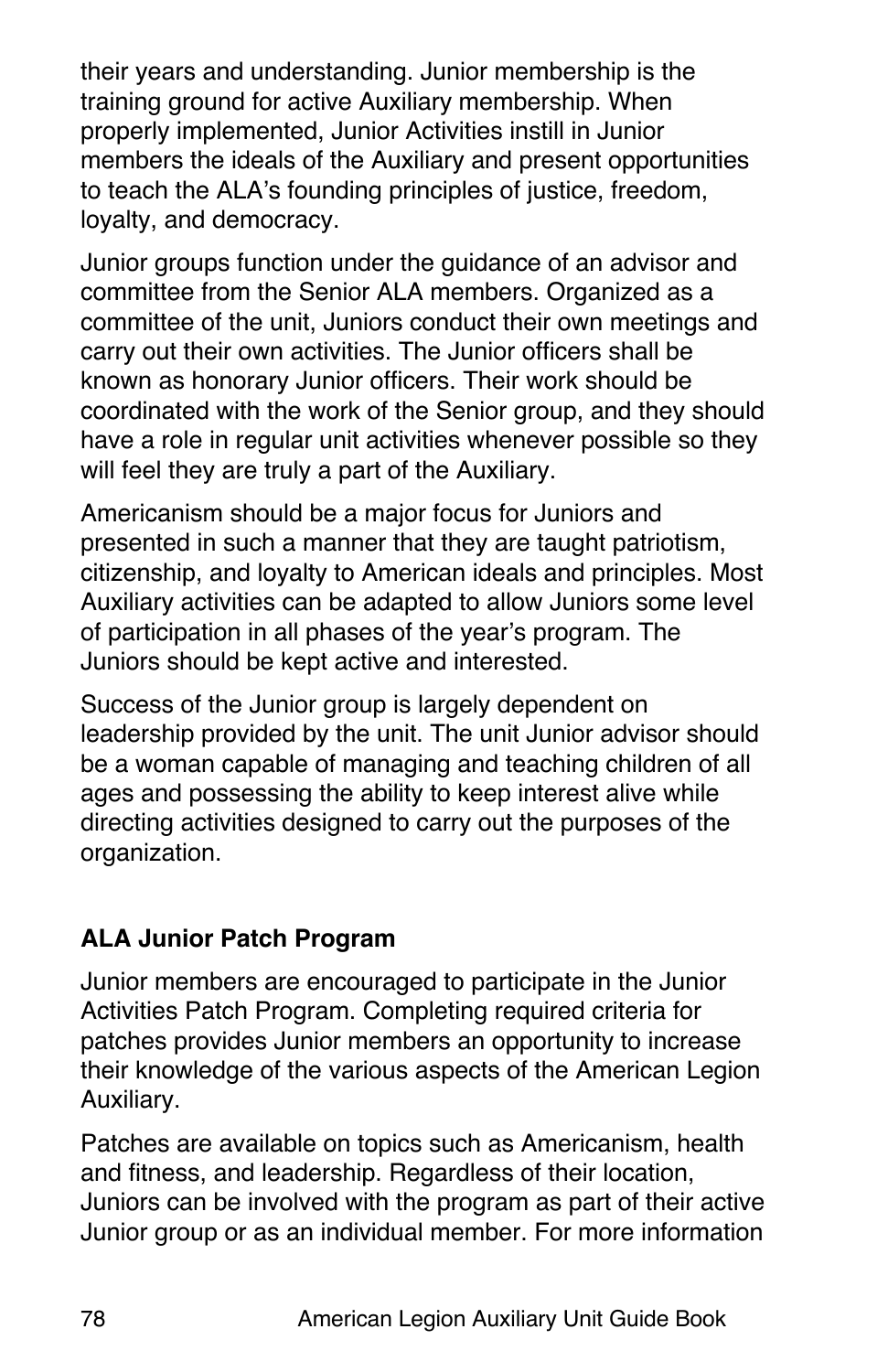about the ALA Junior Patch Program, log in to the Members Only section at www.ALAforVeterans.org and visit the Junior Member Activities page.

### *ALA Junior Activities Handbook*

The *ALA Junior Activities Handbook* contains details for organizing and directing a program for Junior members, as well as information on eligibility, ceremonies for initiations, installations and graduations, contests, meetings, and programs. The Junior Activities Handbook can be downloaded from the Junior Member Activities page when you log in to the Members Only section at www.ALAforVeterans.org. It can also be purchased from American Legion Flag & Emblem Sales toll free at 1-888-453-4466 or online at www.emblem.legion.org.

## **LEADERSHIP**

The purpose of the Leadership Committee is to find new leaders, identity existing leaders, and enhance knowledge to better equip these women to serve with the confidence and skills to better the mission of the American Legion Auxiliary.

The concept of Leadership is believable and achievable for every member – not just those who are currently serving in leadership positions. The key to good Leadership is to build confidence in those you lead, treat all members with dignity and respect, and to be a good listener.

No matter the experience, education, or technical skills, most anyone can be trained to be a leader if they are willing to make a commitment, devote their time and energy to listen, learn, and communicate.

For more information visit the Leadership page at www.ALAforVeterans.org, under the Members Only section, and encourage others to do the same. Basic principles of effective leadership are found in many articles and writings on the web and in how-to guides.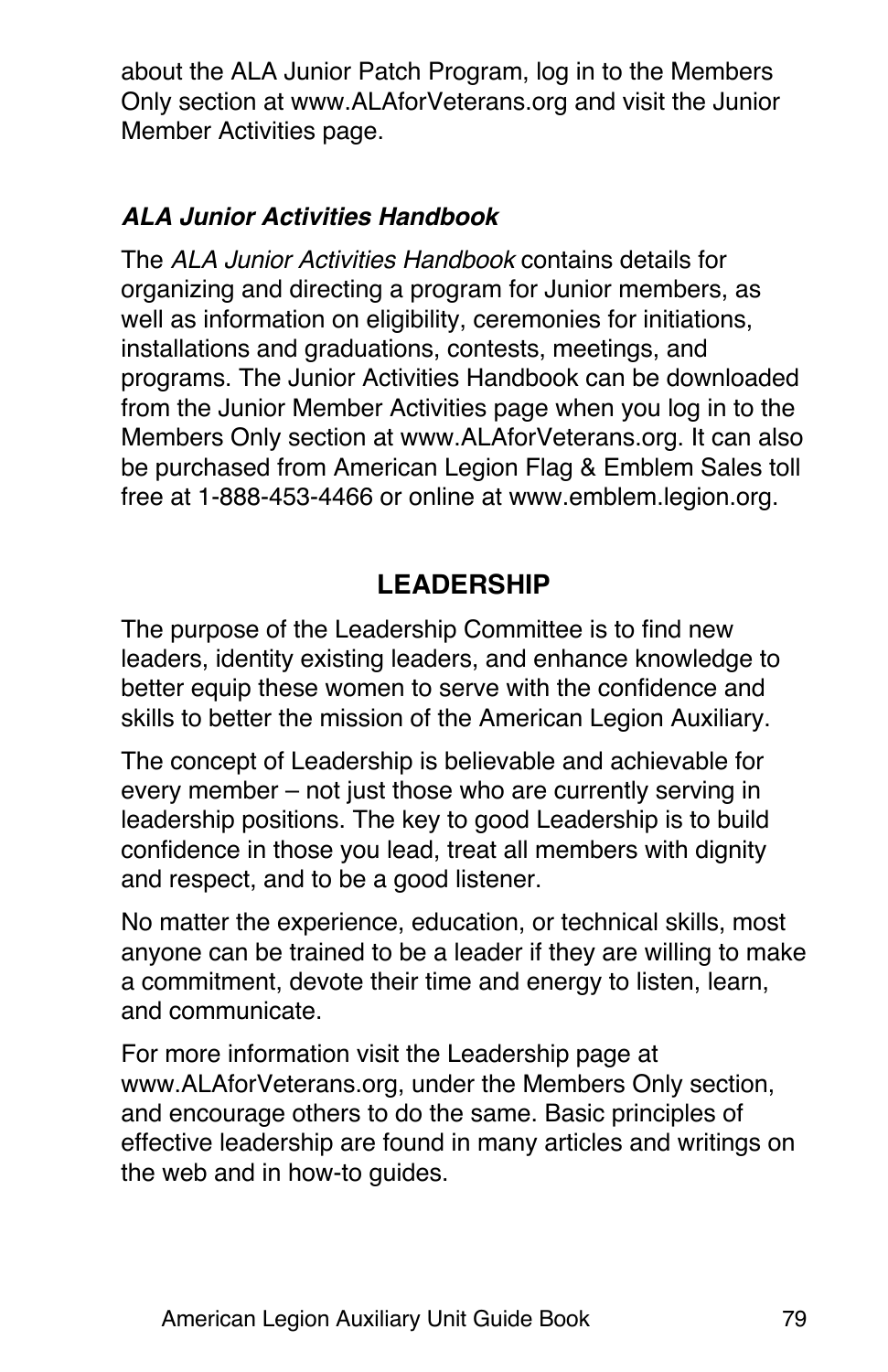# **LEGISLATIVE**

The ALA Legislative Program provides information and assistance to American Legion Auxiliary members to advocate for the legislative agenda of the American Legion. Through lobbying efforts, The American Legion Family can influence legislation to benefit veterans, military, their families, as well as our communities, states, and nation.

## **National and State Legislative Committee**

The national organization of the American Legion Auxiliary has a national Legislative Committee, which works closely with the national Legislative Commission of The American Legion. The American Legion has offices in Washington, D.C., and continually promotes the passage of legislation supported by The American Legion. Departments of The American Legion and the American Legion Auxiliary also have Legislative committees which function in a similar manner within the states.

The American Legion and the American Legion Auxiliary are non-partisan organizations that do not promote, advance, or support any party, candidate, or policy, but rather advocate solely for The American Legion's position on legislative issues. When legislation important to The American Legion comes before lawmaking bodies for consideration, appeals are distributed to members at all levels for support on these issues.

## **How Legislative Policy is Formed**

In all matters of legislation, the American Legion Auxiliary follows the action of The American Legion, never endorsing any measure until The American Legion has first endorsed it and never following a policy that does not coincide exactly with The American Legion's position.

The department conventions formulate the legislative program for each department and follow the action of The American Legion department convention. They outline the policy to be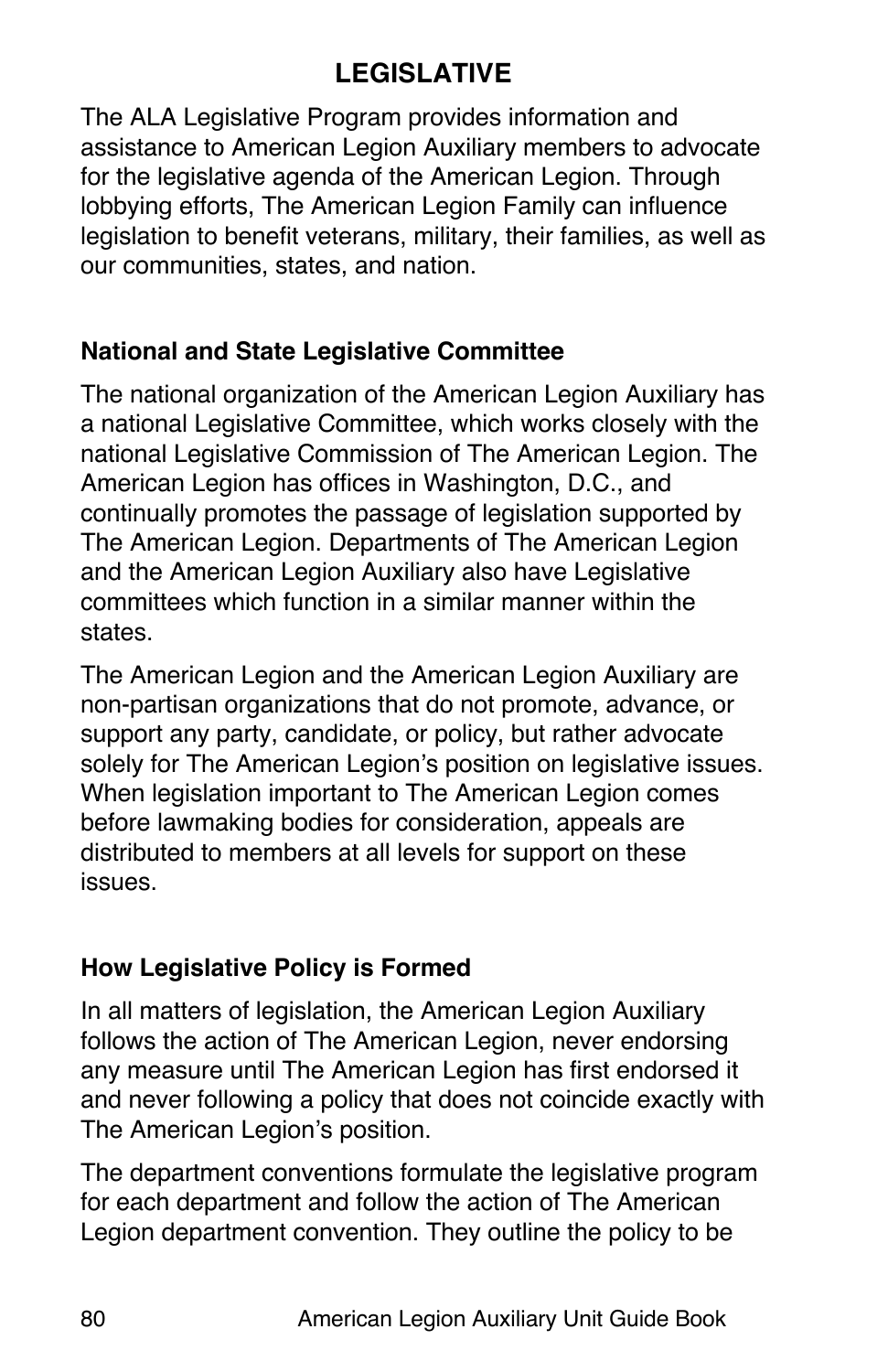followed regarding measures to come before their respective state legislatures. They also pass resolutions on national measures to be referred to the National Conventions.

### **Legislative Work for Units**

The legislative activities of the unit may be handled by the unit president, by a standing unit committee, or by a special committee appointed to conduct legislative work at critical times.

These legislative matters usually pertain to some other phase of Auxiliary work, such as Veterans Affairs & Rehabilitation, to support legislation beneficial to veterans; Children & Youth, securing legislation to benefit children, particularly those of veterans and servicemembers; National Security, supporting legislation that provides the necessary means to promote a strong national defense, strengthen military families, and prepare our citizenry for response to natural and manmade disasters; and Americanism, supporting the passage of legislation to promote better citizenship. The arousing of public sentiment in support of such measures might well be left to the committee under which they fall, in conjunction with the Public Relations Committee to enhance public awareness of issues at critical junctures.

Unit members are encouraged to establish relationships with their lawmakers as members of the American Legion Auxiliary, such that when issues of critical importance to The American Legion arise, they are poised to make contact urging them to take the action desired.

Members are encouraged to familiarize themselves with the resources available on the national website at www.ALAforVeterans.org, including the *American Legion Auxiliary Legislative Advocacy Guide*, designed to assist members at all levels with building and fostering relationships with their local, state, and national lawmakers. The guide provides a wealth of information, including how to set up and conduct visits with lawmakers, tools to guide written and email correspondence, and phone contact details to advocate for legislation supported by The American Legion.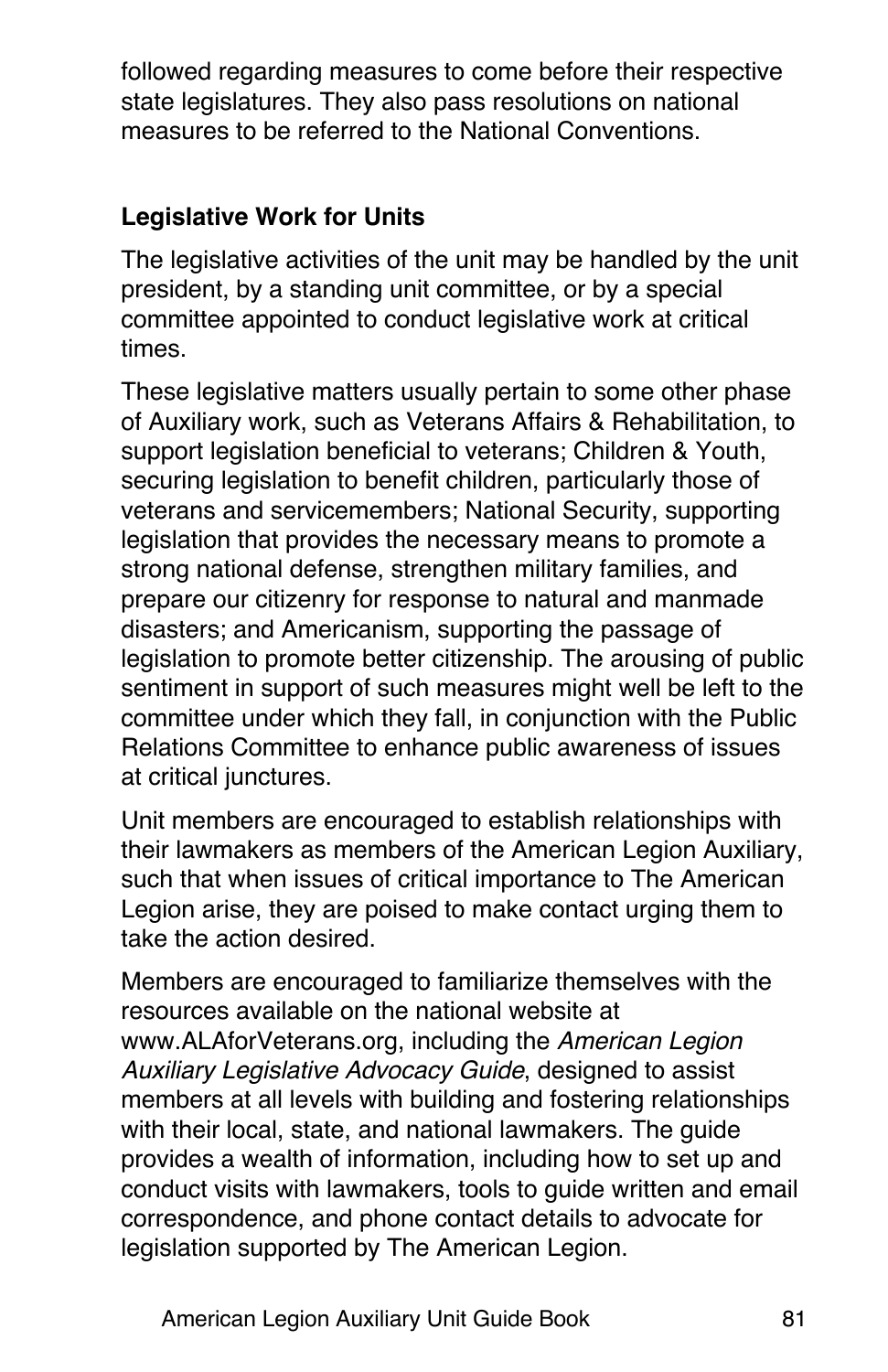All members, particularly unit Legislative Committee chairmen, should familiarize themselves with The American Legion's legislative agenda at www.legion.org/legislative.

Another way to stay up to date on legislative issues is to join the ALA Legislative Facebook group, which welcomes all American Legion Family members, at

www.Facebook.com/groups/ALALegislative. Join the group for updates, alerts, and general information regarding legislative advocacy efforts in support of The American Legion's legislative agenda and priorities.

## **MEMBERSHIP**

The purpose of the Membership Committee is to promote the benefits of American Legion Auxiliary membership and to retain and recruit a diverse, active membership to carry out the American Legion Auxiliary mission and programs.

## **Unit Membership Effort**

An experienced chairman, with an able committee to assist her, should be placed in charge of membership campaigns. For best results, the plan should be worked out well in advance.

Recruiting and retaining a diverse, active membership is critical to the American Legion Auxiliary mission. Veterans need our support and advocacy to assist them at home and abroad, during war and peacetime, to receive the attention and benefits they deserve.

# **NATIONAL SECURITY**

The purpose of the ALA National Security Committee is to maintain and promote a strong national defense, strengthening our military families, and preparing our population for response to natural and manmade disasters.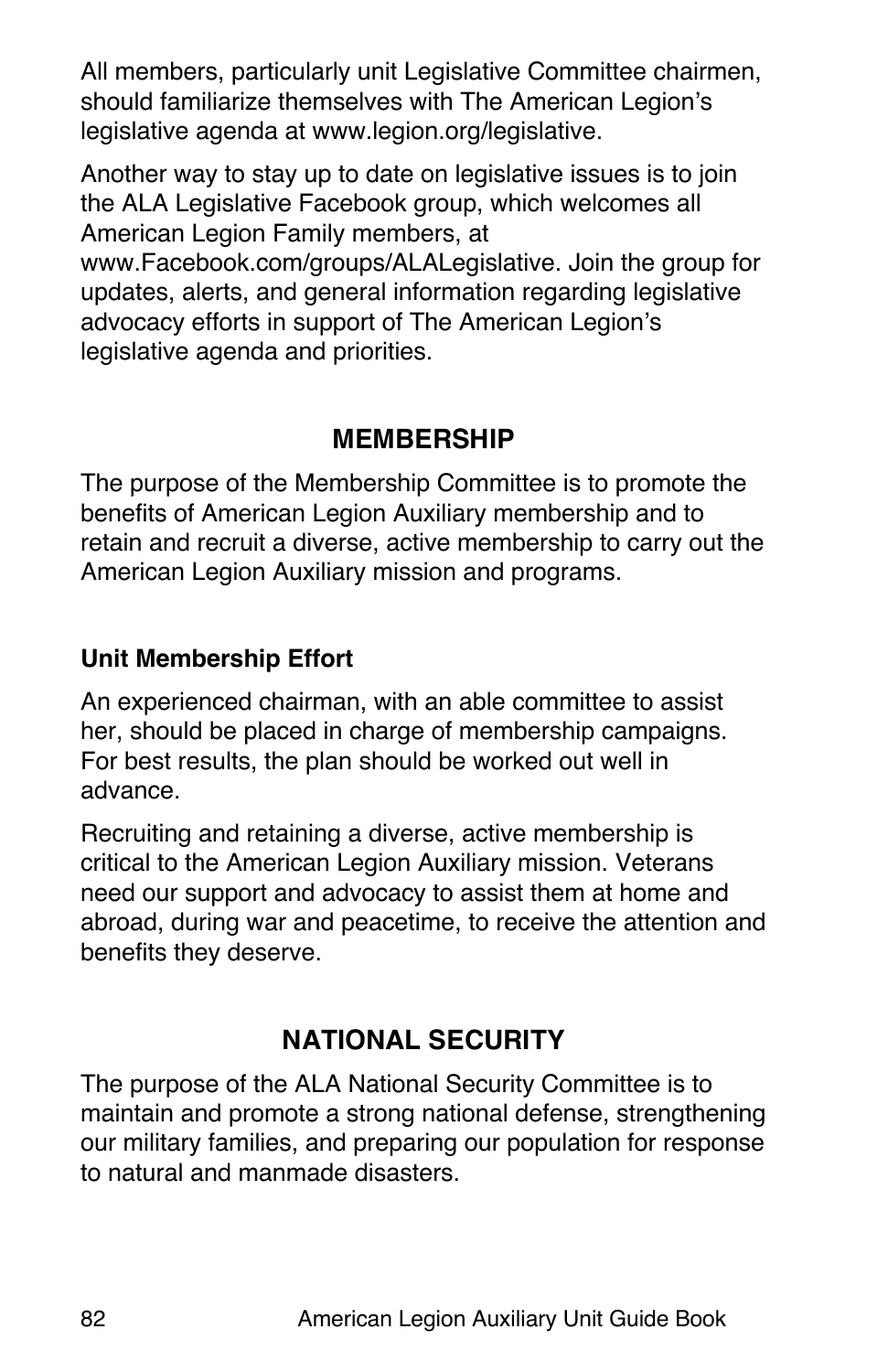## **Unit Activities**

Units are encouraged to have a National Security chairman. However, many of the activities that support the mission of this program can be done in conjunction with other activities and programs.

Supporting a strong military means providing for their families on the home front. It is each unit's responsibility to identify these families in their local communities and ensure their dayto-day needs are met before, during, and after deployment. Collaborate with The American Legion Family and other organizations and agencies that work hand in hand with servicemembers and their families.

The local chapter of the USO, a National Guard armory, or an active-duty military installation can be approached to participate in welcome-home activities or Blue Star Banner programs. Another show of support for military families would be to fly a POW/MIA flag or conduct a POW/MIA ceremony at unit events.

Pay special attention to the needs of military children in your unit's community by incorporating these kids in Junior member and Children & Youth programming.

Your American Legion post home is an ideal setting for hosting programs recommended by the U.S. Department of Homeland Security that assist members and communities in preparing for and/or responding to natural and manmade disasters.

## **PAST PRESIDENTS PARLEY**

The Past Presidents Parley Committee recognizes and honors women veterans and utilizes the experience and knowledge of past American Legion Auxiliary leaders for the training and encouragement of future Auxiliary leaders.

Through the Past Presidents Parley Committee, women who have served as unit, department, and national presidents have an opportunity to continue in active service to the Auxiliary, helping ensure strong future leadership for the organization. The Past Presidents Parley also recognizes and honors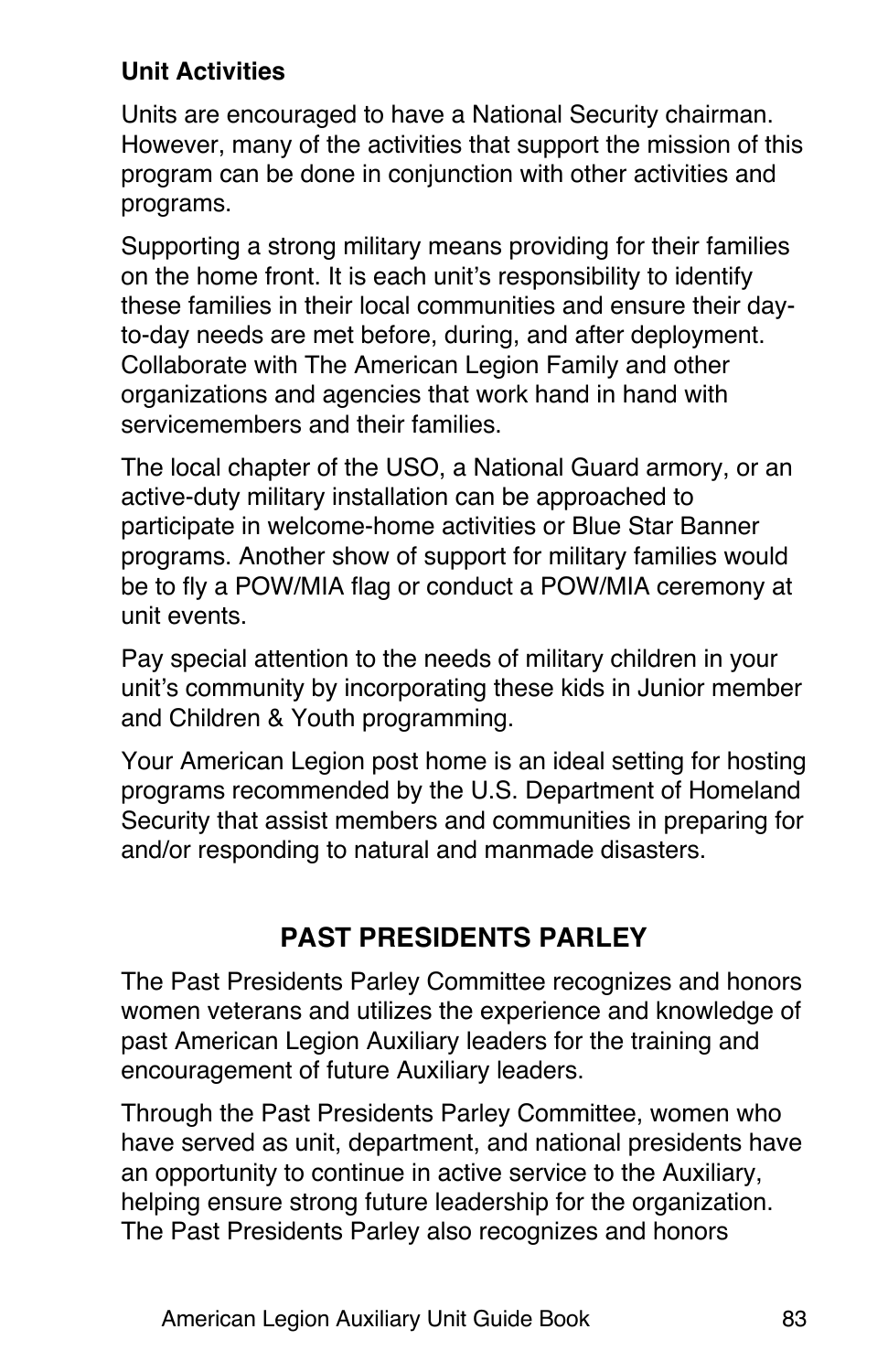outstanding unit members through the Unit Member of the Year Award and women veterans through the Salute to Servicewomen Award.

### **ALA Unit Member of the Year Award**

American Legion Auxiliary units all have hardworking, dedicated members who give their time and talent to further the mission of our organization but have no desire to serve beyond the unit level. To recognize such dedicated service, each unit may select one candidate for Unit Member of the Year in its department. Each department will select the Unit Member of the Year for that department. The member will be honored at the National Convention. Contact your Department Headquarters for more information.

# **POPPY**

The ALA Poppy Committee educates our membership and the public concerning the poppy's significance and the financial benefit for veterans, servicemembers, and their families regarding its distribution.

Poppy distribution is an important part of the American Legion Auxiliary mission. Be prepared when distributing poppies. Dress in attire branded with the American Legion Auxiliary emblem. Wear your best smile, and be prepared to answer questions about the poppy.

History of the poppy and the American Legion Auxiliary:

- In the spring of 1919, amidst complete devastation, poppies bloomed in abundance on the battlefields of France where so many men had fallen in battle. A replica of this poppy has become the memorial flower of The American Legion Family.
- The American Legion was the first national organization to adopt the poppy as its memorial flower, having taken this action at the National Convention in Cleveland, Sept. 27-29, 1920.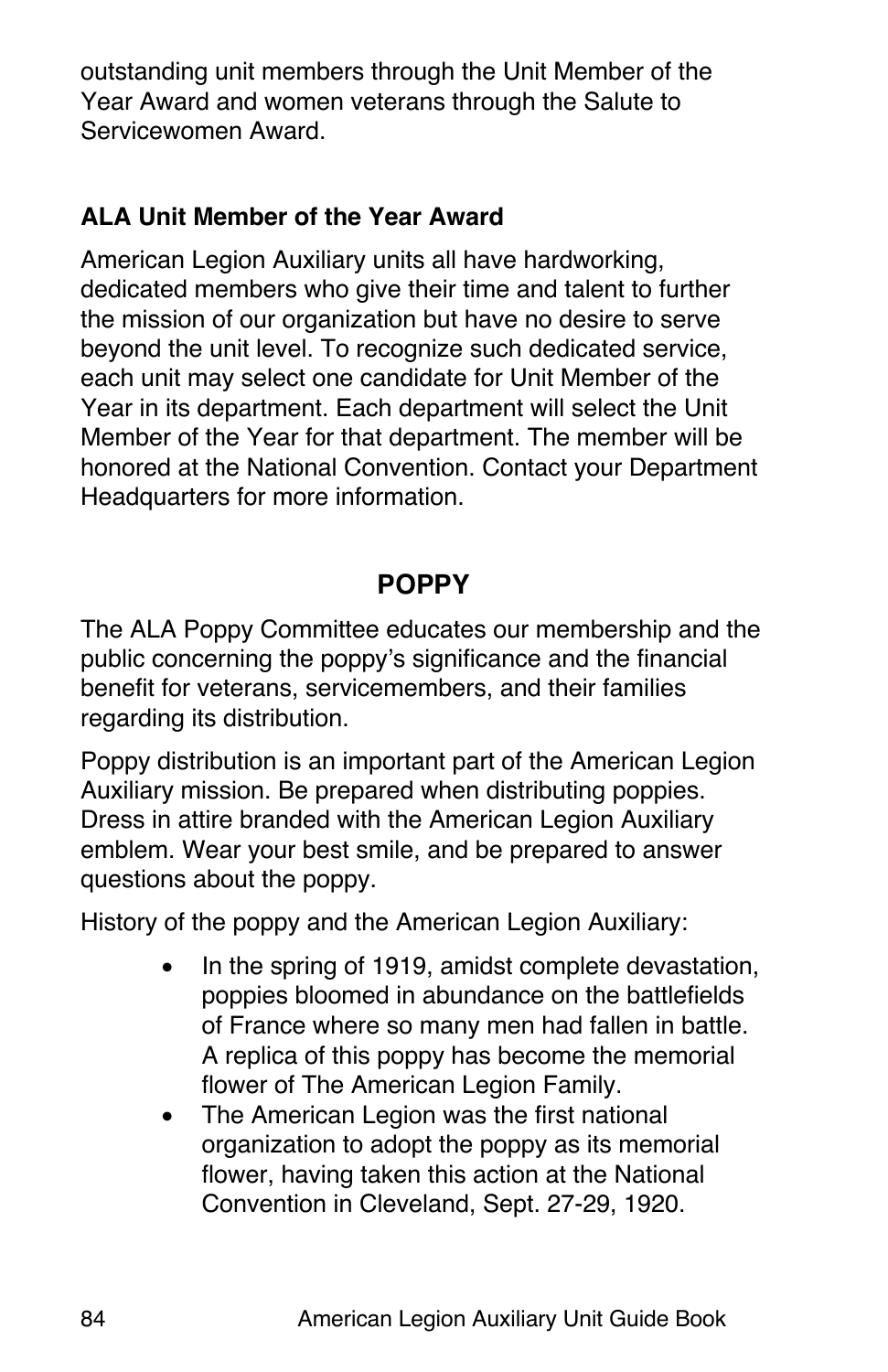- The American Legion Auxiliary adopted the poppy as its memorial flower at its organizing convention held in Kansas City in October 1921.
- When the American Legion Auxiliary adopted the poppy, it pledged 100 percent of profits from poppy distribution to welfare relief for servicemen and servicewomen and their families, thus fulfilling the true meaning of the poppy: an emblem of faith, faith which is being kept with all who died through service to the living.
- The American Legion Auxiliary, in order to protect the memorial poppy from the inroads of commercialism, adopted a national poppy program at the St. Paul Convention in 1924, which eliminated the commercial poppy.
- Through the American Legion Auxiliary poppy program, hundreds of thousands of dollars are paid annually to needy and disabled servicemen and servicewomen for making poppies.
- Proceeds from the distribution of millions of poppies annually under the guidance of the American Legion Auxiliary amount to millions of dollars. The method of distribution varies in each department, depending upon the nature of demands for help.

### **Uses of the Poppy Fund**

Poppy funds CAN be used for:

- For the rehabilitation of veterans honorably discharged from the United States Armed Forces after April 6, 1917.
- For the welfare of the families of veterans of the above-named period.
- For the rehabilitation of hospitalized military service personnel returning home and awaiting discharge who require treatment in service hospitals.
- For the welfare of veterans, active military personnel, and the families of veterans and active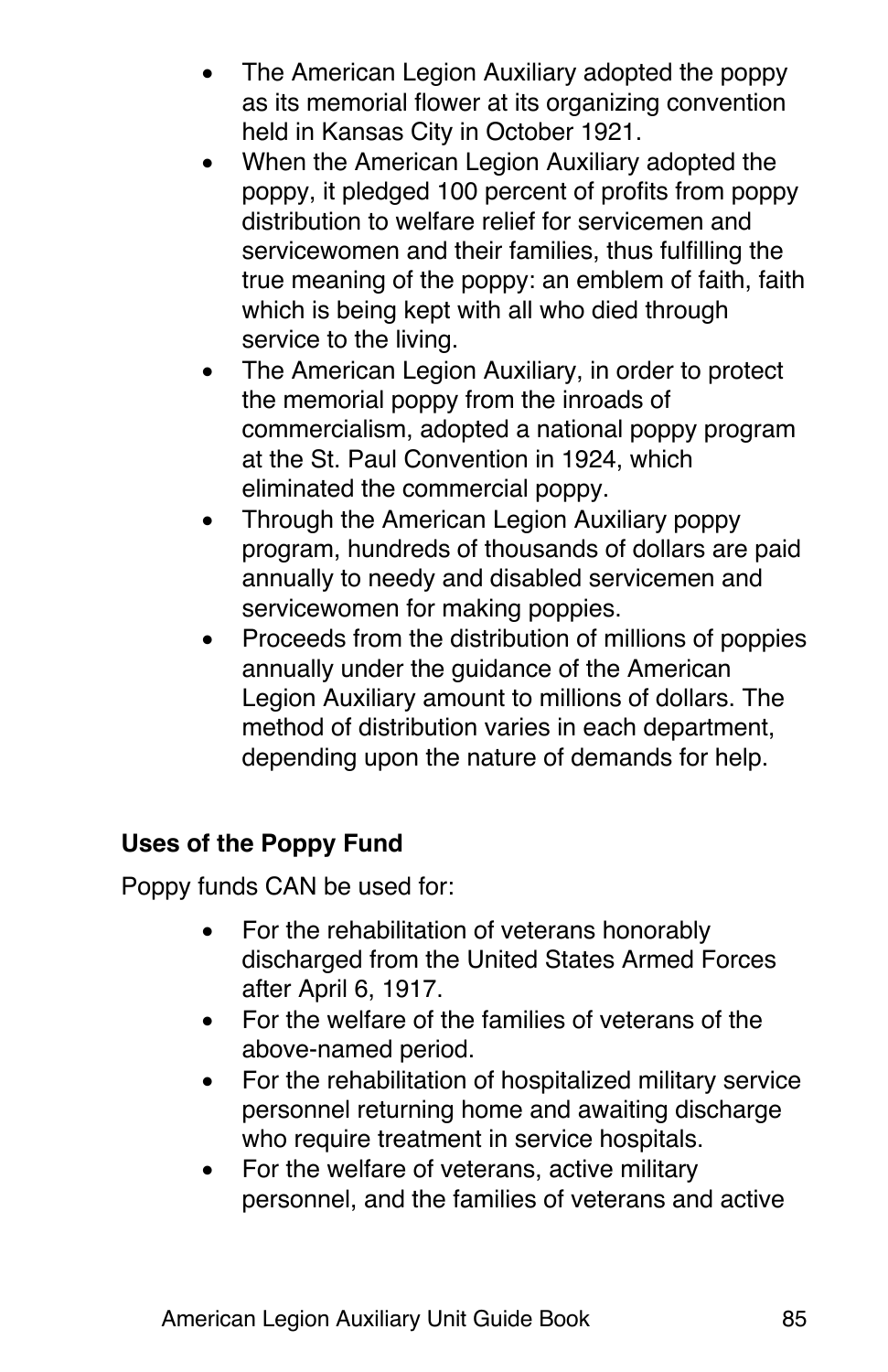military personnel of the above-named period where financial and medical need is evident.

• For poppy kits and supplies used to make symbolic poppies and poppy items that will be distributed for donations to the Poppy Fund.

Poppy funds CANNOT be used for:

- Any general operating fund of a department, unit or post.
- Any community service project that does not strictly benefit the welfare of an individual veteran/military servicemember or the welfare of his/her family.
- General maintenance, beautification or improvement projects of American Legion or Auxiliary facilities, including adding ramp(s) to a post home.
- Investments, even those that would bring profit to the unit or post.
- POW/MIA programs.
- Memberships, including other veteran support organizations such as Gold Star Mothers.
- Contributions to, or payouts from, the Auxiliary Emergency Fund.
- ALA Girls State/ALA Girls Nation fees.
- Flags or flagpoles.
- Scholarships which do not restrict eligibility solely to military servicemembers or their children, or where the financial need is not evident.
- Mileage, travel or lodging expenses; registration of conference fees; or costs incurred by a person – including ALA members, volunteers and staff -- to attend any meeting, conference or event about veterans.
- Attire or uniforms used by volunteers or staff in promoting or conducting ALA program activity or business.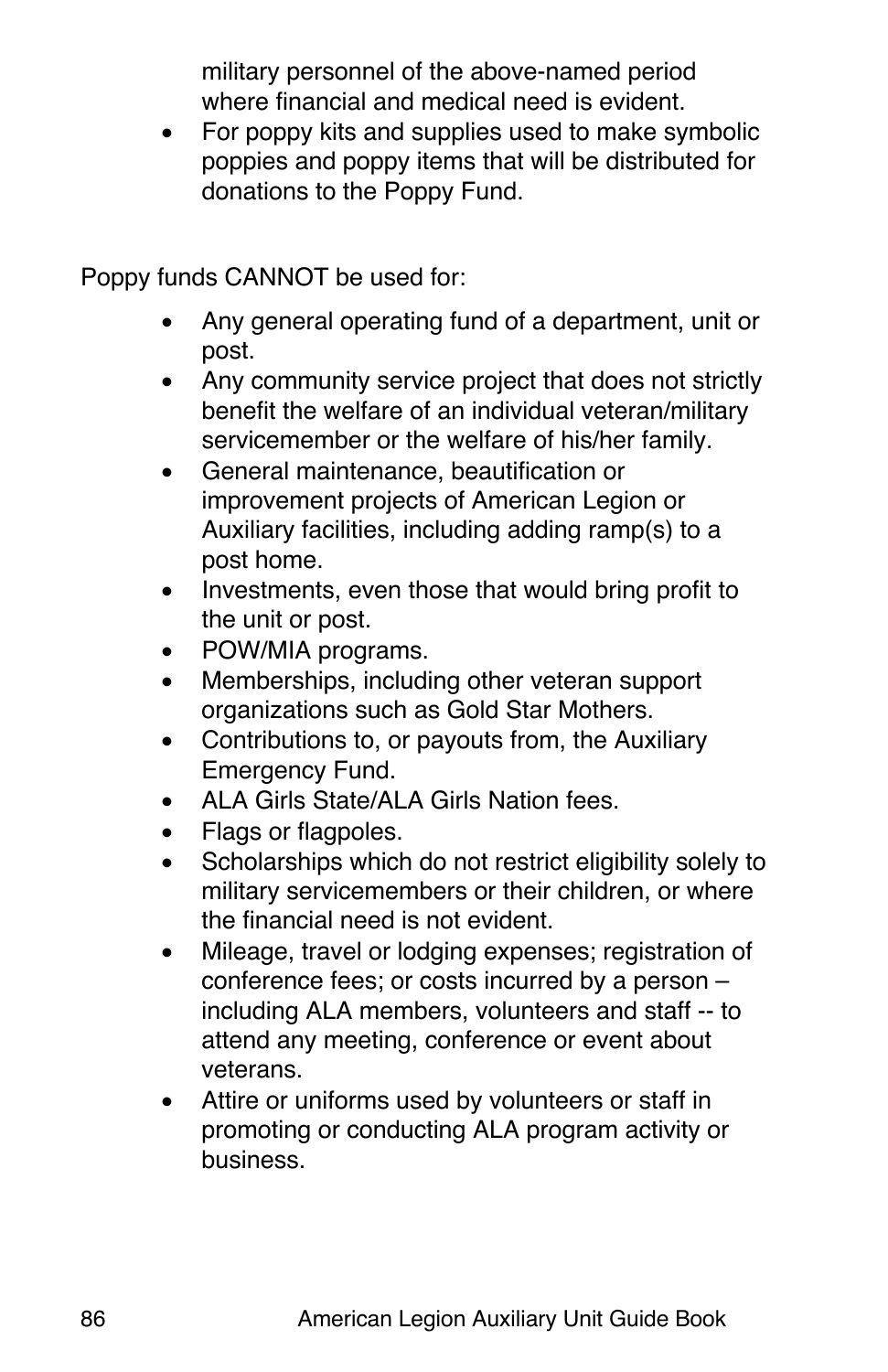Use of poppy funds is allowable for care packages only when it is for a welfare need, such as first aid topical treatment or vital hygiene items, as opposed to a comfort needs, such as leisure items like baked goods or books.

### **National Poppy Day®**

Congress designated the Friday before Memorial Day as National Poppy Day. Units should plan accordingly to distribute poppies and share the poppy story in their communities. Remember: Anyone can participate in National Poppy Day. Here are a few simple ways:

- Wear a red poppy all day, and tell everyone why.
- Distribute poppies to friends, coworkers, and family and tell everyone why.
- Collect donations at your workplace to give to the ALA poppy program.
- Tell the story on social media of who you are wearing your poppy to remember or support on National Poppy Day. Use hashtags #PoppyDay and #LegionFamily.
- Accept a poppy, and donate if you see a member of The American Legion Family in your neighborhood distributing poppies.
- The public is given an opportunity each year to help in the significant work of The American Legion and the American Legion Auxiliary, as well as an opportunity to pay tribute to all who died in service, by wearing a poppy on National Poppy Day.

The *ALA Poppy Program Guide* is a very useful tool containing answers to frequently asked questions about the American Legion Auxiliary poppy program. Log in to the Members Only section to download a copy at www.ALAforVeterans.org, or purchase a copy through American Legion Flag & Emblem Sales at www.emblem.legion.org.

Additional information about the American Legion Auxiliary poppy program, plus National Poppy Day, can be found at www.ALAforVeterans.org/poppy.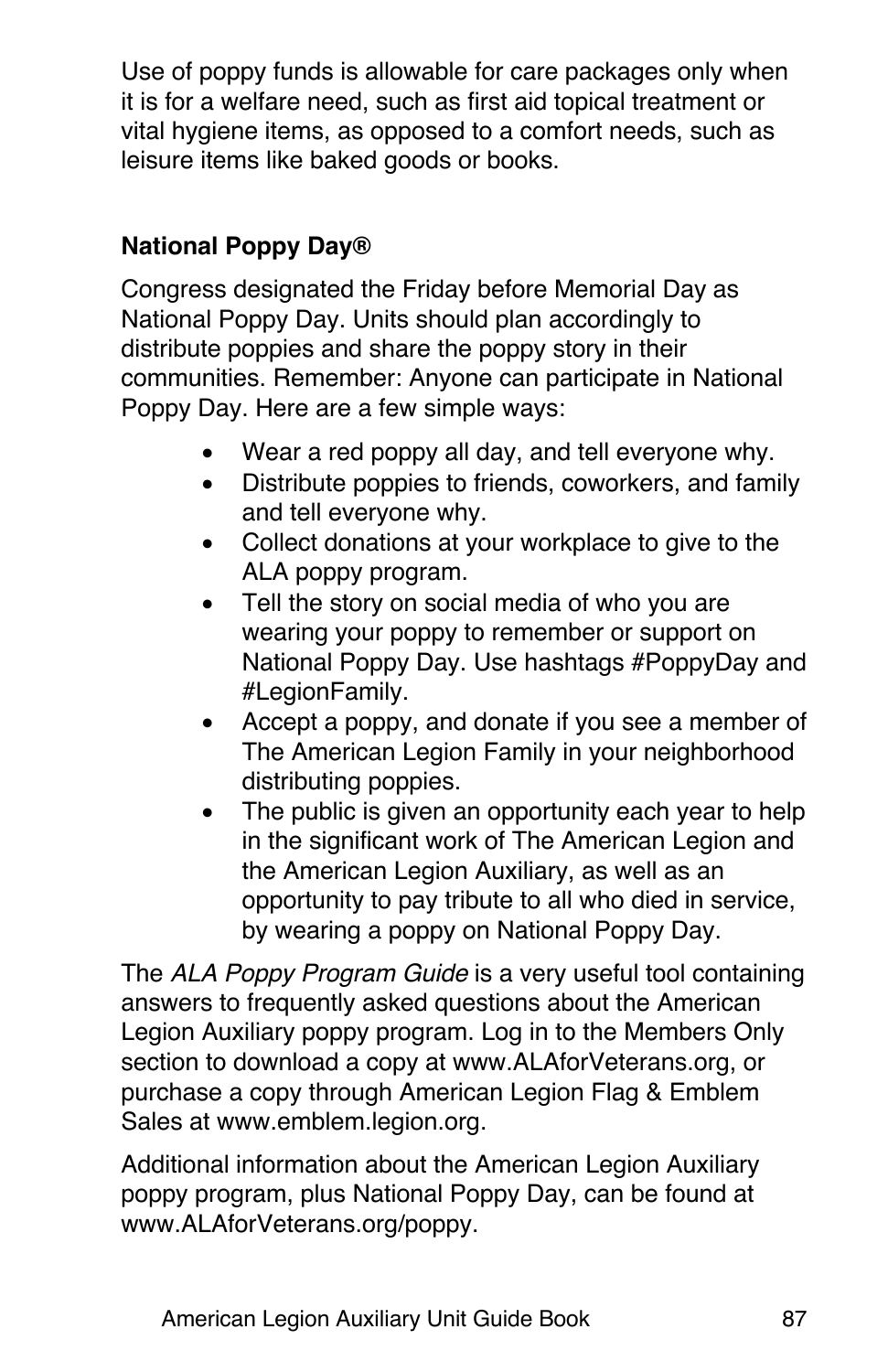## **PUBLIC RELATIONS**

The American Legion Auxiliary Public Relations Committee works collaboratively with all levels of the organization to create, implement, and support communication that advances the mission of the American Legion Auxiliary and positively projects our image and programs to the public.

The success of our programs is due to the support and volunteerism of our members. To maintain this support and increase volunteer hours, we must keep members informed in a timely fashion. The unit PR chairman should be included in program planning and be informed of newsworthy activities at the unit and department levels. It is the goal of the PR chairmen and committees to use all forms of communication to tell the media and our communities who we are, what we do, and why we matter.

Public relations establishes and maintains a positive public image. It covers every kind of communication, from casual conversation to speaking at a public meeting about the ALA, to carefully prepared news releases for the media about an upcoming event. It is communicating to the public the value the American Legion Auxiliary provides to the community and to the country. While not a complicated job, it is vitally important and involves not only the Public Relations Committee, but also every member of the Auxiliary to help spread the word of the ALA's mission.

Effective media relations requires the PR chairman to establish a good relationship with local media. Appointing a committee to make personal contact with social media, newspapers, radio, and television stations is a great first step toward establishing a relationship between the unit and the media. Sharing interesting and relevant information with the public about the American Legion Auxiliary, its programs, and its mission will increase the visibility and public awareness of the ALA.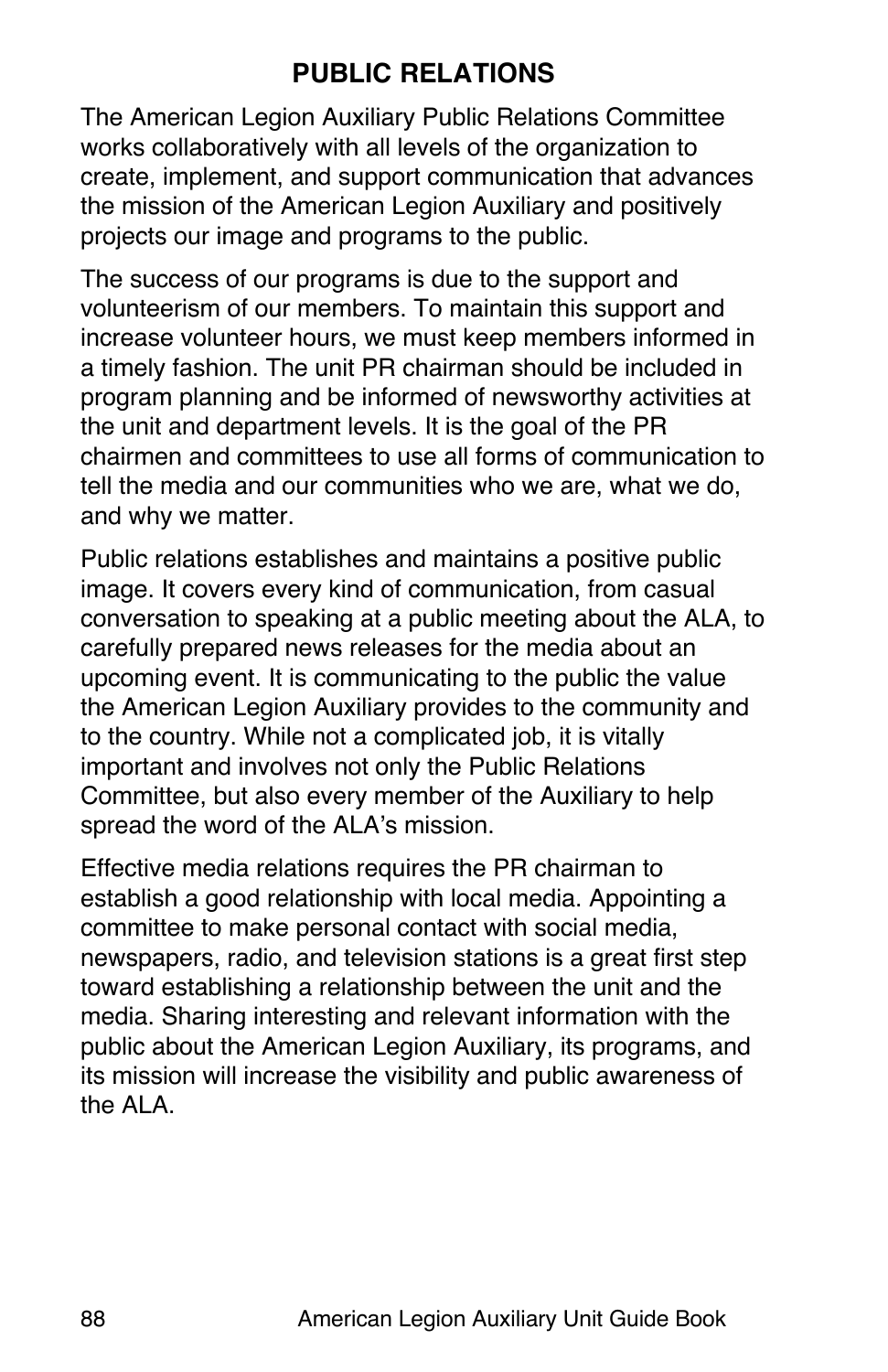### **Community Programming**

Another PR option to explore is community programming. Many radio and television stations provide airtime for public service announcements. Locally produced talk shows, spots on human-interest stories, community access television, and community calendars are other possibilities for media exposure.

The unit PR chairman should meet with the staff of local electronic and print media outlets to explain the unit's objectives for its programs and ask for suggestions on how these programs can be promoted. Requesting the professional opinion and assistance from your media contacts can help build rapport.

The mission and story of the American Legion Auxiliary is a great value to America's communities. Using the right approach, knowing your programs, and establishing goodwill with the local media will allow you to bring invaluable support to all your program activities.

### *Auxiliary* **magazine**

The quarterly *Auxiliary* magazine is the official publication of the American Legion Auxiliary and serves to promote the ALA's mission. It is published by National Headquarters, and senior members receive a subscription as a benefit of joining the Auxiliary.

Contained within *Auxiliary* is a section called *Impact ALA!,* a best practice showcase focused on information related to specific American Legion Auxiliary programs, departments, units, and members. There is also a direct link between the member and the national organization through letters to the editor and articles by national committee chairmen.

### **eNewsletters and the Internet**

Units should actively move forward to develop their own websites and use them to showcase and promote ALA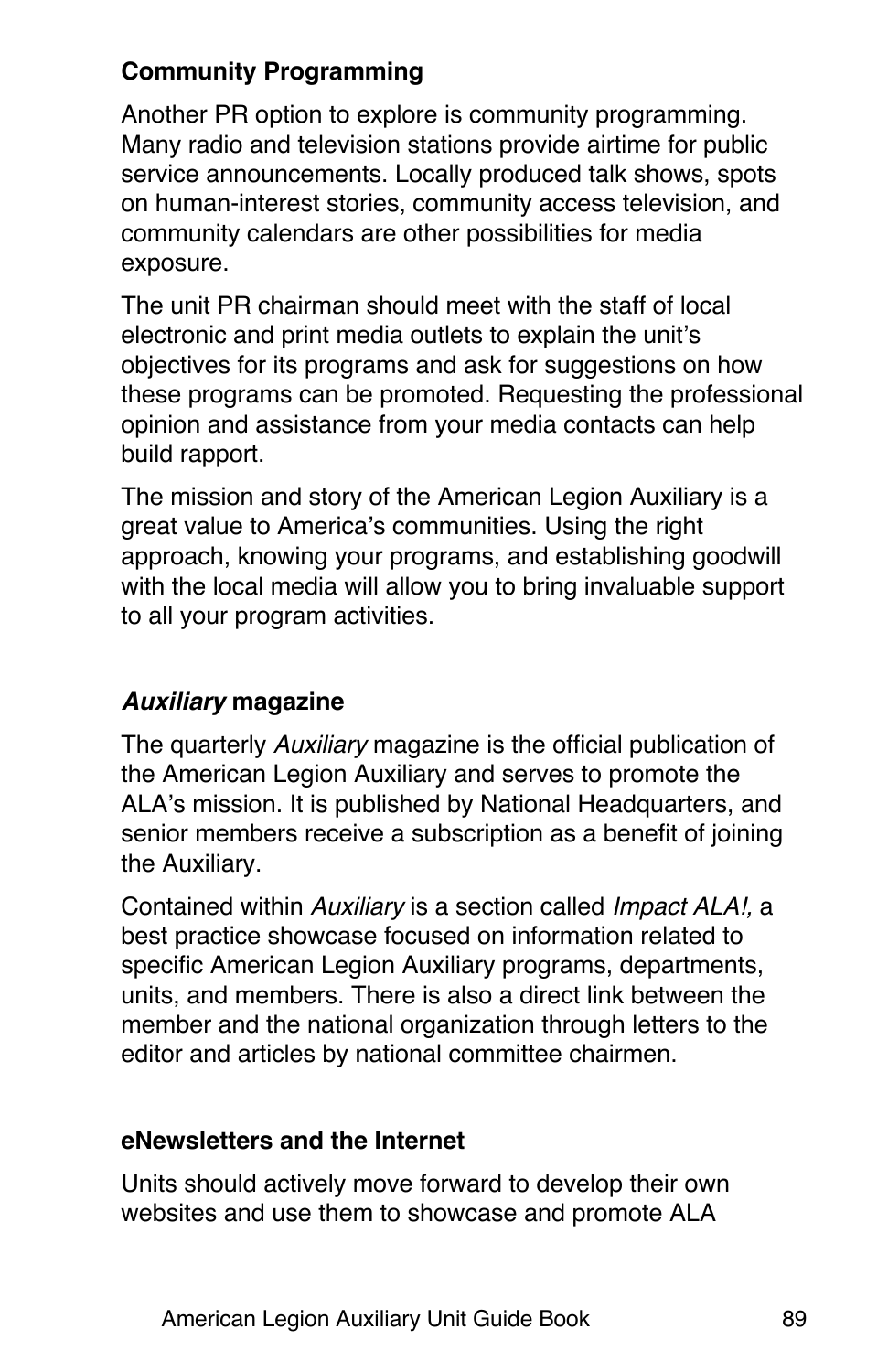programs and the unit's involvement in and impact on their local communities.

The national ALA website, www.ALAforVeterans.org, contains a wealth of information for Auxiliary members.

*ALA eNews* — This electronic newsletter is published monthly and focuses on programs, activities, and events. One-topic eblasts are also sent to announce special events or news.

Contained within the monthly *eNews* is the *ALA In the Know eBulletin*, which updates Auxiliary members and leaders working the ALA mission and internal support programs. To subscribe, visit www.ALAforVeterans.org.

# **VETERANS AFFAIRS & REHABILITATION**

The Veterans Affairs & Rehabilitation Committee is committed to the promotion of programs and services that assist and enhance the lives of veterans and their families, ensuring that they may live their best life possible.

American Legion Auxiliary members are the go-to resource for our veterans and their families. We are proud of our legacy of volunteer service and wish to continue this tradition for years to come.

The Veterans Affairs & Rehabilitation work of the American Legion Auxiliary includes bringing physical comfort and mental cheer to veterans in hospitals and helping them to re-establish themselves in life. The American Legion Auxiliary cooperates with The American Legion in ALL of its endeavors on behalf of veterans.

There are many opportunities to serve veterans outside of U.S. Department of Veterans Affairs facilities. Reach out to local mission-compatible organizations that focus on serving veterans, servicemembers, and their families. Develop collaborations with like-minded organizations to efficiently deliver the Auxiliary's mission throughout the community as well as the department.

*ALA Veterans Affairs & Rehabilitation: A Guide for Volunteers* is a valuable resource available both online at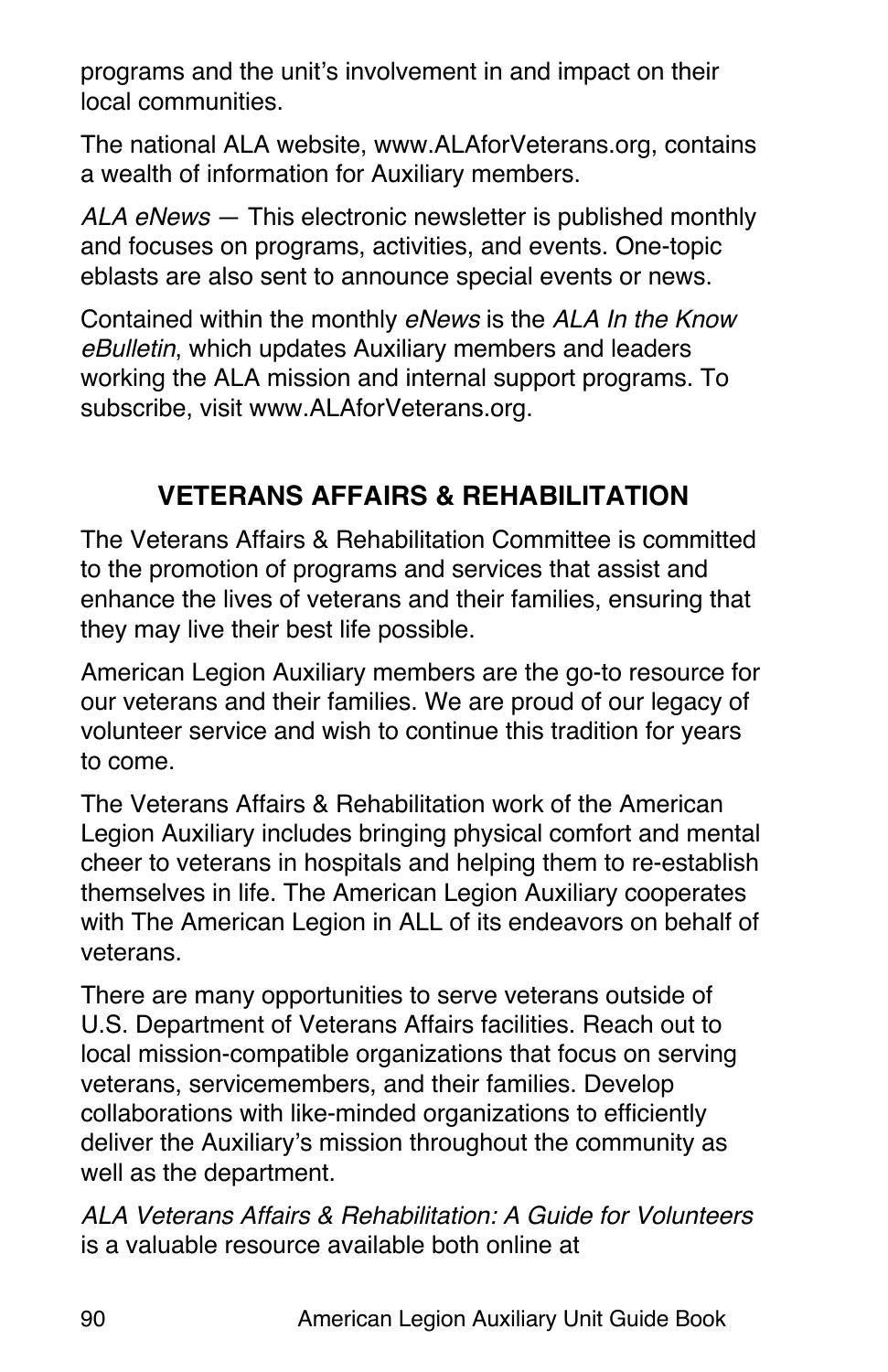www.ALAforVeterans.org and for purchase through American Legion Flag & Emblem Sales.

The guide contains information on the types of volunteer services available – both at VA facilities across the country and through the ALA's Service to Veterans. It also contains the most up to date information on the VA&R Committee and its structure.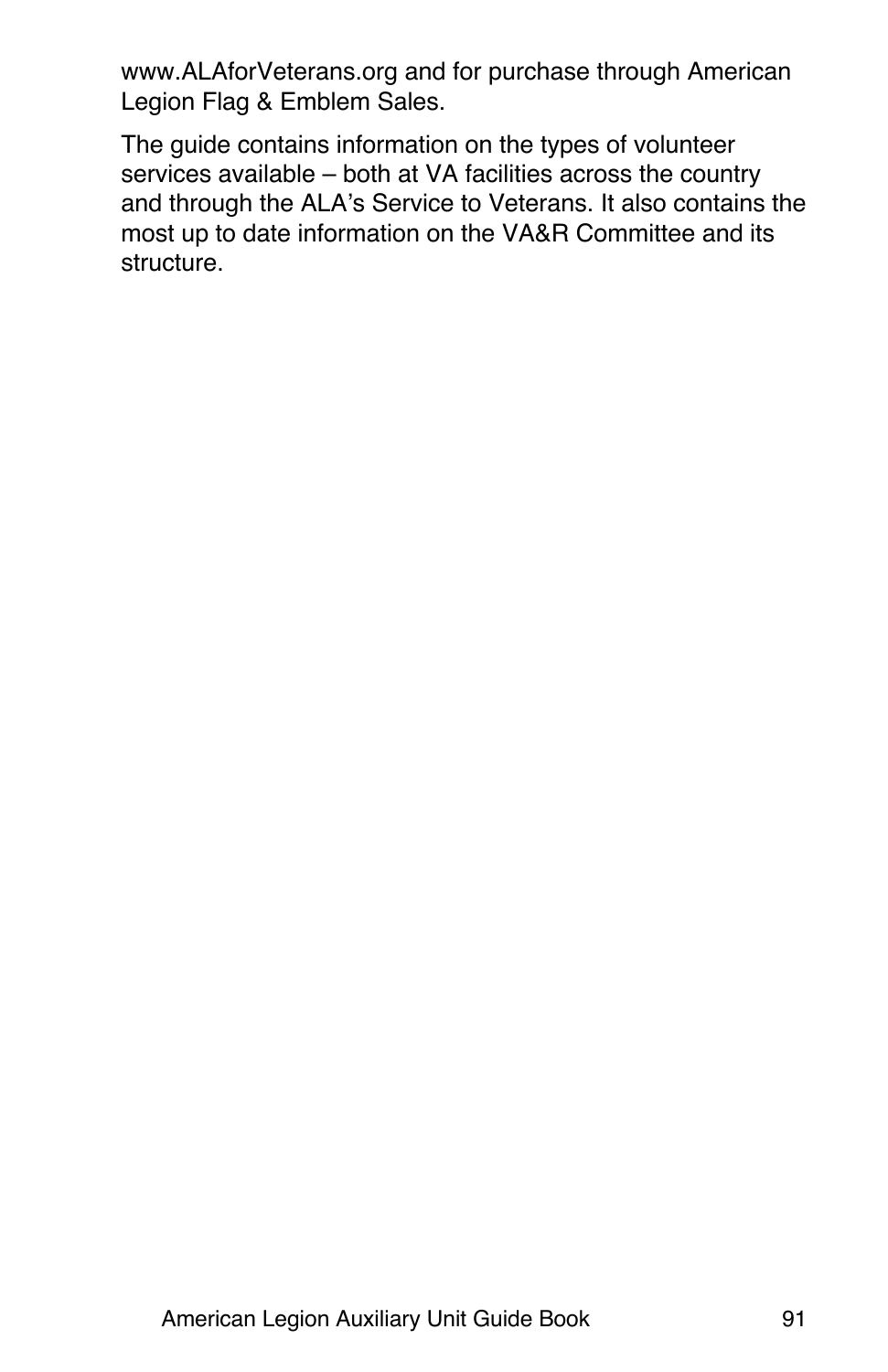## **CHAPTER 11**

## **AMERICAN LEGION AUXILIARY FOUNDATION**

The American Legion Auxiliary Foundation, a 501(c)(3) public benefit corporation, provides a way for individuals and corporations to support the American Legion Auxiliary's charitable and educational outreach programs through endowed gifts, grants, and sponsorships.

The ALA Foundation supports America's core values by providing additional resources to ensure the success of the American Legion Auxiliary's programs and services benefiting the lives of our veterans, military, and their families, our communities and our youth.

The ALA Foundation offers four types of grants to American Legion Auxiliary entities:

## **1. Veteran Projects Fund Grants**

If your ALA unit or department identifies a specific, emergent need for local veterans or active military, the American Legion Auxiliary Foundation's Veteran Projects Fund may be able to lend a helping hand. The proposal must address a specific, emergent need by an ALA entity that supports veterans, military, and their families. An emergent need is a new need appearing, arising, occurring, or developing to an ALA entity for the first time.

The American Legion Auxiliary Foundation will fund emergent need projects in the amount of \$1,000 – \$5,000, and in unusual circumstances, an amount no greater than \$10,000. Applicants can be awarded a Veteran Projects Fund grant once per a 12-month period.

## **2. Sub Grants**

American Legion Auxiliary units or departments that have identified a source for grant funding from a foundation or corporation that requires the recipient to be a 501(c)(3) can have the ALA Foundation serve as the recipient. The ALA Foundation will then, in turn, sub-grant to the unit or department according to the terms and conditions of the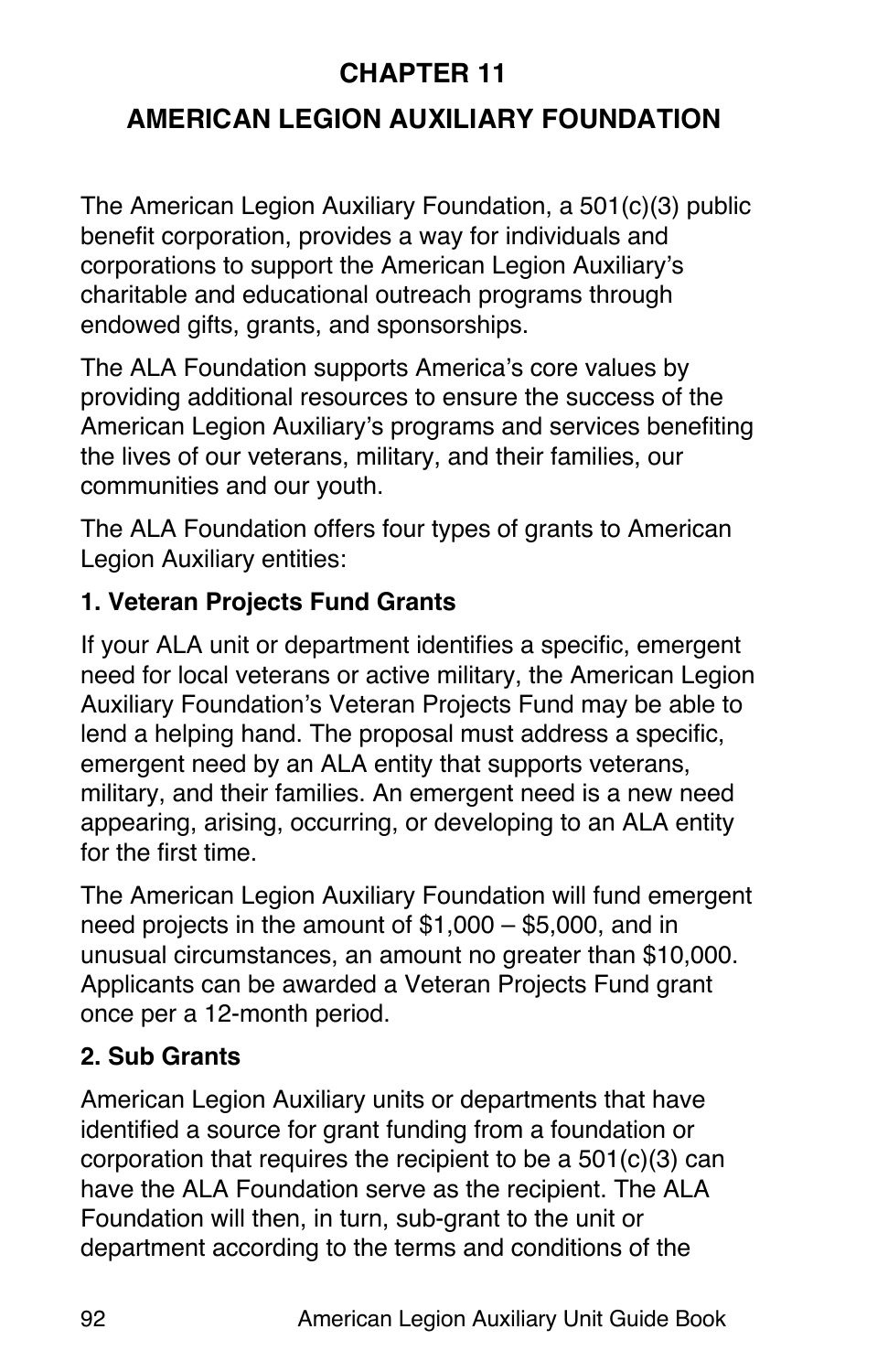grantor. For sub-granting of third-party grants to be considered, they must support the mission of the American Legion Auxiliary.

## **3. Veterans Creative Arts Festival Grants**

Veterans Creative Arts Festival (VCAF) Grants aid in the wellbeing of veterans by introducing them to art therapy. Whether used for workshops, preparation for, or facilitation of local competitions which feed into the National Veterans Creative Arts Festival, grant funds may be requested for needs that contribute to this effort.

The American Legion Auxiliary Foundation will fund Veterans Creative Arts Festival grants up to \$2,500. Applicants can be awarded a grant once per a 12-month period.

## **4. Mission in Action Grants**

The Mission in Action grant can help members be recognizable in the community for all their good works throughout the year. We want to make sure members stand out by providing a means to transport all of their goods and materials while working the ALA programs. Following are examples of Mission in Action vehicles and other attentiongetting branding opportunities: plastic storage totes, utility trailers, cargo trailers, vehicle wraps, car/trailer magnets, and car/trailer/tote deals.

The proposal must address a specific ALA branding need that will help members with mission delivery and be recognizable in the community. The project must support the ALA mission or an ALA program.

The American Legion Auxiliary Foundation will fund Mission in Action grants up to \$5,000. Applicants can be awarded a grant once per a 12-month period.

To find out more information, visit www.ALAFoundation.org.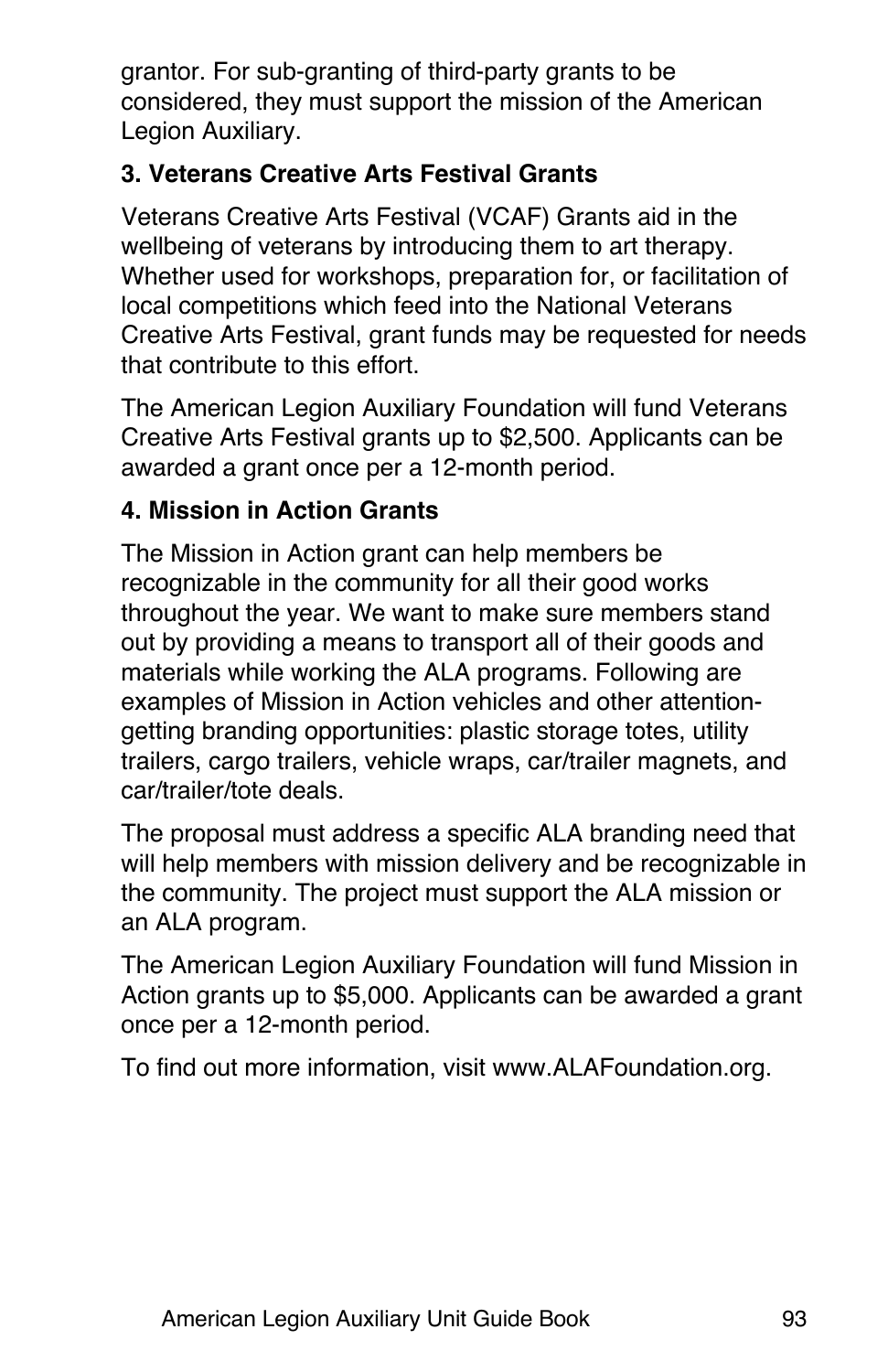## **HOW TO MAKE ALA FOUNDATION DONATIONS**

### **ALAFoundation.org/donate**

Making an online donation to the American Legion Auxiliary Foundation is easy! On the online donation form, you can select which fund you want to donate to:

- ALAF Mission Endowment Fund
- ALAF Veteran Projects Fund
- ALAF Veterans Creative Arts Festival Fund
- #GivingTuesday Fund

### **Checks**

Checks should be made payable to the American Legion Auxiliary Foundation and mailed to:

> American Legion Auxiliary National Headquarters ATTN: Development Division 3450 Founders Road Indianapolis, IN 46268

Visit ALAFoundation.org/donate for a donation form for mailing.

## **Planned Giving**

Planned giving is the process of thoughtfully including a charitable gift in your estate plans. It is a method of establishing your legacy of support for the organization you love while providing for your current financial needs. You can help ensure the American Legion Auxiliary has a lasting impact for the generations that follow by providing for the continuation of our many programs and services that enhance the lives of those we serve.

Visit ALAFoundation.org/donate for more details on planned giving, and to download the *ALA Planned Giving Guide*, plus the confidential charitable bequest intention form.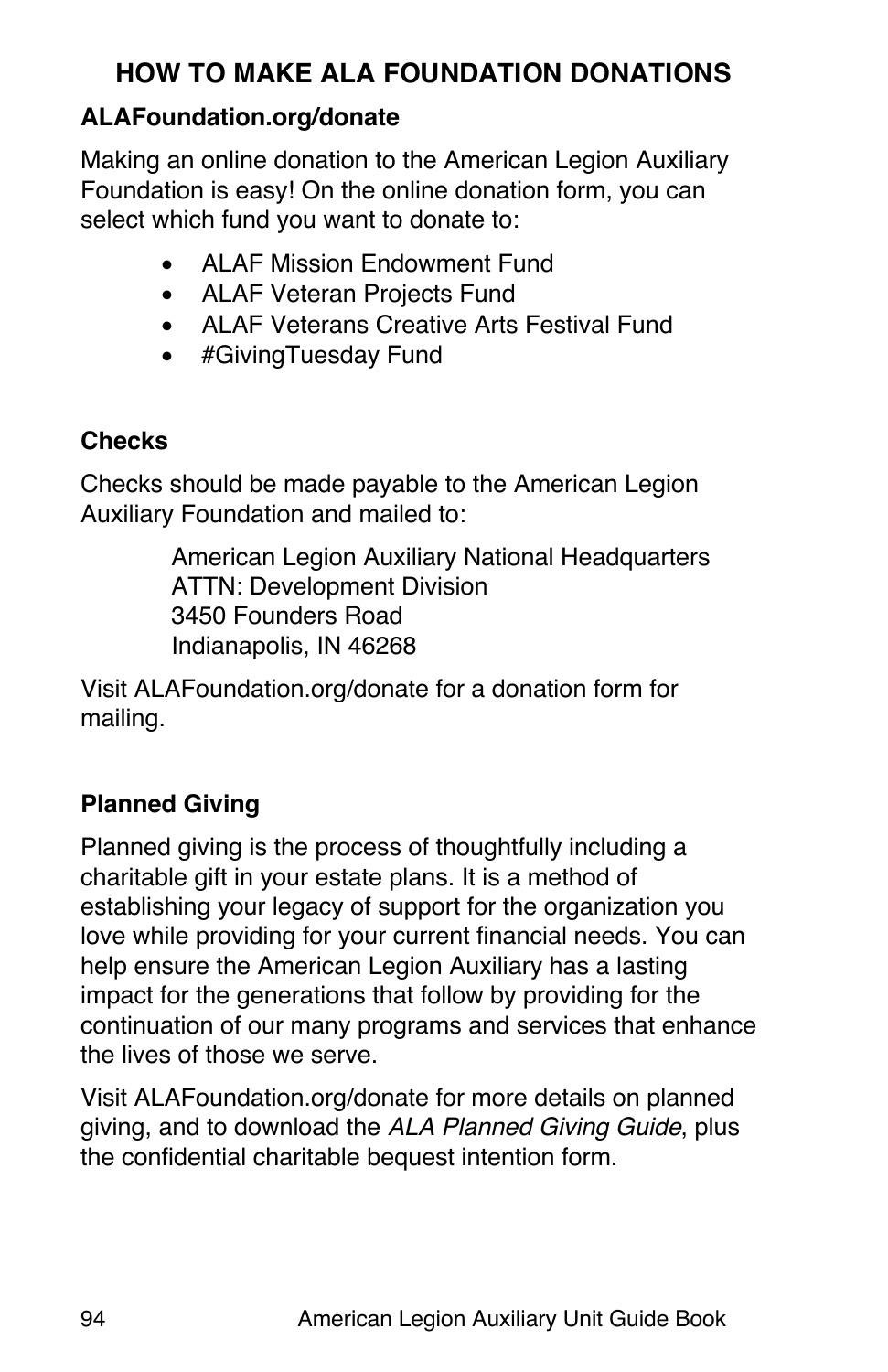### **AmazonSmile**

Do you shop on Amazon? With a 10-second sign-on through smile.amazon.com, your Amazon purchases will generate a 0.5 percent donation to American Legion Auxiliary Foundation Inc. whenever you shop on Amazon through AmazonSmile. No added cost. No added fee. Just log in to your Amazon account through this link and you're now supporting the ALA. Nothing could be easier!

### **Tributes/Memorials**

Making a tribute or memorial donation to the American Legion Auxiliary in honor of a loved one is a lasting way to celebrate how much a person's life means to the donor. Donating in lieu of flowers celebrates a loved one's life by supporting the outreach of the American Legion Auxiliary's mission and patriotic values.

When you donate in lieu of flowers to the American Legion Auxiliary or American Legion Auxiliary Foundation, the person or family you are honoring will receive an acknowledgment from National Headquarters informing them of your gift without disclosing the amount. Tribute and memorial gifts in any amount can be made to celebrate achievements or remember ones who have passed away. Learn more at ALAFoundation.org/donate.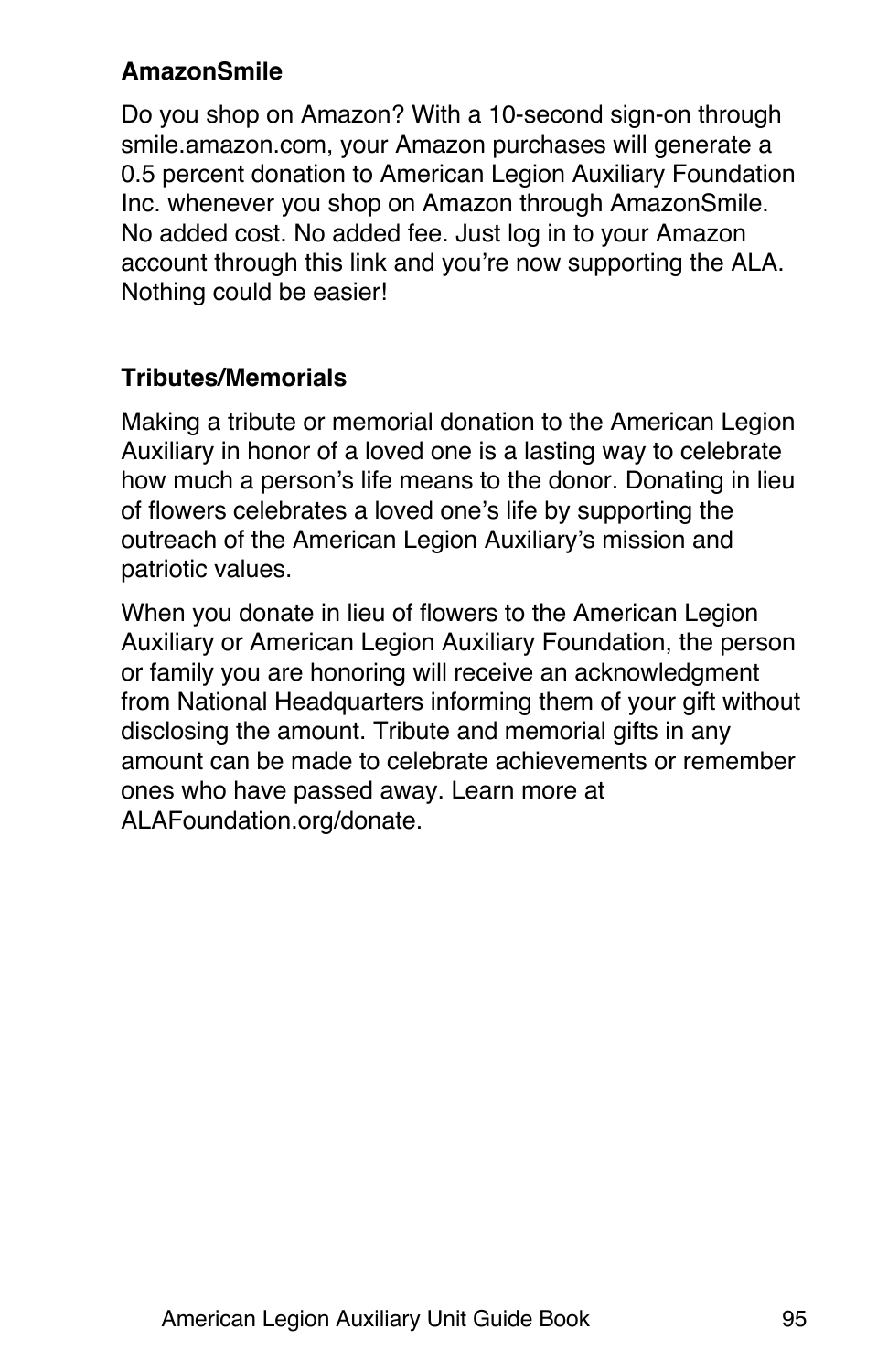# **CHAPTER 12 NATIONAL DIVISIONS OF THE AMERICAN LEGION AUXILIARY**

American Legion Auxiliary departments are grouped into five divisions: Central, Eastern, Northwestern, Southern, and Western. One national division vice president is elected from each division every year. ALA division groupings:

### **Central Division**

| <b>Illinois</b> | Kansas   | Ohio          |
|-----------------|----------|---------------|
| Indiana         | Michigan | West Virginia |
| lowa            | Missouri | Wisconsin     |

#### **Eastern Division**

| Connecticut          | Maryland             | New York     |
|----------------------|----------------------|--------------|
| Delaware             | <b>Massachusetts</b> | Pennsylvania |
| District of Columbia | New Hampshire        | Rhode Island |
| Maine                | New Jersey           | Vermont      |

#### **Northwestern Division**

| Colorado  | Nebraska     | South Dakota |
|-----------|--------------|--------------|
| Minnesota | North Dakota | Wyoming      |
| Montana   |              |              |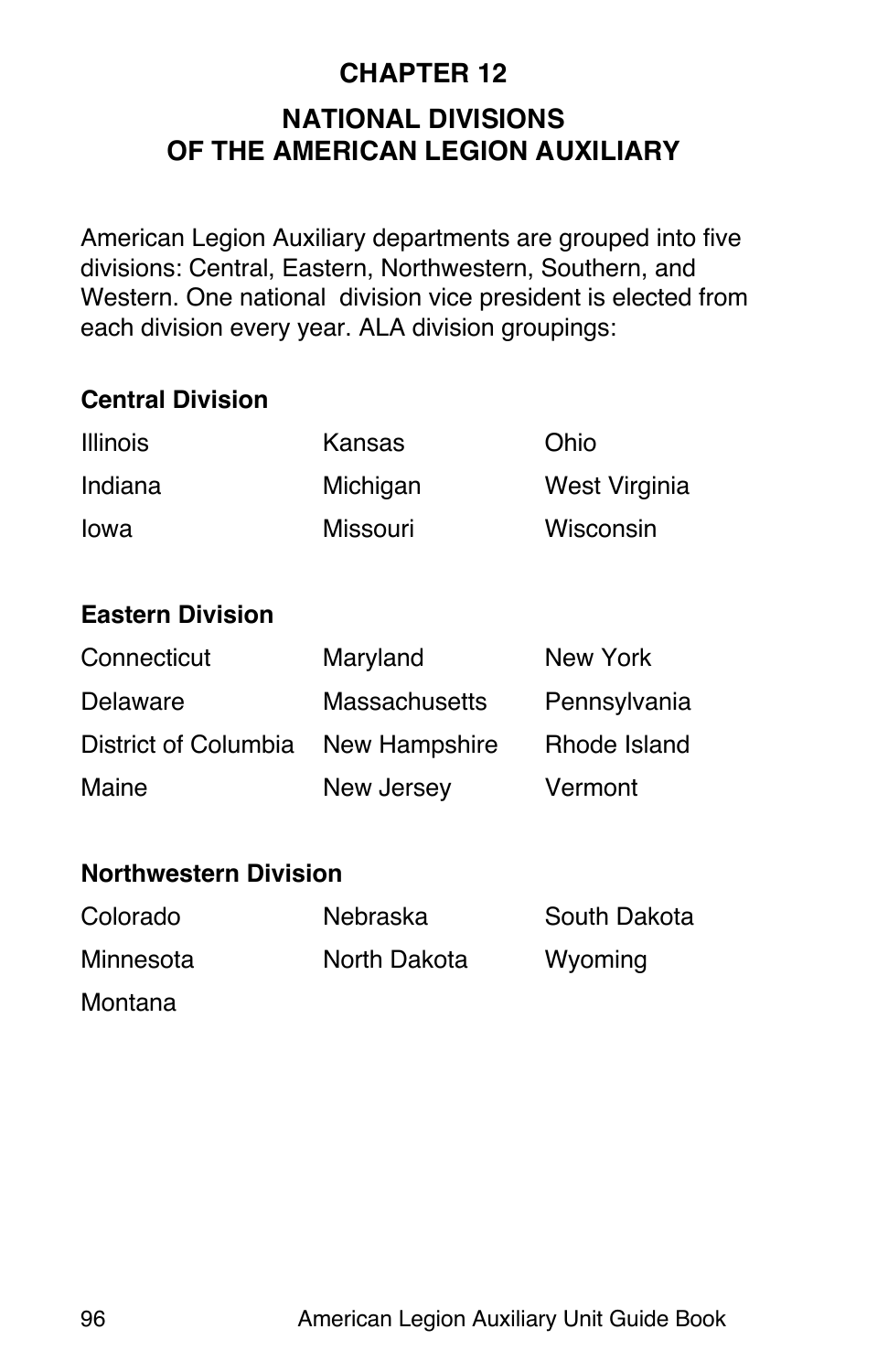### **Southern Division**

| Alabama            | Arkansas       | Florida          |
|--------------------|----------------|------------------|
| Georgia            | Kentucky       | Louisiana        |
| Mississippi        | North Carolina | Oklahoma         |
| <b>Puerto Rico</b> | South Carolina | <b>Tennessee</b> |
| Texas              | Virginia       |                  |

## **Western Division**

| Alaska            | Arizona | California |
|-------------------|---------|------------|
| Hawaii            | Idaho   | Nevada     |
| <b>New Mexico</b> | Oregon  | Utah       |
| Washington        |         |            |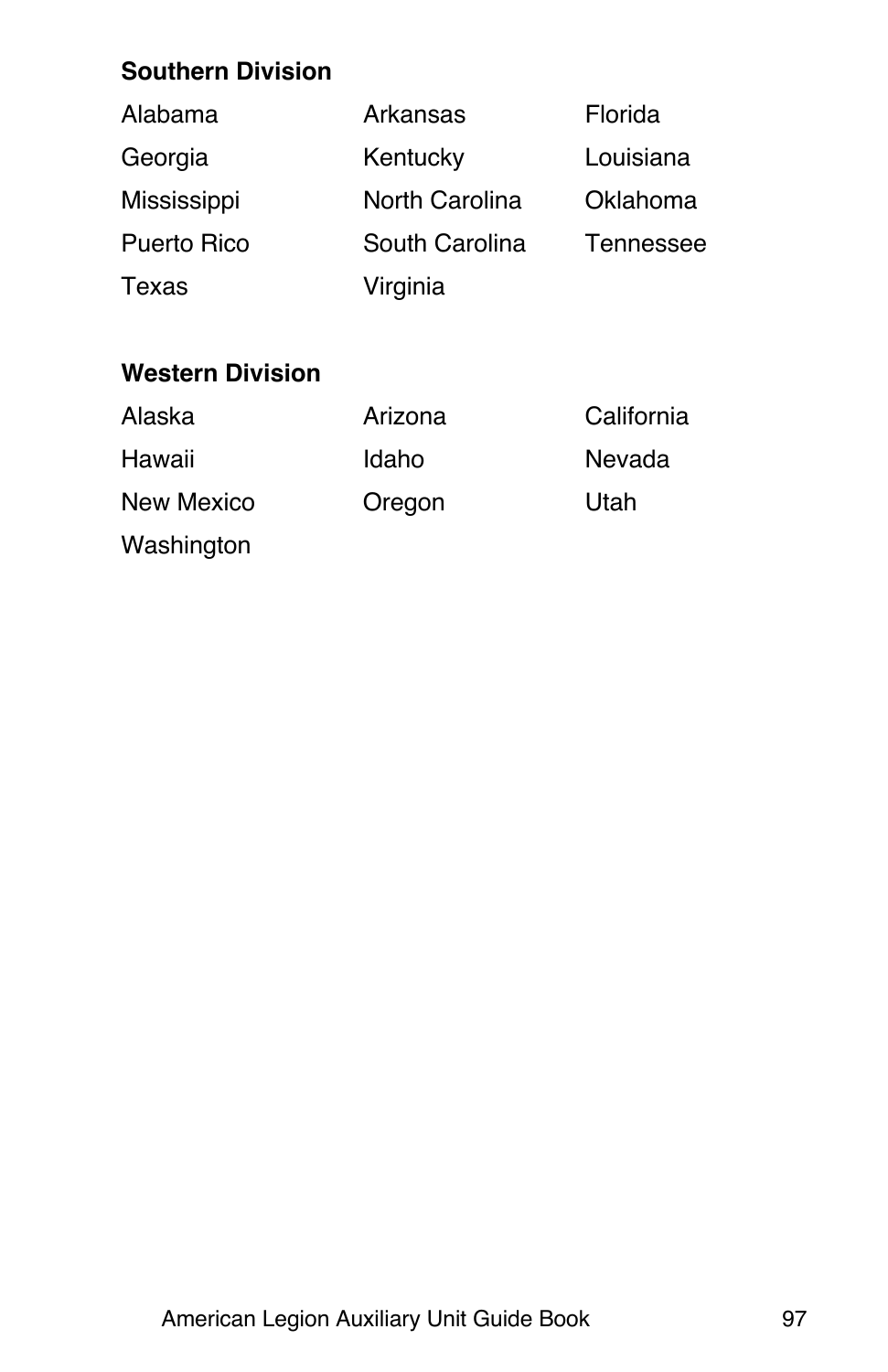## **APPENDIX A: UNIT CONSTITUTION AND BYLAWS**

#### **Example of American Legion Auxiliary Unit Constitution and Bylaws**

The formulation and adoption of a constitution and bylaws should be one of the first acts of a new unit. A committee of three or more members, with the unit president as an ex-officio member, should be appointed by the president to draft a constitution and bylaws.

The unit constitution and bylaws should make provisions for government of the unit which are not already determined by the department and national constitution, usually including the following: amount of unit dues; frequency of unit meetings; what constitutes a quorum at meetings; how vacancies of offices shall be filled; the procedure for admittance of applicants for membership; the method of amending the constitution and bylaws; discipline of members; and similar matters.

The national constitution, the acts of the National Conventions, and the National Executive Committee constitute the fundamental law of the American Legion Auxiliary. Just as the acts of the department convention and the Department Executive Committees must conform to them or be rendered null and void, the constitution of a unit must conform to the constitution of the department in which it is located. Any provision of a unit constitution which conflicts with the constitution of the department or with any action of the department convention or Department Executive Committee is invalid and without effect. In some departments, the adoption of a uniform unit constitution and bylaws prescribed by the department is mandatory.

#### **Suggested Format: Unit Constitution and Bylaws**

#### **Preamble**

For God and country, we associate ourselves together for the following purposes:

To uphold and defend the Constitution of the United States of America; to maintain law and order; to foster and perpetuate a one hundred percent Americanism; to preserve the memories and incidents of our association during the Great Wars; to inculcate a sense of individual obligation to the community, state and nation; to combat the autocracy of both the classes and the masses; to make right the master of might; to promote peace and good will on earth; to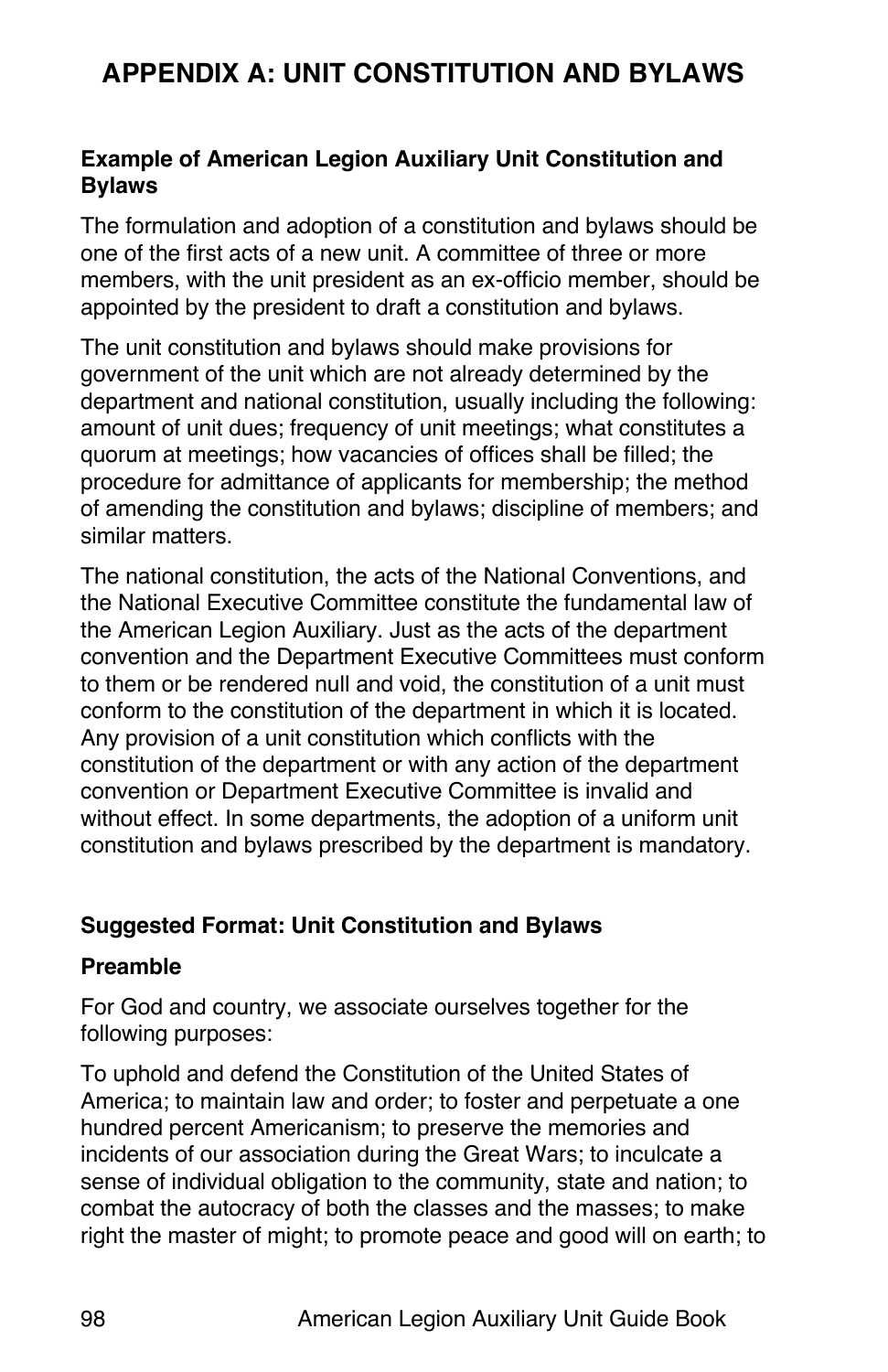safeguard and transmit to posterity the principles of justice, freedom and democracy; to participate in and contribute to the accomplishment of the aims and purposes of The American Legion; to consecrate and sanctify our association by our devotion to mutual helpfulness.

#### **Constitution**

#### **Article I - Name**

| The name of this organization shall be American Legion Auxiliary, |          |                 |
|-------------------------------------------------------------------|----------|-----------------|
|                                                                   | Unit No. | . Department of |
|                                                                   |          |                 |

#### **Article II - Nature**

Section 1. The American Legion Auxiliary is a civilian organization of women.

#### **Article III - Object**

Section 1. The object of the American Legion Auxiliary,

\_\_\_\_\_\_\_\_\_\_\_\_\_\_\_\_\_\_\_\_\_\_\_\_\_\_\_\_\_\_\_\_\_\_\_\_\_\_\_\_\_\_\_\_\_\_\_\_ Unit No. Letter Letter School and School and School and School and School and School and School and School and School and School and School and School and School and School and School and School and School and School and School and stated in the Preamble of the Constitution.

#### **Article IV - Eligibility**

**Section 1.** Membership in the American Legion Auxiliary shall be limited to the grandmothers, mothers, sisters, wives, and direct and adopted female descendants of members of The American Legion, and to the grandmothers, mothers, sisters, wives, and direct and adopted female descendants of all men and women who were in the Armed Forces of the United States during any of the following periods:

| April 6, 1917     | to | November 11, 1918 |
|-------------------|----|-------------------|
| December 7, 1941  | t∩ | December 31, 1946 |
| June 25, 1950     | to | January 31, 1955  |
| February 28, 1961 | to | May 7, 1975       |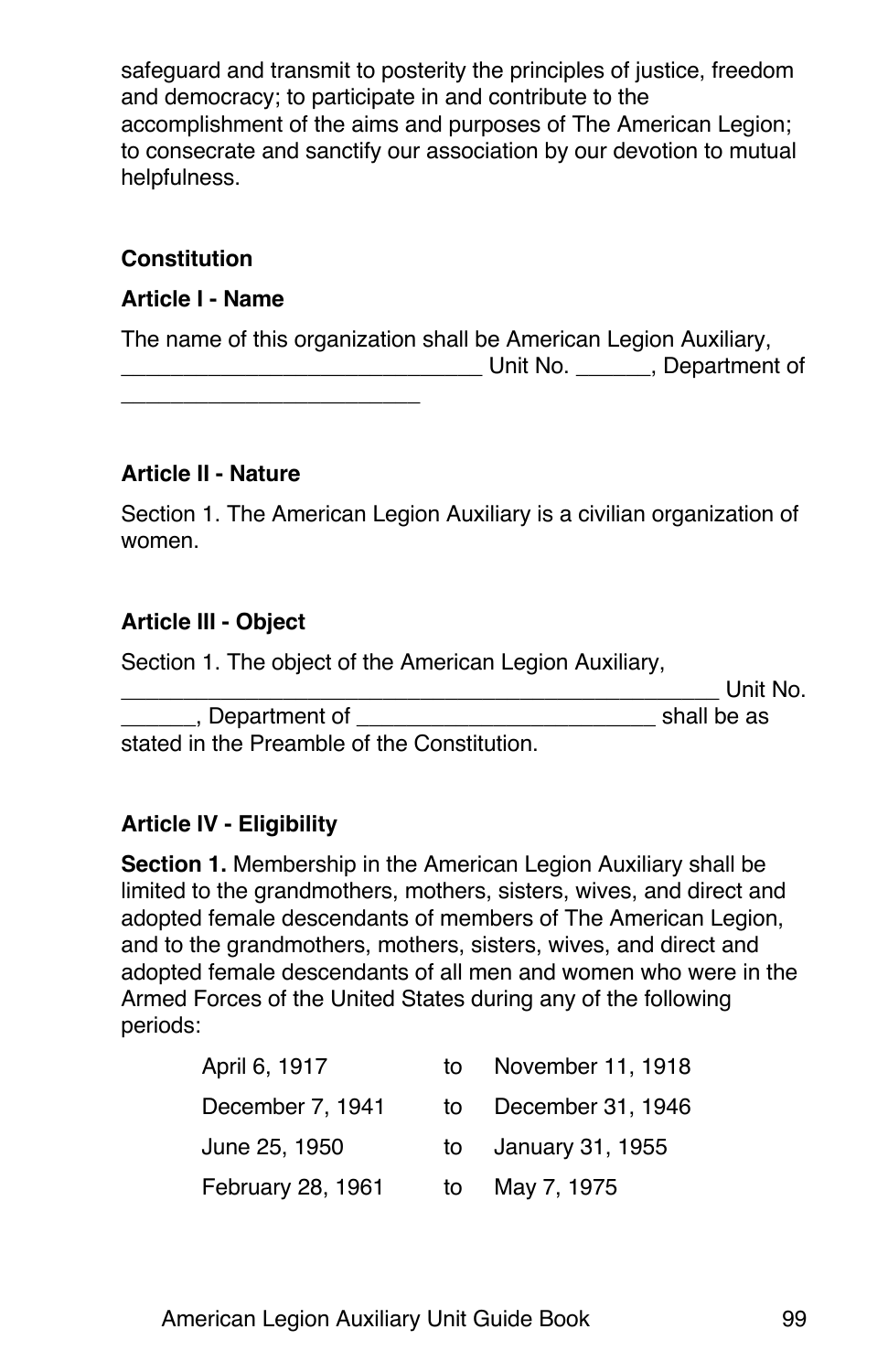| August 24, 1982   | to July 31, 1984    |
|-------------------|---------------------|
| December 20, 1989 | to January 31, 1990 |

August 2, 1990, to the date of cessation of hostilities as determined by the Government of the United States, all dates inclusive, or who, being citizens of the United States at the time of their entry therein served on active duty in the Armed Forces of any of the governments associated with the United States during any of said periods, and died in line of duty or after honorable discharge; and to those women who of their own right are eligible for membership in The American Legion.

**Section 2.** There shall be two classes of membership, Senior and Junior.

> a. Senior membership shall be composed of members over the age of 18 years, provided, however, that a wife under the age of 18 years, who is eligible under Section 1 of this article, shall be classed as a Senior member.

b. Junior membership shall consist of that group under the age of 18 years, whose activities shall be supervised by the Senior membership. Upon reaching the age of 18 years, Junior members shall automatically be admitted into Senior membership with full privileges.

c. Dues of both classes shall be paid annually or for life.

### **Article V - Unit Officers**

**Section 1.** The unit shall elect annually a president, first vice president, second vice president, secretary, treasurer, chaplain, historian, and sergeant-at-arms who shall serve until their successors are duly elected or as otherwise provided.

### **Article VI - Executive Committee**

**Section 1.** There shall be an Executive Committee, which shall consist

of the officers, and additional members-at-large elected by the unit.

### **Article VII - Amendments**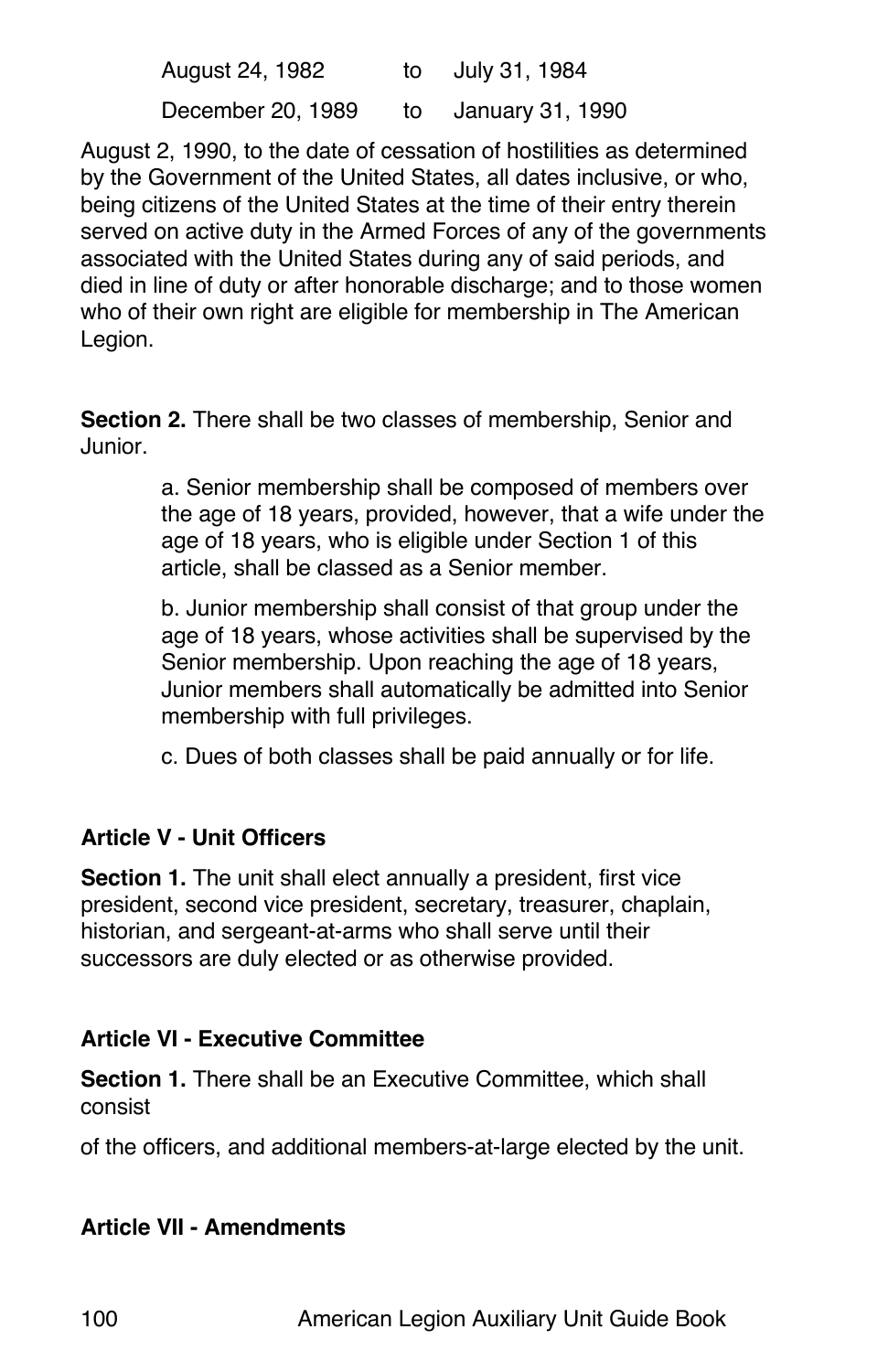**Section 1.** This constitution may be amended by a two-thirds vote of the members present at a regular unit meeting, provided the proposed amendments shall have been read at the previous meeting.

**Section 2.** This constitution shall be automatically amended to conform to the national and department constitution and bylaws and standing rules of the American Legion Auxiliary.

#### **Bylaws**

#### **Article I - Executive Committee**

**Section 1.** Between meetings, the government and management of this unit shall be entrusted to the Executive Committee and all proceedings of said committee shall be presented to the unit at the next meeting for approval.

**Section 2.** A vacancy existing in the Executive Committee from any cause other than the expiration of a term shall be filled by a majority vote of the entire committee. A person so elected shall hold office for the unexpired term of the member she succeeds.

**Section 3.** One-third of the members of the Executive Committee shall constitute a quorum.

Section 4. Special meetings may be called by order of the president or on written request of at least three members of the Executive Committee. Uniform notice of such special meeting shall be given to all members of the Executive Committee; and, except in extreme emergency, shall be given at least 48 hours in advance. At special meetings only, business specified shall be transacted.

#### **Article II - Duties and Powers of Officers**

**Section 1.** Duties of the Unit President: It shall be the duty of the president to preside at all meetings of the unit and Unit Executive Committee; to enforce strict observance of the constitution and bylaws; to appoint members of the standing committees; to create such other committees and appoint members thereof as she deems advisable; to perform such other duties as custom and parliamentary usage require; and to appoint all officers not otherwise provided for.

**Section 2.** Duties of the Vice President: The first and second vice president in the order named shall, when called upon, assist the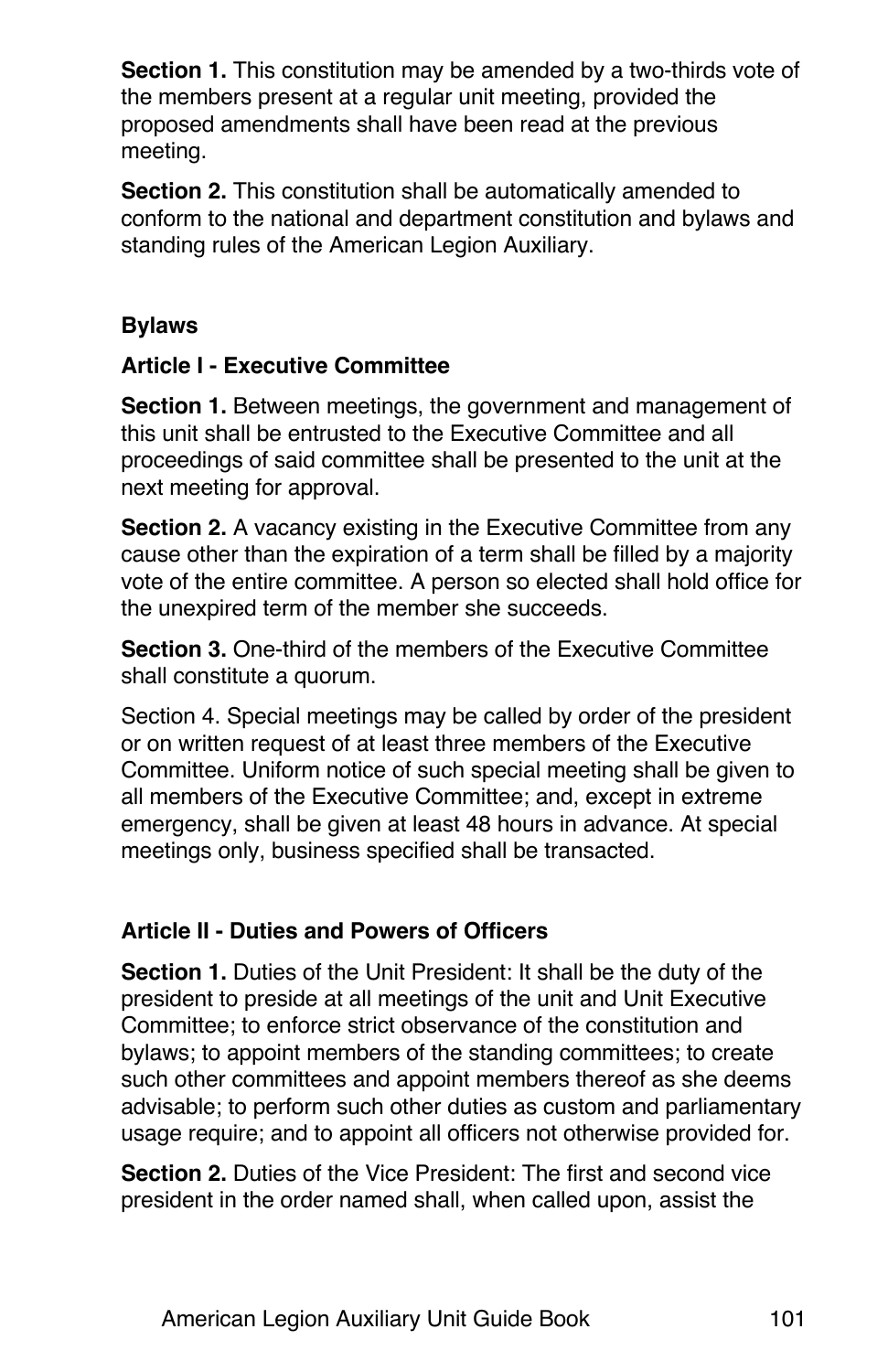president, and, in her absence, perform her duties, and shall succeed her in office in case of death, resignation, or removal.

**Section 3.** Duties of the Secretary: It shall be the duty of the secretary to record the proceedings and transactions of all the meetings of the unit; to act as custodian of all books, papers, and records; to keep a record of names and addresses of the members, showing the source of their eligibility; to send out such notices as are directed by the president; to process the correspondence of the unit; to keep on file in a comprehensive manner copies of all the correspondence sent and received; and perform such other duties as shall be required of her by the president.

**Section 4.** Duties of the Treasurer: It shall be the duty of the unit treasurer to receive all money belonging to the unit and to account for them. She shall maintain two separate funds, namely a general and a poppy fund. All poppy donations shall be placed in the poppy fund and be used to assist the veteran or active military and his/her family. She shall keep an accounting of her receipts and expenditures, making a monthly report thereon, and such other reports as may be deemed necessary by the Unit Executive Committee. Her accounts shall be audited annually. She shall pay all current bills before transferring all funds, books, and papers belonging to the unit to her successor.

**Section 5.** Duties of the Chaplain: It shall be the duty of the chaplain to offer prayer at the opening and closing of each meeting, and to perform such other duties as the president may direct.

**Section 6.** Duties of the Historian: It shall be the duty of the unit historian to compile historical records of the unit and to make a report to the department.

**Section 7.** Duties of the Sergeant-at-Arms: It shall be the duty of the sergeant-at-arms to preserve order at the meetings of the unit and to perform such other duties as may be requested by the president.

**Section 8.** Where deemed necessary, a recording secretary and a corresponding secretary may be elected to carry on the duties normally performed by the secretary.

**Section 9.** The office of secretary may be combined with that of treasurer and called "secretary-treasurer."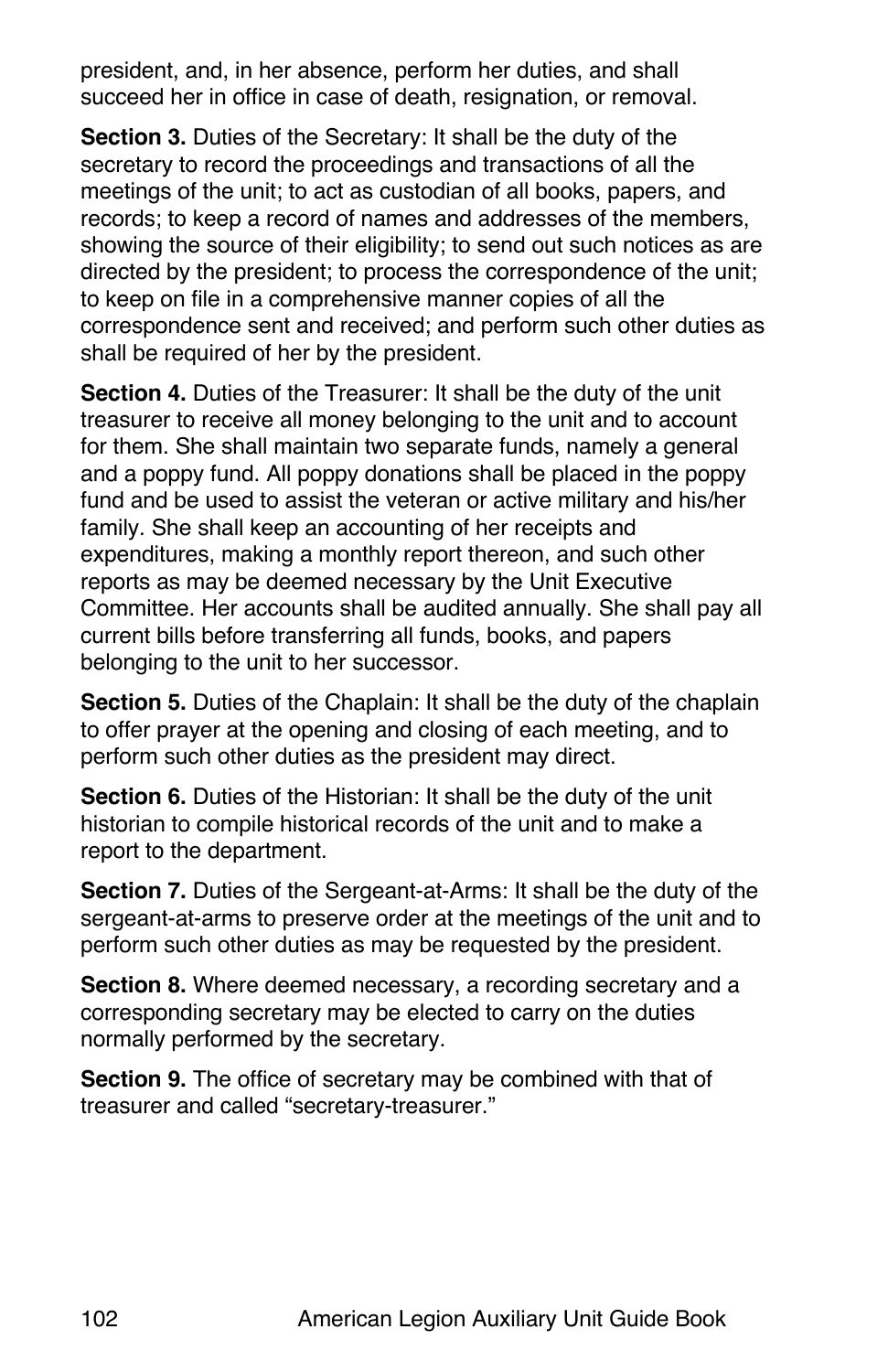#### **Article III - Dues**

**Section 1.** The annual membership dues of this unit shall be \$, paid annually or for life, and shall include the department and national per capita.

**Section 2.** A member failing to pay annual dues, including the unit, state, and national assessments, by Jan. 31, shall be classified as delinquent and shall be suspended from all membership privileges. Payment of back dues, after suspension, shall reinstate such member to active membership. Any member delinquent to Dec. 31, of the year of delinquency shall automatically be dropped from the rolls and may be reinstated only by paying all back dues or by reestablishing eligibility and making application as a new member.

#### **Article IV - Unit Meetings**

**Section 1.** Regular meetings of the Auxiliary unit shall be held on the \_\_\_\_\_\_\_\_ unless otherwise specified, and shall be called to order at  $\qquad \qquad$ .

**Section 2.** An annual meeting of this unit shall be held in the month of \_\_\_\_\_\_\_\_ each year for the purpose of electing officers and receiving annual reports.

**Section 3.** Special meetings of this unit may be called by the president, or at least three members of the Executive Committee, or upon written request of members of the unit.

#### **Article V - Election**

**Section 1.** Election may be by voice vote if there is only one candidate; but where there is more than one candidate for the same office, election shall be by ballot and the majority of votes cast shall be necessary to elect.

**Section 2.** Delegates and alternates to a department convention shall be elected at a unit meeting duly called for that purpose not less than two weeks prior to the convention. Alternates shall have priority in the order of their election.

**Section 3.** All officers and executive board members shall be elected annually at a meeting duly called for that purpose. The secretary may be either elected or appointed according to the rules prescribed by the department.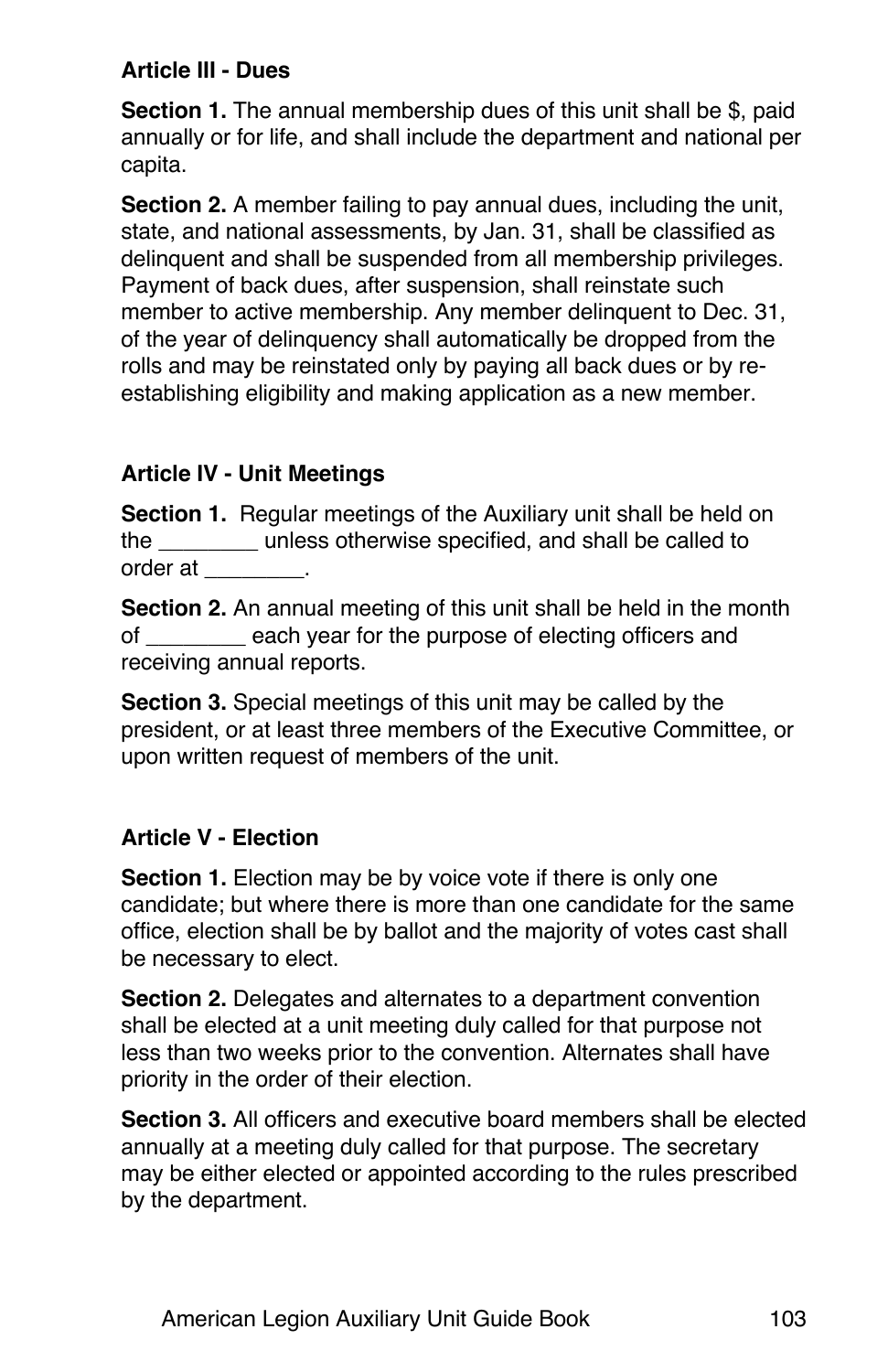#### **Article VI - Committees**

**Section 1.** A nominating committee composed of three members shall be elected for the purpose of presenting a slate of unit officers for the ensuring year.

**Section 2.** An auditing committee composed of three members shall be appointed by the unit president for the purpose of auditing the treasurer's accounts at the close or each term and making a report of the audit to the unit.

#### **Article VII - Transfers**

**Section 1.** Transfer of membership from one unit to another in the department shall be upon application of the member to, and acceptance by, the other unit, in conformity with national and department constitutions and bylaws.

#### **Article VIII - Discipline**

**Section 1.** For any violation of the unit, department, or national constitutions, or for conduct improper and prejudicial to the welfare of the Auxiliary or of The American Legion, any member may be expelled from membership or any officer removed from office by twothirds vote at a unit meeting duly called for that purpose, said expulsion or removal to be binding only in the event said member or officer shall have been given at least 15 days' notice in writing by the unit secretary of the charges and the hearing thereon. Either party has the right of appeal to the Department Executive Committee, or the action thereon shall be final. Any expense related to said appeal shall be the responsibility of the appellant.

**Section 2.** Neither this unit in the department, nor any member thereof, shall contact any other unit or member thereof without the consent of a Department Executive Committee.

**Section 3.** Liabilities: No member or group of members shall subject this unit to liability without authorization of the unit.

#### **Article IX - Parliamentary Authority**

**Section 1.** The unit organization shall be governed by the current edition of "Robert's Rules or Order, Newly Revised," on all points not covered by this constitution and bylaws.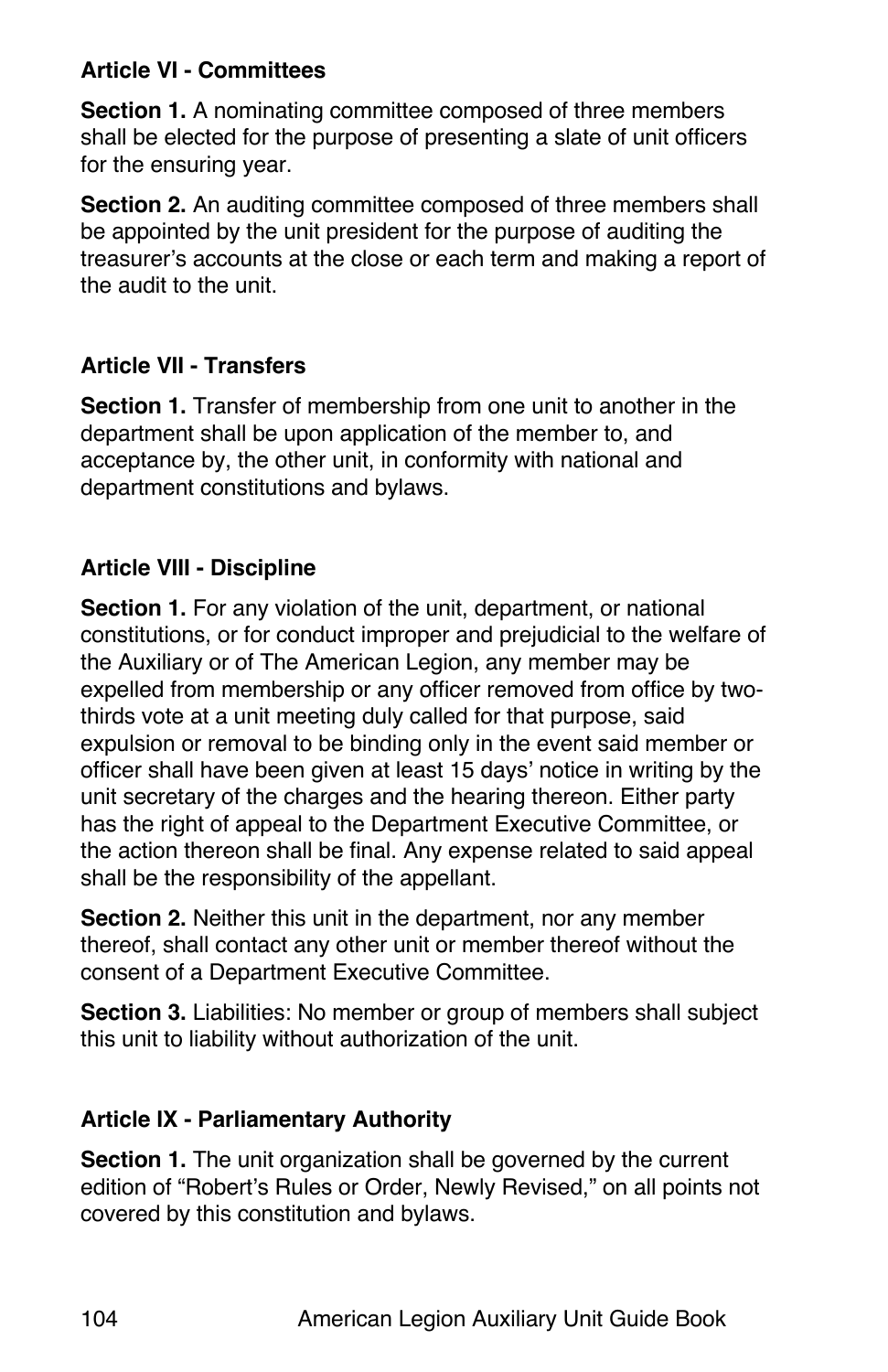#### **Article X - Amendments**

**Section 1.** These bylaws may be amended by a two-thirds vote of the members present at a regular unit meeting, provided the proposed amendments shall have been read at the previous unit meeting.

**Section 2.** These bylaws shall be automatically amended to conform to the national and department constitutions and bylaws and standing rules of the American Legion Auxiliary.

#### **Standing Rules Examples**

A standing rule relates to the details of the administration of a society and which can be adopted or changed the same way as any other act of the deliberative assembly.[1]Standing rules can be suspended by a majority vote for the duration of the session, but not for longer.[2]

Examples of standing rules include wearing name badges, signing a guest register, or using recording devices.

Following is an example of the standing rules from the ALA National Constitution, Bylaws and Standing Rules (see more at www.ALAforVeterans.org/resources).

#### **I. UNITS**

- 1. Units of the American Legion Auxiliary are separate entities that operate independently as affiliates of the American Legion Auxiliary National Organization. Units shall be governed by their own unit constitution and/or bylaws which shall not conflict with the national constitution and bylaws, national standing rules, national rules and policies, department constitution and bylaws, or department rules and policies. Units may refer to the Unit Guide Book and other publications of the national and department organizations for guidance in the conduct of their programs and the administration of unit activities.
- 2. Units have the authority to establish annual unit dues. Annual dues collected by the unit shall include department and national dues. Units shall remit department and national dues according to the policies adopted by the National Executive Committee.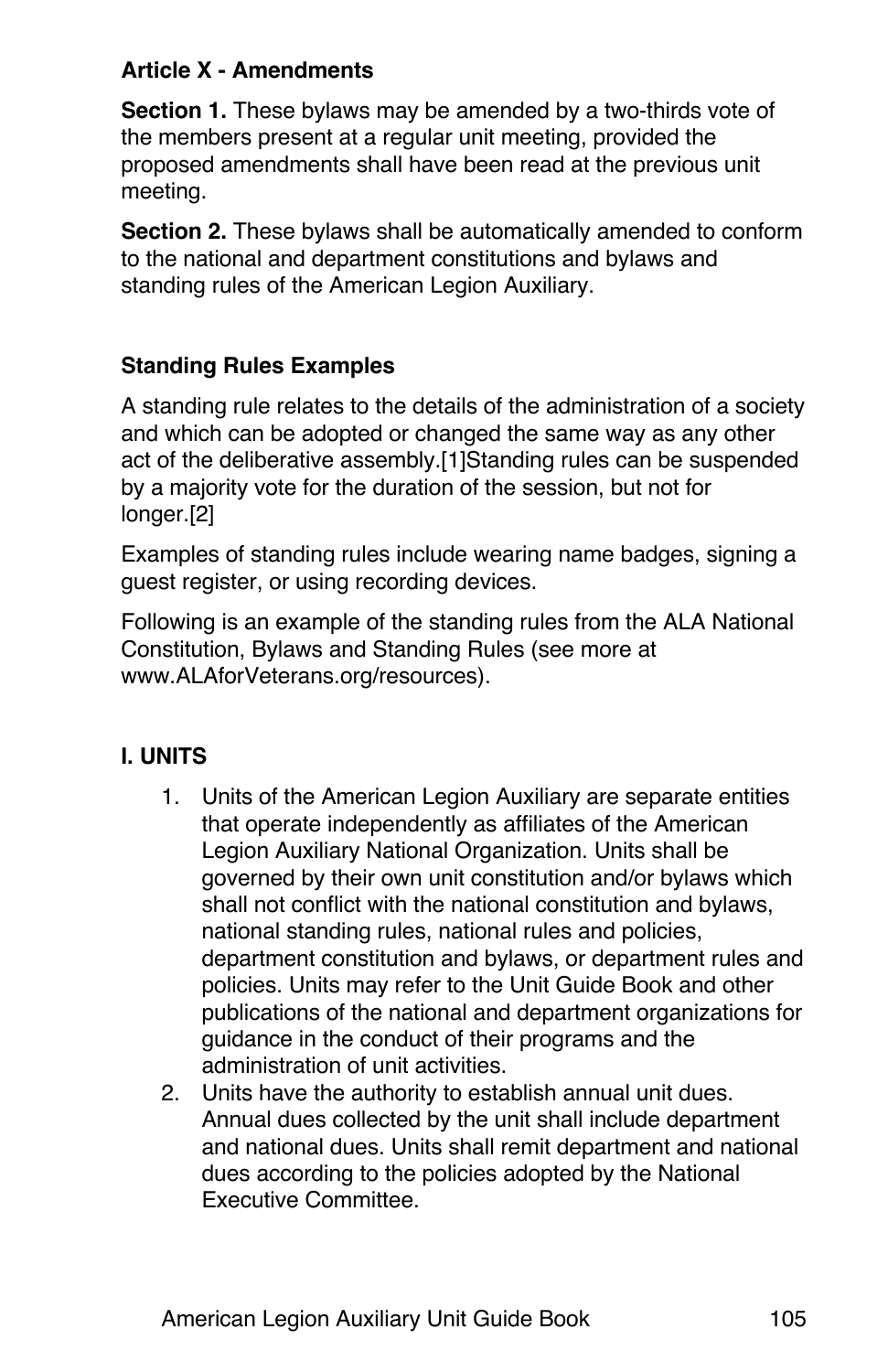3. As provided in the national bylaws, the minimum membership of a unit shall be 10 Senior members. A Department Headquarters unit shall have no minimum membership requirement.

No person may, at any time, be a member of more than one unit.

A new member joining the American Legion Auxiliary prior to the annual National Convention must pay full current annual dues to be eligible for full membership rights, privileges, and benefits.

A new member joining after the National Convention may be given by her unit full membership rights, privileges, and benefits from the date the dues are received through Dec. 31 of the following year.

A member who is not subject to suspension or membership revocation under due process is eligible to transfer her membership to another unit if she has paid her membership dues to her current unit for either the current year or immediate past membership year. A member transferring to a new unit must pay current year dues to either her current unit or to the unit into which she wishes to transfer.

Evidence of paid membership includes:

- American Legion Auxiliary membership card.
- Verification of membership by ALA Department or National Headquarters membership records.
- Other documentation verifying payment of current or immediate past year membership dues such as a cancelled check or receipt.
- When verifying documentation is not available, a sworn statement that the member's membership dues payment was tendered.

A member whose dues are paid up-to-date and who is not subject to suspension or membership revocation under due process shall be considered in good standing and the member shall be entitled to full membership rights, privileges, and benefits in the new unit.

4. A valid American Legion Auxiliary membership card shall reflect the member's current pertinent membership information, and may either be: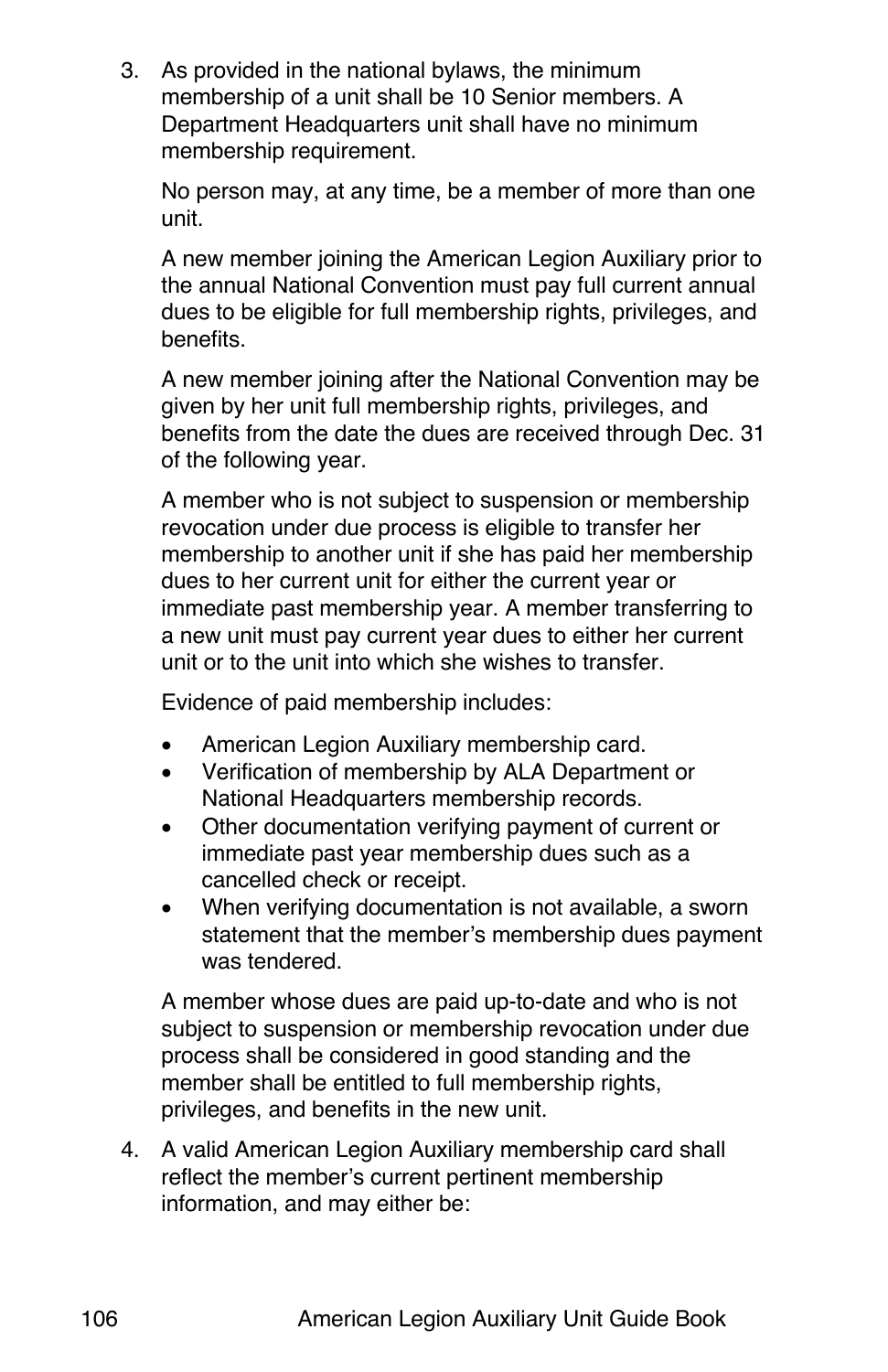- a) A preprinted Auxiliary membership card conveyed by a unit or department.
- b) A preprinted Auxiliary membership card mailed via the United States Postal Service or couriered via a professional delivery service.
- c) An Auxiliary membership card electronically or digitally printed from a new membership generated online or a renewed membership paid online or by phone via the American Legion Auxiliary website online membership system; an official American Legion Auxiliary membership card printed online must bear the electronic signature of the American Legion Auxiliary national secretary and be hand-signed by the member.

An American Legion Auxiliary membership card electronically printed online as described above in subsection 4c carries all of the American Legion Auxiliary rights and privileges the same as does a pre-printed stock Auxiliary membership card as described above in subsections 4a and b.

- 5. A Legion post has no authority to regulate a unit and vice versa.
- 6. The unit has the responsibility for the discipline of its members. A member disciplined by her unit may appeal the unit's disciplinary action in writing to the Department Executive Committee. See Standing Rules Section IX Departments – Section 4 and 5.

Disciplinary actions against members, including membership suspensions, are not appealable to the National Organization. All discipline must be imposed in accordance with the principles of due process and equal protection. A department may discipline a unit for failure to discipline a member.

- 7. When a unit ceases to function, or its charter has been revoked or canceled, the charter and all unit records and funds shall be immediately forwarded to Department Headquarters which has no obligation to assume any of the unit's debt or other obligations.
- 8. A unit whose charter has been suspended, canceled, or revoked by its department without the unit's consent may appeal the department's decision to the National Executive Committee as provided in these standing rules.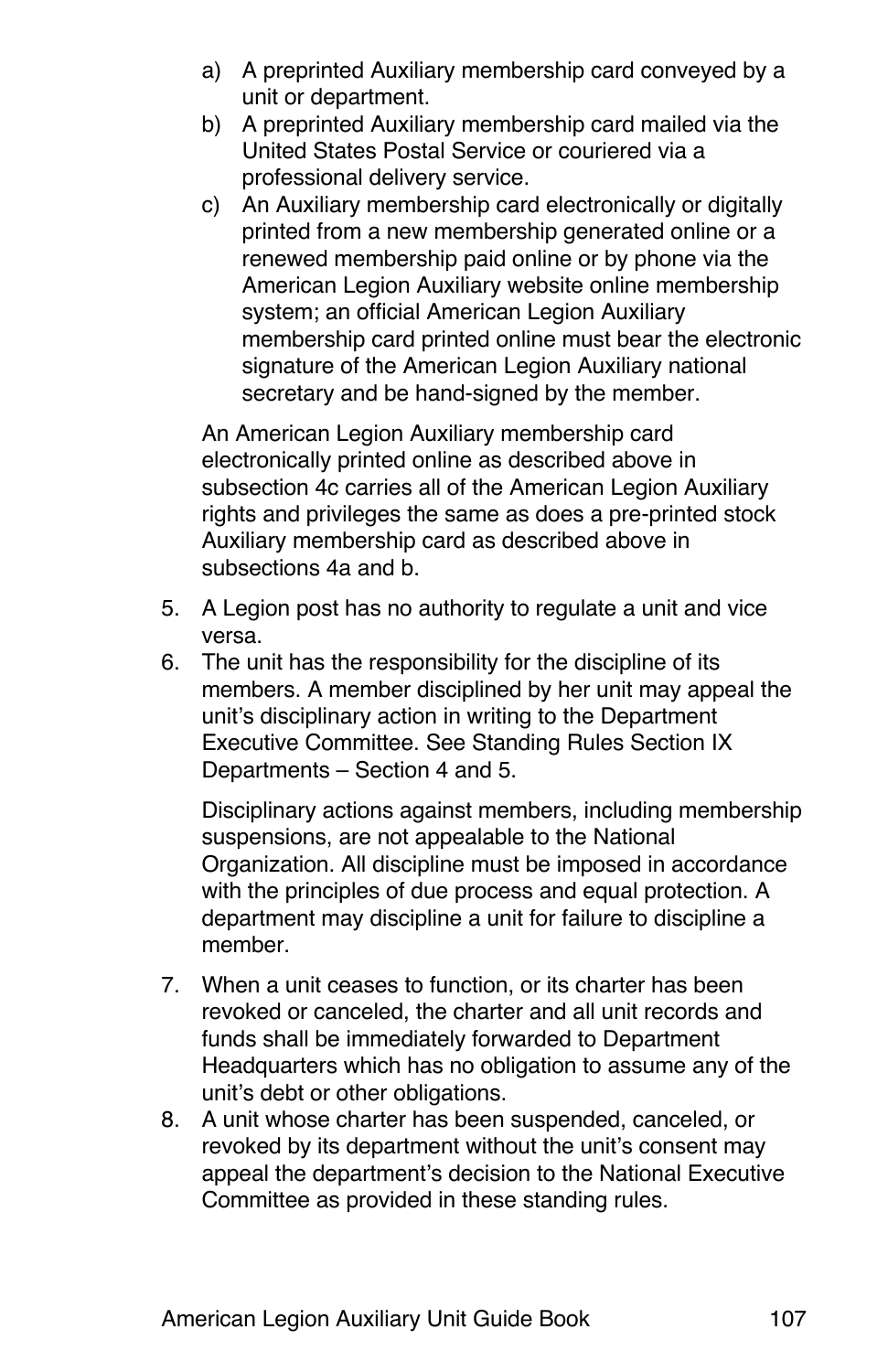#### **Unit Meeting Terminology**

- Call to Order: The presiding officer first calls the meeting to order.
- Reading of the Minutes: The president asks the secretary to read the minutes of the previous regular meeting. If special meetings have been held, these minutes should be acted upon after the regular ones. The presiding officer asks for any corrections or additions to the minutes, she then declares the minutes "approved as read" or "approved as corrected" if any corrections have been made.
- Statement of the Treasurer: After the reading of the report by the treasurer, the report is entered into the minutes and filed for audit. At the annual meeting, the annual report is read; the auditor's report is read. The report of the auditor, including the treasurer's report, is accepted.
- Reading of Communications: The secretary reads all communications from Department and National Headquarters, local organization notices and matters of general interest. Any action, which may arise from the reading, is deferred until unfinished business or new business is considered.
- Unfinished Business: Any business postponed from the previous meeting, or any matter introduced at the meeting on which action of the unit was deferred, is unfinished business. The secretary from the minutes of the last meeting prepares a list of such unfinished business for the presiding officer. Only when the unfinished business has been disposed of any new business be brought forward, unless the regular order of business has been modified by vote of the members present.
- New Business: Any business brought forward for the first time.
- Announcements: The date of the next meeting or special event is announced. If a social hour is to follow, this should be announced at this time.
- Program: The president asks the program chairman to take charge.
- Closing Prayer: The president asks the chaplain to offer the closing prayer.
- Charge: The president states, "Until we meet again, let us remember that our obligation to our country can be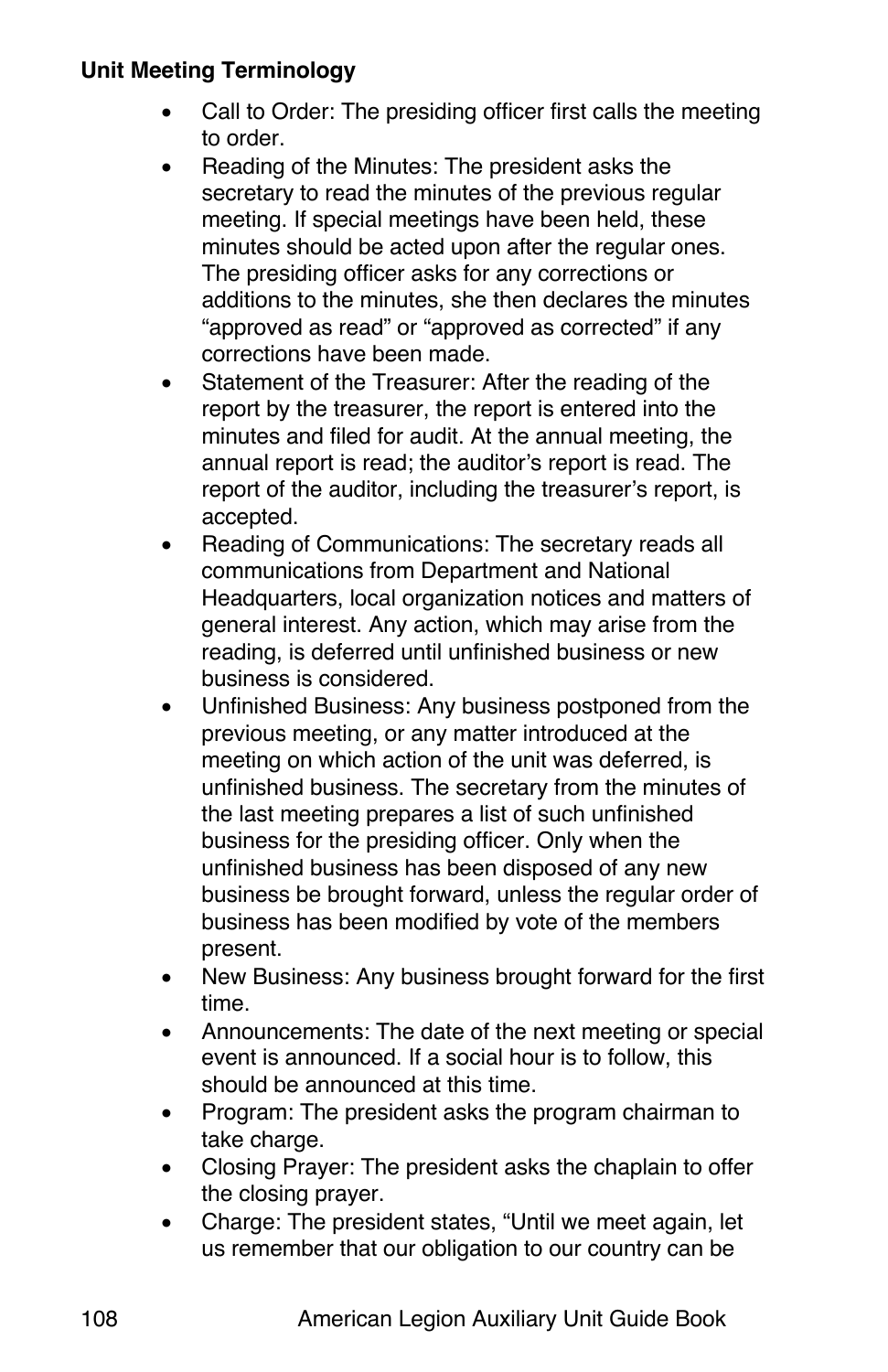fulfilled only by the faithful performance of all duties of citizenship. Let service to the community, state, and nation be ever a main objective of the American Legion Auxiliary and its members. Let us ever be watchful of our organization and ourselves, that nothing shall swerve us from the path of justice, freedom, loyalty and democracy."

- Adjournment: The president states, "If there is no further business to come before this meeting, the meeting is adiourned."
- Retirement of the Colors: The color bearers will retire the colors. (Optional) If colors are not retired, the president should say, "Colors in place; hand salute."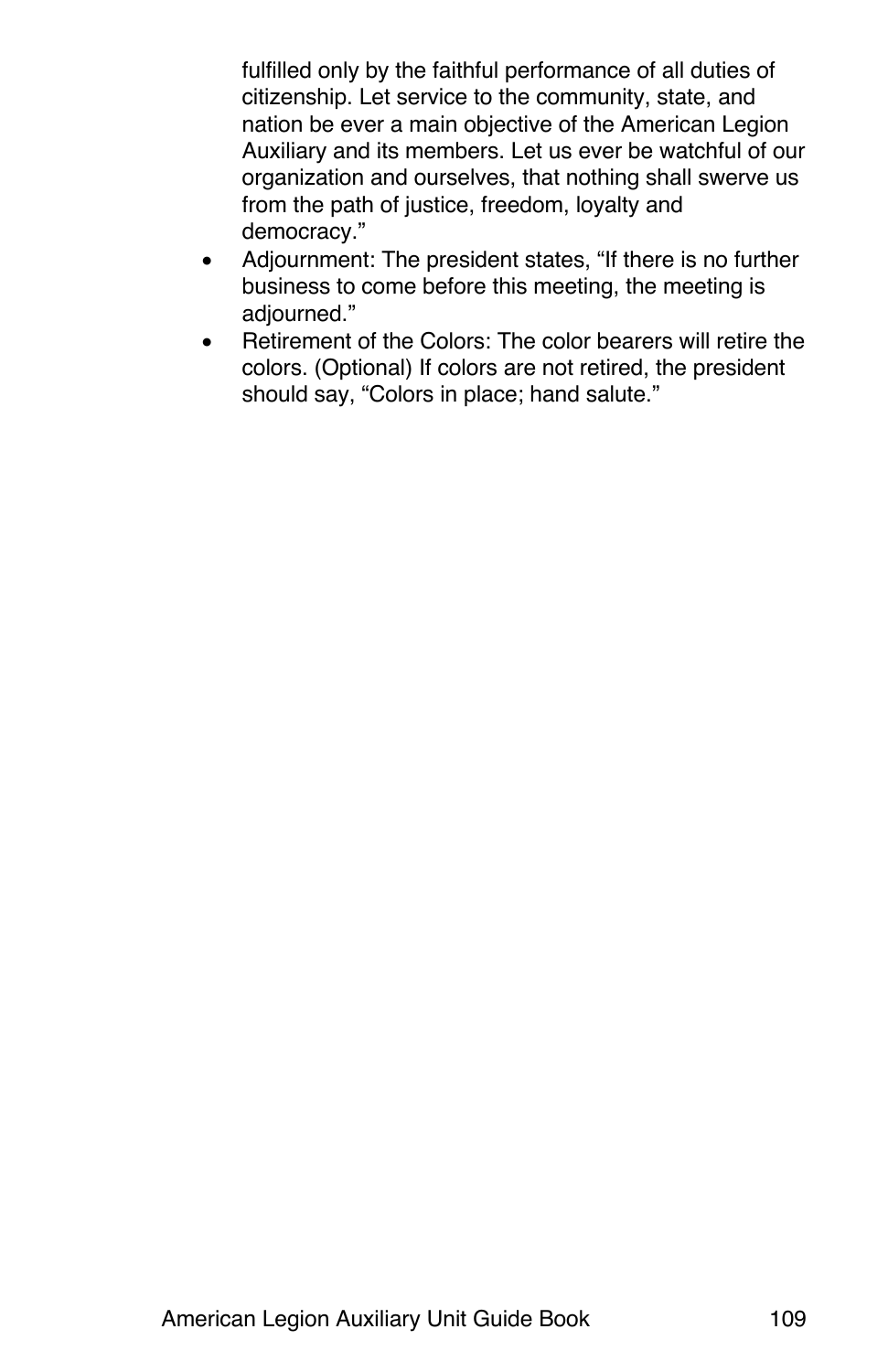# **APPENDIX B: AMERICAN LEGION AUXILIARY NATIONAL CODE OF ETHICS**

### **Personal and Professional Integrity**

All members, volunteers, and staff of the American Legion Auxiliary and its Foundation act with honesty, integrity, and openness in all their communication, business, and transactions as representatives of the American Legion Auxiliary (organization). The organization promotes an environment that values fairness and commitment to the organizations founding principles and demonstrates respect for others.

National officers, board members, staff, and volunteers shall conduct their personal and professional lives in a manner befitting the organization's mission and values, recognizing that their actions reflect upon the creditability and reputation of the American Legion Auxiliary and American Legion Auxiliary Foundation.

National officers, board members, staff, and volunteers shall work to positively influence their environment to build respect, creditability, and strategic importance of our organization to the public, our members, and the communities we serve.

### **Legal Compliance**

The American Legion Auxiliary and American Legion Auxiliary Foundation are knowledgeable of and comply with all applicable federal, state and local laws and regulations, including but not limited to: complying with laws and regulations related to human resources, financial accountability, taxation, fundraising, trademark protection, and licensing.

National officers, board members, staff, and volunteers shall exercise due diligence in obtaining information on applicable laws and regulations for their jurisdiction.

National officers, board members, staff, and volunteers shall recognize that compliance with applicable laws is a paramount standard.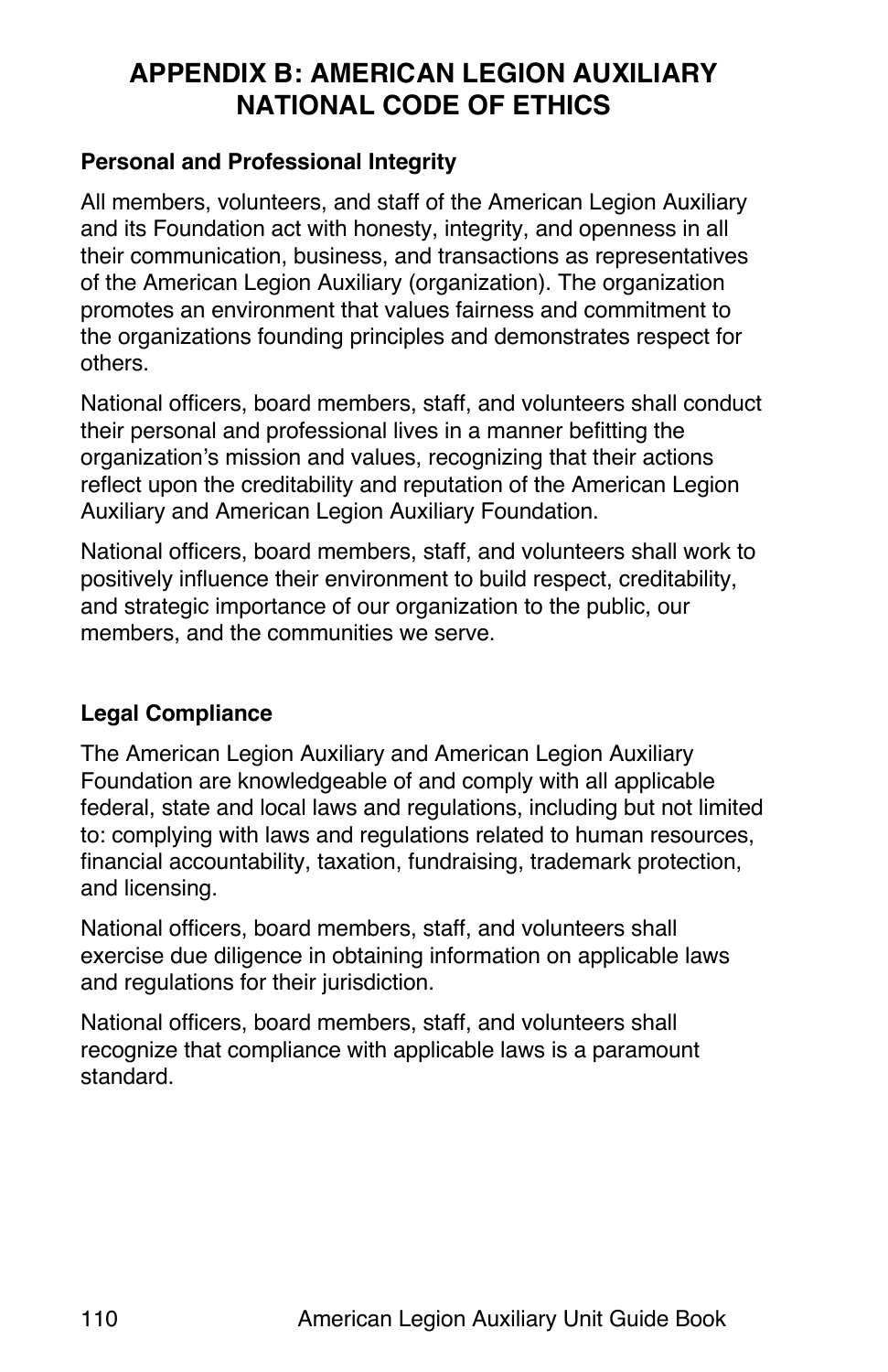### **Governance**

The American Legion Auxiliary's national governing body (National Executive Committee) is responsible for setting the strategic direction of the organization and oversight of the finances. operations, policies, and programmatic performance.

The governing bodies of both the American Legion Auxiliary and American Legion Auxiliary Foundation shall:

- Ensure that the organization conducts all communication, business, and transactions with integrity and honesty;
- Ensure that policies of the organization are in writing, clearly articulated, and officially adopted;
- Ensure periodic review of the organization's structure, procedures and programs to determine what is working well and what practices the organization might want to change in order to be more efficient, effective or responsible.
- Ensure that the resources of the organization are responsibly and prudently managed;
- Ensure that the organization has the capacity to carry out its programs effectively.

## **Responsible Stewardship**

The boards, officers, staff, and volunteers of the Auxiliary and its Foundation are responsible for managing and preserving the organization's assets. Officers, board members, staff, and volunteers are expected to understand their fiduciary responsibilities so that the charitable purposes of the organization are carried out and assets are properly safeguarded and managed.

Officers, board members, appropriate volunteer leaders, and staff shall ensure that:

- Financial reports are created and maintained on a timely basis that accurately portray its financial status and activities.
- Internal financial statements are provided accurately and timely.
- Annual financial reports are made available to the public.
- Employees, national leaders, and members are provided a confidential means to report suspected financial impropriety or misuse of its resource.
- Written financial policies governing management and investment of assets and reserve accounts, internal control procedures, and purchasing practices are developed and implemented.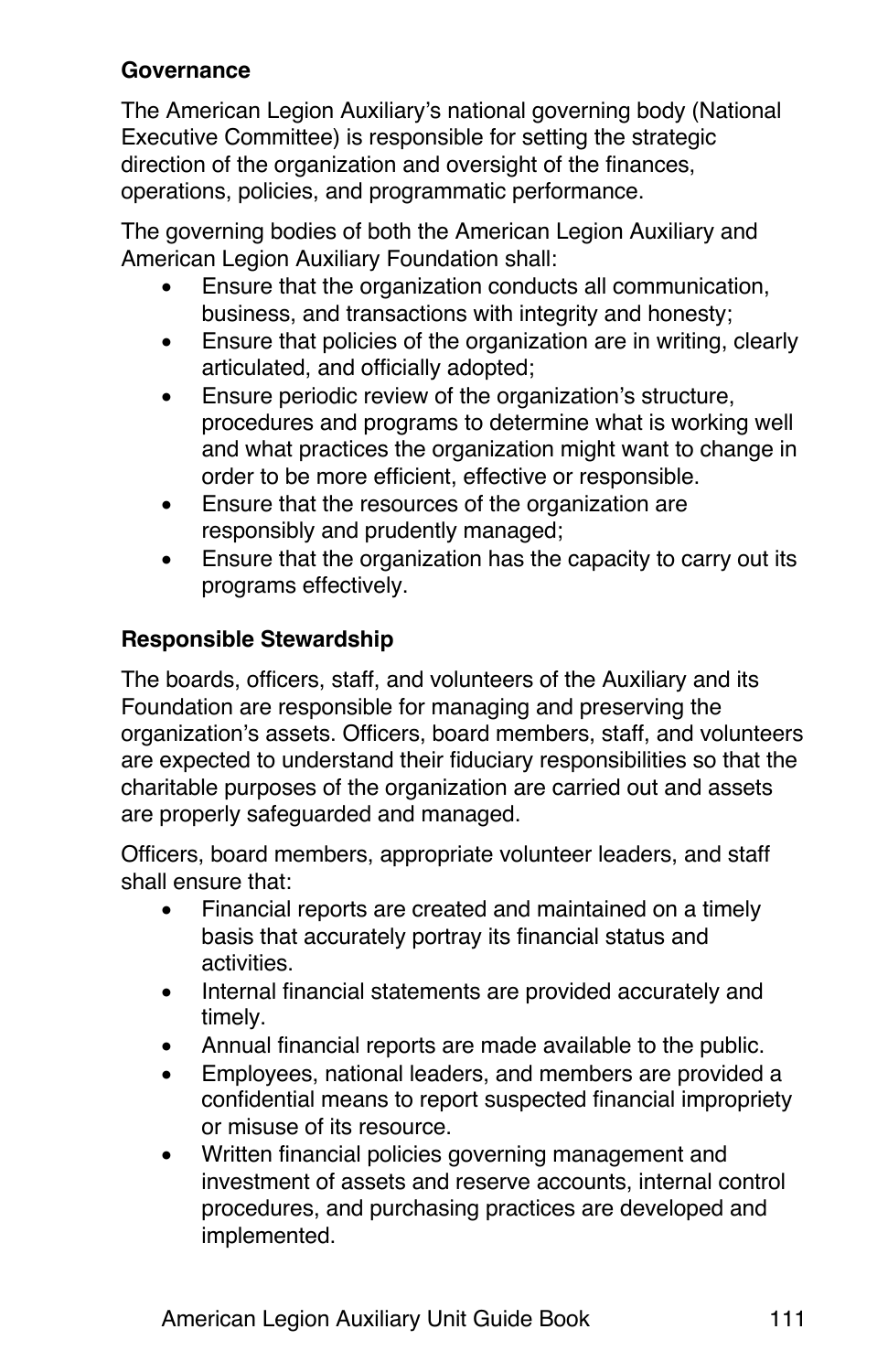### **Openness and Disclosure**

The American Legion Auxiliary and American Legion Auxiliary Foundation will provide comprehensive and timely information to the public, the media, and its members, and is responsive to reasonable requests for information. All information about the organizations will fully and honestly reflect the policies and the practices of the organizations.

## **Conflict of Interest**

The organization has the right to expect that the decisions made by the national boards, officers, staff, and volunteers of the Auxiliary and its Foundation are made objectively and in the best interest of the organization.

To avoid the appearance of impropriety by those who could benefit directly or indirectly from any action by the Auxiliary and its Foundation, the organization shall develop, adopt and implement a conflict of interest policy.

Such policy shall include requirements to fully disclose all potential and actual conflicts of interest and prohibitions on activities that conflict with legal, ethical, and fiduciary obligations to the organization.

## **Fundraising**

The organization shall take care to ensure that all means and materials for solicitation accurately and correctly reflect its mission and use of solicited funds. The American Legion Auxiliary and its Foundation shall respect the privacy concerns of individual donors and expend funds consistent with donor intent.

To assure that donors and prospective donors can have full confidence in the organization and the causes they are asked to support, the Auxiliary and its Foundation will respect the following rights of donors:

- To be informed of the organization's mission, of the way the organization intends to use donated resources, and of its capacity to use donations effectively for their intended purposes.
- To be informed of the identity of those serving on the organization's governing board, and to expect the board to exercise prudent judgment in its stewardship responsibilities.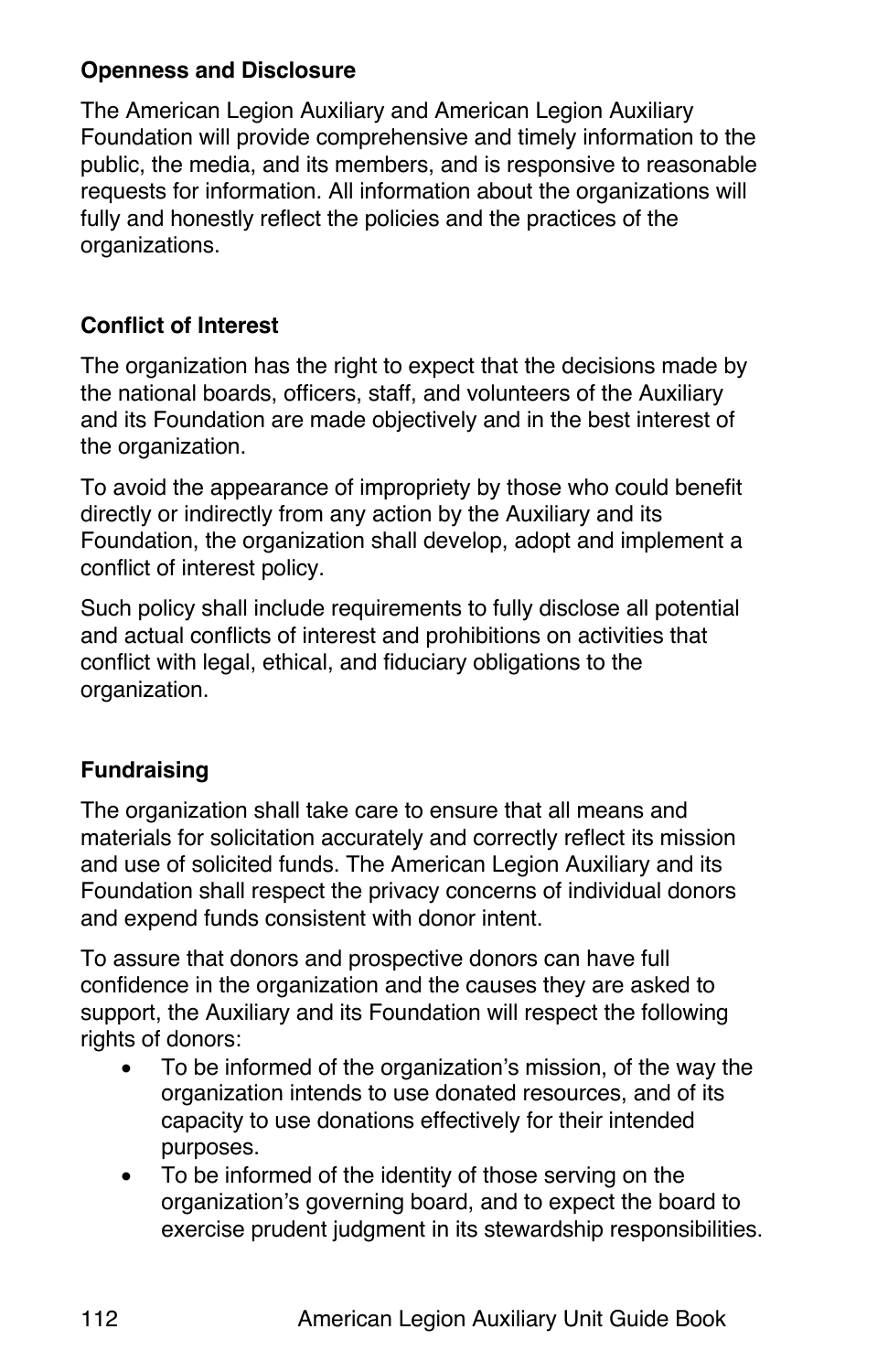- To have access to the organization's most recent financial statement and others on request.
- To be assured their gifts will be used for the purposes for which they were given.
- To receive appropriate acknowledgement and recognition.
- To be assured that information about their donation is handled with respect and with confidentially to the extent provided by law.
- To expect that all relationships with individuals representing the American Legion Auxiliary and its Foundation will be professional in nature.
- To be informed whether those seeking donations are volunteers, employees of the organization or hired solicitors.
- To feel free to ask questions when making a donation and to receive prompt, truthful, and forthright answers.

## **Grant Making**

The American Legion Auxiliary and its Foundation shall have specific stated responsibilities in carrying out grant programs. These responsibilities include the following:

- A formal and consistent application process which includes defined eligibility.
- Fair and equitable selection criteria.
- Assurance of applicant privacy.
- Clear, timely, and respectful communications throughout the application process.

#### **Inclusiveness and Diversity**

The organization recognizes the value of the diverse backgrounds and beliefs of its membership. The organization promotes an atmosphere of mutual respect for the worth and dignity of its members, those eligible to become members, and those we serve.

### **Ethics Violations**

Any member may report a violation of ethical conduct or actions contrary to the governing doctrine without fear of retaliation.

The organization considers all inquiries and complaints about actions of members to be strictly confidential.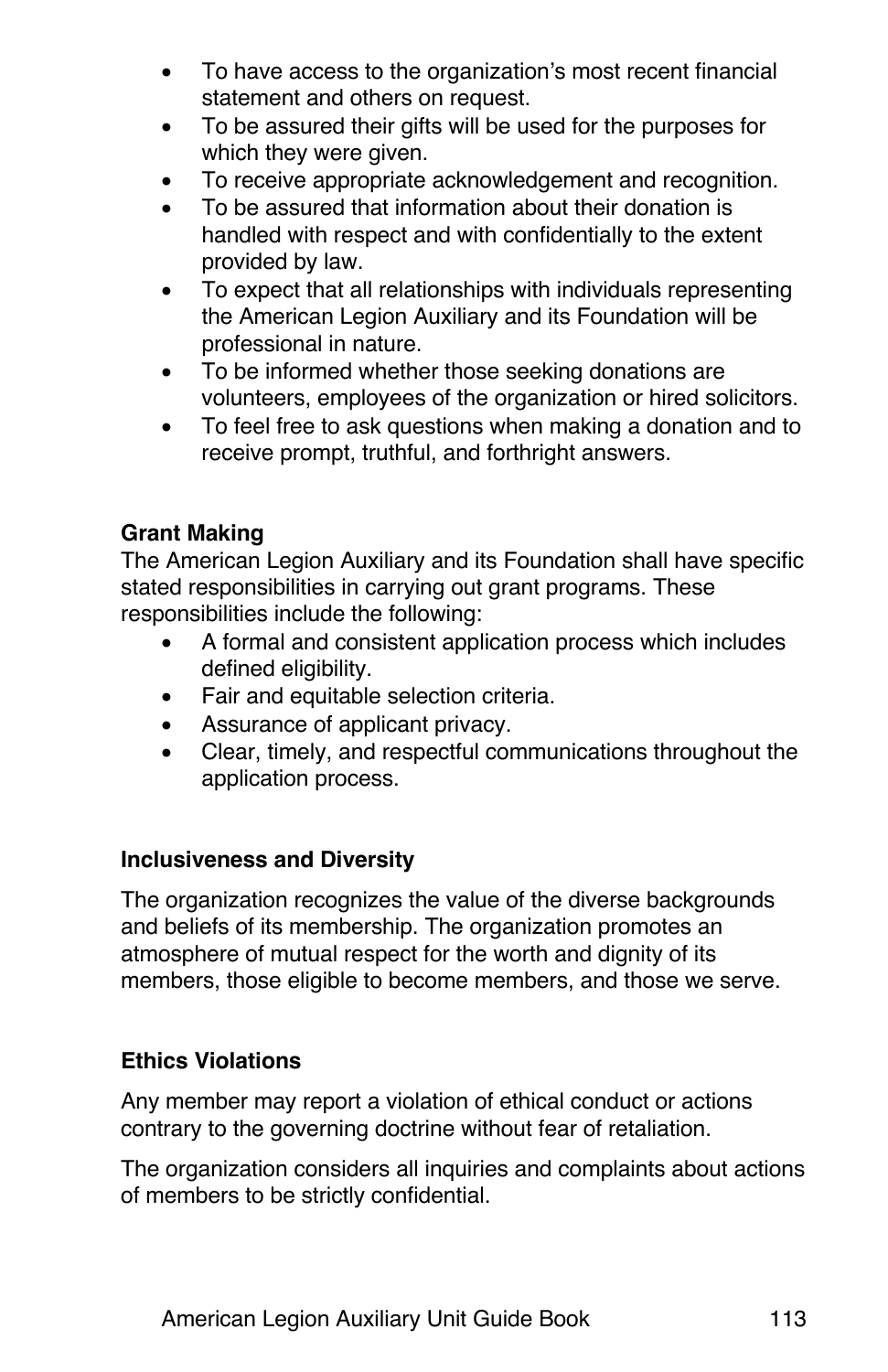Ethics Query – An ethics query is a means for inquiring whether or not a practice warrants filing a complaint alleging a violation of the Code. Anyone may register a query of a possible violation of the Code of Ethics by a member.

The organization shall adopt a procedure to administer the ethics query process.

Ethics Complaint – An ethics complaint provides a process for receiving, investigating, and acting on a violation of the Code of Ethics made against any member or staff and provides a process that is fair, responsible, confidential and consistent.

The organization shall adopt a procedure to administer the complaint process.

## **Whistleblower Protection**

A whistleblower is any member who, in good faith, promptly reports instances of any suspected violation of the Code of Ethics or Code of Conduct. The American Legion Auxiliary and American Legion Auxiliary Foundation shall establish and abide by policies to protect the Auxiliary.

Any member who acts maliciously by making known information she knows or reasonably believes to be false is not a whistleblower and will not be protected under the whistleblower mechanism.

The organization expects improper activity to be reported accurately and will protect whistleblowers from retaliation.

The organization will investigate any allegation that a whistleblower has been retaliated against for disclosing information that the whistleblower believed to have been accurate. Any member who believes she has been retaliated against for whistleblowing is expected to report it immediately. If the complaint is validated, the organization can impose disciplinary sanctions against the retaliating member including termination of membership in the organization.

*End National Code of Ethics*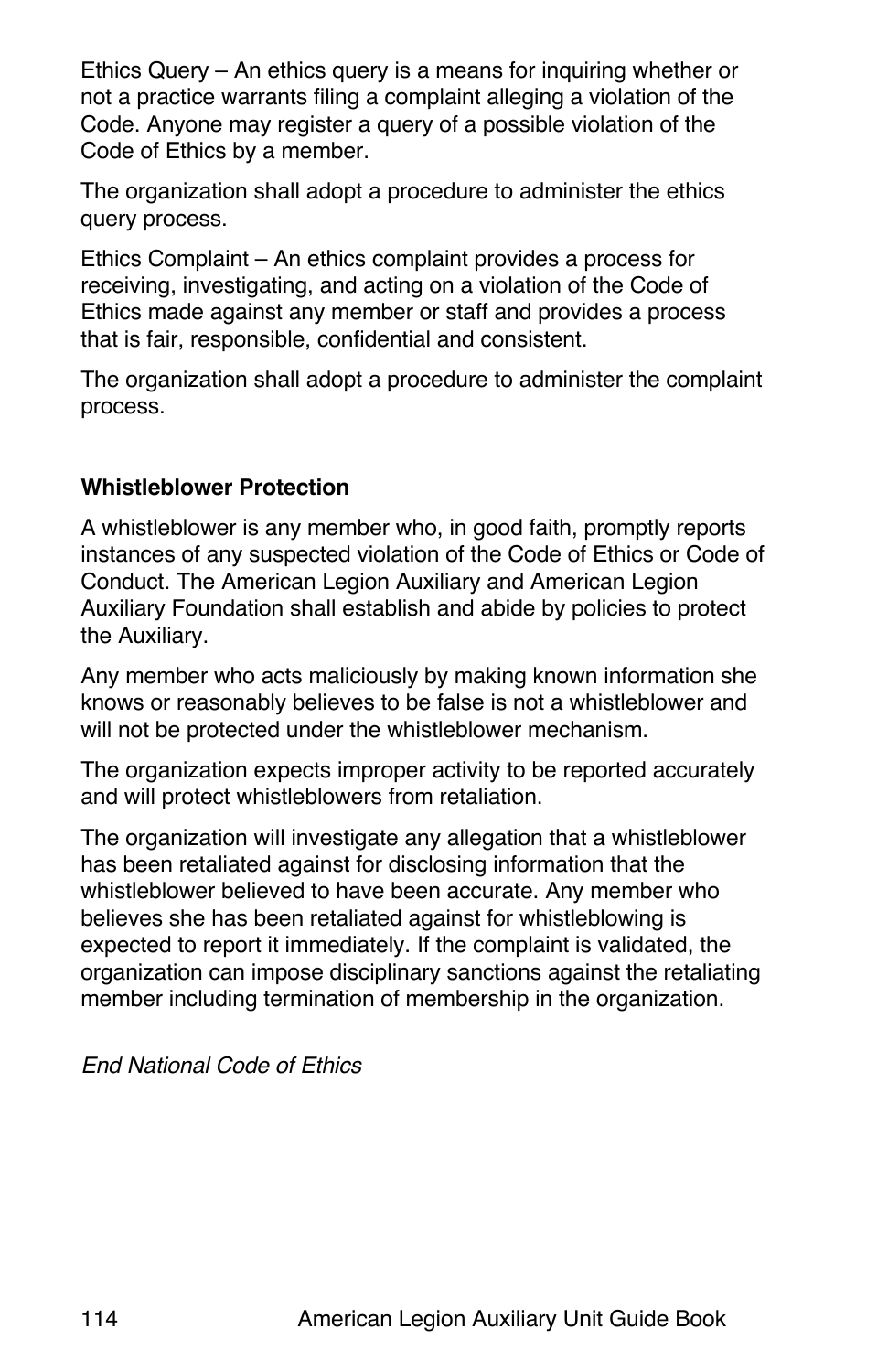# **APPENDIX C: PROPER PARLIAMENTARY POINTS**

This information is to assist unit officers in conducting the business of the American Legion Auxiliary in formal meeting settings, both in person and as virtual meetings. The information contained herein is based on Robert's Rules of Order.

### **FUNDAMENTALS OF PARLIAMENTARY PROCEDURE**

#### **Basic Parliamentary Principles**

Parliamentary procedures exist to facilitate efficiently conducted meetings that protect the rights of members. Fundamental principles of parliamentary procedure:

- Fairness of process and courtesy for all.
- Only one thing, speaker, motion, or action at a time.
- The majority rules.
- The minority must be heard.
- Each proposition is entitled to a full and free debate.
- The purpose is to facilitate action, not to obstruct it.

#### **Common Definitions**

- Parliamentary procedure: Rules by which meetings of deliberative assemblies, societies, boards, clubs, etc., are formally conducted.
- Chair: Short form of the word "chairman," used to refer to the member conducting the meeting.
- Gavel: The traditional mallet used by the presiding officer to maintain order.
- Quorum: The number of members needed to hold a meeting as stated in the standing rules of an organization.
- Agenda: A list of the order of business to be considered.
- Minutes: A record of the meeting kept by the secretary. The secretary will read the minutes of the last meeting.
- Adjourn: To end a meeting officially.
- Amendment: A specific proposal to modify an organization's entity/governance documents.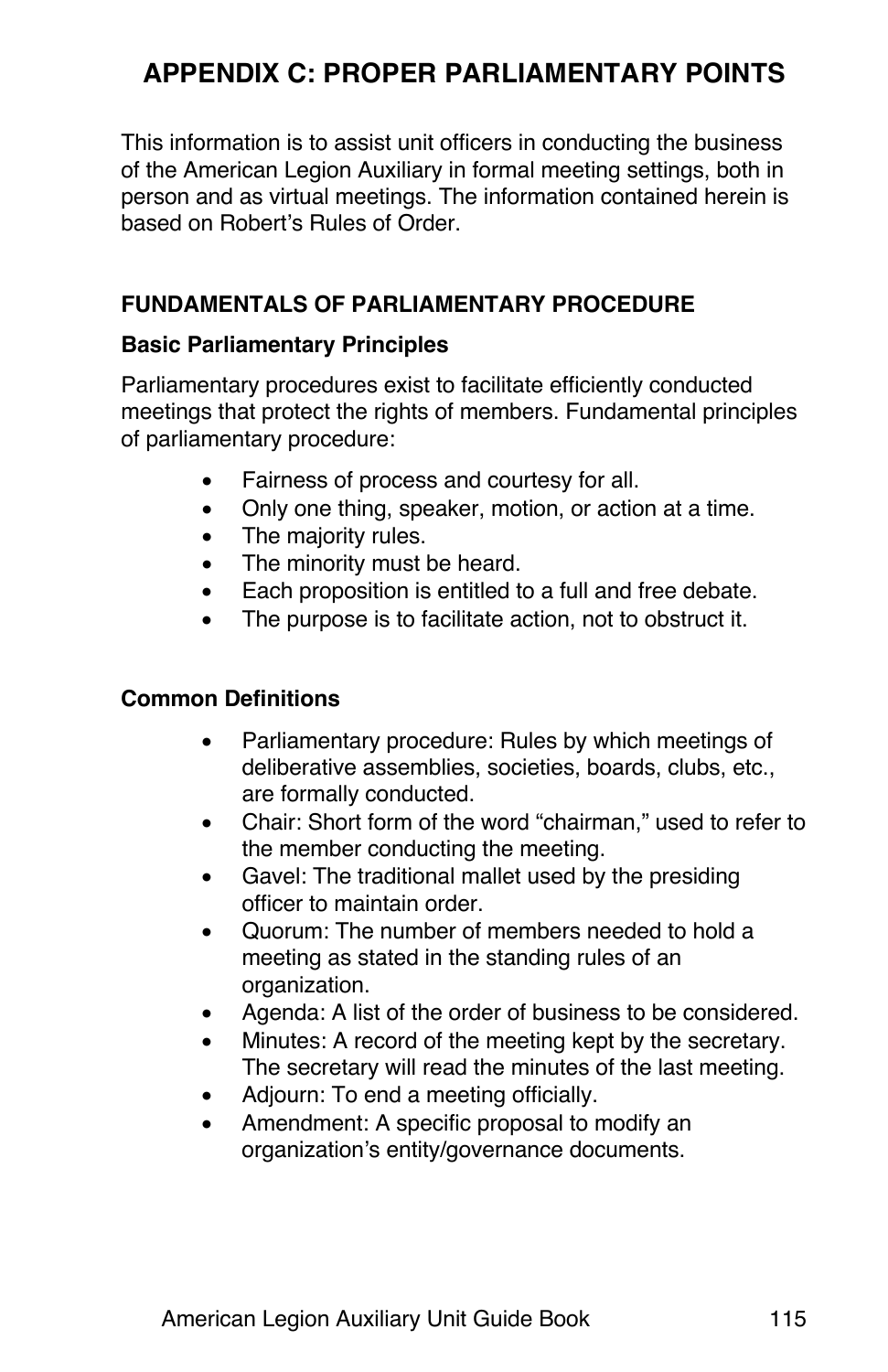## **Roles of Those Leading and Attending a Meeting**

Roles of those responsible for the process of conducting the business of a meeting:

- 1. **Chair:** The presiding officer, usually the president (or vice president if president is unavailable), and is responsible for:
	- Keeping the meeting on schedule and within time limits.
	- Remains neutral by not entering into discussions.
	- Expedites the transaction of business by preparing the agenda and keeping order during the meetings.
	- States motions that are in order or rule them out of order; asks for discussion, asks for a second to the motion, puts motion to vote, and declares the result of the vote.
- 2. **Vice president:** Presides in the absence of the president or whenever the president temporarily vacates the chair (e.g., so she can join a discussion regarding a motion).
- 3. **Parliamentarian:** Appointed by the president, the parliamentarian serves as the expert on parliamentary procedure.

Duties of the parliamentarian before a meeting: Reviews the agenda with the president to be familiar with the business and possible procedural problems that may arise. Reviews and knows the bylaws and standing rules of the organization. Works with committee members who request assistance in preparing reports for the meeting.

**Secretary:** In the absence of president and vice president, the secretary calls the meeting to order and entertains a motion for temporary chairman. The secretary sees that minutes of the meeting are taken – whether taken by herself or her designee – including recording the type of meeting (regular, special, etc.), place, date, hour, presiding officer, all motions and their disposal, names of makers of motions.

**Treasurer:** Custodian of funds of the organization; receives and disburses them upon authority from the organization. The treasurer reports on budget performance and the financial health of the organization to the assembly. If the treasurer is also an employee of the department, the budget and financial reports should always be prepared and reported by a Finance Committee chair or outside finance professional.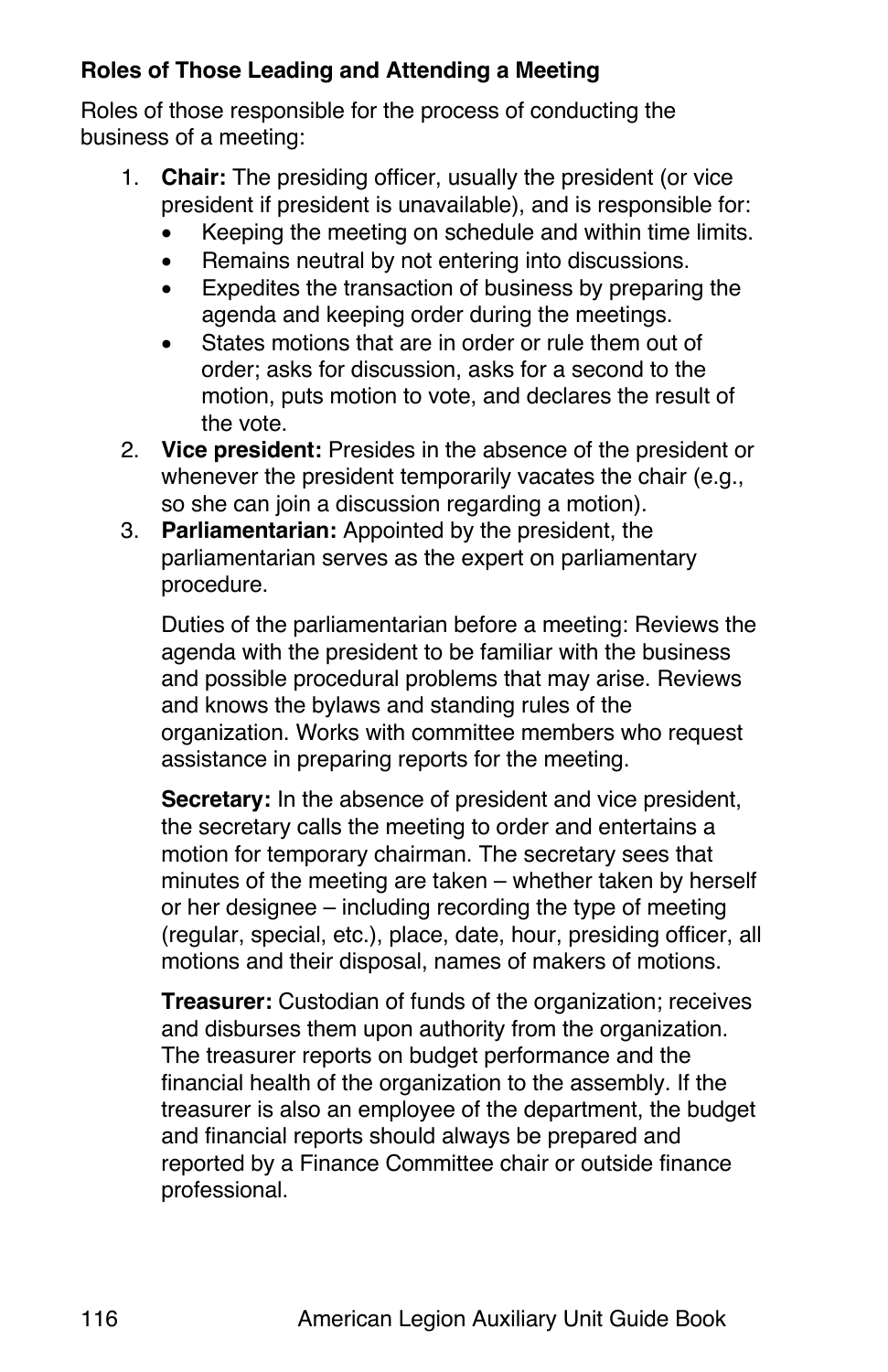- 4. **Members:** All members whose current membership dues are paid are considered members in good standing and are entitled to all rights and privileges of membership, including those aspiring to and holding office, and voting in the ALA.
	- Rise and address the chair if you want to discuss the motion under consideration or to offer another motion.
- **5. Committees:**
	- Members of committees have no authority except that which is granted by bylaws or by a vote of the assembly.
	- Unless otherwise provided, the member first named to a committee or the one receiving the largest number of votes is the chairman of the committee.
	- Members of committees should not conduct business of the committee without a quorum present. A majority of committee members constitutes a quorum unless the assembly orders otherwise.
	- Motions and resolutions originating in committees need no seconding, if the committee members are also members of the governing body. The already have been seconded by committee action.

## **Presenting a Motion**

A proposal for action is made in the form of a motion. For the group to consider a motion, at least two members must be in favor of it. The first member makes the motion. The second member seconds the motion to show agreement that the motion should come before the assembly. Seconding a motion does not signify that the member is in favor of the motion; she simply wishes the subject to be discussed.

There are eight simple steps in presenting a (main) motion:

- 1. The member rises and addresses the chair (chairman).
- 2. The member is recognized by the chair.
- 3. The member states her proposal.
- 4. Another member seconds the motion.
- 5. The motion is restated by the chair.
- 6. The chairman conducts the discussion.
- 7. The chairman puts the question to a vote.
- 8. The chairman announces the result.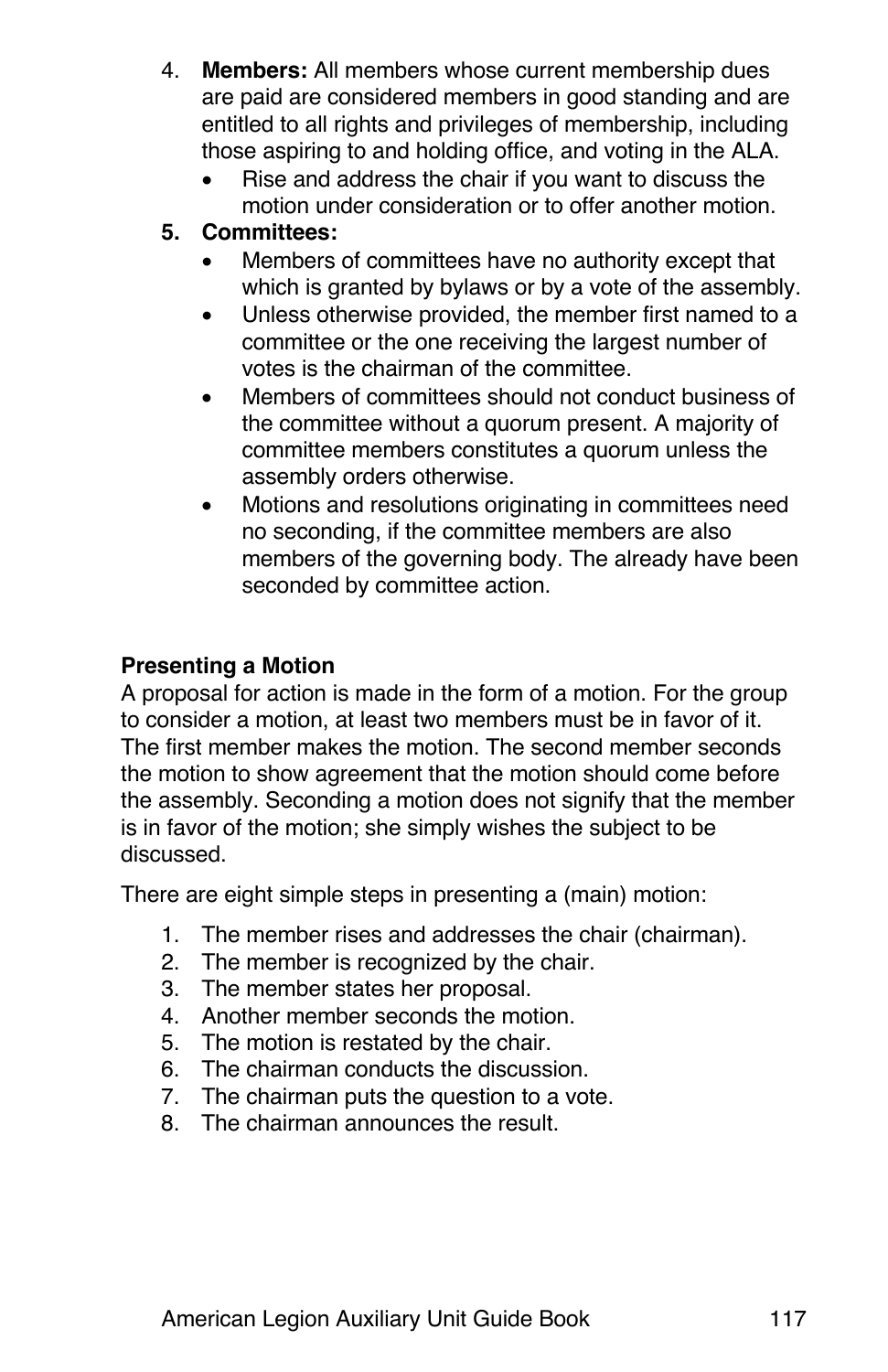| <b>What Vote?</b>                     | Majority                      | Majority                              | No vote                                    | No vote                                   |
|---------------------------------------|-------------------------------|---------------------------------------|--------------------------------------------|-------------------------------------------|
| Amended?<br>Can It Be                 | Yes                           | Yes                                   | ş                                          | $\frac{1}{2}$                             |
| Debatable?<br>$\frac{1}{2}$           | Yes                           | Yes                                   | $\frac{1}{2}$                              | ş                                         |
| Second?<br>Do You<br>Need A           | Yes                           | Yes                                   | $\frac{1}{2}$                              | ş                                         |
| Speaker?<br>Can You<br>Interrupt<br>A | ş                             | ş                                     | Yes                                        | Yes                                       |
| You Say<br>This:                      | evoul,<br>that"               | motion by"<br>amend the<br>"I move to | information."<br>a point of<br>"I rise for | "I rise for a<br>question of<br>privilege |
| To Do This:                           | Introduce<br>business.<br>new | Amend a<br>motion.                    | information.<br>Request                    | about noise,<br>Complain<br>er.<br>To     |

Parliamentary Procedure - Frequently Used Motions **Parliamentary Procedure – Frequently Used Motions**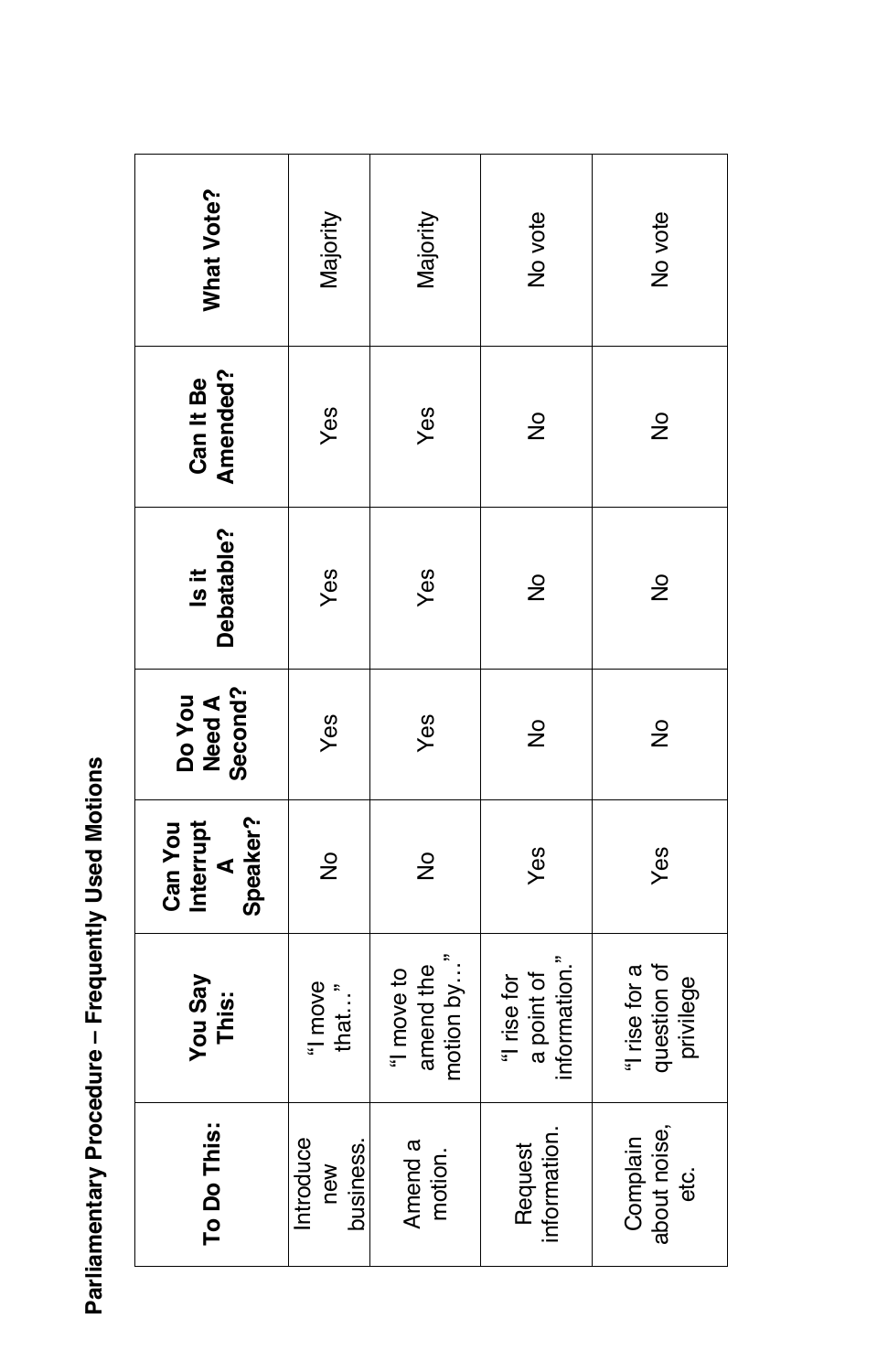| To Do This:                                                   | You Say<br>This:                                                    | Speaker?<br>Can You<br>Interrupt<br>$\triangleleft$ | Second?<br>Do You<br>Need A | Debatable?<br>$\frac{1}{2}$ | Amended?<br>Can It Be | <b>What Vote?</b> |
|---------------------------------------------------------------|---------------------------------------------------------------------|-----------------------------------------------------|-----------------------------|-----------------------------|-----------------------|-------------------|
| intermission.<br>Call for a                                   | recess for __<br>"I move to<br>minutes."                            | $\frac{1}{2}$                                       | Yes                         | $\frac{1}{2}$               | Yes                   | Majority          |
| Postpone the<br>question to a<br>later time.                  | postpone the<br>question until<br>next week."<br>d move to          | ş                                                   | Yes                         | Yes                         | Yes                   | Majority          |
| committee for<br>question to a<br>further study.<br>Refer the | committee to<br>motion to the<br>"I move to<br>refer the<br>study." | $\frac{1}{2}$                                       | Yes                         | Yes                         | Yes                   | Majority          |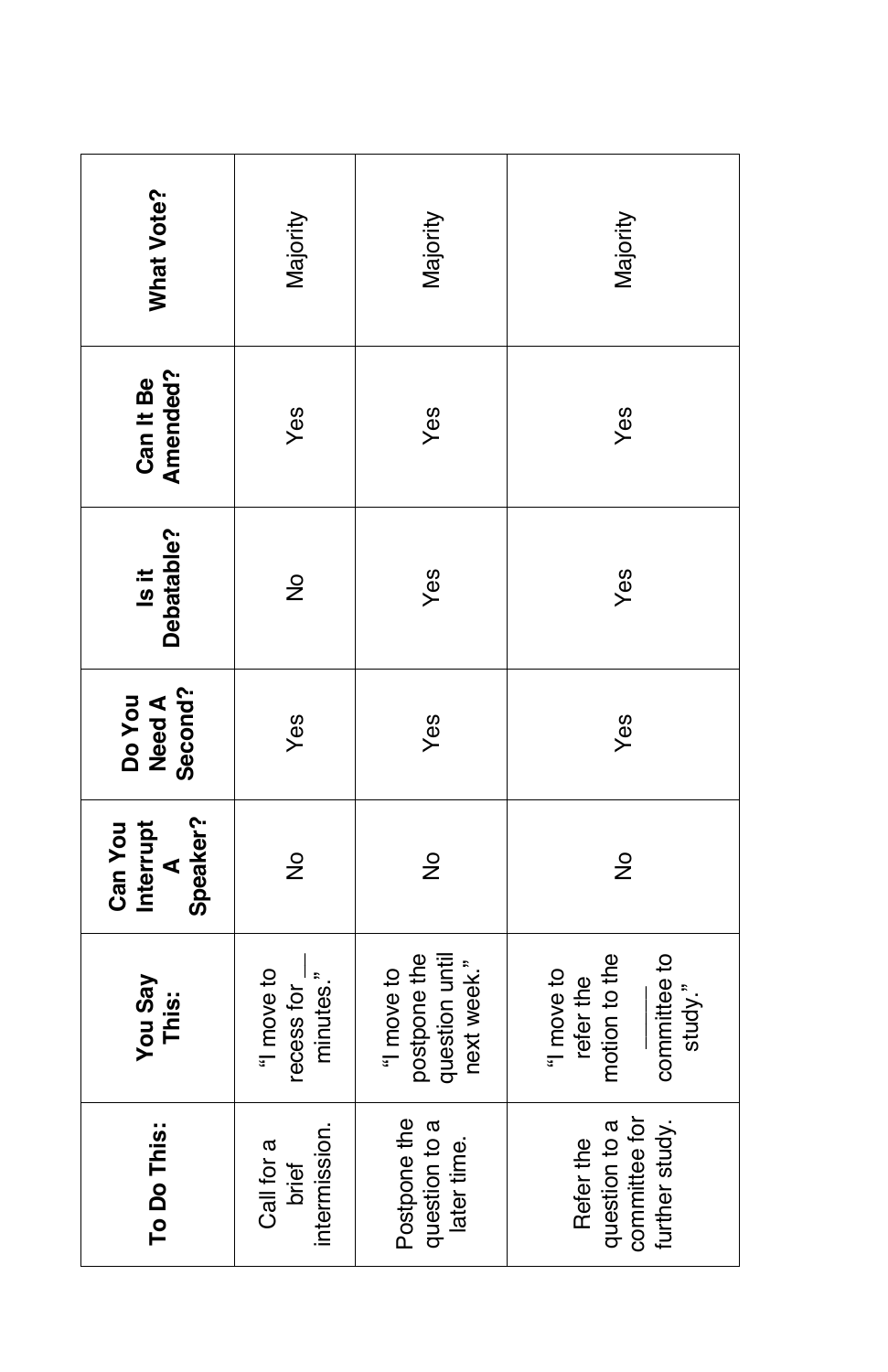| To Do This:                                                    | <b>You Say</b><br>This:                               | Speaker?<br>Can You<br>Interrupt<br>$\triangleleft$ | Second?<br>Do You<br>Need A | Debatable?<br>$\frac{1}{2}$ | Amended?<br>Can It Be | <b>What Vote?</b> |
|----------------------------------------------------------------|-------------------------------------------------------|-----------------------------------------------------|-----------------------------|-----------------------------|-----------------------|-------------------|
| Put a limit on<br>the debate.                                  | I move that<br>debate be<br>limited to 5<br>minutes." | Ş                                                   | Yes                         | ş                           | Yes                   | 2/3               |
| End debate<br>and vote.                                        | "I move the<br>previous<br>question."                 | $\frac{1}{2}$                                       | Yes                         | ş                           | ş                     | 23                |
| vote by rising.<br>Verify a voice                              | "Division."                                           | Yes                                                 | $\frac{1}{2}$               | $\frac{1}{2}$               | ş                     | No vote           |
| know how to<br>Want to do<br>something,<br>but don't<br>do it. | parliamentary<br>inquiry."<br>"I rise to a            | Yes                                                 | ş                           | ş                           | ş                     | No vote           |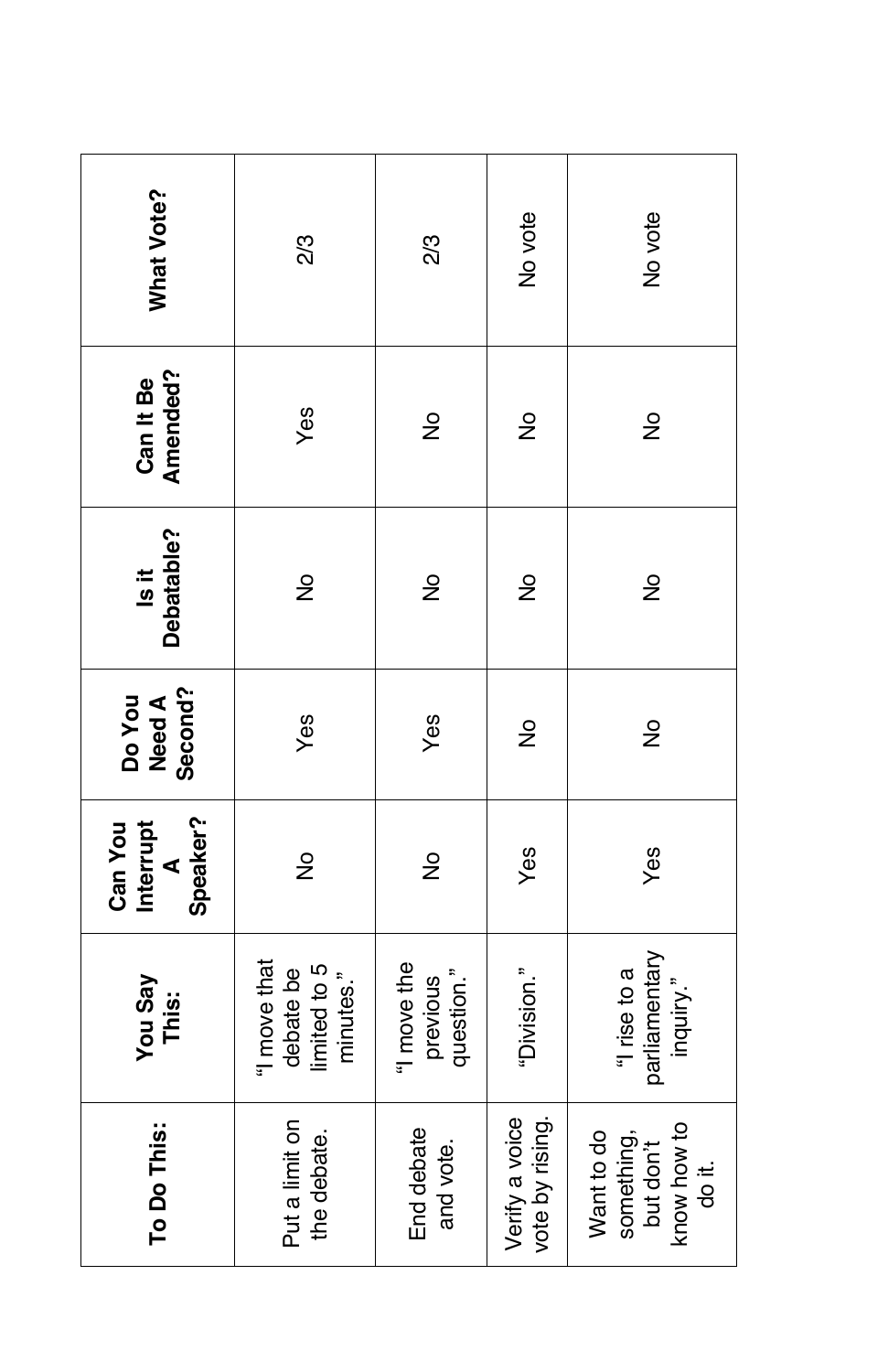| To Do This:                              | <b>You Say</b><br>This:                                      | Speaker?<br>Interrupt<br>A<br>Can You | Second?<br>Do You<br>Need A | Debatable?<br>$\frac{1}{2}$ | Amended?<br>Can It Be | <b>What Vote?</b> |
|------------------------------------------|--------------------------------------------------------------|---------------------------------------|-----------------------------|-----------------------------|-----------------------|-------------------|
| Reconsider<br>an action.                 | the vote on<br>"I move to<br>reconsider<br>the motion<br>to" | Ş                                     | Yes                         | Yes/No                      | ş                     | Majority          |
| Call attention<br>to breach of<br>rules. | f rise to a<br>point of<br>order."                           | Yes                                   | $\frac{1}{2}$               | $\frac{1}{2}$               | ş                     | No vote           |
| Suspend the<br>temporarily.<br>rules     | suspend the<br>d move to<br>rules so<br>that"                | ş                                     | Yes                         | ş                           | ş                     | 23                |
| Adjourn the<br>meeting.                  | we adjourn."<br>"I move that                                 | ş                                     | Yes                         | ž                           | ş                     | Majority          |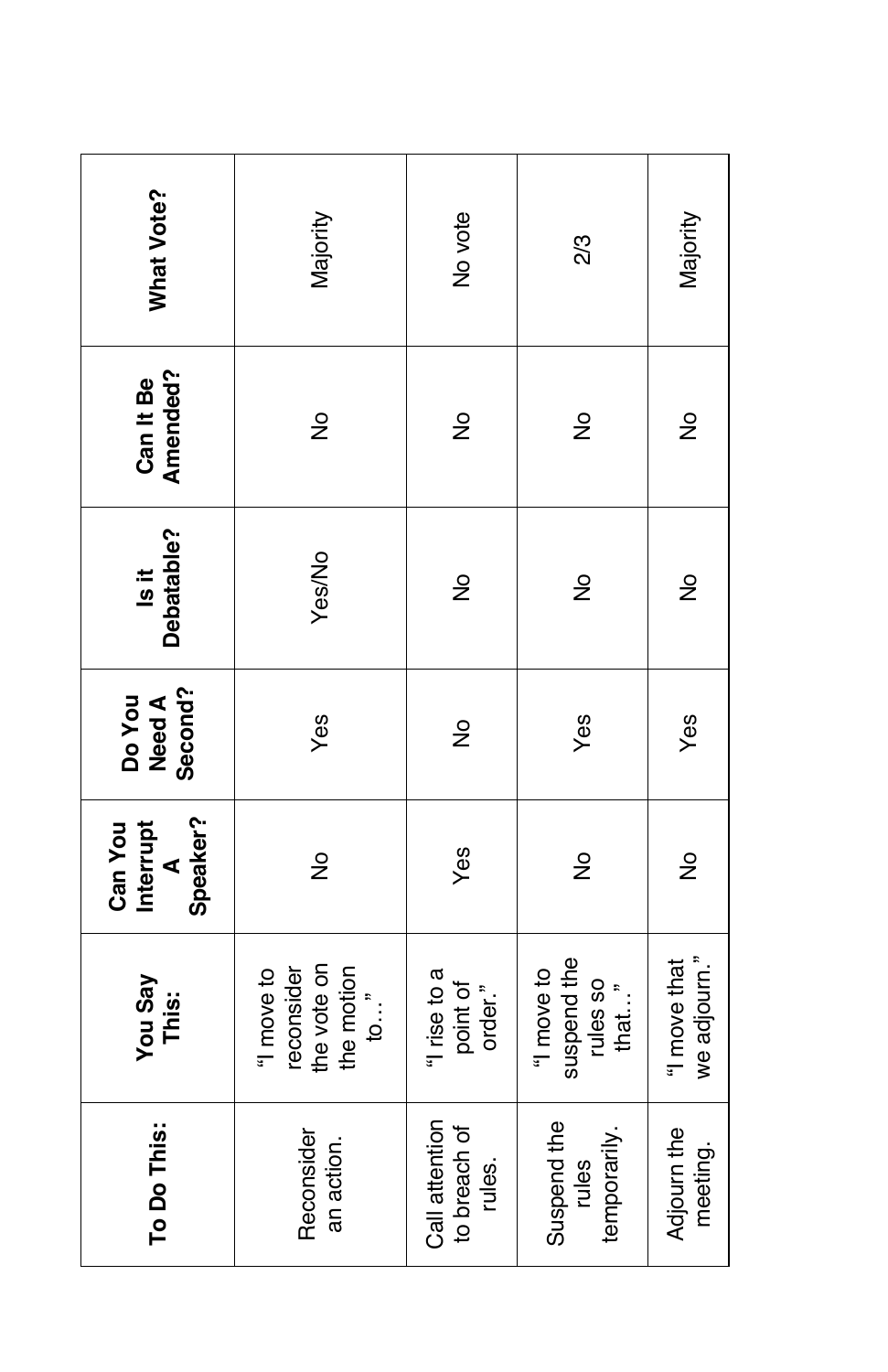# **APPENDIX D: RESOLUTION PROCESS**

How to Write a Resolution

- 1. A resolution is a formal, written motion. Resolutions are often used when the subject matter contains many details or amends the organization's governing documents and to include the reasons for proposing the motion. A well-written resolution makes it easier for members to consider the proposal's importance and makes it easier to follow a lengthy or complex motion. Resolutions are also useful when a large assembly will be considering its motion.
- 2. A resolution has two sections the resolving clauses and the clauses that state the reasons for the motion. Resolving clauses state the specifics of the proposal. The main reasons a motion should be adopted are included in the "whereas" clauses. Neither section should include more clauses than are necessary to clearly articulate the reasons for the motion and the proposed outcome(s) if adopted.

For more examples of how to write and format resolutions, The American Legion has a detailed booklet on resolutions in PDF format at www.legion.org/resolutions.

### **Procedure for Presenting an Amendment**

Often, a motion under consideration does not indicate what the group really wants to do. An amendment is how a proposal is changed to get closer to the group's wishes. An amendment can change a motion by striking out, by adding, or by substituting.

The procedure below is followed when presenting amendments:

**Step 1:** The motion is made, seconded, and opened for discussion.

**Step 2:** The amendment is made, seconded, and open for discussion.

**Step 3:** The chairman asks, "Is there further discussion?"

**Step 4:** Hearing no objection, the chairman restates the amendment.

**Step 5:** The chairman states, "The yes's have it. The amendment is carried, and the motion now reads…"

**Step 6:** The chairman then returns to a discussion, or debate, of the motion which is followed by a call for the vote, the vote, and announcement of the results.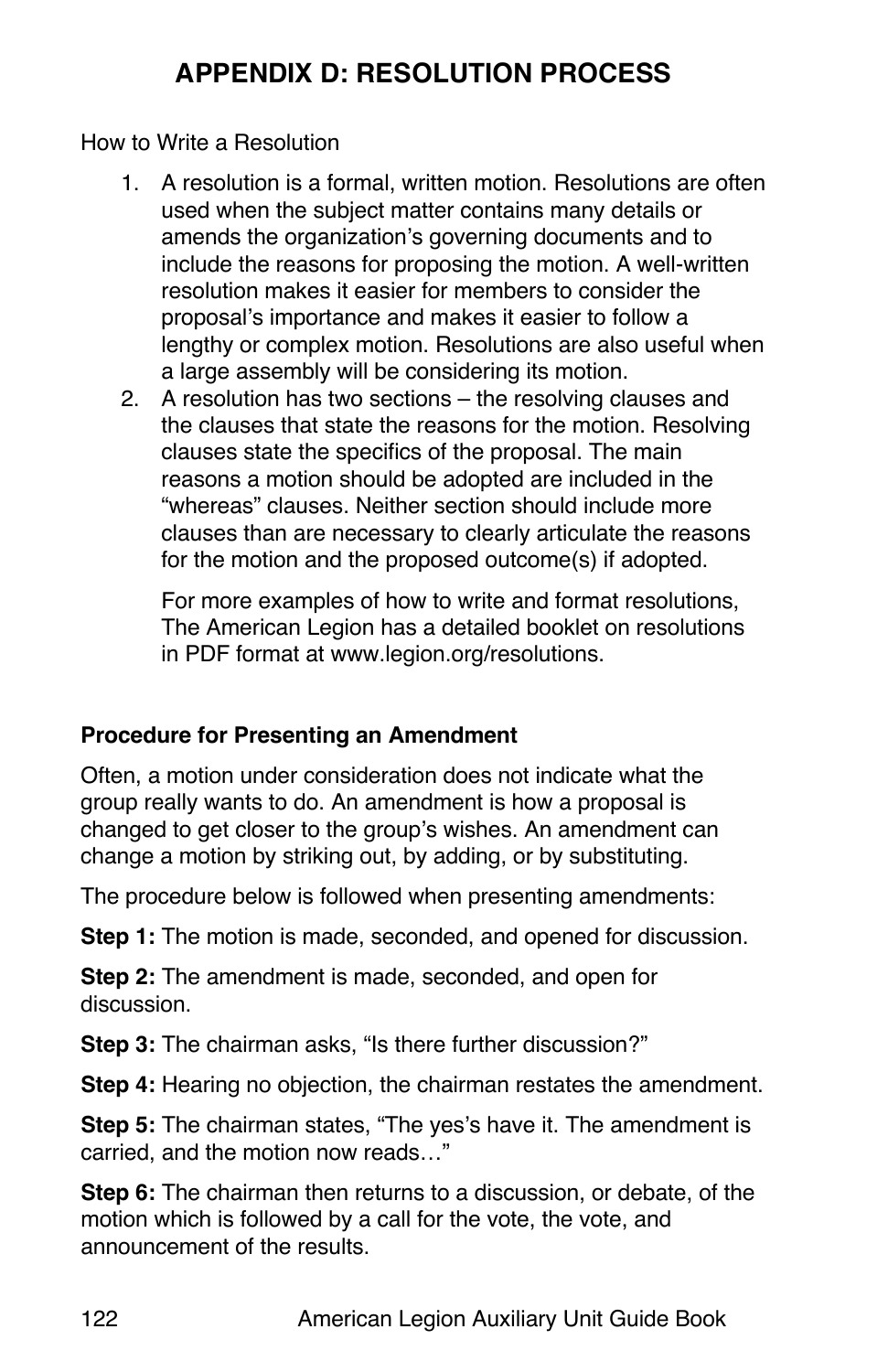# **APPENDIX E: CONDUCTING ELECTRONIC MEETINGS**

Electronic (email) voting was approved by the National Executive Committee (NEC) in February 2009. Seventy-five percent of the NEC must vote (to establish a quorum), and a majority of those voting must approve of the motion for it to pass. It should be noted that the policy adopted in 2009 allows for votes to be cast by "mail, telephonically, or electronically: within 30 days."

Conducting department business virtually by voting by mail, phone, and/or email would have to be approved by that department's governing body, the Department Executive Committee. A department's policy regarding virtual voting must comply with what is allowed under the laws of the state in which the nonprofit is incorporated.

In Indiana, for example, the state office of government that oversees incorporation and state corporate filings is the Indiana Secretary of State. The ALA National Headquarters confirms our virtual voting requirements with the Indiana Secretary of State. In Indiana, a corporation may conduct business virtually; voting by phone, mail, or email is allowed. The national organization, being incorporated in Indiana, complies with Indiana law and may conduct national voting by mail, participate in a virtual vote conducted by mail, email, or phone.

If state laws permit conducting business electronically, then that constitutes a virtual meeting, and minutes need to be kept – the same as if the meeting were held in person. The virtual meeting, then, needs to:

- 1. Properly convene with participants instructed that the special meeting is being convened to conduct business electronically.
- 2. State the business clearly.
- 3. State the legal authority for conducting the meeting electronically.
- 4. Specify the motion and instructions to respond via "Reply All" by a certain date/time.
- 5. When the business concludes (i.e., the voting has been completed), the convener responds again via "Reply All' the outcome of the vote.
- 6. Creates minutes of the special virtual meeting, saves the emails as documentation, and then includes a summary of the virtual meeting(s) at the next face-to-face meeting of the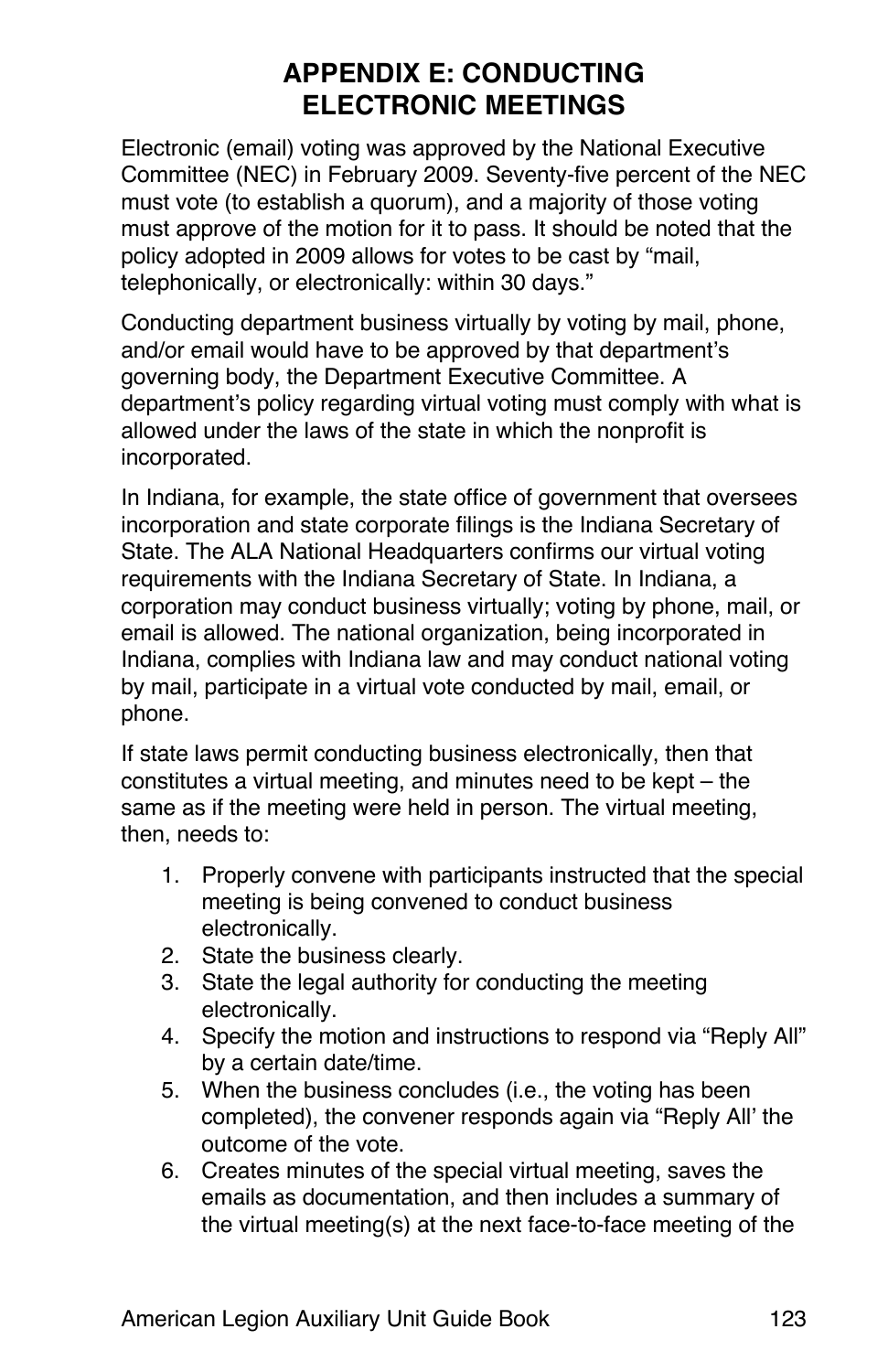governing body for the governing body to ratify for the record.

- When a vote is conducted by email, the emails are documentation of the voting and should be saved. The minutes of the next regularly scheduled meeting should reflect the vote.
- Information to be considered during the virtual meeting should be conveyed and attached as a PDF document so that the emailed wording cannot be manipulated.

Similar steps need to be established and followed when a meeting is held telephonically or by postal mail.

All actions taken at a virtual meeting need to be confirmed or ratified by the department governing board at its next regularly scheduled inperson meeting and the actions recorded in the governing board's meeting minutes.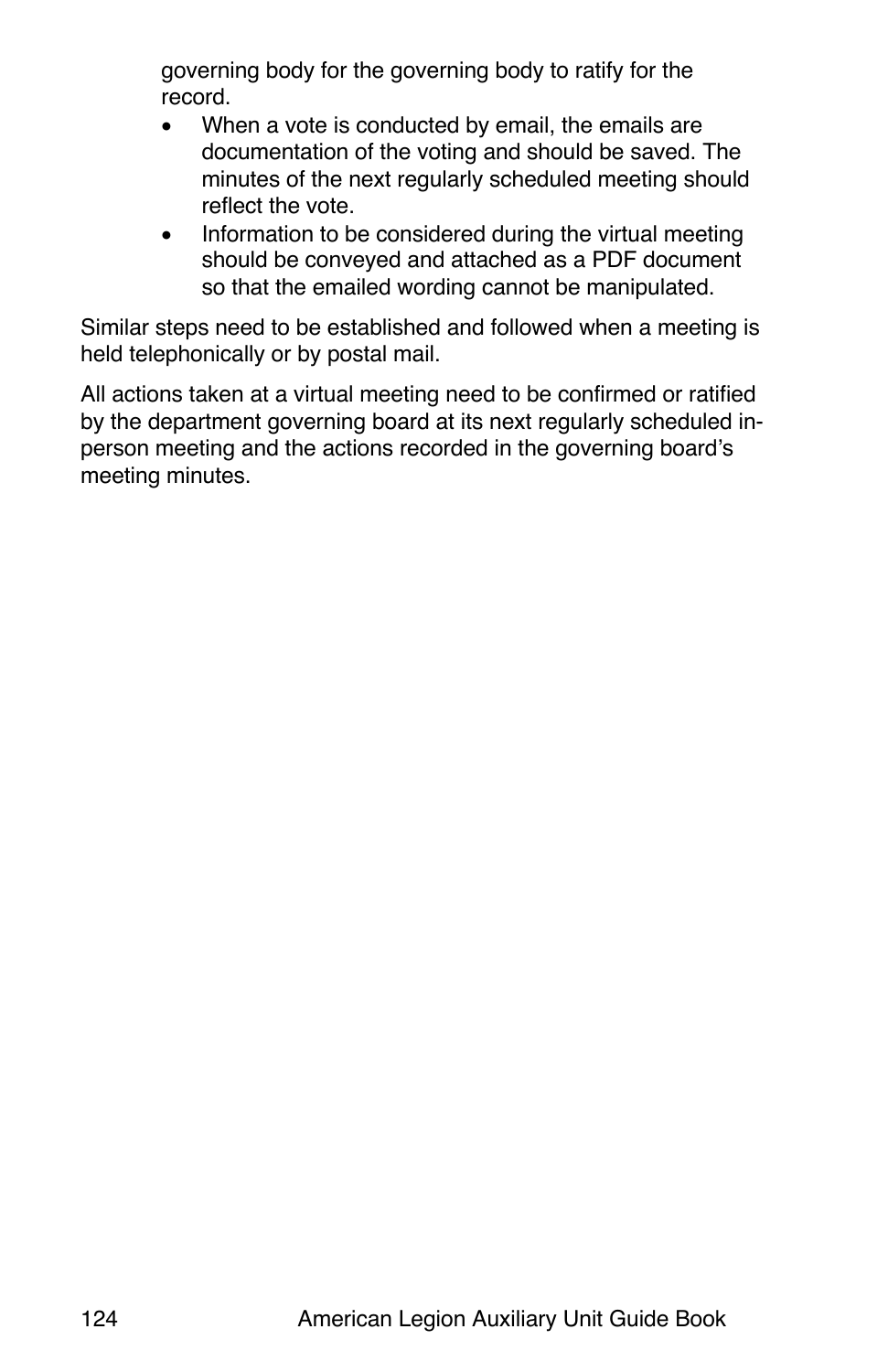# **APPENDIX F: HONORARY JUNIOR OFFICERS**

At the National Executive Committee Meeting held Feb. 25, 2012, a resolution was passed stating honorary Junior officers could have courtesy titles bestowed on them.

Any honorary Junior officer elected is solely an honorary, courtesy position without any formal duties. She shall not conduct fundraising for Junior election campaigns or related activities benefiting an honorary Junior officer or candidate. Any Junior officer must be paying dues as a Junior member for the membership year in which she is installed.

At the unit level, honorary Junior officers traditionally include president, vice president, chaplain, historian, secretary, treasurer, and sergeant-at-arms. Honorary Junior officers may vary by district and department but are likely to reflect the structure of the unit.

Remember: These are children we are helping teach and shape to be our ALA future leaders.

#### **Leadership Roles for Juniors**

Nothing in the national governing documents (check your department and unit constitutions and bylaws) prohibits a Junior member (presumably a high-school-aged Junior member) from serving in an administrative appointed or elected Senior position. This could include a unit historian, unit chaplain or a mission-outreach committee member (i.e. Poppy or Community Service), because those positions operate under the guidance of a Senior member who is a governing officer or leader. It is not advised that a Junior member be elected or appointed to serve in a policymaking/governance position.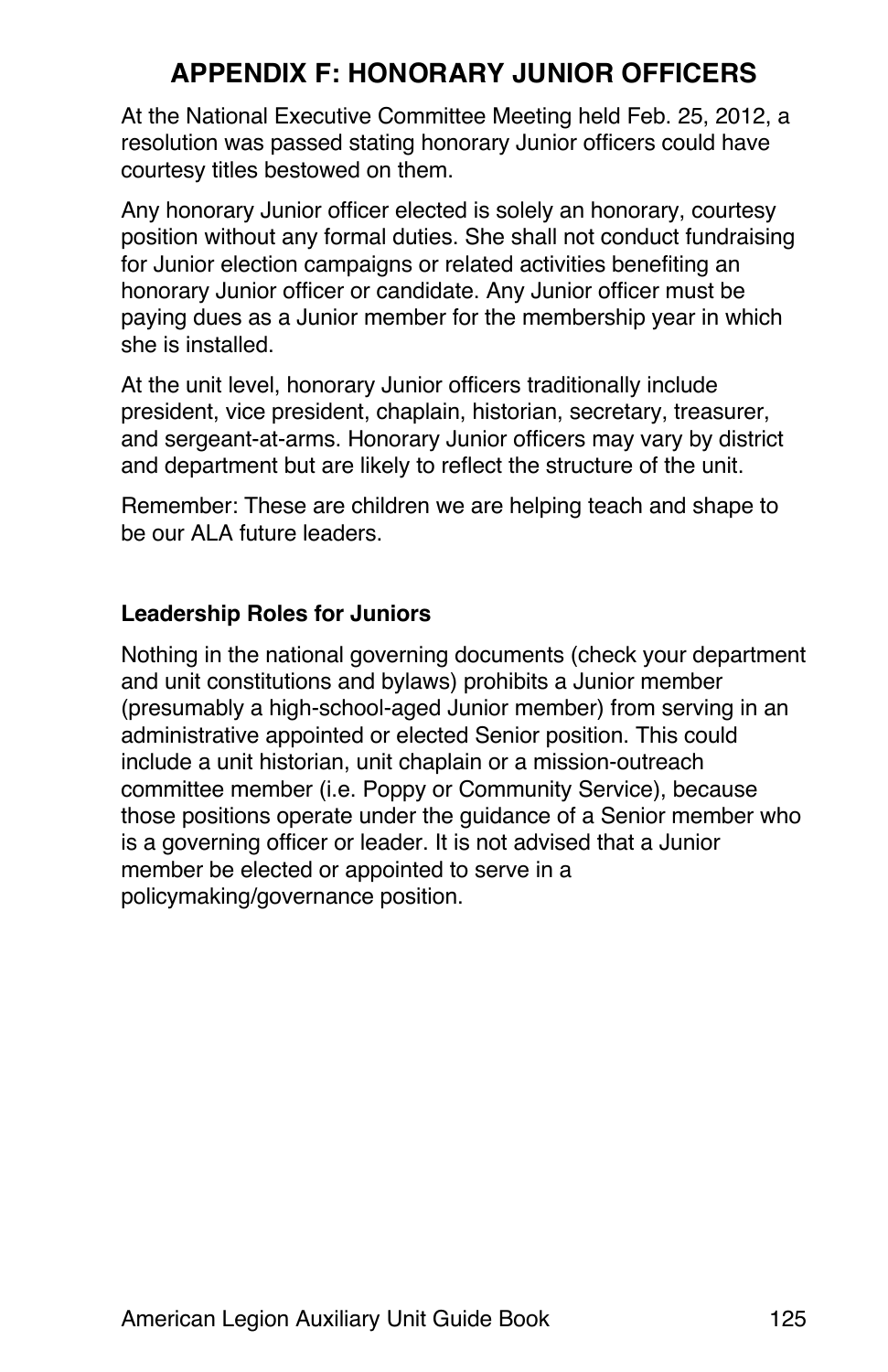# **APPENDIX G: ALA ACADEMY**

ALA Academy is a series of self-paced online courses that are free, easily accessible, and user-friendly. Available for American Legion Auxiliary members, ALA Academy offers professionally developed training designed to help members learn through a process that includes learning the information, sharing it with others, practicing their new skills, and, eventually, making those new skills a habit.

*ALA 101* is the introductory course to ALA Academy, focusing on who we are, what we do, and why we matter. ALA 101 provides a general overview of the American Legion Auxiliary and our mission, with information helpful for most members to learn.

*ALA Communication Methods*, the first class in the Effective Communications Module, is an introduction to how the ALA uses E-Communication. It also provides basic how-to information about using social media.

All ALA members can benefit from this training program by gaining more knowledge about the world's largest women's patriotic service organization, enabling members to reach more veterans and better serve our mission.

See the full list of ALA Academy courses available, and learn more by visiting www.ALAforVeterans.org/ALA-Academy.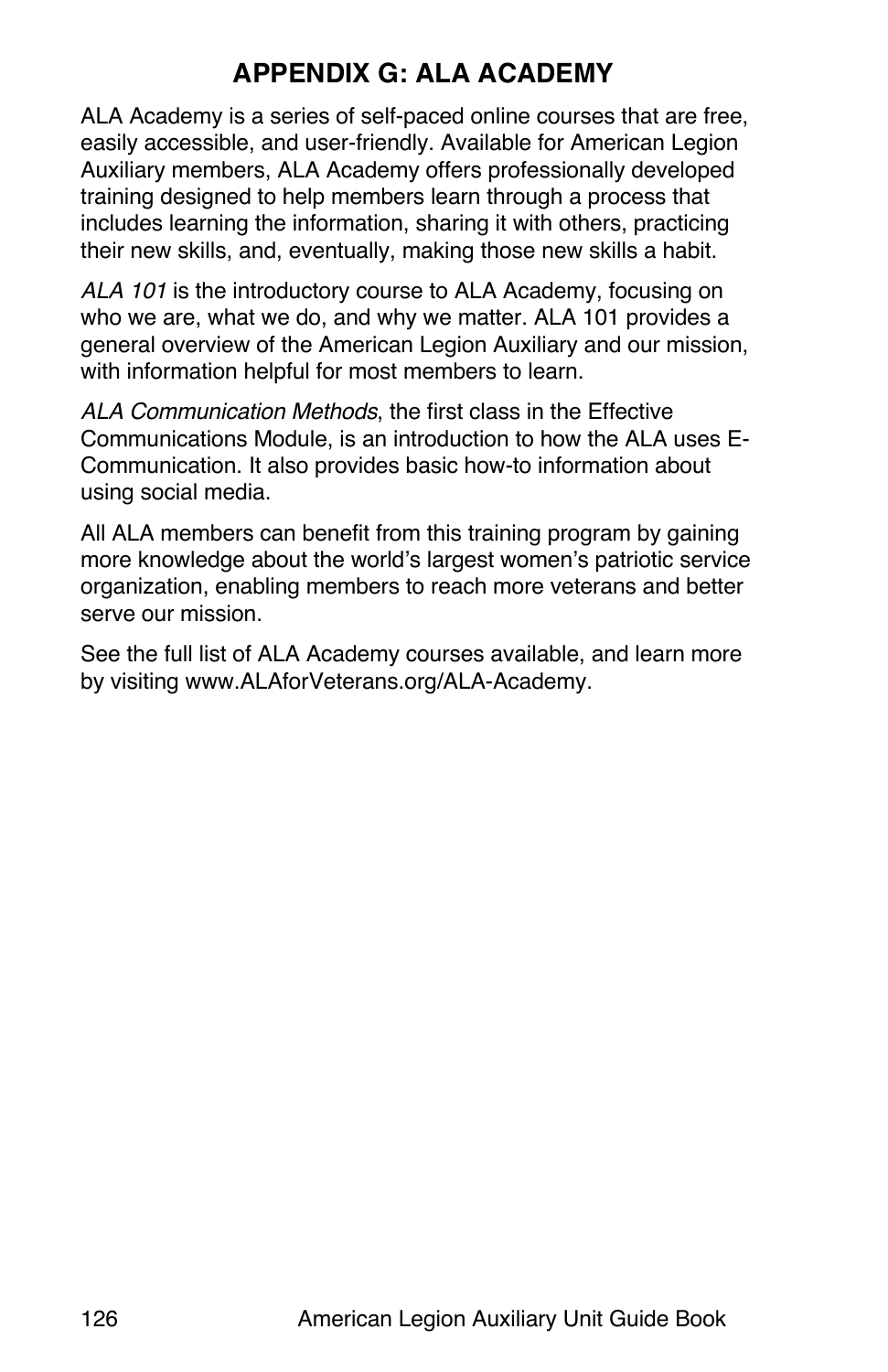## **APPENDIX H: AMERICAN LEGION AUXILIARY NATIONAL PRESIDENTS**

\*1921-22 Edith Irwin Hobart (Ohio) \*1922-23 Dr. Kate Waller Barrett (Virginia) \*1923-24 Helen A. Bishop (Massachusetts) \*1924-25 Claire D. Oliphant (New Jersey) \*1925-26 Eliza London Shepard (California) \*1926-27 Adalin Wright Macauley (Wisconsin) \*1927-28 J. Irene Walbridge (New Hampshire) \*1928-29 Lucy R. D. Ficklen, (Georgia) \*1929-30 Mary Virginia Macrae (Iowa) \*1930-31 Wilma D. Hoyal (Arizona) \*1931-32 Louise E. Williams (New York) \*1932-33 Laura B. Blackburn (Kentucky) \*1933-34 Rachel "Rae" F. Biester (Pennsylvania) \*1934-35 Emma "Tess" Carlson (Minnesota) \*1935-36 Ada S. Mucklestone (Illinois) \*1936-37 Lorena B. Hahn (Nebraska) \*1937-38 Clara C. Douglas (Washington) \*1938-39 Amelia N. Morris (North Dakota) \*1939-40 Doris Corwith (New York) \*1940-41 Enid L. Lemstra (Indiana) \*1941-42 Mary T. Murrill (Massachusetts) \*1942-43 Ruth H. Mathebat (California) \*1943-44 Eleanor Smith (Wisconsin) \*1944-45 Helen Lee Gilbert (Connecticut) \*1945-46 Jennie G. E. Craven (North Carolina) \*1946-47 Dorothy K. Pearl (Michigan) \*1947-48 Ruth B. Hutton (Minnesota) \*1948-49 Laura S. Goode (Oregon) \*1949-50 Marie E. Sheehe (Illinois) \*1950-51 Hope S. Reed (Oklahoma) \*1951-52 Iler K. Campbell (Louisiana) \*1952-53 Eva S. Ashton (Utah) \*1953-54 Elizabeth "Betty" Burdett (New York) \*1954-55 Elizabeth "Bess" Lainson (Iowa) \*1955-56 Ruby B. Ward (West Virginia) \*1956-57 Leta I. Zeller (Ohio) \*1957-58 Mildred S. Kelly (Georgia) \*1958-59 Cecilia "Ce" J. Gunn (Oregon) \*1959-61 Vara V. Gray (Tennessee) \*1960-61 Grace M. "Petie" Ahnemiller (Washington) \*1961-62 Melisse J. McKay (Pennsylvania) \*1962-63 Mary H. Koger (Kansas)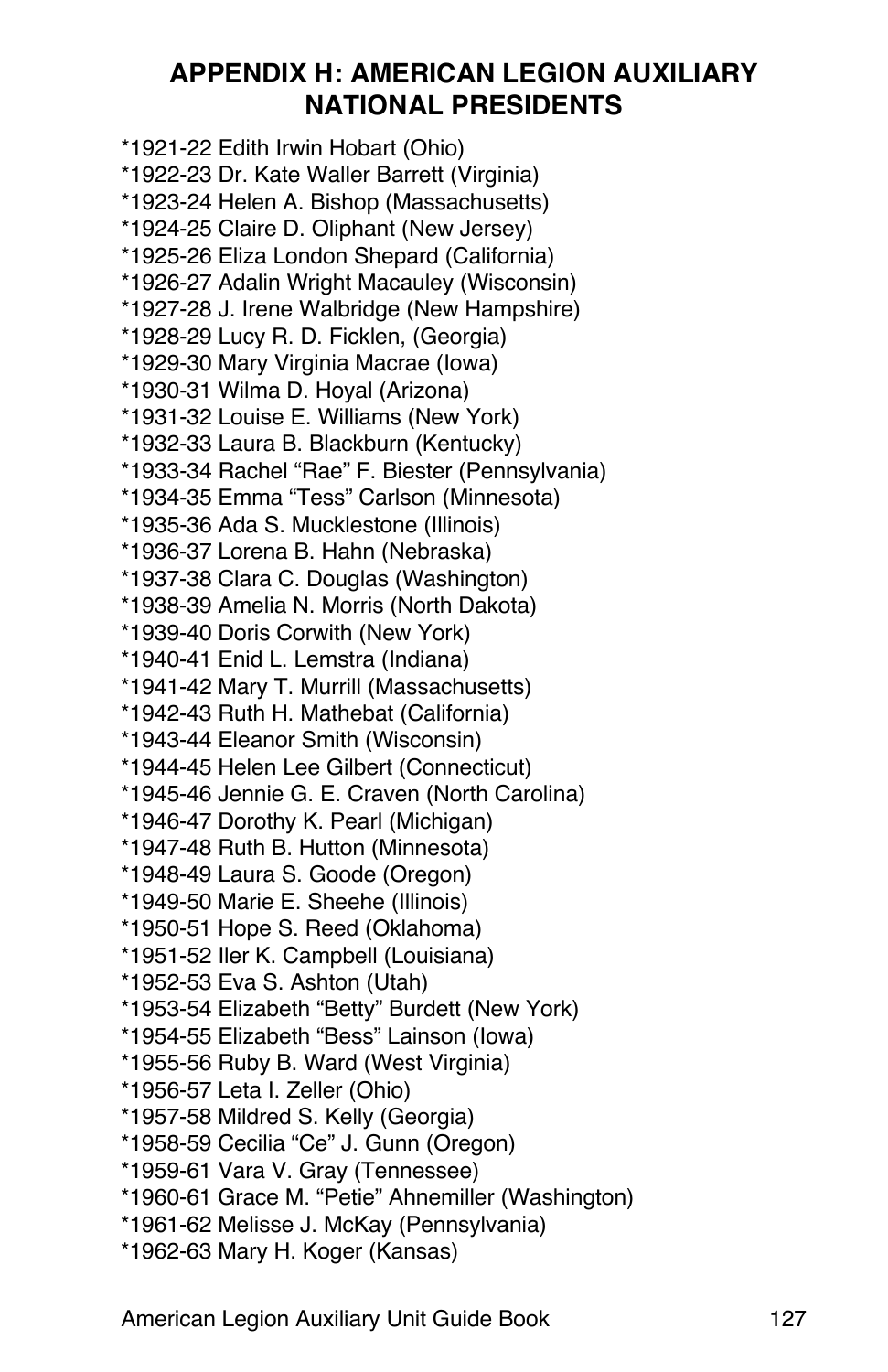\*1963-64 Lucile P. Johnson (Nebraska) \*1964-65 Lillian P. Andrews (Alabama) \*1965-66 Opal Glynn Hanes (Iowa) \*1966-67 Genevieve "Gen" Ryan (Florida) \*1967-68 Ellen E. Randall (Maryland) \*1968-69 Estella H. Hanell (California) \*1969-70 Marcella G. Davidson (New Mexico) \*1970-71 Rachel "Rae" Shaw (Illinois) \*1971-72 Bertha M. Parker (Oklahoma) \*1972-73 Lois Maxine Chilton (Arizona) \*1973-74 Mary Sue Jarrett (North Carolina) \*1974-75 Josephine "Ione" Kubby (Texas) \*1975-76 Lotys M. Schanel (Rhode Island) \*1976-77 Norma L. Brown (Idaho) \*1977-78 Viola F. Moltzen (North Dakota) \*1978-79 Maxine Bigalow (Oregon) \*1979-80 Agnes R. Kennedy (New York) \*1980-81 Dora L. Seymour (Kansas) \*1981-82 Romaine B. Roethel (Michigan) \*1982-83 June C. Stolte (Missouri) 1983-84 Anna M. Gear (Virginia) \*1984-85 Helen C. Gardner (Florida) \*1985-86 Josie J. Melgard (California) \*1986-87 Evelyn M. Starr (Minnesota) 1987-88 Pearl Behrend (Wisconsin) \*1988-89 Alice M. Galka (Indiana) 1989-90 Betty Calder (Utah) \*1990-91 Ruby L. Paul (Nebraska) \*1991-92 Margaret R. Yankovich (Pennsylvania) 1992-93 Linda Boone (Oregon) \*1993-94 Helen Holcomb (Texas) 1994-95 Linda Newsome (Maryland) \*1995-96 Syble Deshotel (Louisiana) \*1996-97 Phyllis Bachman Sickmond (New York) 1997-98 Barbara Kranig (Wisconsin) 1998-99 Virginia "Jenny" Hobbs (Kentucky) 1999-00 Elizabeth "Lib" Stewart (North Carolina) 2000-01 Kristine West (New Hampshire) \*2001-02 Sherry McLaughlin (Iowa) \*2002-03 Elsie Bailey-Comer (New Jersey) 2003-04 Katherine Morris (Texas) 2004-05 Sandi Dutton (Maryland) 2005-06 Carol Van Kirk (Nebraska) 2006-07 JoAnn Cronin (Missouri)